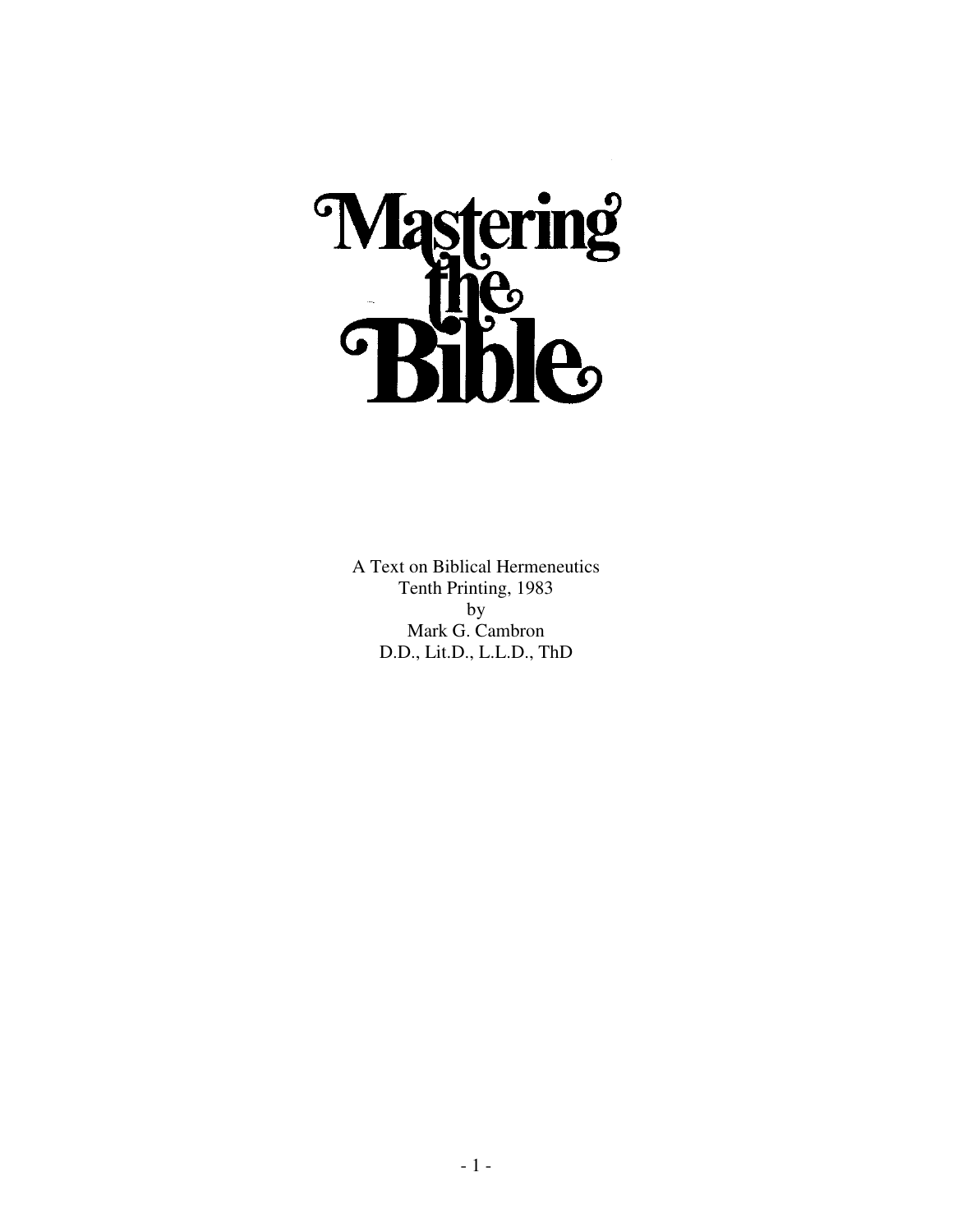# **HERMENEUTICS**

## Table of Contents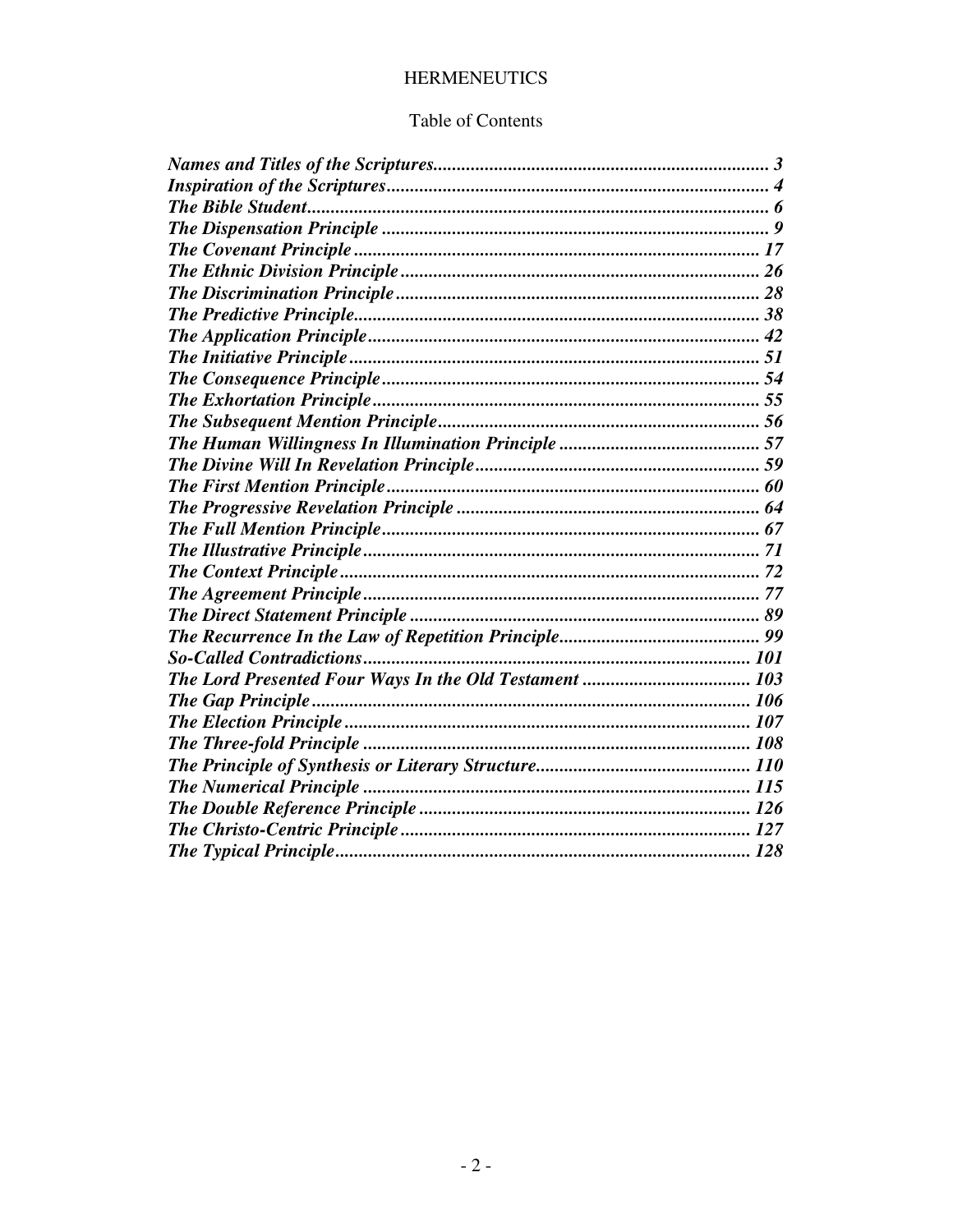### **HERMENEUTICS**

Hermeneutics is the science of interpretation of the Scriptures.

### *Names and Titles of the Scriptures*

### I. DESIGNATIONS:

- A. The Bible (most familiar).
	- 1. From the Greek, "ta biblia", meaning, the Books.
	- 2. Unity—66 books, yet ONE.
	- 3. THE Book.
		- a. Psalm 40:7 and Hebrews 10:7*—"Then said I, Lo, I come, in the volume of the book it is written of me."*
		- b. It is the pre-eminent Book.

### B. *The Word of God.*

*"For the Word of God is quick, and powerful, and sharper than any two-edged sword, piercing even to the dividing asunder of soul and spirit, and of the joints and marrow, and is a discerner of the thoughts and intents of the heart."* (Hebrews 4:12*).* 

*"For we are not as many, which corrupt the word of God: but as of sincerity, but as of God, in the sight of God speak we in Christ."* (II Corinthians 2:17).

*"For this cause also thank we God without ceasing, because, when ye received the word of God which ye heard of us, ye received it not as the word of men, but as it is in truth, the word of God, which effectually worketh also in you that believe."* (I Thessalonians 2:13).

 The Word of God is made up of the "Words of God," God's message to man. Men, led by the Holy Spirit, wrote His Word.

 We need never be ashamed of it or apologize for it, for it is PERFECT! There are no errors, no mistakes, no contradictions. It is reliable! It is PERFECT! The reason for such men as Ingersoll is S-I-N, SIN!

## C. *The Scriptures*

*"And have ye not read this scripture; The stone which the builders rejected is become the head of the corner." (Mark 12:10).* 

*"And the scripture was fulfilled, which saith, And he was numbered with the transgressors."* (Mark 15:28).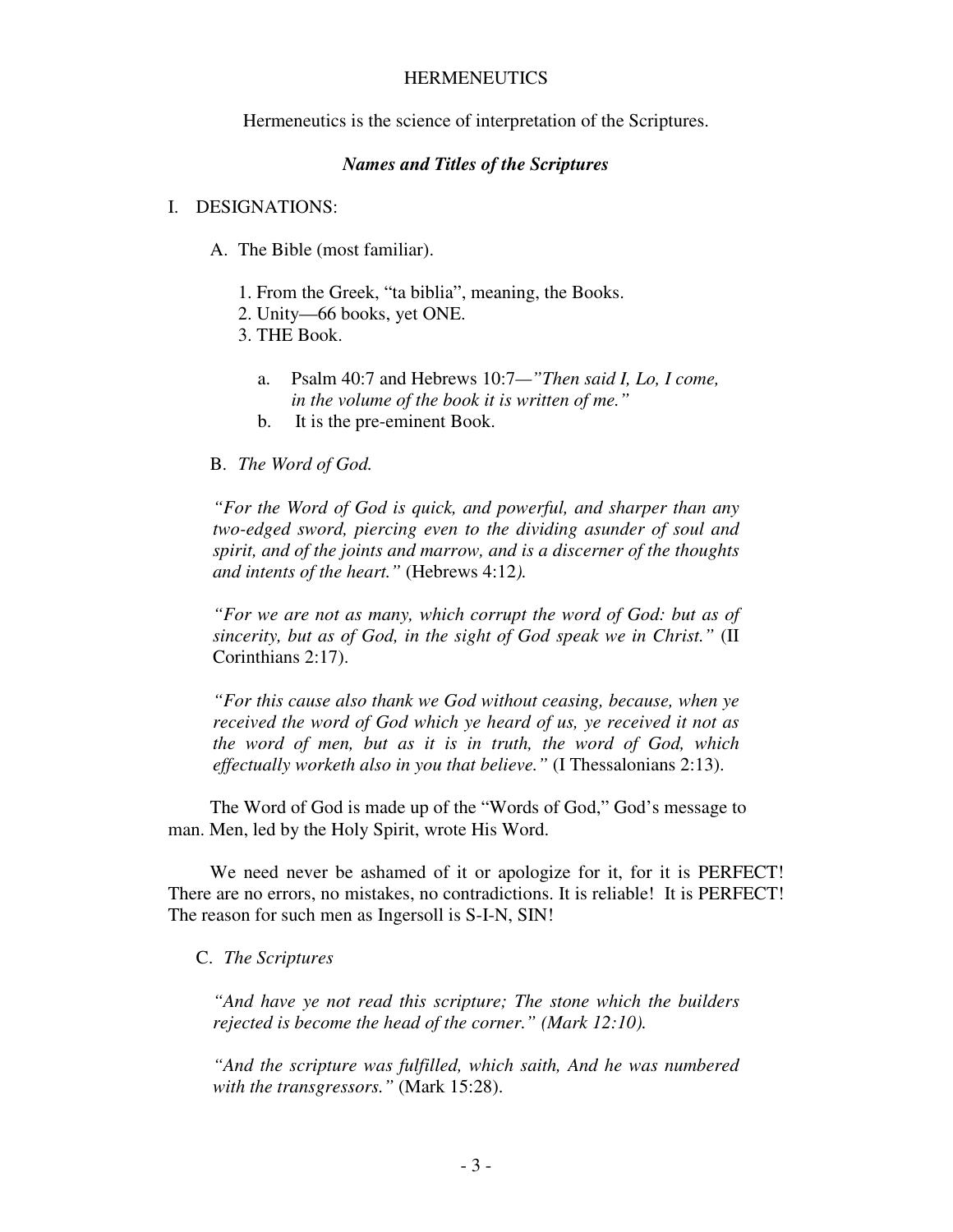*"Search the scriptures; for in them ye think ye have eternal life: and they are they which testify of me." (John 5:39).* 

 The word Scripture comes from the Latin word meaning "writings". It is found 52 times in the New Testament and only once in the Old Testament.

D. *The Old and New Testaments* 

*"Who also hath made us able ministers of the New Testament; not of the letter, but of the spirit: for the letter killeth, but the spirit giveth life."* (II Corinthians 3:6).

*"And for this cause He is the mediator of the new testament, that by means of death, for the redemption of the transgressions that were under the first testament, they which are called might receive the promise of eternal inheritance,"* (Hebrews 9:15).

*"But their minds were blinded: for until this day remaineth the same vail untaken away in the reading of the old testament; which vail is done away in Christ,"* (II Corinthians 3:14).

 Testament means covenant: Old Covenant and New Covenant. Therefore, the Old and New Covenants show the RELATIONSHIP BETWEEN GOD AND MAN.

 The Old (Testament) Covenant is the relationship of God with Moses (Mosaic Law). The New (Testament) Covenant is the shed Blood of Jesus Christ on Calvary; thus, it is God's relationship with the sinner. The Old Covenant was for His people (Jews) only; the New Covenant is for the Jews, but also for believing Gentiles. Thus, the Bible is ONE Book with TWO Covenants.

#### E. *The Oracles*.

 The original meaning is "the place where the Word of God was kept." *"And the counsel of Ahithophel, which he counselled in those days,- was as if a man had enquired at the oracle of God: so was all the counsel of Ahithophel both with David and with Absalom,"* (II Samuel 16:23).

 It is used 16 times in the Old Testament and 4 times in the New Testament. The other meaning of the Oracles is the "Holy Scriptures," (Psalm 119).

### II. DECLARATION

### A. *Inspiration of the Scriptures*

*"Every scripture inspired of God is also profitable for teaching, for reproof, for correction, for instruction which is in righteousness: that the man of God may he complete, furnished completely unto every good work,"* (II Timothy 3:16, 17 R.V.).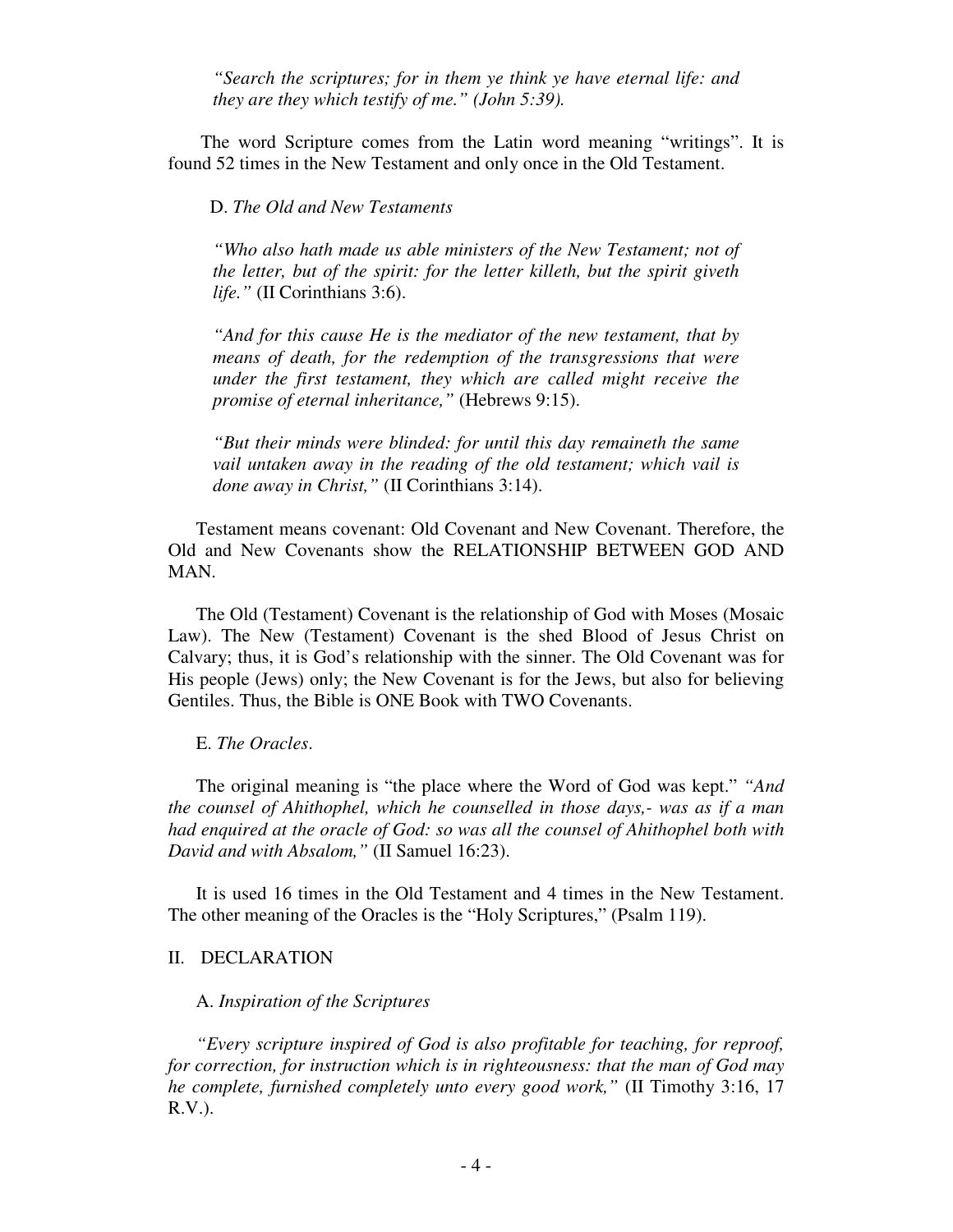- 1. It is more than human genius and human qualification. Inspirations are endowments from God. No man has been inspired to write since John finished the Book of Revelation.
- 2. It is more than illumination.
	- a. Illumination means the influence of the Holy Spirit which enables one to understand spiritual truth. Only yielded believers are illuminated.
	- b. Some are more yielded, and their illumination is greater, for God can work in them.
- 3. It is more than a revelation. The exposé of records: things revealed by God. Only God knew the record of the creation. Men of God have records of men's lives, thus proving that the Bible is the Word of God; for when mere man is recording the life of men, he leaves out the bitter and bad. God doesn't!
- 4. It literally means "God-breathed". The Word is the breath of God in a person (chosen of Him) that inspired the person. Today God is breathing to man by means of the written Word. If the Bible is not what it claims to be, it cannot be a "good book". It is the same in the case of our Lord. If Jesus wasn't what He claimed to be, He couldn't be a "good Man". IF THE BIBLE IS NOT WHAT IT CLAIMS TO BE, THEN IT IS THE BIGGEST LIE EVER PRINTED.

 Alone man is powerless to know God's Word. *"Knowing this first, that no prophecy of the Scripture is of any private interpretation. For the prophecy came not in old time by the will of man: but holy men of God spake as they were moved by the Holy Ghost"* (II Peter 1:20, 21). Man needs the Holy Spirit to lead him and to interpret the Word. The same Spirit leads men, but no two are led alike.

 We believe in a full, complete, inspired-of-God-Bible. Not a partly inspired Bible, but ALL-inspired! One who says that the Bible contains some parts that are inspired means that the Bible contains some things that are not inspired, some falsehoods, etc. They are wrong!

## B. *Extent of Inspiration* (Verbal)

*"Of which salvation the prophets have inquired and searched diligently, who prophesied of the grace that should come unto you: Searching what, or what manner of time the Spirit of Christ which was in them did signify, when it testified beforehand the sufferings of Christ, and the glory that should follow,"* (I Peter 1:10,11).

 Men were inspired to write the Word of God, but they did not always understand what they wrote, proving that it is God's Word only. *"And I heard,*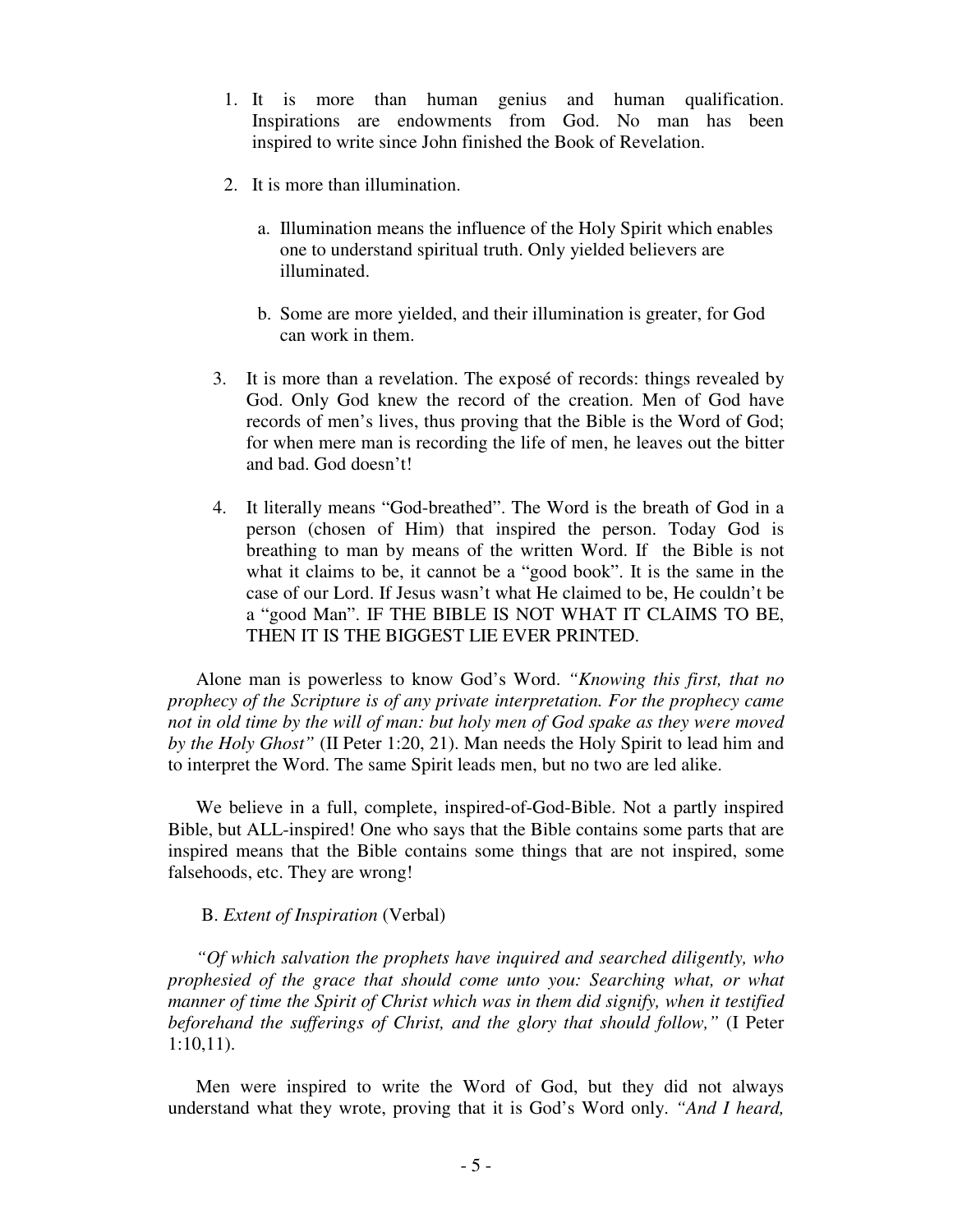*but I understood not: then said I, O my Lord, what shall be the end of these things?And He said, Go thy way, Daniel: for the words are closed up and sealed till the time of the end"* (Daniel 12:8, 9*). "The Spirit of the Lord spake by me, and His word was in my tongue."* (II Samuel 23:2—David)." Exodus 20:1; Isaiah 1:2; Jeremiah 1:4; Ezekiel 1:3; Amos 1:1; Daniel 9:21.

### THE ENGLISH BIBLE

 The Old Testament contains 39 hooks. The New Testament contains 27. There are a total of 66 books.

 The Hebrew Old Testament contains 24 books. The reason for that is that there was just one book for Samuel, Kings, and Chronicles, etc. When the Hebrew Scriptures were translated into the Greek it was found that these books were too large for one scroll, so the books were divided into two books, or two scrolls.

There are 1189 chapters in the Bible, made up of 31,163 verses. All are manmade divisions. All punctuations (periods, commas, question marks, etc.) are man-made. None are by God. All capitals are man-made.

## *The Bible Student*

### I. PREPARATION

- A. *Personal Preparation*
	- 1. A personal relation with Christ. A Bible student must be a regenerated person in order to know the Scriptures, (I Corinthians 2:11-14).
	- 2. A positive persuasion concerning inspiration. This BLESSED BOOK must be recognized as such; it must be studied. As Moses came to the burning bush with unshod feet, we should come to the BOOK with heads bowed, looking unto the Heavenly Father for divine guidance.
	- 3. A passionate desire to know the BOOK. A real appetite for the Scriptures is needed.
	- 4. A prayer for discernment. Pray when going to study; ask the Holy Spirit to direct. Martin Luther said, "To have prayed well is to have studied well."
	- 5. A predisposition to obedience. Keep your heart and mind open to every message; for reproach, if necessary (Timothy, for example). The Great Teacher will not teach them who do not obey Him." Some parts of the Bible are never studied, or even read, because they hit, or convict, of some personal sin.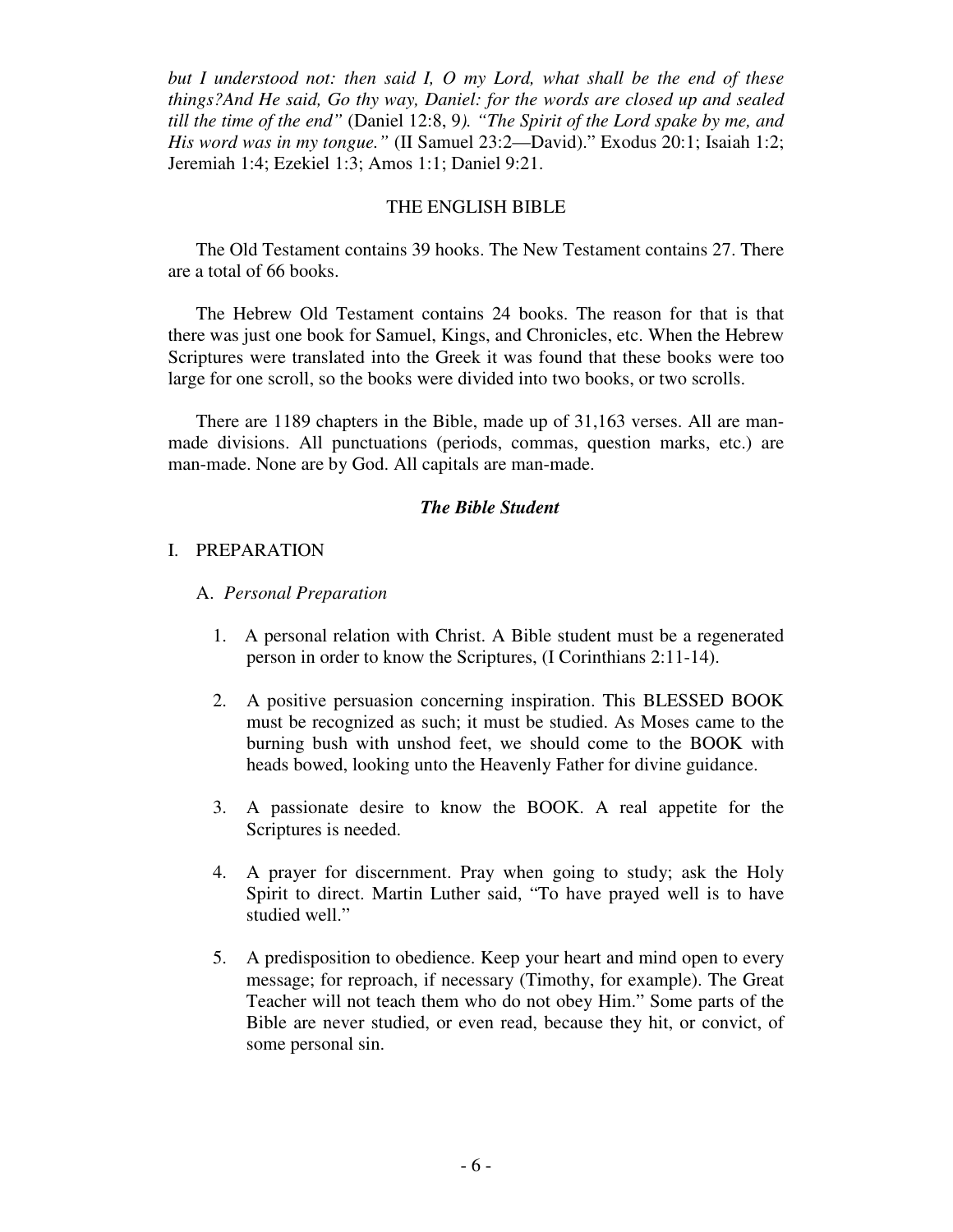6. A persistence of study, unfailing industry, hard work, and keeping at it. Truth is found by study. You can get the truth yourself. Dig out the truth. Verify the teaching by the Word! Study!

## B. *Practical Preparation*

- 1. A good Bible.
- 2. A good concordance.
- 3. Other good books. Right now is the time to start a good library: commentaries, special books on one book of the Bible, sermons, books on types, books on illustrations.

# II. PROMOTION GAINED BY STUDYING THE WORD

- A. *Profound Knowledge*
	- 1. Will become a possessor of profound knowledge. Romans l5:4*—"For whatsoever things were written aforetime were written for our learning, that we through patience and comfort of the Scriptures might have hope."*
	- 2. Wise unto salvation. *"And that from a child thou hast known the holy scriptures, which are able to make thee wise unto salvation through faith which is in Christ Jesus." "All scripture is given by inspiration of God, and is profitable for doctrine, for reproof, for correction, for instruction in righteousness: that the man of God may be perfect, throughly furnished unto all good works"* (II Timothy 3:15-17). *"Being born again, not of corruptible seed, but of incorruptible, by the word of God, which liveth and abideth forever"* (I Peter 1:23). Other scripture: I Corinthians 15:1-4; Luke 24:25-27; John 1:45; John 5:46.

# B. *Personal Faith*.

Faith based upon His Book (Scriptural Faith) comes only through the study of THE BOOK. By faith, through Jesus Christ, we have eternal life—"Faith cometh by hearing, and hearing by the Word of God".

# C. *Purification of Life.*

*"Now ye are clean through the word which I have spoken unto you"* (John 15:3). *"Sanctify them through thy truth: thy word is truth"* (John 17:17). *"Husbands, Love your wives, even as Christ also loved the Church, and gave Himself for it; That He might sanctify and cleanse it with the washing of water by the word"* (Ephesians 5:25, 26); thus, a cleansing by the Word. Moody said, "THIS BOOK will keep you from sin, or SIN will keep you from this BOOK." This is the Living Book.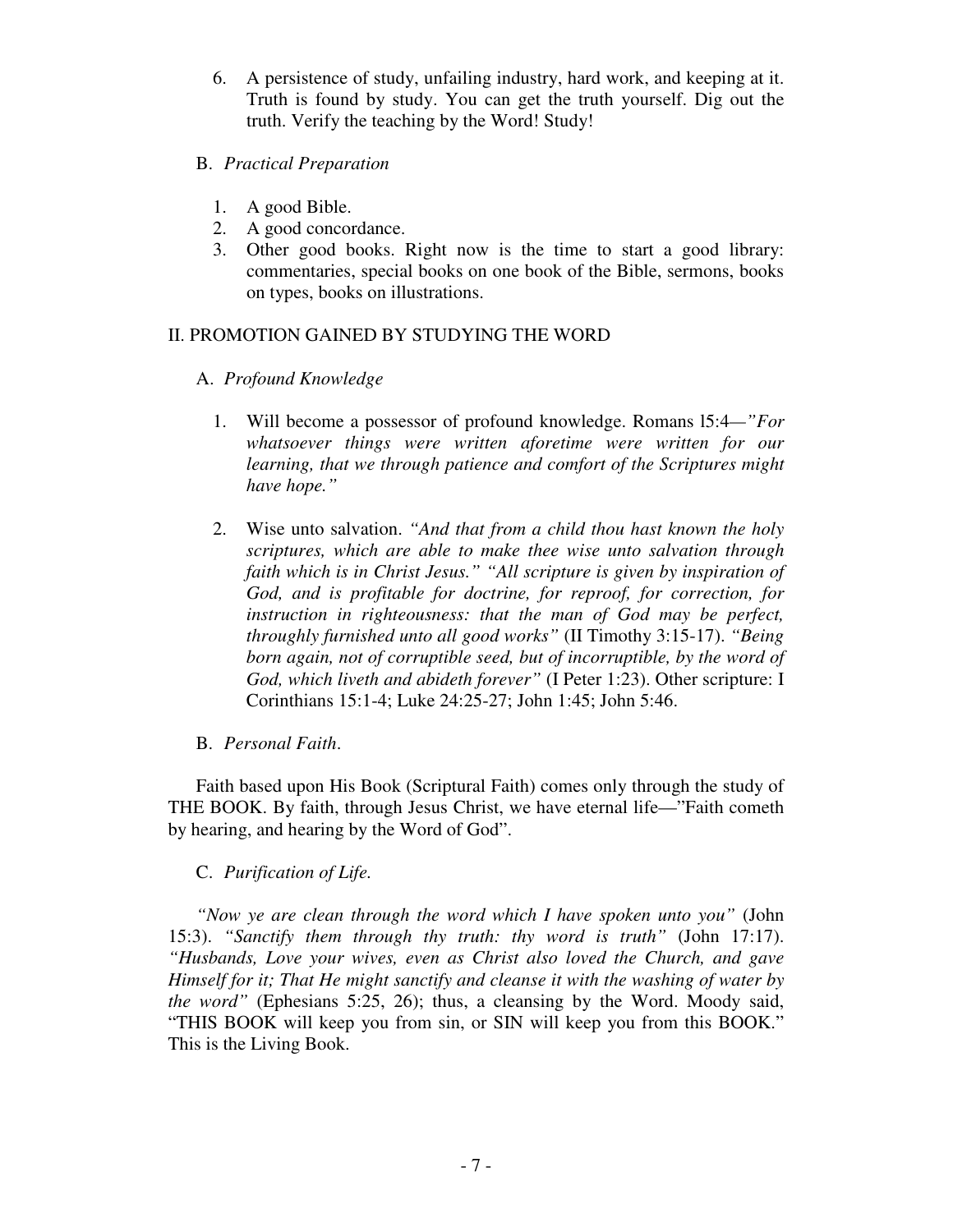D. *Preparation of Study.*

 A student is not equipped for service until he knows the Word. *"Study to shew thyself approved unto God, a workman that needeth not to be ashamed, rightly dividing the word of truth"* (II Timothy 2:15).

 Use the Sword of the Spirit (Ephesians 6:17). Peter used the Word at Pentecost. The world today needs ministers who know and preach the Word.

E. *Power in Ministry*.

Put emphasis on the Word of God!

III. PROPOSITION

- A. Practice its Truth.
- B. Preach its Truth. The Word must be rightly divided.

#### BIBLE STUDY

*"Study to shew thyself approved unto God, a workman that needeth not to be ashamed, rightly dividing the word of truth"* (II Timothy  $2:15$ ).

 Who is to study? The workman in the ministry. Everyone is to be in the ministry. Study is hard work. These words are addressed to workmen; thus, it is no child's play, nor is it a hobby.

 Study to receive commendation of God, rather than to receive the commendation of man. *"Notwithstanding, the Lord stood with me, and strengthened me; that by me the preaching might be fully known, and that all the Gentiles might hear: and I was delivered out of the mouth of the lion"* (II Timothy 4:17). DO NOT FEAR MAN! To gain God's approval we must study His Word. *"Who also hath made us able ministers of the new testament; not of the letter, but of the spirit: for the letter killeth, but the spirit giveth Life"* (II Corinthians 3:6).

"It shall greatly help thee to understand Scripture if thou not only knoweth what is spoken, but what is written of whom, and to whom, at what time, where, to what intent, with what circumstance."

—M. Coverdale

\* \* \* \* \* \* \* \*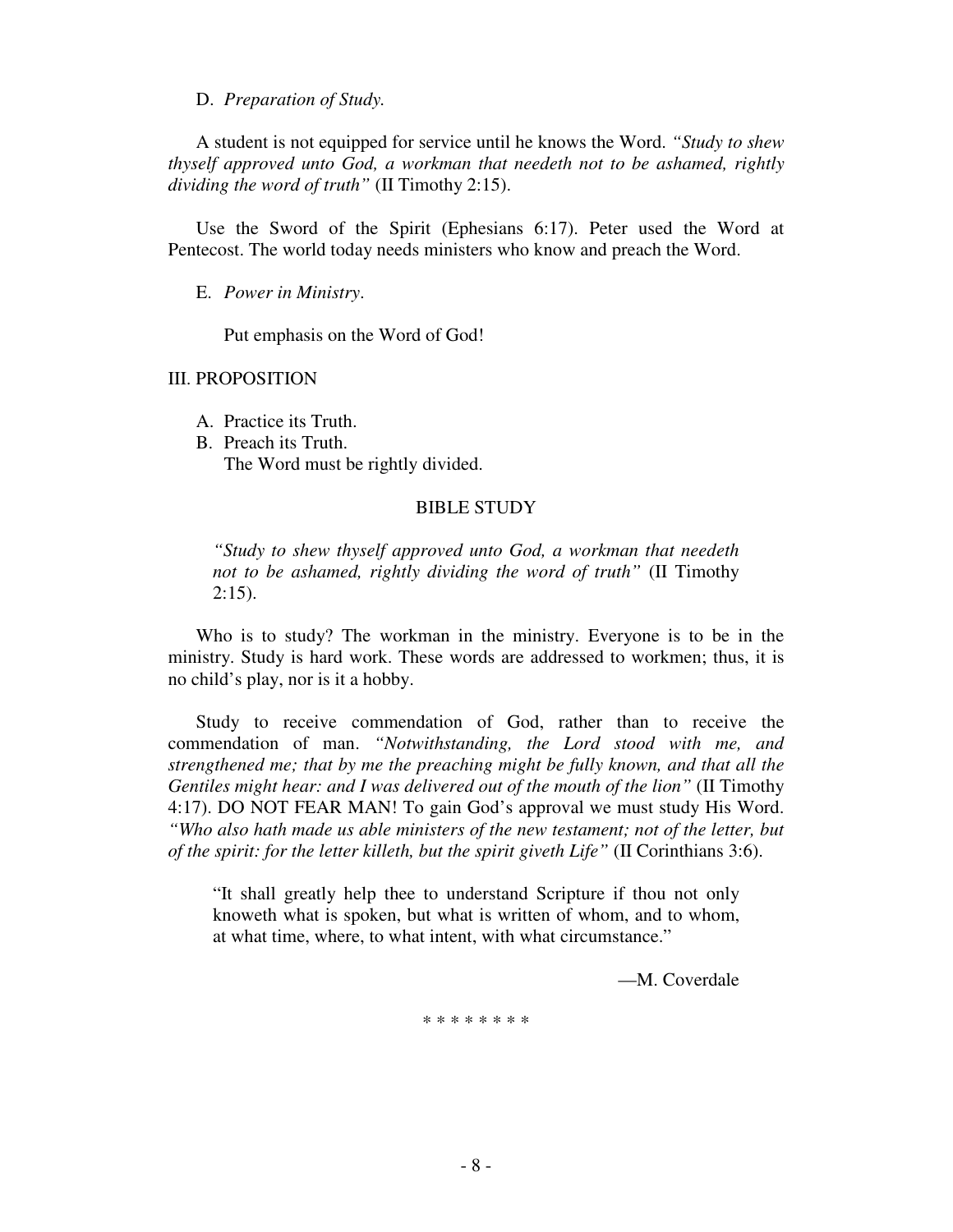## *The Dispensation Principle*

 A dispensation is a period of time during which God deals in a particular way with man in respect to sin and to man's responsibility. Distinguish the dispensations and you will understand the Word of God. Ephesians 1:10*—"That in the dispensation of the fullness of times he might gather together in one all things in Christ, both which are in heaven, and which are on earth, even in Him."* Ephesians 3:2*—"If ye have heard of the dispensation of the grace of God which is given me to you-ward."* Ephesians 3:5*—"Which in other ages was not made known unto the sons of men, as it is now revealed unto his holy apostles and prophets by the Spirit."* I Corinthians 9:17*— "For if I do this thing willingly, I have a reward: but if against my will, a dispensation of the gospel is committed unto me."* 

 Time is an island in the Sea of God's Eternity. It begins with man and ends with man. God is the same yesterday, today, and forever, but His dealings with man are different. Each dispensation is different, and each proves man's failure. Dispensations were made in order to give man another chance. (See Hebrews 1:2; 11:3).

 The literal meaning of a dispensation is a stewardship, or administration. In the Word we see that it is used as the administration of the affairs of a house, property, or nation; the rule of a house, the administration of a household, stewardship. A steward is one who has been entrusted with household goods. (Luke 6:2-4.)

## I. THE FIRST DISPENSATION

- A. Designation (Term): *Dispensation of Innocence*. Man was ignorant of good and evil, but was not an ignorant person. Adam was not holy, for he was living an untested life. Innocence is negative, and righteousness is positive. This period proves to be man's most disastrous failure. The fall of man (Genesis 1:26; 2:16-17; 3:7; 3:22-24).
- B. Citation: Genesis 1—3.
- C. Limitation: From the Creation to the Expulsion.
- D. Duration: Unknown.
- E. Condition: Genesis 1:26-29.

At the beginning of this dispensation man lived under the most favorable conditions. He lived in Eden, a park of Paradise, and was given a helpmeet. Helpmeet means "fit for". Therefore, Eve was "fit for" Adam.

F. Obligation: Man's responsibility: not to eat the forbidden fruit (Genesis 2:8, 9, 16, 17). The fruit was all right, only it had God's prohibition against it. The test was to see if man would be obedient to the will of God. Would Adam obey God? Consequence plainly states his obligation.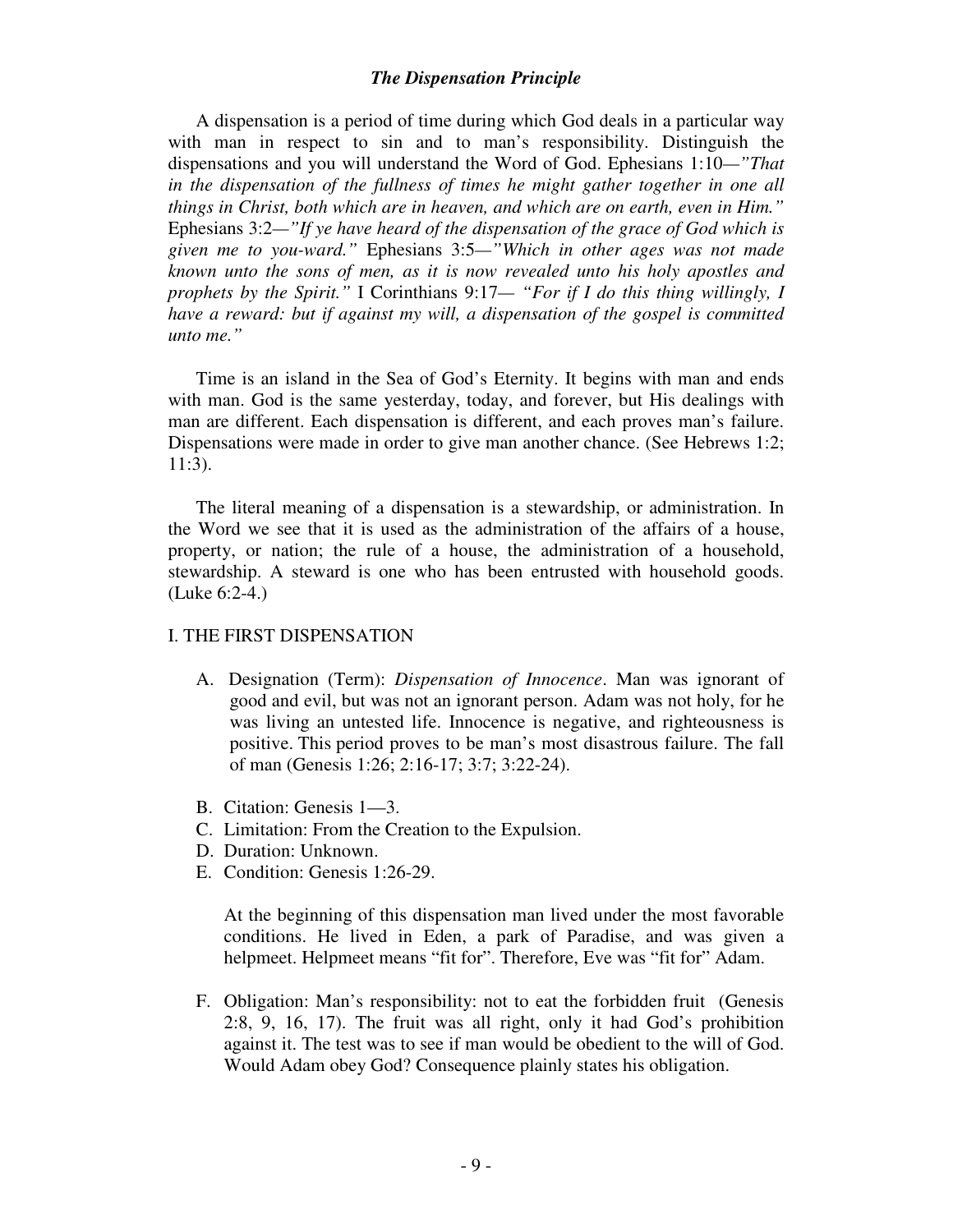- G. Transgression: Man deliberately disobeyed the will of God (Genesis 3:6). Man was not deceived (I Timothy 2:14; I John 2:16). The whole program of Satan was given.
- H. Condemnation: Consequence of sin (Genesis 3:14-19). Climax: Genesis  $3:24.$
- I. Prediction: Genesis 3:15——the promise of a Redeemer.
- J. Correction: That we today are on probation. Wrong? Man is NOT on probation today. Modern Theology is all wrong!

## II. THE SECOND DISPENSATION

- A. Designation: *Conscience*.
- B. Citation: Genesis 3—8.
- C. Limitation: From the fall to the flood.
- D. Duration: 1656 years.
- E. Condition: Fallen race. In the second dispensation man came under a "sin conscience". In the first dispensation man was under a" God-conscience." THERE WAS NO LAW, just conscience in the second dispensation.
- F. Obligation: Since knowing the difference between good and evil, man was to do things right (Genesis 4:7) and to avoid evil. God made the way of approach to Him by way of the sacrifice.
- G. Transgression: Man goes on sinning. He goes from bad to worse (Genesis 6:5, 11, 12). The first child born became a murderer.
- H. Destruction: God's orders disobeyed (Genesis 6:12).
- I. Culmination: Closes with the flood of judgment. Eight were saved.
- J. Prediction: Matthew 24:37-39. The apostasy of Genesis 6 will be the same when the Lord Jesus comes again.
- K. Correction: Two present-day errors: (1) "Conscience is a sufficient guide". Conscience does not keep man from doing wrong. Conscience says to do right but doesn't say what is right. Conscience will not bring a man back to God. (2) Anarchy: "All that is needed to elevate mankind is to throw off the old restraints. Give him his absolute freedom, and he will take care of himself." Anarchy— absolute freedom. But this is what took place in the second dispensation, and man failed!

# III. THE THIRD DISPENSATION

- A. Designation: *Human Government*.
- B. Citation: Genesis 8—11.
- C. Limitation: Flood to Babel.
- D. Duration: 427 years.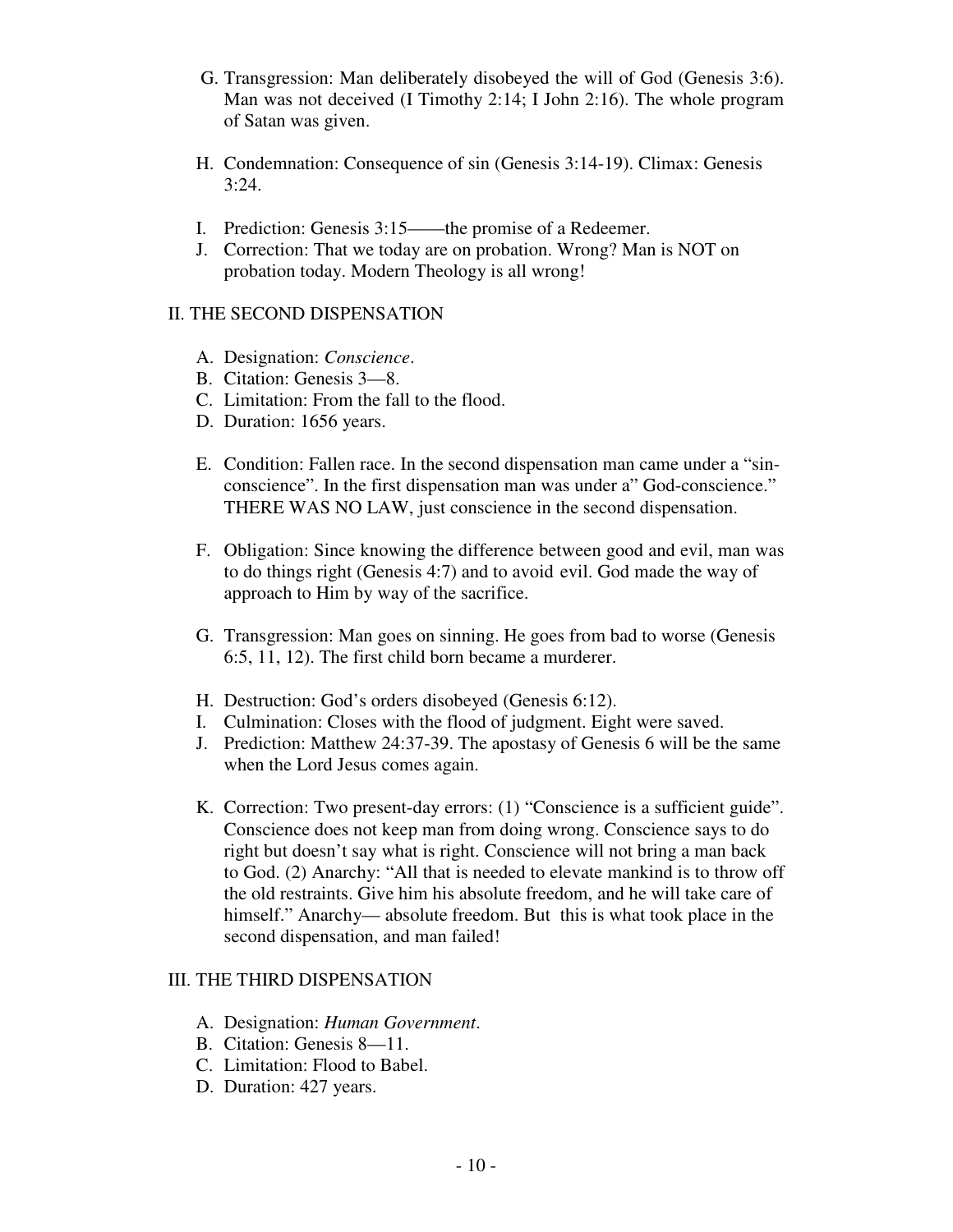- E. Condition: Genesis 8: 1. Noah is to be head of the earth, as Adam started out to be. Noah is head of the Government. The first government is introduced here.
- F. Obligation: Man's responsibility is to govern the earth (world) (Genesis 9:5, 6). Capital punishment is introduced. Reason why: Genesis 9:6. A man slays another man, kills one who is made in the image of God; this is a direct thrust at God
- G. Transgressions: Failed at the start. Noah sinned. If the governor sinneth, one whom he rules will sin. At this time there is a united "red union", the first communistic government (Genesis 9:1; 11 11:4). This was the beginning of idolatry at the Tower of Babel. Man built this tower as an image to worship. All images, idols, etc. are held up and supported by Satan.
- H. Condemnation: Dispersion (Genesis 11:6,7—the beginning of the nations).
- I. Prediction: Babylon has never been completely overthrown but it will be (Jeremiah 51:8; Revelation 18:8, 10, 17).
- J. Correction: 'Our hope is in human government." Wrong! Our hope is not in any man, but in God. "Capital punishment is not right." Wrong! God introduced it, and it is still His law given to man.

# IV. FOURTH DISPENSATION

- A. Designation: *Promise.*
- B. Citation: Genesis 1 1—Exodus 15.
- C. Duration: 430 years.
- D. Conditions: Has to do, primarily, with the Seed of Abraham (Genesis 12:1-3; 13:14-17; 15:6). *"And he believed in the LORD; and He counted it to him for righteousness"* (Genesis 15:6). God called Abraham from Ur of the Caldees, and he left a land seen for a land unseen.
- E. Limitations: Call of Abraham to Bondage in Egypt.
- F. Obligation: To abide in the land. Genesis 26:1-3: a famine comes after obeying God! Abraham didn't have to go to Egypt. When God calls or leads, He will provide! It would have been better if he hadn't gone. Like man today, he looked to the flesh, rather than to God. He should have stayed in the land. He brought Hagar back with him, and through her has sprung up the greatest enemy of Israel today—the Mohammedans. "Every time you go to Egypt you will have trouble."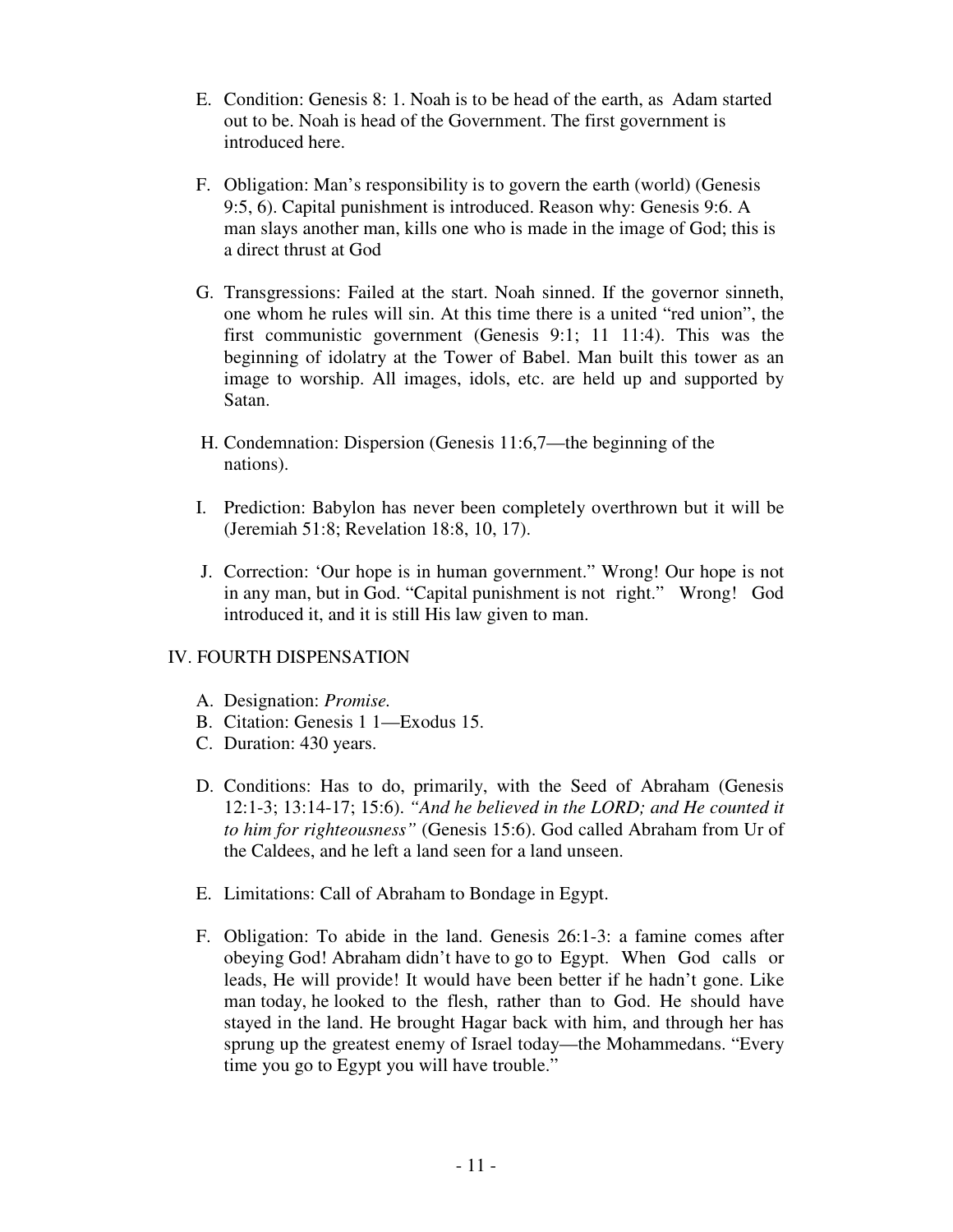- G. Transgression: Genesis 47:1. All of Abraham's descendants were in Egypt, and there they fell into unbelief and turned from God (Ezekiel 20:7-9); but they were spared for His sake (promise to Abraham).
- H. Subjection: Exodus 1:8-14. All this time they had hardships and they were servants of the Egyptians; they were under idolatry.
- I. Prediction: The land to go back to the "Seed of Abraham." It will be fulfilled when Jesus comes again!
- J. Correction: "When God called Abraham He abandoned the world." Wrong!

## V. THE FIFTH DISPENSATION

- A. Designation: *Law.*
- B. Citation: Exodus.
- C. Limitation: From the Exodus to the Cross, or from Sinai to Calvary.
- D. Duration: 1491 years.
- E. Condition: Exodus 19:1-8. God proposed the Law before giving it to man. When God gave the Law by means of Moses, they all voiced, *"All that the Lord bath spoken we will do."*
- F. Obligation: Exodus 19:1-5; Romans 10:5*—"To render a perfect obedience unto the Law."*
- G. Transgression: II Kings 17:7-17, 19; Matthew 15:6. They put the word of man in front of the Law of God (John 19:15; Romans 3:19, 20). Failure was seen.
- H. Condemnation: II Kings 17:1-6, 20, 23; II Kings 25:1-11; a world-wide depression (Amos 9:9); cursed of all nations, but not destroyed (Zechariah 8:23; Romans 11:23; Amos 9:1315).
- I. Correction: Man is saved by the Law"—Wrong (Romans 10:5; Galatians 5:11-Acts 15:1-10).

# VI. THE SIXTH DISPENSATION

- A. Designation: *Grace!*
- B. Citation: Acts and Epistles.
- C. Limitation: From the descent of the Holy Spirit to the ascent of the Church.
- D. Duration: 1900 years plus.
- E. Condition: All under sin. Under Innocence God dealt with one man.Under Promise He dealt with one nation. Praise the Lord, under Grace, He deals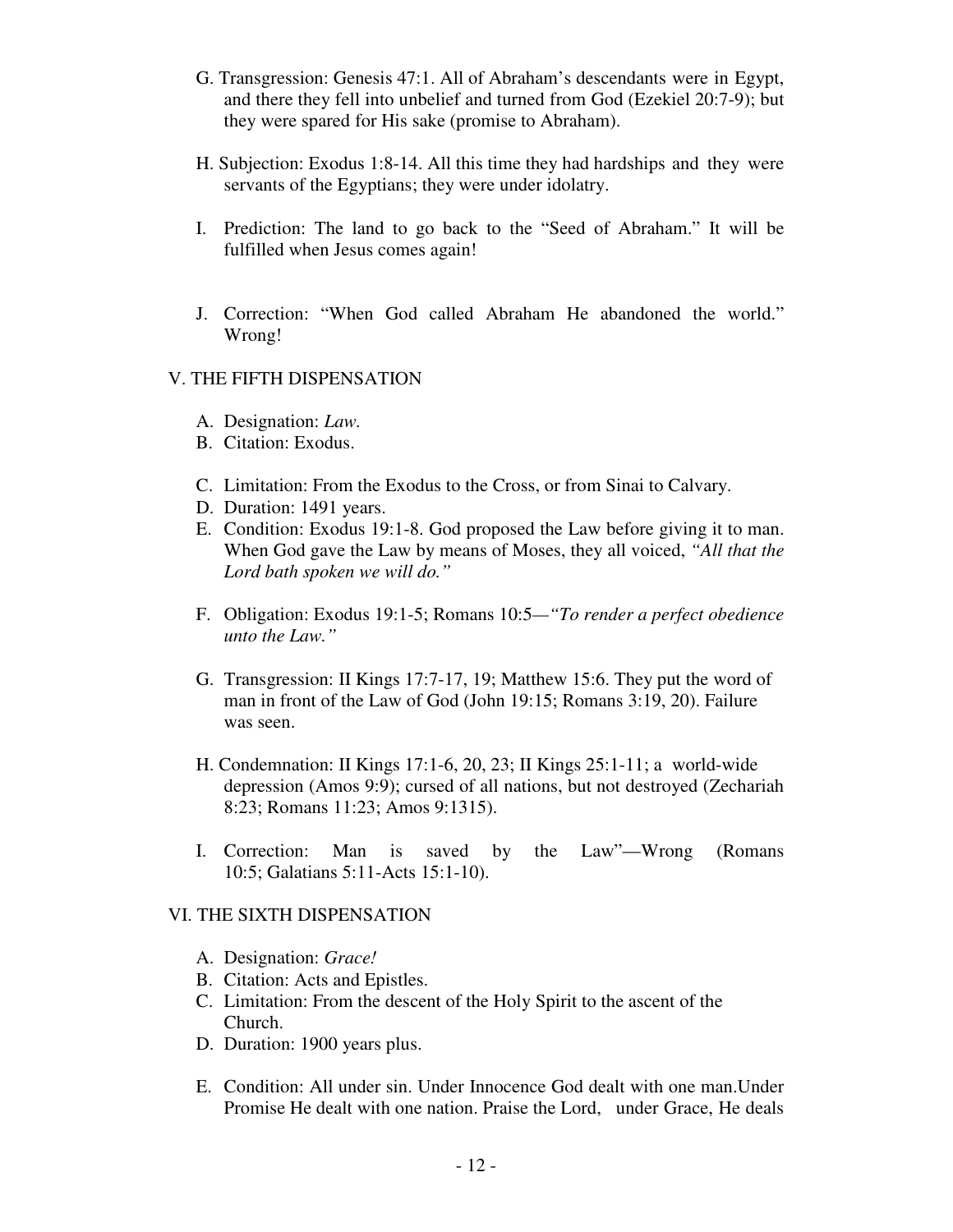with the world again (Romans 3:19, 20; Ephesians 2:2). All the world is guilty before God (Romans 3:10-18). "*All have sinned and come short of the glory of God."* When a picture is taken of man, he has the picture retouched; God does not retouch anyone. Man is open before Him, as he is. Moody said that man is a murderer at heart. A dentist heard him make this statement and took exception to it, but a later experience with a patient proved the truth of Moody's statement.

 Someone has said that the reason man hunts and fishes is to kill. By nature man is a sinner, a born liar. He is "born in iniquity". All have sinned! Yes, but all can be saved by believing on the Lamb of Calvary, God's Son, our Lord and Master, our Saviour, Jesus Christ.

- F. Obligation: John 1:11-13. Must be born (of the Spirit) again (John 3:36; Romans 4:5; Galatians 5:6; Ephesians 2:8, 9; Titus 3:5). A sinner cannot come to God alone; he must come by the only WAY, the Lord Jesus Christ. "No man cometh unto the Father but by me". There's a difference between praying *to* God and yelling at God. Can a person talk to God? Yes, if he has a connection. Man is saved because he believes by FAITH, not because he seeks God and confesses his sins (I John 5:10). A man (saved forever!) is saved as soon as he believes in Jesus Christ! You don't have to pay a thing, for **JESUS HAS PAID IT ALL.** We are never saved because we deserve it, but we are saved through grace, it is all of grace. "By grace are ye saved, through faith." There is only one way to be saved. When man tries to add to the requirement, he fails.
- G. Transgression: Failure of man: II Timothy 3:1-7; II Thessalonians 2:3; 1 John 5:10. The FALLING AWAY is the apostasy, and not the Body of Christ (the true Church turning away); that is impossible. It is NON-CHRISTIANS in power in the churches turning away unto their reasoning, from God's teaching.
- H. Culmination: Rapture of the TRUE CHURCH from a world of sin (I Thessalonians 4:16-18).

## VII. THE SEVENTH DISPENSATION.

- A. Designation: *Tribulation* or *Judgment.*
- B. Citation: Revelation 6—19; Daniel 12:1; Jeremiah 30:7.
- C. Limitation: From ascent of the Church to the descent of Christ.
- D. Duration: Some think it is 7 years; some think it is only 3½ years, while there are those who think it is 40 years (for 40 is the number of testing, or trial in Scripture: Moses upon the mount 40 days; Israel in the wilderness 40 years; Christ tempted in the wilderness 40 days).
- E. Condition: I Thessalonians 4:16-18; II Thessalonians 2:10-12. Israel is the central object during this dispensation.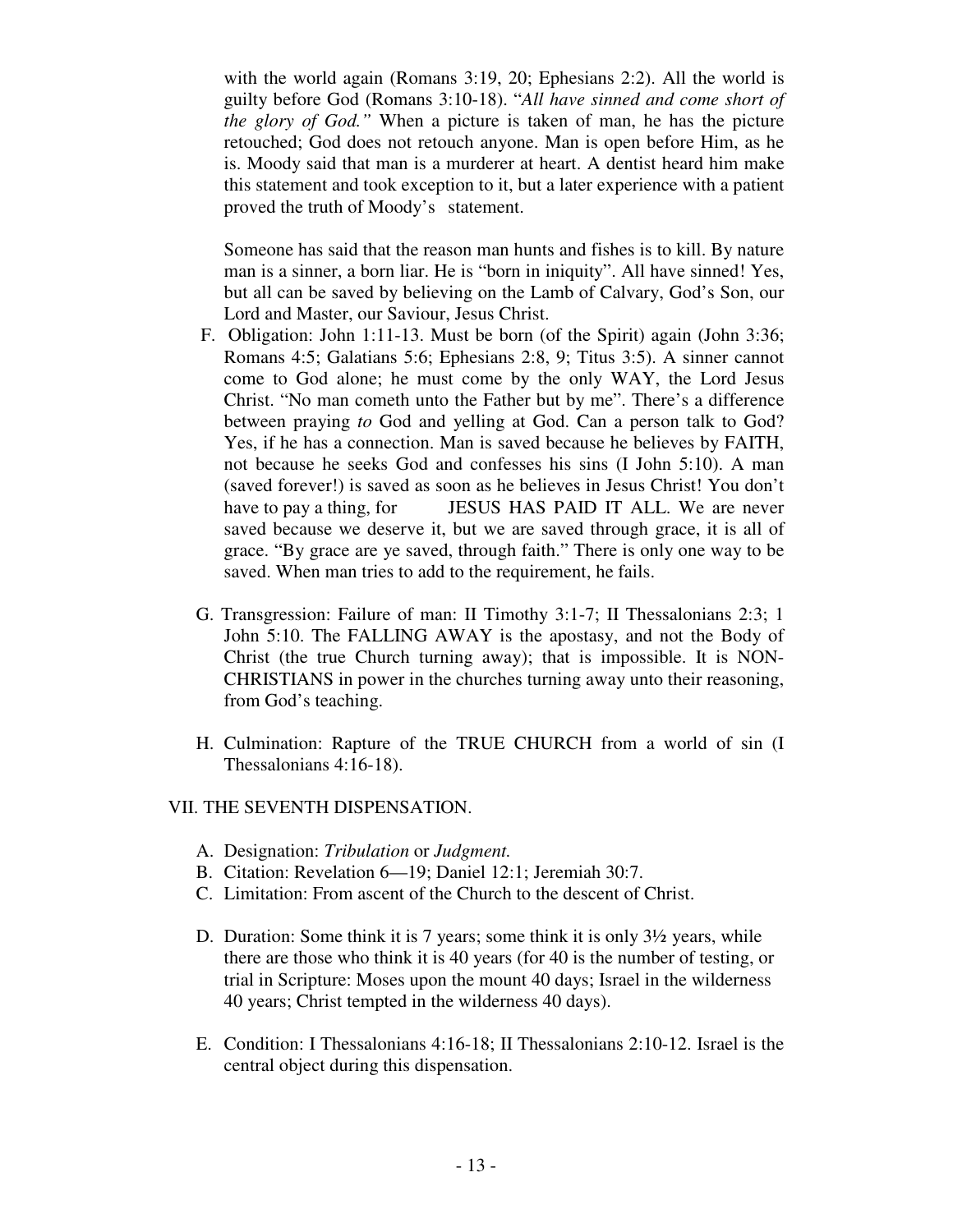- F. Obligation: Revelation 7:14; 14:6, 7. People to be saved after the rapture of the Church. All are saved by the precious blood of Christ.
- G. Transgression: Revelation 9:20, 21. Picture of man during this time: great masses of people hardening their hearts.
- H. Condemnation: Psalm 2:1-6; Revelation 14:20. The winepress is the judgment of Revelation 20:1, 2; Revelation 19:17-21; Zechariah 14:4.
- I. Correction: "Restitution of all things"-"everyone will be saved, including the Devil." Wrong! We don't know of anywhere in the Scriptures, or out of the Scriptures, where judgment will make anyone believe or obey.

## VIII. THE EIGHTH DISPENSATION

- A. Designation: *Kingdom.*
- B. Citation: Isaiah 2:11.
- C. Limitation: From descent of Christ to the Great White Throne.
- D. Duration: 1,000 years, plus.
- F. Condition: Acts 15:14-17. It is the condition in which man is under the personal reign of Christ (Matthew 24:29, 30; Isaiah 24:23;Psalm 2:6; Revelation 19:6, 16). Man will be under the personal reign of Jesus Christ. Men will be free from the temptation of Satan; yet, the kingdom will *not*  be a world of perfection.
- F. Obligation: Psalm 2:2—means to submit to Him, to His reign (Psalm 67:4; 86:9; Zechariah 14:17).
- G. Transgression: Psalm 66:3—a feigned obedience. Jeremiah 3:l0—a pretense obedience, more of compulsion than of love. Rev. 20:7-9 gives to us the Great Apostasy of the Kingdom.
- H. Culmination: Revelation 20:9-15. Two Books: (1) Life (no name); (2) Works (their names are in it). The Destruction: II Peter 3:10.
- I. Correction: The Kingdom is only a spiritual sense". Wrong! It is a literal Kingdom to be established on earth, with Jesus Christ as its King.

# IX. CHARACTERISTICS OF THE DISPENSATIONS

 Man was tried by God at the ideal time, under ideal conditions: "Believe and obey God." At the close of every dispensation God gives man up to his own way.

Innocence: Knowledge of sin. Conscience: Imagination of Evil. Human Government: Lawlessness. Promise: Food in Egypt.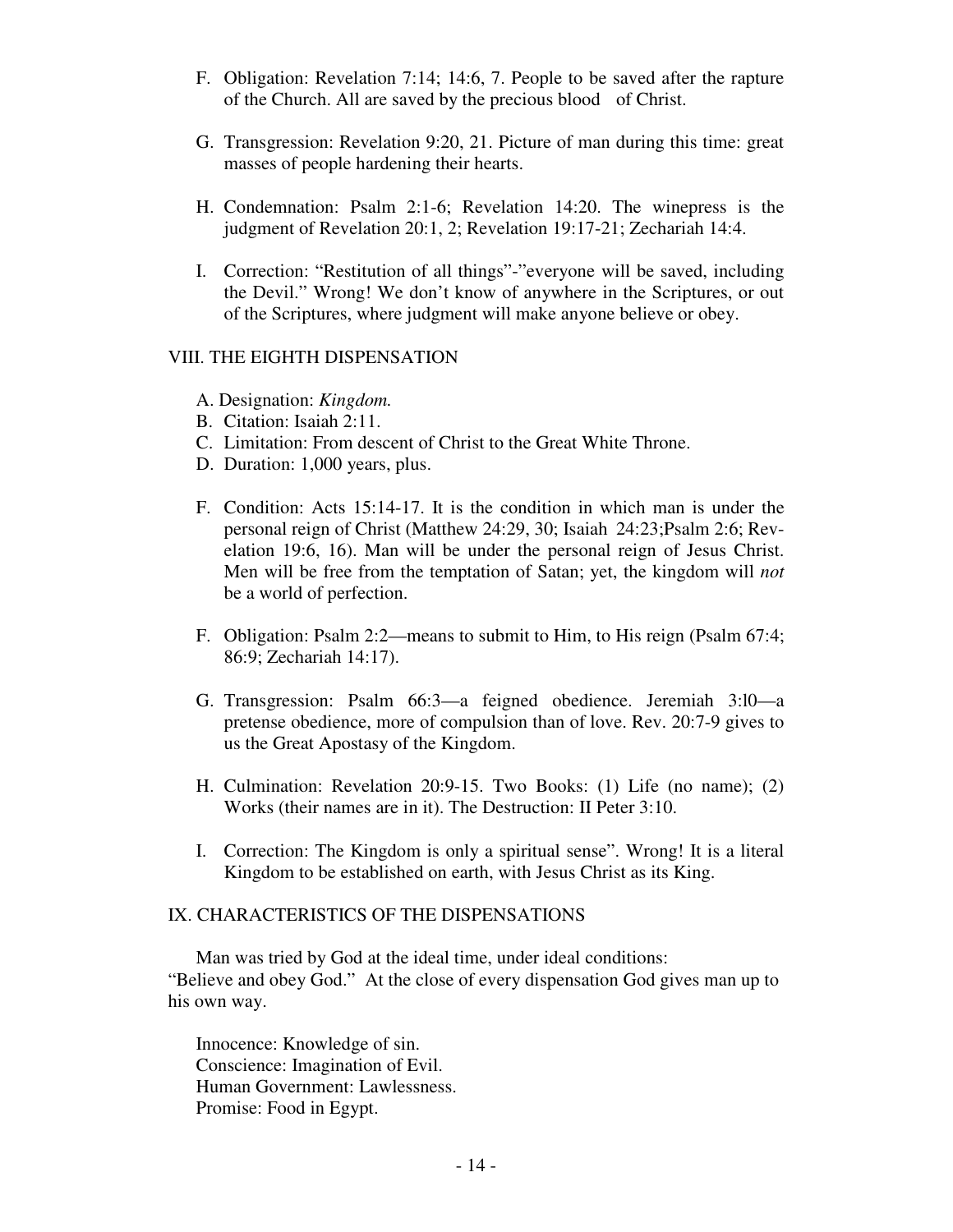Law: Formalism. Grace: Love of the world. Judgment: (Tribulation:) Judicial blindness. Kingdom: Following after Satan.

*In every dispensation Evil is headed up in a person, or persons.* 

Innocence: Fallen Woman. Conscience: Sinful Angels. Human Government: Nimrod. Promise: King who knew not God. Law: Judas, Scribes and Pharisees. Grace: Modernists. Judgment (Tribulation): Antichrist Kingdom: Satan.

*.* 

*.* 

*Each dispensation ends with world-wide destruction or judgment* 

Innocence: Expulsion. Conscience: Flood. Human Government: Dispersion. Promise: Bitter Bondage. Law: Beheading of John the Baptist and Cross of Christ. Grace: Rapture of Church. Judgment (Tribulation): Chaining of Satan. Kingdom: Loosing of Satan and world-wide rebellion against God: Hence, the wrath of God.

## *In each dispensation God comes down to earth*

Innocence: Walked in the Garden. Conscience: Talked with Noah. Human Government: "Let us go down" (Genesis 11:7). Promise: "Burning Bush"—"I Am" came down (Exodus 3:8). Law: Incarnation of Jesus Christ. Grace: Holy Spirit. Judgment (Tribulation): Second Coming of Christ to earth. Kingdom: Christ Still Upon Earth.

### *Each dispensation mars ability of man.*

Innocence: Man could see. Conscience: Able to Know. Human Government: To Judge. Promise: To trust. Law: To Obey. Grace: To Believe. Judgment (Tribulation): To Repent. Kingdom: To Dominate.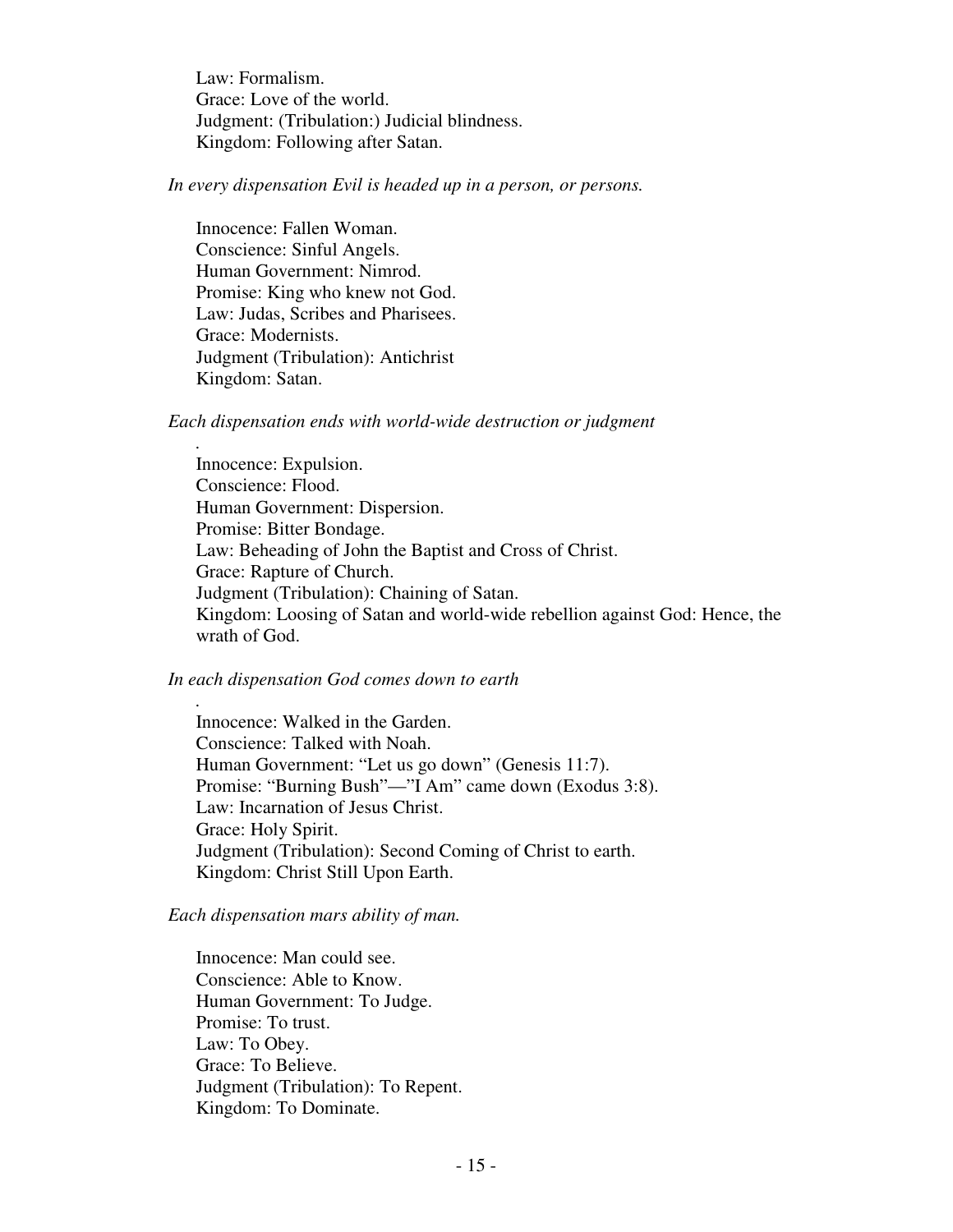## NECESSITY OF RIGHTLY DIVIDING THE TRUTH

A. Do not confuse one dispensation with another dispensation. Take Matthew 10:5, 6. If this command is binding, there are no grounds for us to preach the Gospel. If Matthew 10:5, 6 is for today, then it contradicts Matthew  $28:19$ and Mark 16:15. *Luke 9:3* ("Take not") contradicts *Luke 22.36* ("Take").

- B. *Necessity of Distinguishing the Truths in Different Dispensations.* 
	- 1. The past dispensation must not be brought into the present. Deuteronomy 6:25 (Law) with Romans 3:20 (Grace). Deuteronomy 6:25 is under the covenant of works to Israel only: *"Thou shalt not" ("Do and live"*). Romans 3:20 is under Grace to the Jew and Gentile: *"Believe upon the Lord Jesus"* ("Done").

Priesthood: Exodus 29:9 (Law) with Hebrews 8:4 (Grace).

2. The Future Dispensation must not be brought into the Present. Isaiah 2:4 (Kingdom) with Joel 3:10 (Grace).

 Romans 11:26 (Kingdom) with Romans11:28 (Grace); Isaiah 2:4 (Kingdom) with II Timothy 3:1 (Grace).

The Kingdom is different from the Church. Acts 15 was the first Bible Conference; here James tells of Amos 9:11, 12, which was written in a past dispensation (Law) to be fulfilled in the future (Kingdom).

- 3. The Present must not be read into the past. The secret (the Church) of the Body of Christ was revealed *first* unto the Apostle Paul. Scripture of the Old Testament has no reference to the Church (this truth found in Ephesians 3:1-10). Someone may ask, "Why didn't God reveal the Church by Jesus?" John 16:12-15 answers this.
- 4. The Present Dispensation *must not* be read into the Future.

*None* of the Church is to go through the tribulation. It is a rapture, not a rupture. In Jeremiah 30:4-7 it is called "Jacob's Trouble", not the Church's. Jeremiah 30:3 tells us that this time of *Jacob's Trouble* will occur when many Jews return to the land.

5. One part of the Future is not to be read into another part of the Future. John 5:25 with II Corinthians 5:10.

\* \* \* \* \* \* \* \*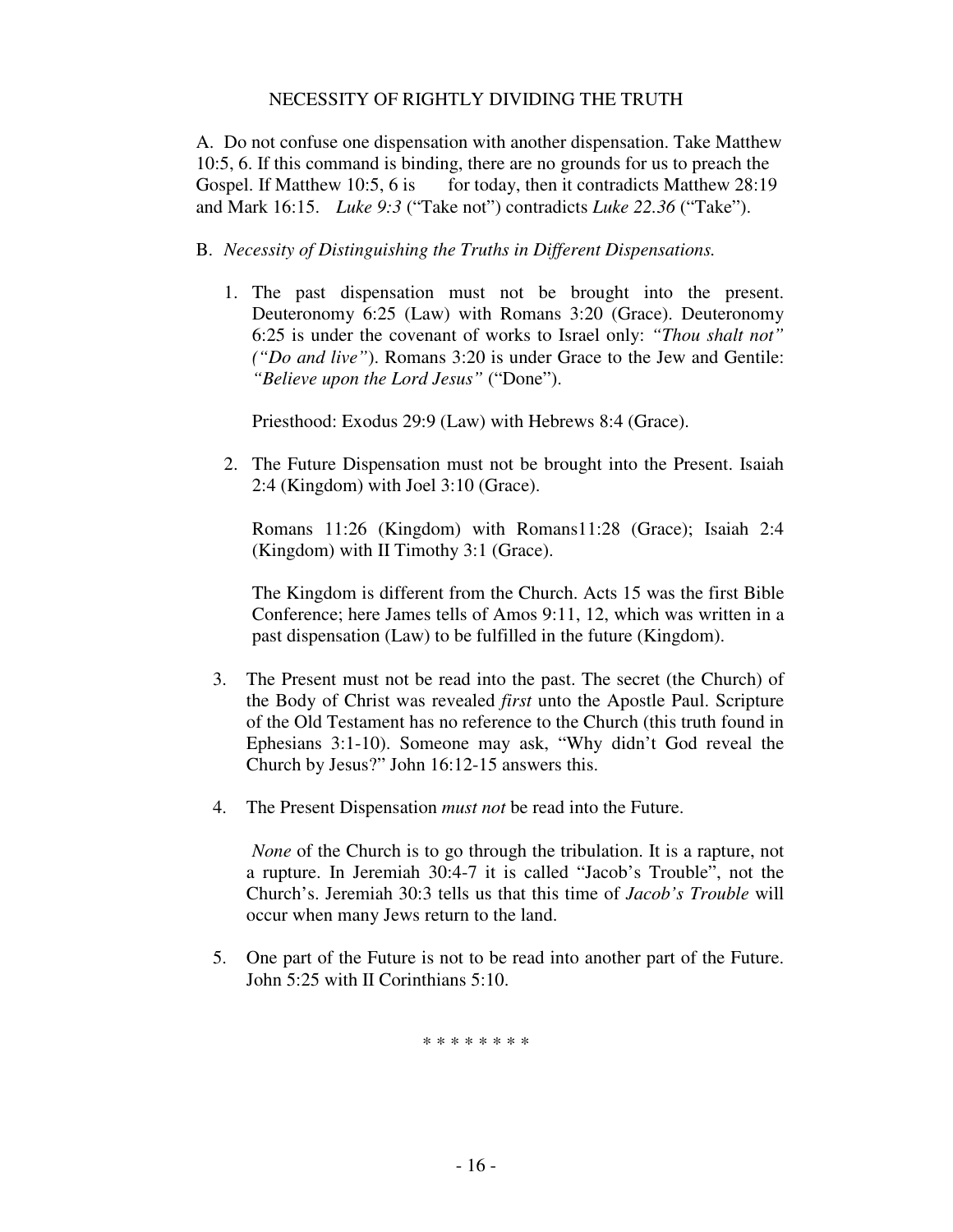## *The Covenant Principle*

 The Word "covenant" means compact, or fetter; that which binds together. In the Word the written covenants were made between God and man, binding them together.

 There are two kinds of covenants: (1) "CONDITIONAL", its formula being: "If thou will" (Exodus 19:5). It is based upon the faithfulness of man. (2) "UNCONDITIONAL", its formula being: "I will" (Genesis 9: 11). It is not based upon what man will do, hut rather, upon the faithfulness of God.

Dispensations and Covenants are linked together.

## I. EDENIC COVENANT

- A. Constitution: Genesis 1:28-30; 2:15-17—Order of life of unfallen man in the Garden.
- B. Content:
	- 1. To replenish the earth.
	- 2. To subdue the earth.
	- 3. To have dominion over the animal kingdom (Psalm 8:3- 9). There is no headship in man today. The Lord Jesus exercised it.
	- 4. To restrict themselves to a vegetable diet. a. Animals will one day eat vegetables.
		- b. Not wrong for man to eat meat today (Colossians 2:16).
	- 5. To dress the Garden.
	- 6. To keep the Garden (translated "guard").
- C. Condition: A *Conditional* covenant! Man was to abstain from eating of the tree of good and evil; man was also warned of the enemy to come.
- D. Conclusion: *Expulsion*

## II.. ADAMIC COVENANT

*.* 

- A. Constitution: Made with Adam, in Eden, before expulsion. An *UN-CONDITIONAL* covenant. Includes a curse and a promise.
- B. Contents: Genesis 3:14-19.
	- 1. Curse on the Serpent. "That old serpent, the devil". He came as an angel of light. He was seen by unfallen man as he appeared and was seen by our Lord Jesus Christ in the wilderness. Verse 14: a record of utter defeat. This account is not a "snake and apple" story, but rather, a true account of a curse being placed upon Satan.
	- 2. Judgment on the woman.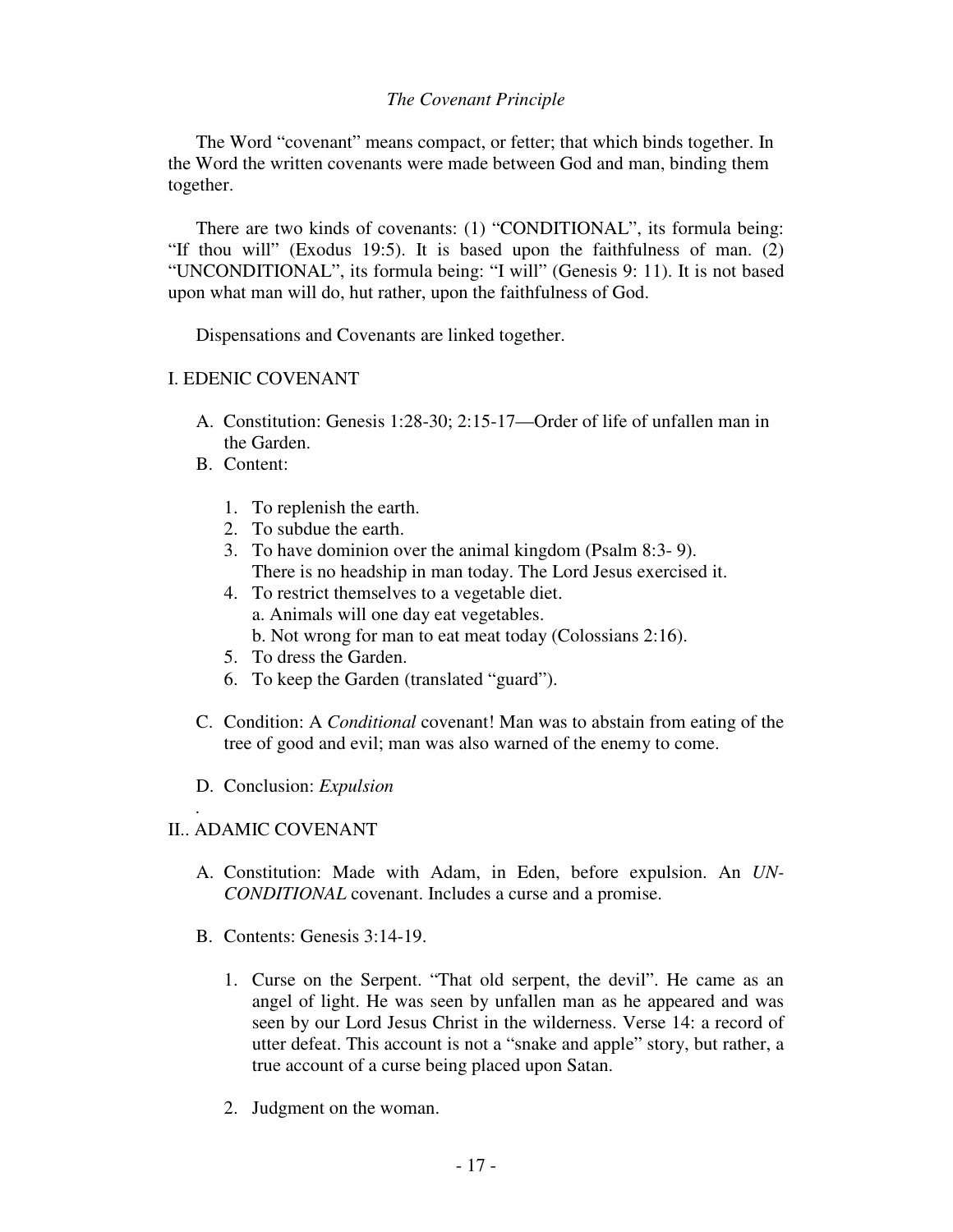- a. Multiplied conception. Many children born at the time. To God's command to "replenish" the earth, inter-marriage was performed. All people came or descended from Adam. Cain married his niece, or most likely, his sister.
- b. Maternal sorrows. Not only pains of childbirth, but of sorrow that some were even born.
- c. Wifely Subordination. The headship was given to the man in the family. It belongs to the man (no two-headed institution) Go to China, India, Africa, and to our own North American Indians, or any pagan country, and you will see what is meant. Woman can thank Jesus Christ and His Gospel for making her burden as light as it is now in America.
- 3. Judgment upon the man. The ground is cursed on account of man's sake, to make man tired, worn out.
- 4. Curse on creation
- 5. The Promise! Genesis 3:15 (greatest verse in the Bible, many think). The coming, suffering, and triumph of the Seed of the Woman.
- C. Conclusion: Did not end with the Flood, but continues until the world is destroyed by fire.

# III. NOAHIC COVENANT

- A. Constitution: Genesis 8:20—9:17. Adam could say, "God can create". Noah could say, "God can destroy."
- B. Contents:
	- 1. God would not again curse the earth by water.
	- 2. God would not again destroy all living.
	- 3. Natural order of the season to be preserved.
	- 4. Noah and descendants to multiply and replenish the earth; this was the same command that was given to Adam.
	- 5. Dominion over animal kingdom.
	- 6. Diet changed to include flesh (meat).
		- a. Flesh must be drained of blood.
		- b. Life in the blood.
	- 7. Law of capital punishment established (Human Government Dispen sation). It is binding to the end of time.
	- 8. This covenant includes animal creation.
- C. Conclusion: This runs on until earth is destroyed with fire (Genesis 9:12).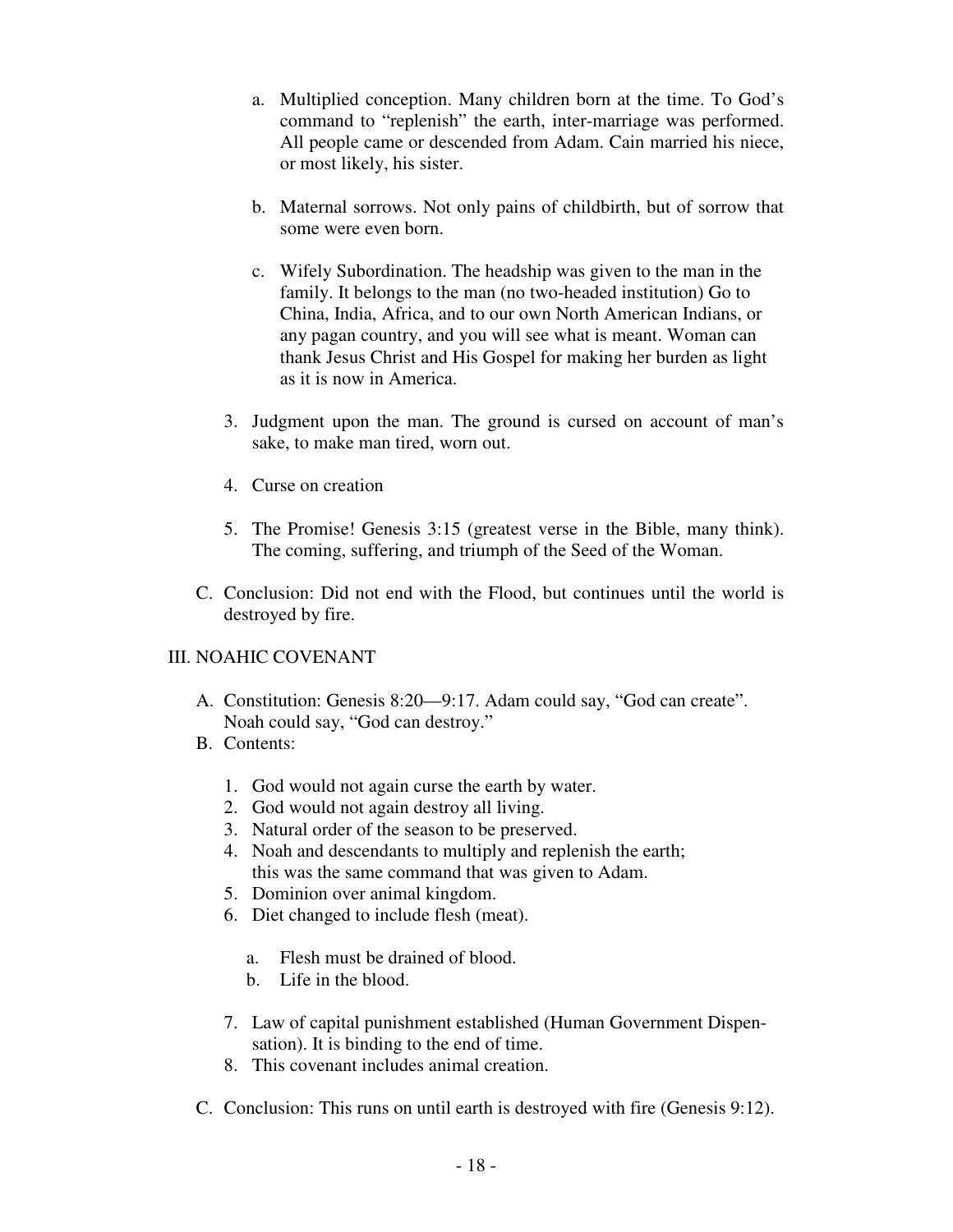The *SIGN: Rainbow.* Every time it rains there is a rainbow, and He sees it. The Rainbow has been described as a joint product of storm and sunlight. God's sign has been hanging in the skies for 40 centuries (Genesis 9:14). It is blessed to know that every cloud that comes into our lives is brought by God; and remember, every cloud has a rainbow. This is an *(UNCONDITIONAL* covenant. A man's dark cloud is SIN, and the rainbow is *Jesus!* This is the only cloud that God does not bring.

### IV. THE ABRAHAMIC COVENANT

- A. Constitution: Genesis 12:1-3.
	- 1. Great nation.
	- 2. All nations to be blessed through Him.
	- 3. *Unconditional* covenant—Genesis 13:14, 15; 15:1-16.
		- a. Called from Ur. (Abraham's father worshipped idols.) b. Making of a covenant: Jeremiah 34:18.
- B. Contents:
	- 1. *"I will make of thee a great nation."* God gave added details: Genesis 13:16; Genesis 15:5; Genesis 17:6. A spiritual blessing, as well as a posterity blessing, is found in Genesis 22:18.

Made to a childless man, an old man of 99 years, to become a father of (1) a great nation; (2) of many nations; (3) of kings. At this time his name was changed from Abram to Abraham.

 To be a father" of nations, not a founder. Abraham's nation (Israel) was to be the greatest nation in all the world, instead of being the "tail", as she is today.

 "Israel is a standing miracle; no land; no country; no cities; no towns; no buildings; no houses; no ruler; no king; no flag. Though she is scattered to all- four corners of the globe, she is united as a people (separated from other nations) of 20,000,000 souls, controlling a great deal of the wealth today." These facts were brought out 29 years ago (this writing in 1964). Now these facts are outdated, bringing only to our hearts the soon appearing of the Lord Jesus Christ.

 Israel is 4,000 years old; 3,500 years ago Egypt tried to whip her, and did so in bondage; but, where is the glory of Egypt today? The Medes and Persians, and the Babylonians passed away, but Israel has not passed away, and she will *never* pass away, for God is with Israel.

 A great nation shall arise from Ishmael (Genesis 17:20); that was promised to Ishmael's father, Abraham. Ishmael, the father, did have a great nation divided into twelve tribes, or smaller nations (Genesis 25:16).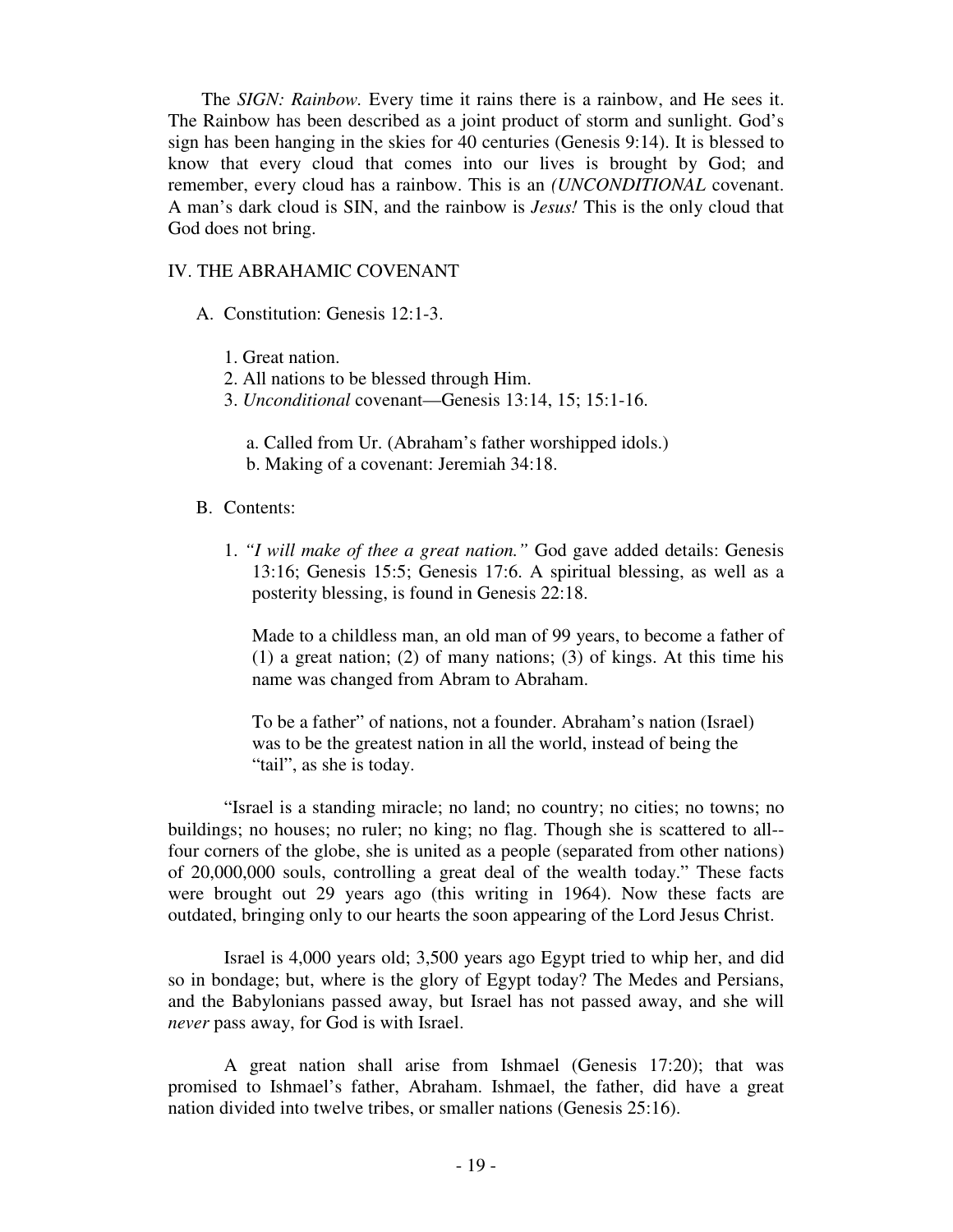The seed of Isaac was to bring peace. The seed of Ishmael was to be the opposite, a thorn in the side of Israel. Ishmael is indeed a great nation. No nation has ever captured the Arabians (Ishmael's seed). Mohammed (622 A.D.) rose to greatness and proclaimed his religion to his people, the Arabians (the seed of Ishmael, the children, whose father is Abraham). Their greatest reward is in killing Christians, who are the spiritual seed of Isaac, whose father is Abraham. Therefore, the seed of Ishmael is a thorn in the side of the seed of Isaac.

 One thousand years changes people. Today Rome is not what she was 1,000 years ago; England is not the same, but for 4,000 years the Arabians have remained the same. The Arabians are living exactly as their father, Ishmael, lived 4,000 years ago. Arabians circumcise their male children at the age of 13 years, the same as under Ishmael, 4,000 years ago.

 Abraham had EIGHT sons. The Great Promise came only through Isaac. "Salvation is of the JEW", for we are saved by the SON of Abraham.

2. *"I will bless thee."* He was blessed by God with wealth (Genesis 13, 15, 24, 34, 35). He was blessed, blessed, blessed, and not only with wealth, but with victory over four kings, and he brought back Lot and the people of Sodom who had been captured by these four kings.

He was the *only one* ever called "a friend of God."

- 3. *"And make thy name great."* Next to Jesus Christ, Abraham's name is mentioned more in the Bible than any other. It is mentioned 300 times in the Scriptures. Out of the Scriptures he is better known than Jesus Christ. Abraham's name is mentioned by people who never mention Jesus' name. He is the best-known person in history. "He wandered around"—worshipped God in simplicity; no tabernacle; no temple. He just "wandered around."
- 4. *"I will make thee a blessing."* Every nation which has treated the Jew with kindness has been blessed, and those which have not have been cursed (Zechariah 2:8). America's prosperity is due to her treatment of the Jew. Egypt (Ezekiel 29:15, 16; Joel 3:19) was once a glorious nation, but look at her now. All this because of her treatment of the Jew. Look at the Amalekites (I Chronicles 4:43); the Moabites and the Ammonites (Zephaniah 2:9, 10), who were once nations of repute, but not now, because of their treatment of the Jews. Also, look at the Edomites (Amos 1: 11, 12)...all because of their treatment of the Jews. Glance at modern nations of today. Turkey is called the sick man of Europe—all because of its treatment of the Jews.
- 5. *"I will give to thee and thy seed the land of Canaan as an everlasting possession."*

Genesis 13 records the words of Abraham, *"Let us not have*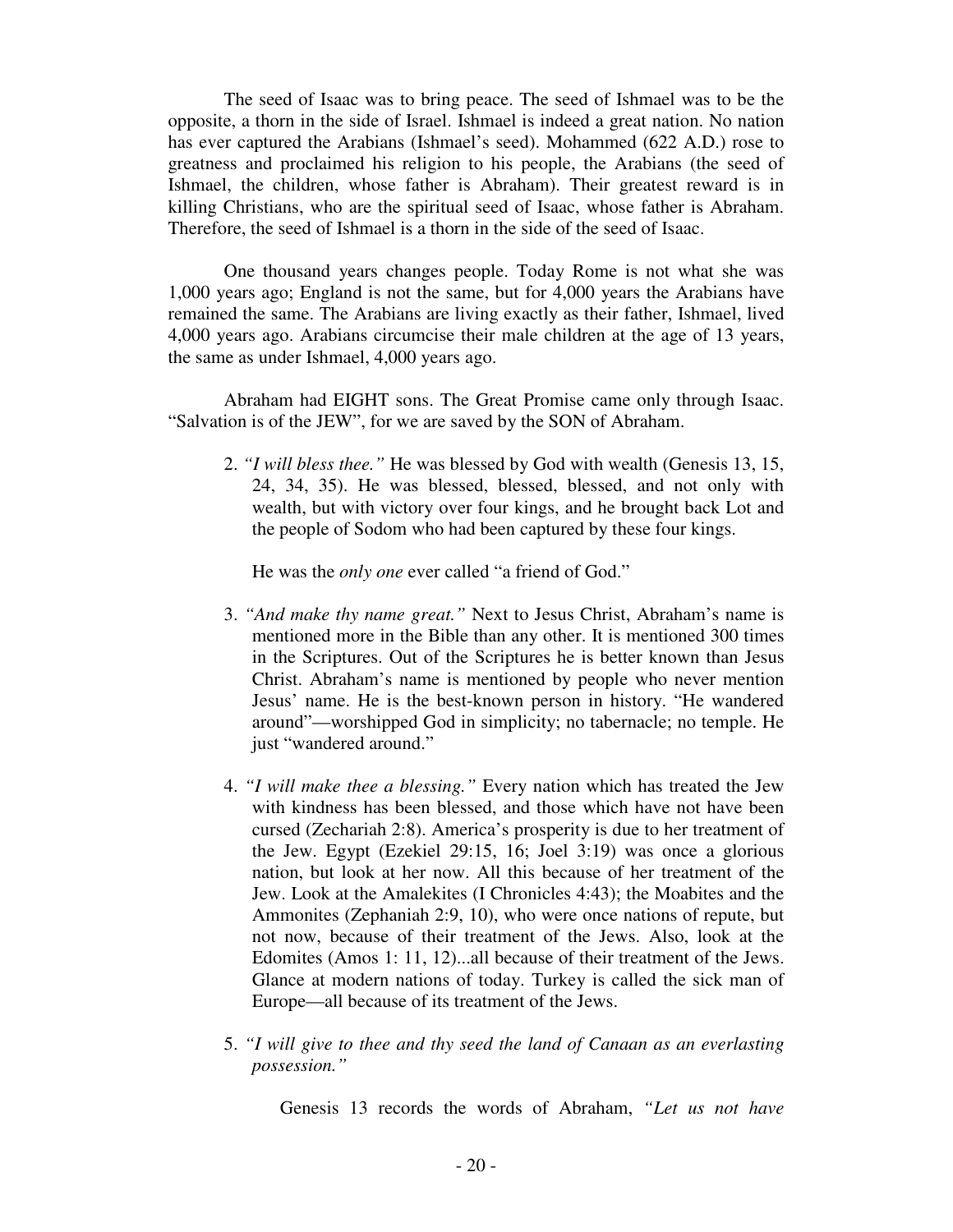*trouble for we are brethren."* Abraham wasn't concerned about Lot's decision, for it was all his. God gave a promise to Abraham, renewed it to Isaac, and confirmed it again to Jacob.

 The Jews have six (6) titles to the Land of Canaan: (1) By Homestead Law (Deuteronomy 23:8); (2) By Gift; (3) By Covenant; (4) By Conquest; *(5)*By right of Tenure; (6) By Purchase.

6. *"In thee shall all families of the earth he blessed.*" All the monotheism in the world has had contact with the seed of Abraham. America is not Christian, but *monotheistic* (belief in *one* God). Those of monotheistic belief are the Jews, Mohammedans, and Christians.

The population of the world numbers over 3,300,000,000. The Abrahamic influence numbers over 2,000,000,000, about half of the world's population.

- 7. The promise is to the SEED (singular, not plural); not to Seeds, but SEED (the Lord Jesus Christ). "Now to Abraham and his seed were the promises made. He saith not, And to seeds, as of many: but as of one, And thy seed, which is Christ" (Galatians 3:16). Thus, it was a SPIRITUAL BLESSING, also, which includes the Gentiles.
- C. Condition: An *Unconditional* covenant—standing even today.
- D. Conclusion: Abrahamic Covenant to Jews only.
- E. Sign: *Circumcision.* 
	- 1. Designation—God's man.
	- 2. Separation unto Him.
	- 3. Purity unto Him.
	- 4. Possession by Him.

### V. THE MOSAIC COVENANT

 (Note: this covenant was made only with Israel! It was *never* made with the Gentiles or the Church).

 It was made 430 years after Abraham. Moses was a founder, not a father, of a nation. He was the greatest law-giver in the world; it was God who gave the Law to him.

A. Constitution: Given to Moses on Mount Sinai (Exodus, Deuteronomy 33). The word "Moses" means "drawn out". He became the son of Pharaoh's daughter, who was a virgin. After he was "drawn out" he became the Saviour; and when Jesus was "drawn out" of the tomb He became the Saviour of the world.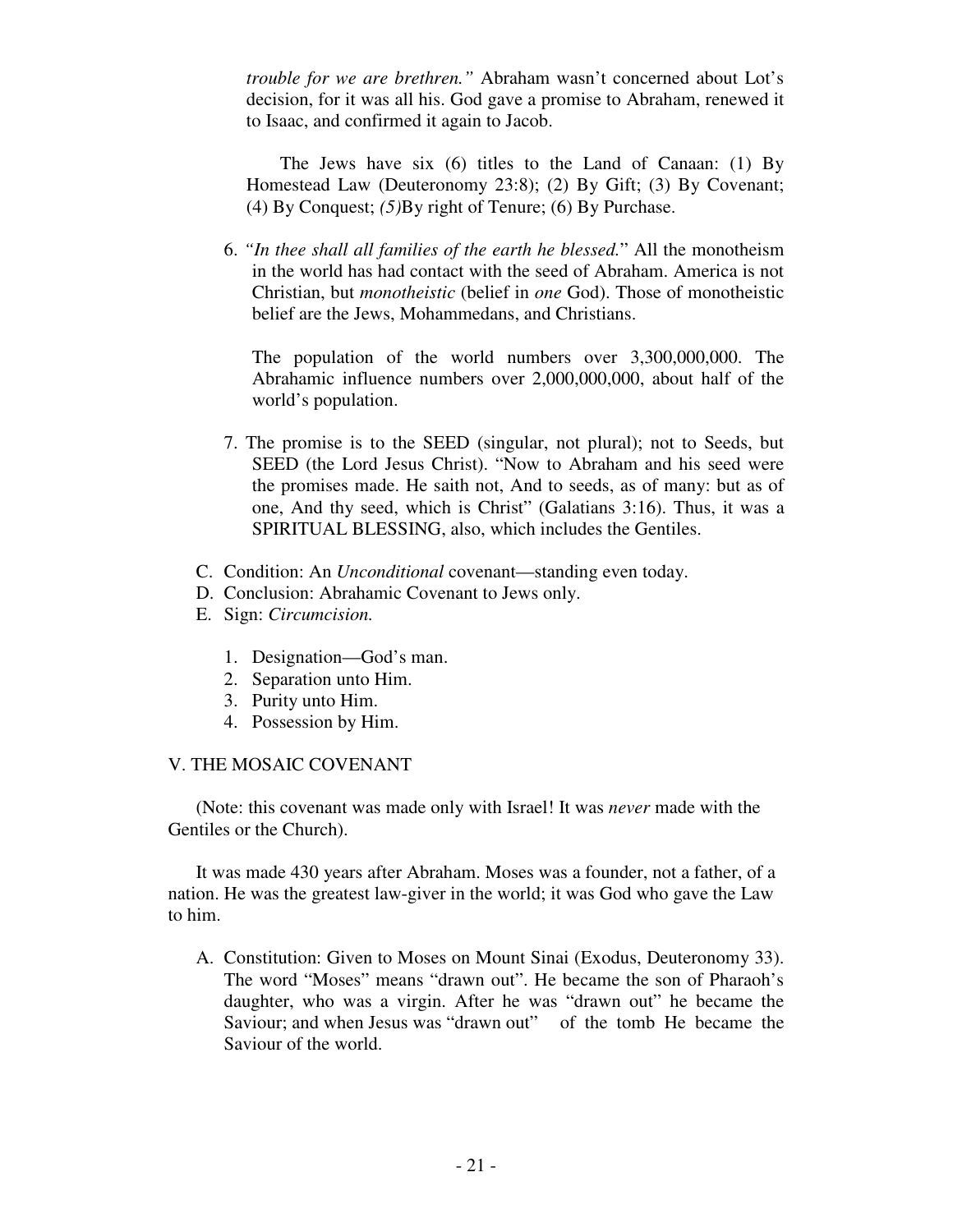### B. Contents:

- 1. Moral Law (ten commandments)—Exodus 20.
- 2. Civil Law—Exodus 21-24.
- 3. Ceremonial Law—Exodus 25-31. Moses broke the tables of the law, signifying that if we break one law, we break them all (James 2:10).

The Institution of the Tabernacle was established so that God could dwell in the midst of His people.

C. Condition: A *Conditional* Covenant.

- 1. Responsibility: (Exodus19:5,6; Leviticus 26:3; Deuteronomy 28:1; 29:9.)
- 2. Blessings for obedience (Exodus 19:5, 6; Leviticus 26:3-18; Deuter onomy 28:1-14).
- 3. Punishment for disobedience (Exodus 19:5-8; Leviticus 26:14-46; Deuteronomy 11:10-17; 28:15-68). Deuteronomy 28:37—"byword" is the Hebrew "sheniynah", pronounced "sheneenaw", from whence we sometimes say, "Sheeny" (I Kings 9:7; II Chronicles 7:20).

Deuteronomy 11:1-17: the branch of Kidron has water for the first time in 1800 years. Joel 2:21-27: the time when God shall restore Palestine for Israel, the time of prosperity. Palestine is growing more productive—just a sign of the times. When Joel says rain he means *rain;* not the Holy Spirit, but rain.

 Deuteronomy 28:49, 50: The enemy shall come; the Romans fulfilled this prophecy 1,500 years after it was made.

## FOUR REMARKABLE FACTS ABOUT THE JEW:

a. Deuteronomy 28:63: Plucked out of the land. The Romans completely plucked them off. Moses said it 3,500 years ago.

b. Deuteronomy 28:64: Scattered among all nations. What country is there without the Jew?

c. Deuteronomy 28:65: Unrest among the nations; they were persecuted by so-called Christian nations; yea, even by the so-called Church.

d. Leviticus 26:44-46: Would not utterly destroy the Jews. Treatment in Germany: the Jews were charged as being the killers of the Son of God. The Black Death of 1348 was laid to their charge and blame; one-third of the Jewish population was put to death. Who really put Christ to death? THE WHOLE WORLD! During World War II 6,000,000 Jews are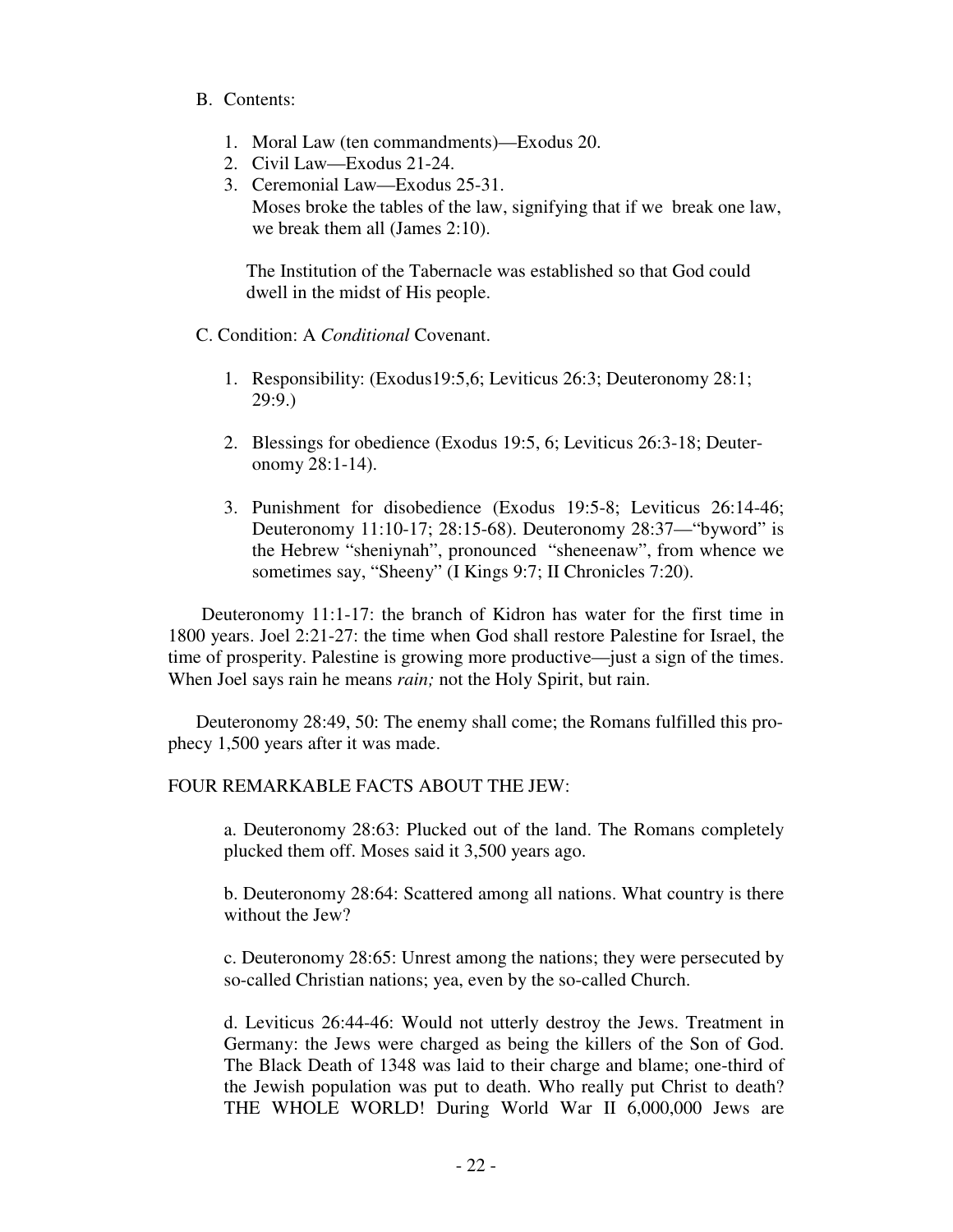reported to have been put to death. Before the war the Jews numbered around 20,000,000, but now about 16,000,000.

 Treatment in Spain and France: both nations were spillers of Jewish blood, Jew murderers The Jews were driven out of their homes and businesses, stripped of their possessions and wealth, and then allowed to come back again. The Jews were at one time cut down to a mere 1,000,000.

 Why destroy the Jew for what he has done, or has not done? Look at what he has given to the world: The SAVIOUR! The Devil hates nothing worse than the Bible, God and His Son. If the Devil could destroy the Jew, he could prove a lying Bible. There is only ONE way to destroy the Jew and that is the Scriptural way: Jeremiah 31:35-37. Thus, it is impossible to destroy the Jew. Jonah (type of Israel): the water could not drown him and the fish couldn't digest him.

- D. Conclusion: Merged with Palestinian Covenant.
- E. Sign: The Sabbath. It was never given to the Gentiles (Romans 2:12, 14); Exodus 31:12, 13; Ezekiel 20:12, 20; Deuteronomy 5:12-15; man should rest on the Sabbath.

THE SABBATH HAS NOT BEEN CHANGED, BUT ABOLISHED! What did Jesus do on the first day of the week?

### VI. THE PALESTINIAN COVENANT

- A. Constitution: Deuteronomy 30:1-10. The years of wandering (for Israel) are over; ready now to enter into the land.
- B. Contents:
	- 1. Return of the Lord if repentance of people (Verse 3).
	- 2. Promise of the re-gathering of the people (Jews) from all lands (Verses 3-5).
	- 3. Promise of the conversion of all of the nation of Israel (Vs. 6)
	- 4. Promise of judgment upon all nations who have persecuted Israel (Verse 7).
	- 5.Promise of great blessings and prosperity to Israel (Vs. 9).
- C. A *Conditional* Covenant (verse 2) based upon repentance of scattered Israel. The only conditional covenant that will be kept.

### VII. THE DAVIDIC COVENANT

A. Constitution: 500 years from Moses to David (II Samuel 7:5-19; Psalm 89).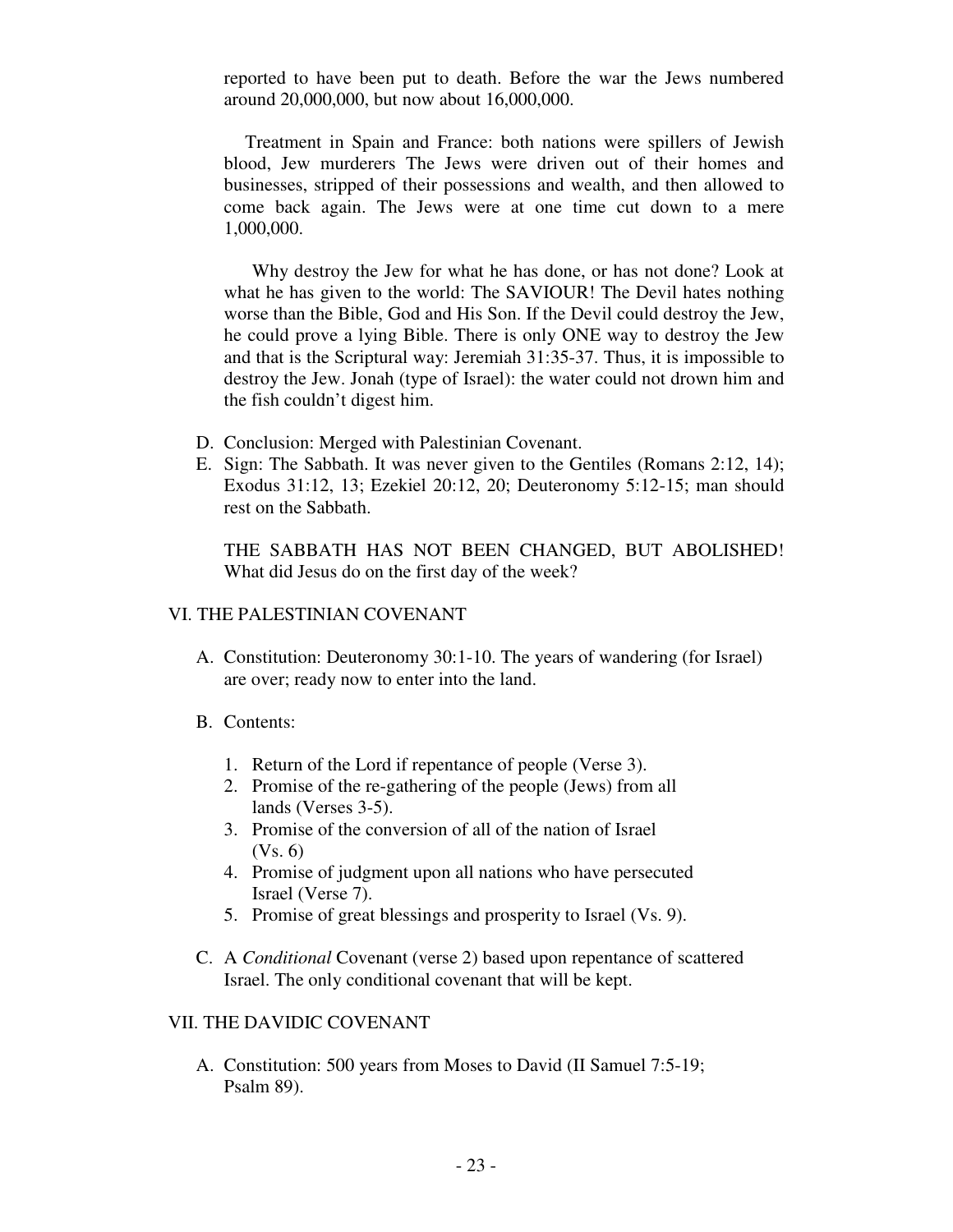- B. Contents: II Samuel 7:10-13.
	- 1. Provided for a Davidic House. The House God is going to build 'for David is not material or spiritual, but *political.*
	- 2. Provides for a Davidic Throne (II Samuel 7:13).
	- 3. A Davidic Kingdom, NEVER to be destroyed.
	- 4. These three are unending, established forever.
- C. Condition: An *UNCONDITIONAL* Covenant. II Samuel 7:13-15; verse 14: last part translated, *"When iniquity is laid upon, I will chasten him with rods of men."* Parallel with Isaiah 53.
- D. Sign: The *Son* (Isaiah 7:14). Sign finally comes (Luke 1: 30-33; 2:12).

 The question is, "How can a man live forever?" A throne that is perpetual does not seem odd; but *one* to rule forever and ever? How can this he? David asked, "What manner of man is this?"

## GOD'S REVELATION TO DAVID:

1. Two natures of David's Son.

a. God. b. Man.

Complication (II Samuel 7:14). David's Son and David's Lord (Psalm 2). It is not incredible 1900 years after the fulfillment, but how incredible it seemed when promised. In Psalm 110 David speaks of this Son as His Lord. Hebrews 1 is written of no angel, but of the Son of David (Matthew 22:43).

2. David's Son is to have two experiences.

a. Suffering and death (and resurrection).

b. Reign. Psalms 22; 2:1-6; 69:4; these Scriptures speak of His enemies. This is what puzzled John the Baptist. He could not understand the sufferings of the Messiah. God made it plain to David that the Son of God was to die (Psalm 40). Levitical sacrifices were not acceptable unto God.

3. David's Son to sit upon two thrones.

a. Heavenly throne (Psalm 110; Hebrews 1:13). b. Earthly throne (Revelation 3:21; Luke 1:32, 33).

- 4. David's Son to hold two sways.
	- a. Kingly
	- b. Priestly, (Hebrews 7:11-22).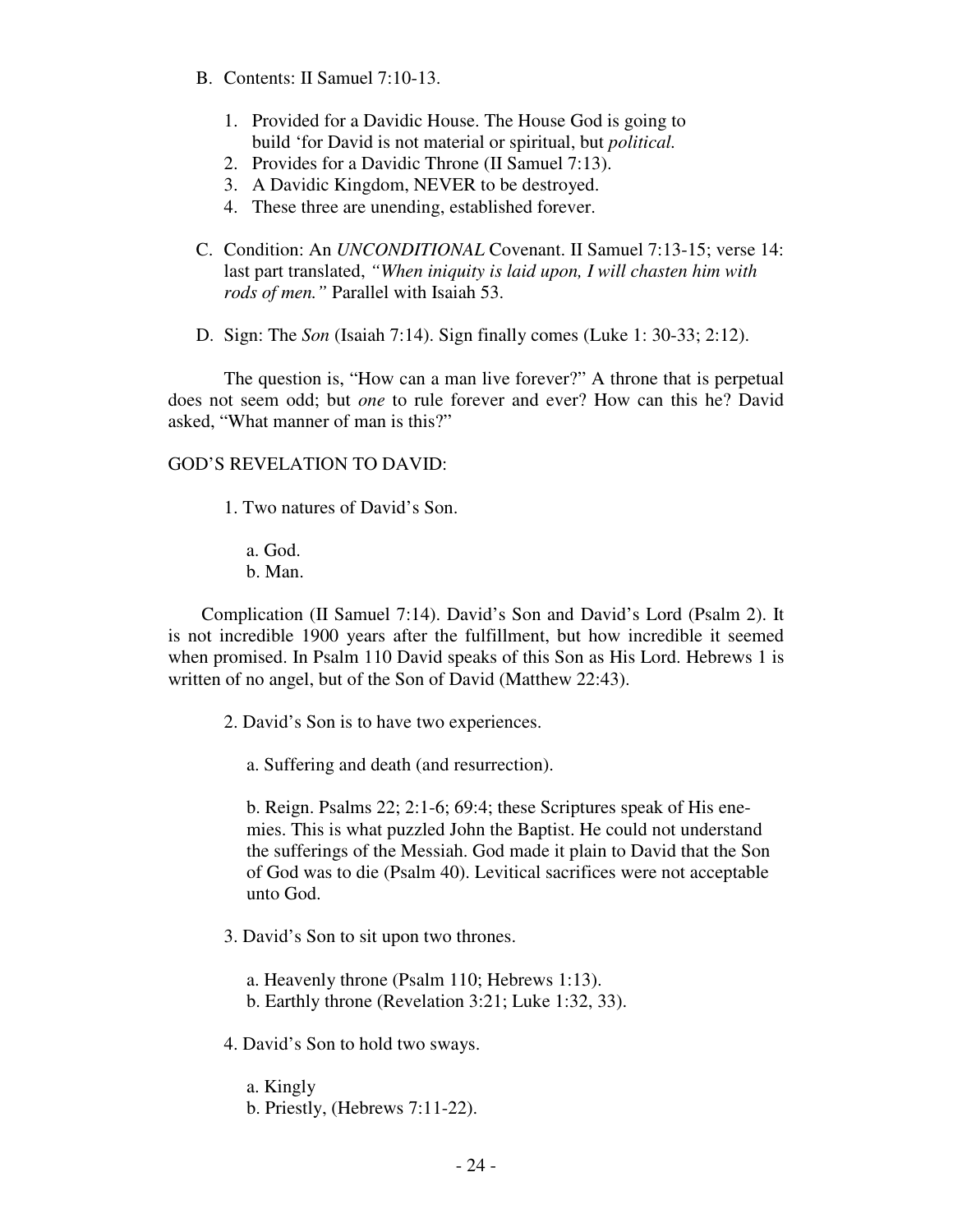- 5. David's Son's two-fold act:
	- a. Descent of the King from Heaven.
	- b. Judgment upon His enemies (Psalm 72; 96:10-13; 97:1-6, 9; 99:1-4).
- 6. David's Son's Kingdom to have two-fold aspect.
	- a. Jews (national)
	- b. World (universal). Only *one* family has ruled over Judah, whereas there were seven families, with 19 kings, ruling over the 10 upper tribes.

 NOTE: DAVID DIDN'T KNOW OF CHRISTIANITY. DAVID DIDN'T KNOW ANYTHING OF THE CHURCH.

## VIII. THE NEW COVENANT

It is *not* a renewed covenant, but is new in character and contents.

A. Constitution: Jeremiah 31:31-34; Matthew 26:27, 28; Hebrew 8:6-13. Remember, to make a covenant, blood has to be shed. in Hebrews 13:20 the Blood of Jesus Christ is called the Blood of the Everlasting Covenant (Jeremiah 31:31; Hebrews 8:8; 9:11-15; 10:1-12, 26, 27.). The Old Covenant was made at Sinai and the New Covenant at Calvary. The ceremony of the Jewish religion today is only an Aaron's calf.

The New Covenant offers a better sacrifice, a better hope; the New Covenant is to be fulfilled when Christ comes again. Israel claims by a natural birth; we claim by a spiritual birth.

- B. Contents: Three-fold blessing:
	- 1. Sanctification. The New Covenant was not written on hard stones, but upon the fleshly hearts (Hebrews 8:10).
	- 2. Knowledge. Through the Bible we acquire a personal knowledge of Him. The greatest need of any man is God (Hebrews 8:11). Romans 1:22 is the reason for the heathen.
	- 3. Forgiveness. He remembers our sins no more forever (Hebrews 8:12). Sins: Forsaken, forgiven and forgotten.
- C. Condition: An *UNCONDITIONAL* Covenant. The Old Covenant (Law) was a means to an end, the schoolmaster to bring us to Christ. (Jeremiah 31 and Hebrews 8).

The law gives place to Grace (John 1:7). We do not earn it; it is a gift!

\* \* \* \* \* \* \* \*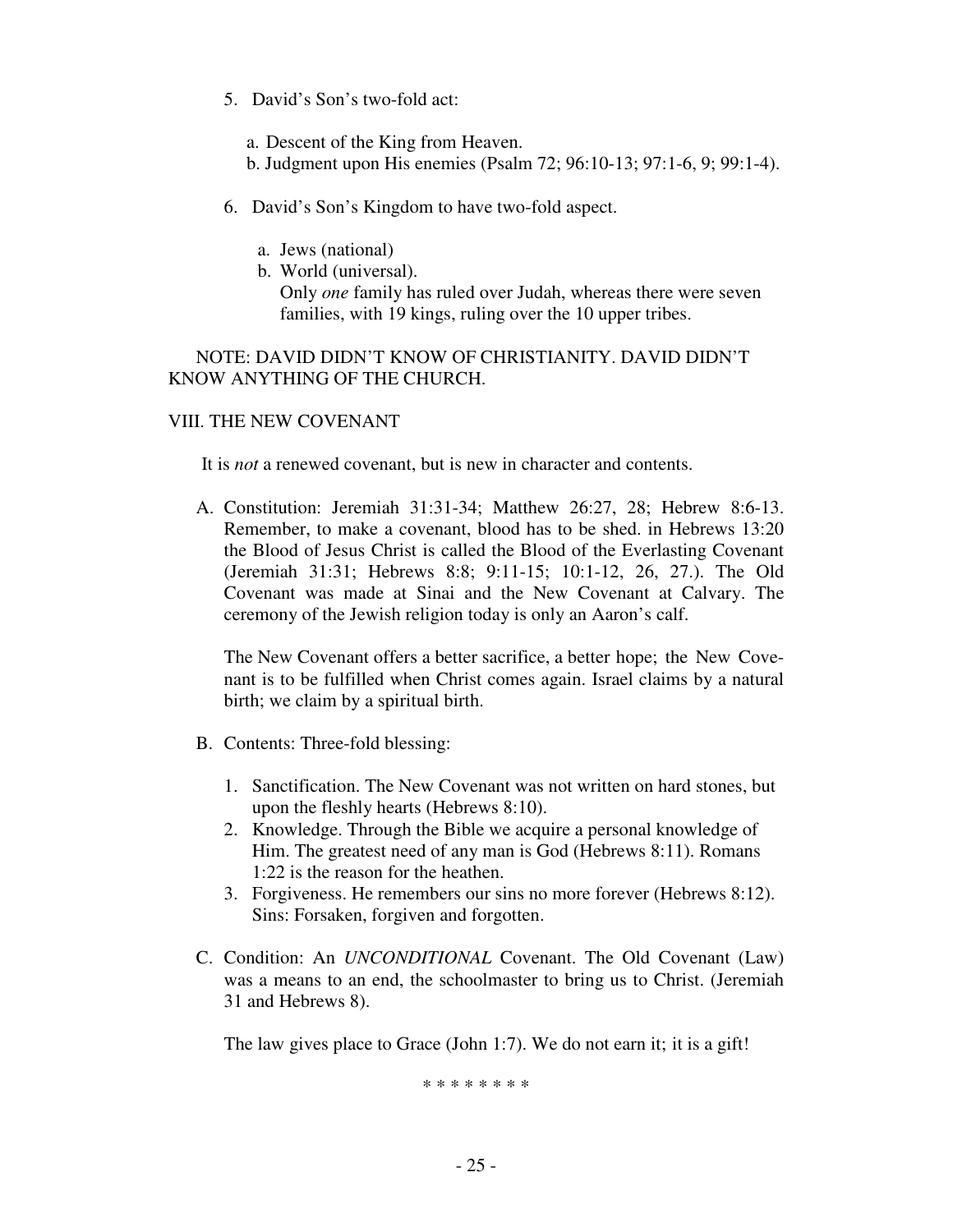#### *The Ethnic Division Principle*

Ethnic means "races, or people." "Give none offence, neither to the Jew, nor to the Gentiles, nor to the church of God." (I Corinthians 10: 32).

 Definition: That principle by which the word of Truth is rightly divided in relation to Jew, Gentile, and Church. In these three classes it is seen that God is no Respecter of persons, but He is a REGARDER of classes.

 The Jew is mostly spoken of in the Old Testament and in the first part of the New Testament. The New Testament speaks mostly of the Church. God deals with the nations (all races) in the first ten chapters of Genesis, but from Genesis 11 through the four Gospels, the Bible speaks of the Jewish nation as the theme of the Book, only mentioning the Gentile races. Then, from Acts through Revelation, the Bible speaks of the Church.

 The Bible is written FOR everybody, but the Bible does not speak TO everybody (Romans 15:4). ALWAYS ASK WHEN READING THE SCRIPTURES, "To whom was this written?"

 The whole book of Isaiah was written to the Jews. Ephesians was written to the Church. Matthew 25:31, 32 speaks of the nations. In Ephesians 2:11, 14, 15 all three are mentioned. The first eight chapters of Romans deal with the Church, and only the Church: no guilt, no condemnation, no separation; but in Romans 11:22, 23, there is the "cut-off". Thus, it seems like a contradiction. Explanation: (1) Chapter 8—those who are in Christ. (2) Chapter 9—to Paul's brethren in the flesh (Jews, Israelites). (3) Chapter 10—still talking about Israel. (4) Chapter 11—still to Israel. (5) Chapter 11:13 —to the Gentiles. There is your "cut-off".

*THE FIG TREE* is the emblem of Israel and speaks of her national privileges.

*THE OLIVE* TREE speaks of Israel's religious privileges.

*THE VINE* is the symbol of her spiritual privileges.

- JEW: John 4:22—Salvation is of the Jew; Romans 3:1, 2— Given the Oracles of God; Chosen to be (1) Witnesses, (2) Writers of Scripture, (3) A channel through which Christ came into the world.
- GENTILE: Ephesians 2:11, 12 Ephesians 4:17-19 Mark 7:27, 28
- CHURCH: Ephesians 1:22, 23 Ephesians 2:14, 15 Ephesians 5:29-33 & I Peter 2:9.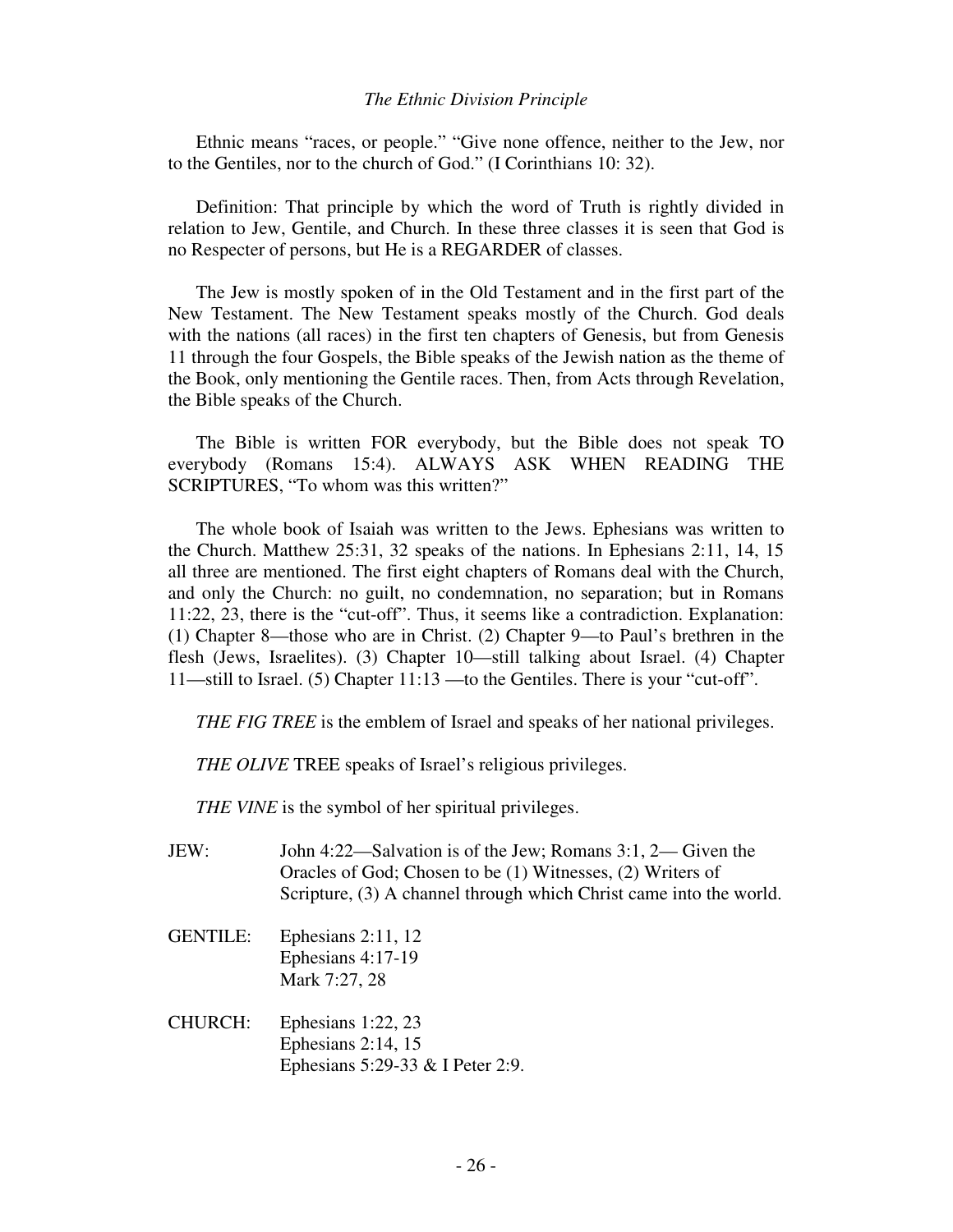# CONTRAST BETWEEN ISRAEL AND THE CHURCH

| <b>ISRAEL</b><br>Matthew 25:32                                                                                               |                              |                                                                                         | <b>CHURCH</b>                                         |  |
|------------------------------------------------------------------------------------------------------------------------------|------------------------------|-----------------------------------------------------------------------------------------|-------------------------------------------------------|--|
| Genesis 12:7                                                                                                                 | (Foundation)<br>(Revelation) |                                                                                         | Ephesians 1:4<br>Ephesians 3:3<br>II Corinthians 12:7 |  |
| God chose Israel for His earthly                                                                                             |                              | God chose the Church for His                                                            |                                                       |  |
| glory (Isaiah 43:7, 21).                                                                                                     |                              | heavenly glory (Ephesians1:14).                                                         |                                                       |  |
| Israel chosen after the foundation of                                                                                        |                              | Church chosen before the                                                                |                                                       |  |
| the earth, revealed unto Abraham.                                                                                            |                              | foundation of the earth—                                                                |                                                       |  |
| God's purpose was to establish a                                                                                             |                              | God's purpose of the Church was to                                                      |                                                       |  |
| nation distinct from any other nation                                                                                        |                              | make a separate and distinct body                                                       |                                                       |  |
| (Genesis 12:2; 46:3; Numbers 23:9;                                                                                           |                              | from any other body (Ephesians                                                          |                                                       |  |
| Exodus 33:16).                                                                                                               |                              | $1:15-23$ .                                                                             |                                                       |  |
| Israel called out from among the                                                                                             |                              | Church called out from among the                                                        |                                                       |  |
| nations (Genesis 18:18)                                                                                                      |                              | individuals ("he that believeth").                                                      |                                                       |  |
| Israel was called when only ONE, to                                                                                          |                              | Church called from many, to be                                                          |                                                       |  |
| he many (Isaiah $51:2$ ).                                                                                                    |                              | ONE (Ephesians 1:10; 4:4).                                                              |                                                       |  |
| Israel, as the Nation, is yet to                                                                                             |                              | The Church, as the Body, is yet to                                                      |                                                       |  |
| be called back to the land, (Jeremiah                                                                                        |                              | be called on high (I Thessalonians 4:                                                   |                                                       |  |
| $33:7$ ).                                                                                                                    |                              | $13-15$ ).                                                                              |                                                       |  |
| Relation of Christ is King (Zechariah<br>14:9,17; John 12:12-15).                                                            |                              | Christ's relation to the Church is its<br>Head, Lord of Glory (Ephesians<br>$22;4:15$ . |                                                       |  |
| The inheritance of Israel is the earth.                                                                                      |                              | The inheritance of the Church is<br>heavenly (Ephesians 1:3).                           |                                                       |  |
| Blessings of Israel are                                                                                                      |                              | The blessings of the Church are                                                         |                                                       |  |
| CONDITIONAL.                                                                                                                 |                              | UNCONDITIONAL.                                                                          |                                                       |  |
| Israel had seven great feasts<br>(Leviticus 23).                                                                             |                              | Church had none.                                                                        |                                                       |  |
| Israel was put under a dietary law<br>(Exodus 12:20; Leviticus 3:17;<br>Deuteronomy 14:3; Acts 15:29;<br>Leviticus 10:9-11). |                              | The Church has no diet (Colossians<br>$2:16 - 3:17$ .                                   |                                                       |  |
| Israel's hope is for National                                                                                                |                              | The Church's hope is for her                                                            |                                                       |  |
| Salvation.                                                                                                                   |                              | presentation.                                                                           |                                                       |  |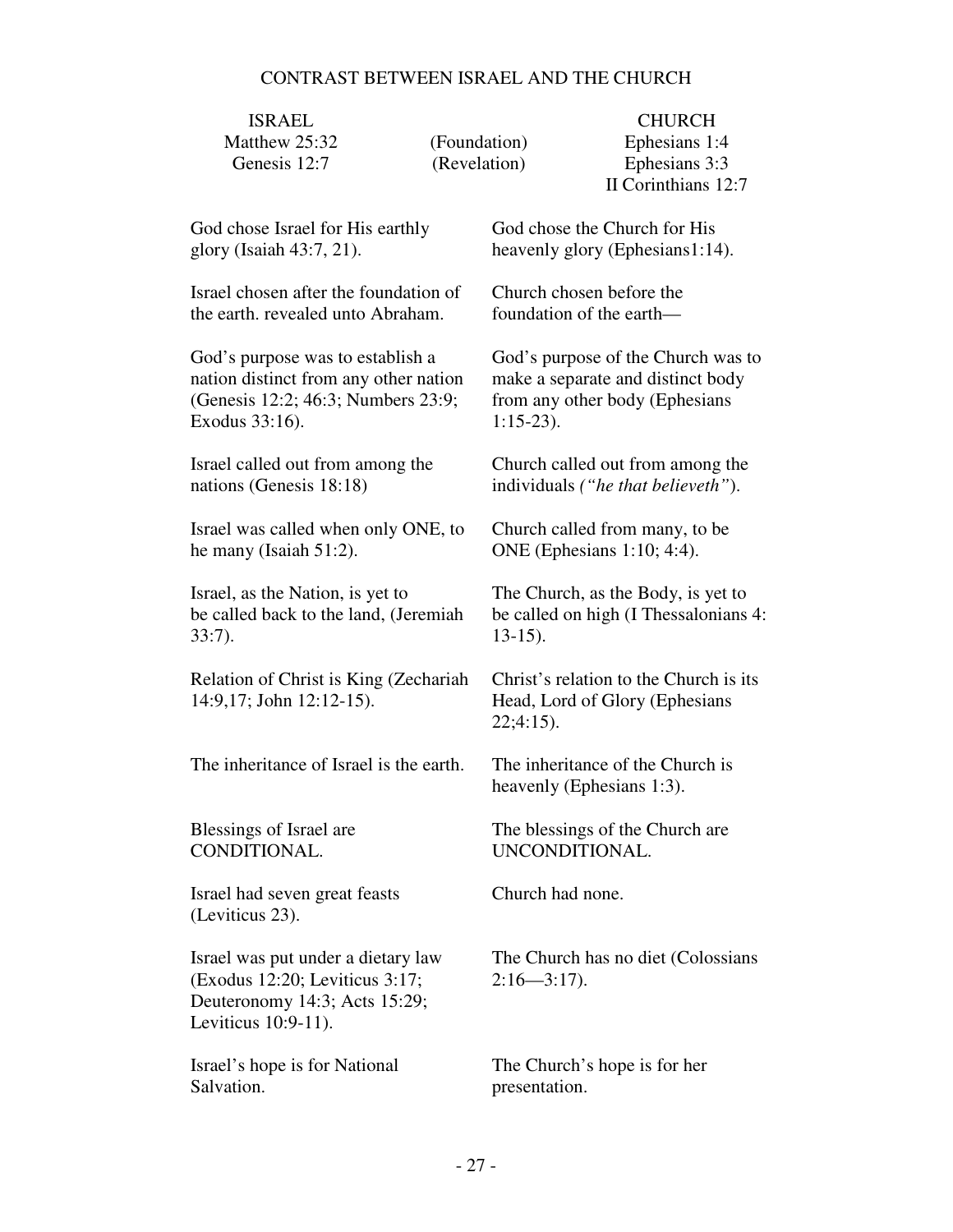As earthly things are concerned, nothing will excel Israel.

As heavenly things are concerned, nothing will excel the Church.

#### CONTRADICTIONS?

| Psalm 37:25                                                  | I Corinthians 4:11                                                          |
|--------------------------------------------------------------|-----------------------------------------------------------------------------|
| Genesis 12:1; 13:15                                          | Philippians 3:20                                                            |
| Psalm 137:8, 9                                               | Romans 12:19,20                                                             |
| Deuteronomy 7:1, 2; 20:16-17;<br>Joshua 6:21; I Samuel 15:33 | II Corinthians 10:4; Ephesians 6:12;<br>Galatians 5:22, 23; II Timothy 2:24 |
| Genesis 12:2; 13:2; 23:6                                     | Romans $12:16$ ; I Corinthians $1:26$ ;<br>4:12,13                          |
| Exodus 21:23-25                                              | Ephesians 4:32                                                              |

#### \* \* \* \* \* \* \* \*

#### *The Discrimination Principle*

That principle by which we should divide the Word of Truth so as to make a distinction when God makes a difference.

## I. DIFFERENCE BETWEEN CREATURES AND CHILDREN OF GOD.

 All men are not children of God, but all are the creatures of God. There is more than one father (John 8:41-44; Galatians 3:26). In Matthew 13 there is the wheat, which is the children of God. In Acts 13:10 is the tare, which is the child of the Devil. God is God of all men, but He is the Father of only saved men. God makes a distinction between His children and those of Satan. All people are creatures; all are races that were created by Adam. We all were in the loins of Adam. Man is a creature of God by creation, and man is a child of God by recreation. Why repeat so much? "Repetition is theological mucilage."

 Only the saved person can call Him "Father". The sinner can only call Him God. The creature of God is a ruined creation. Scripture used by those who call themselves apostles of the new thought and preach "the Fatherhood of God and the Brotherhood of Man" is found in Acts 17:24-29. They fail to read the next few verses. There is none good that is born of Adam. By natural birth we are of the Devil. By regeneration we are of God (John 1:11-13). Salvation does not run in the blood; it is not the will of man; he is only saved by grace (Ephesians 2:8, 9), through faith in Jesus Christ. II Peter 1:4: a child is born the first time of his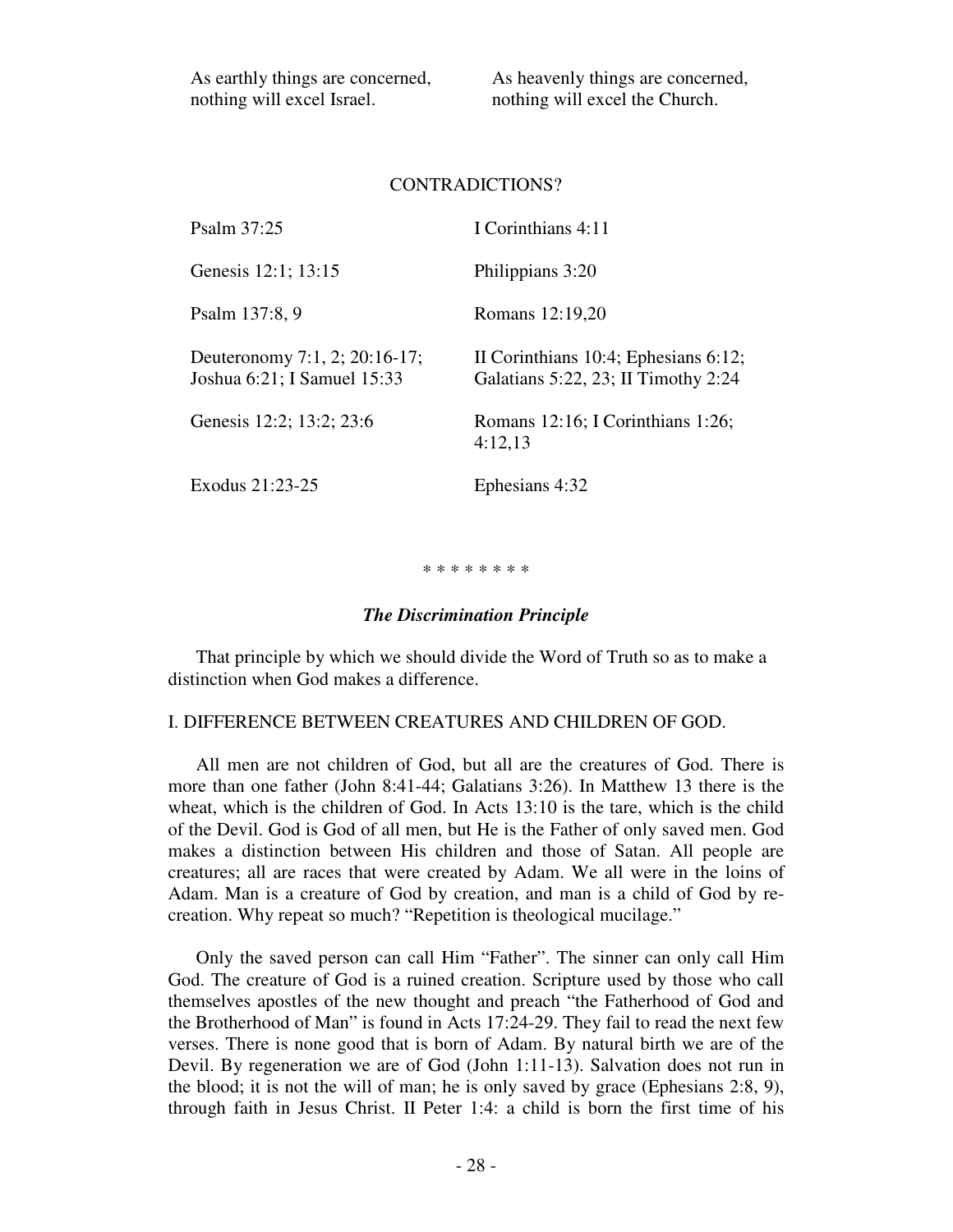father's nature; he is born again the second time with the nature of the Father (John 3:1-6). All children are not alike (I Corinthians 3:1). Babies are carnal, and not spiritual; they walk after the flesh, and not after the Spirit. You can always tell the spiritual state of people by what they want to play with. Babies haven't much sense. They are selfish. We all start out as babies. God does not want babies to remain babies. He wants them to grow. Perfection is not gained in a short time. We must grow (1 John 3:2; John 3); we ought to grow to be like HIM. The only brotherhood in the world is in Jesus Christ. The only thing that will bring the races together is Christ. The only brotherhood is in Christ!

### II. DIFFERENCE BETWEEN ACCEPTABLE AND ACCEPTABLENESS (Ephesians 1:6; II Corinthians 5:9).

#### A. Acceptable in Christ: Our *Position.*

Ephesians 1:6 means "identification". II Corinthians 5:21: He represents us in glory. Galatians 2:20 is also 'identification". Romans 6:2, 8 reveals what we are. It would do us a lot of good if we could (or would) see ourselves as God sees us. Romans 7:11: What profit is it to reckon you are dead? Answer: if you count one dead, you won't make any provision for him. (Example of Bob Young (Jew) who took Christ and was reckoned by his family to be dead. His mother knew he was not dead.)

Romans 6:5; Colossians 3:1—in Christ—wrapped up in Him. (Example of a piece of paper in the Bible). As far as our position is concerned, God looks upon us as perfect, as Jesus Himself, for we are in Him. God loves us, and we are as dear to God as Jesus is. Ephesians 1:4—we are as holy and blameless as the Son of God Himself. You can say this and not be boastful. God looks upon us as in Him.

 Our position is in heaven (in Jesus); our condition is on the earth. Paul said he was perfect, and then said he was not perfect. He was perfect in *position* and imperfect in *condition* (Philippians 3:10- 15*).* We are saved by Grace, by matter of faith. No man has ever been saved unless he has received the gospel (Romans 10:13; Ephesians 1:13). When God saves you, you will be a new creature in Christ.

### B. Acceptableness for Christ: Our Condition (II Corinthians 5:9).

 Acceptableness means to live a life acceptable unto God, approved unto Him. Be constant in effort in living a life acceptable unto Him. It is possible for a man to be saved and yet suffer loss (in rewards) (I Corinthians 3:15). (Example of the young couple who lose everything in their home, yet a jewel is found unharmed in the ashes. It is possible for a man to be saved and yet be a *castaway* (I Corinthians 9:27). It is possible to be saved and still be *chastised* (Colossians 3:25). It is possible to be saved and yet *sow to the flesh* (Galatians 6:7, 8).

 We are accepted the moment we believe; our works are acceptable if according to His Word and Will.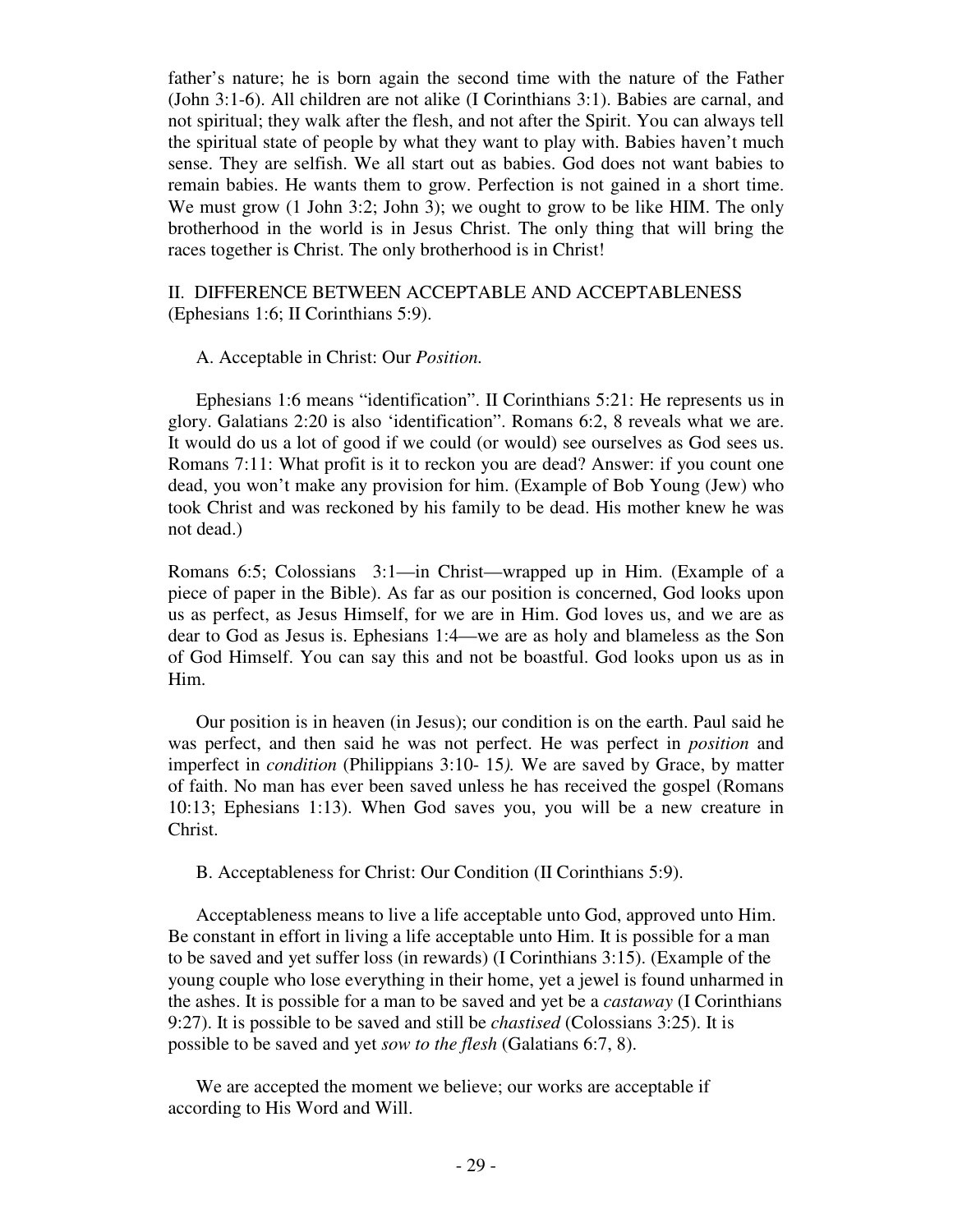### III. DIFFERENCE BETWEEN CLEARANCE AND ACCEPTANCE

 Clearance means "cleansed of all guilt" (Romans 8:1). God could have cleared us without accepting us.

## IV. DIFFERENCE BETWEEN THE POSITION AND THE WALK OF THE BELIEVER

Very similar to No. II.

A saved man has two natures: (1) carnal; (2) spiritual.

- A. *Walk In the Spirit* (Galatians 5:16, 25). That means saying "yes" to the Holy Spirit. The Spirit of God can communicate with the Saved One. Some think that victory through Christ over an appetite is greater and more glorious than never having the appetite at all.
- B. *Walk in Newness of Life* (Romans 6:4).
- C. *Walk Circumspectly* (Ephesians 5:5). Circumspectly means 'accurately" (G. Campbell Morgan's illustration of a cat walking the fence with two dogs, one on either side). "Be sure to be careful."
- D. *Walk Worthy of the Lord Unto All Pleasing* (Colossians 1:10). The sin of David brings contempt on God even today. Abraham was willing that Sarah, his wife, lose her honor just to save his life; a pagan ruler rebuked him for it.
- E. *Walk In Love* (Ephesians 5:2). We are to he ruled by love toward God and fellow man. This is not a natural love, but a supernatural love. Man does not love God or fellow man, but loves SELF. Man is selfish. "Walk in love".
- F. *Walk in Wisdom and Prudence* (Colossians 4:5). Walk tactfully so that you will not cause those outside to stumble. Walk so that those who are lost will want Christ.
- G. *Walk in Truth* (III John, vs. 4). It does not make any difference what people think, but it makes plenty of difference what God says.
- H. *Walk in Christ* (Colossians 2:6; I Peter 2:21).
- I. *Walk with God* (Gen 5:24; 6:9). To walk with God means "fellowship". When you have fellowship with someone, you want to do something for Him. You love Him; you obey Him. It is His will, not your will. As in marriage; "His wife for life". To walk with God means "progress."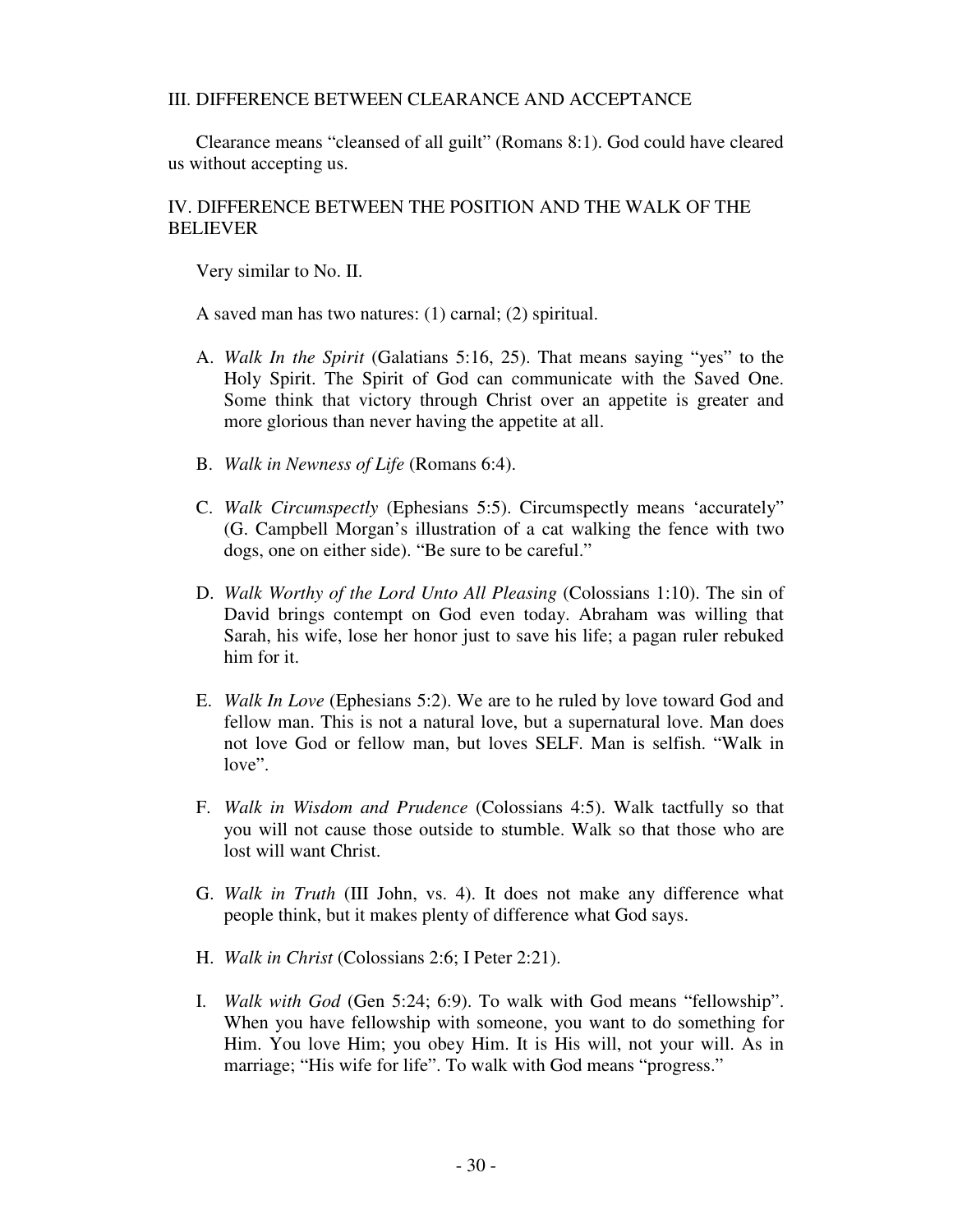- J. *Walk Before God* (Genesis 17:1; 24:40). Walk through life knowing that God's eyes are upon you.
- K.*Walk After* God—Walking with your eyes upon Him, walking in His steps.
- L. *Walk in the Light* (I John 1:7).
- M. *Walk in Good Works* (Ephesians 2:10).
- N. *Walk Honestly* (Romans 13:13).
- O**.** *Walk Worthy of Our Vocation* (Ephesians 4:1). Daily cleansing through the washing of the Word of God (Ephesians 5:26). Moody wrote in his Bible, "Sin will keep you from this Book, or this Book will keep you from sin."

### V. DIFFERENCE BETWEEN PERFECTION AND MATURITY

 Compare Philippians 3:15 with 3:12. Paul claimed perfection. Our perfection will be manifested (it is not now) when Christ comes again, both our physical as well as our spiritual bodies. In Philippians 3:11 Paul confesses his imperfection. Resurrection is not an attainment, but an obtainment. Matthew 5:48 is the text; Matthew 5:44, 45 is the context. The principle of perfection here is the walk in grace toward our fellow man.

### VI. DIFFERENCE BETWEEN BELIEVERS AND PROFESSORS (OR FAITH)

There is a difference between *possessors* and *professors.* There are many today who do not have the *assurance* of salvation.

 NOTE: "Never take *what seems* to be a doubtful passage of Scripture and use it to contradict a dozen clear passages, such as comparing Hebrews 6:4-10 with John 3:16; 5:24; 3:36; 10:28."

 *Armenianism* believes a man can be saved today and lost tomorrow. *Calvinism*  believes once saved, always saved—saved forever! The Armenian always uses Hebrews 6, but he does not believe it, for he says a saved man can be lost after being saved, and then be saved again. Hebrews 6 (if it has to do with being lost after being saved) says, "It is *impossible* to renew again." Hebrews 6 is talking about the saved person. It does not mention the word "lost". When it talks about *tasting,* the same Book talks about Jesus *tasting* death for every man.

 *Philippians 2:12: "Work out your own salvation."* It does not say, "Work for your salvation". Read the context (Verse 13)—God works *in,* and *you work* out. There are only two people who know that I am saved—God and myself. You do not know whether I am saved, and I do not know whether you are saved. The person may stray, and the prodigal may drift away from home, but you cannot unson a son, and you cannot unborn a son. That is a fact! Nicodemus could not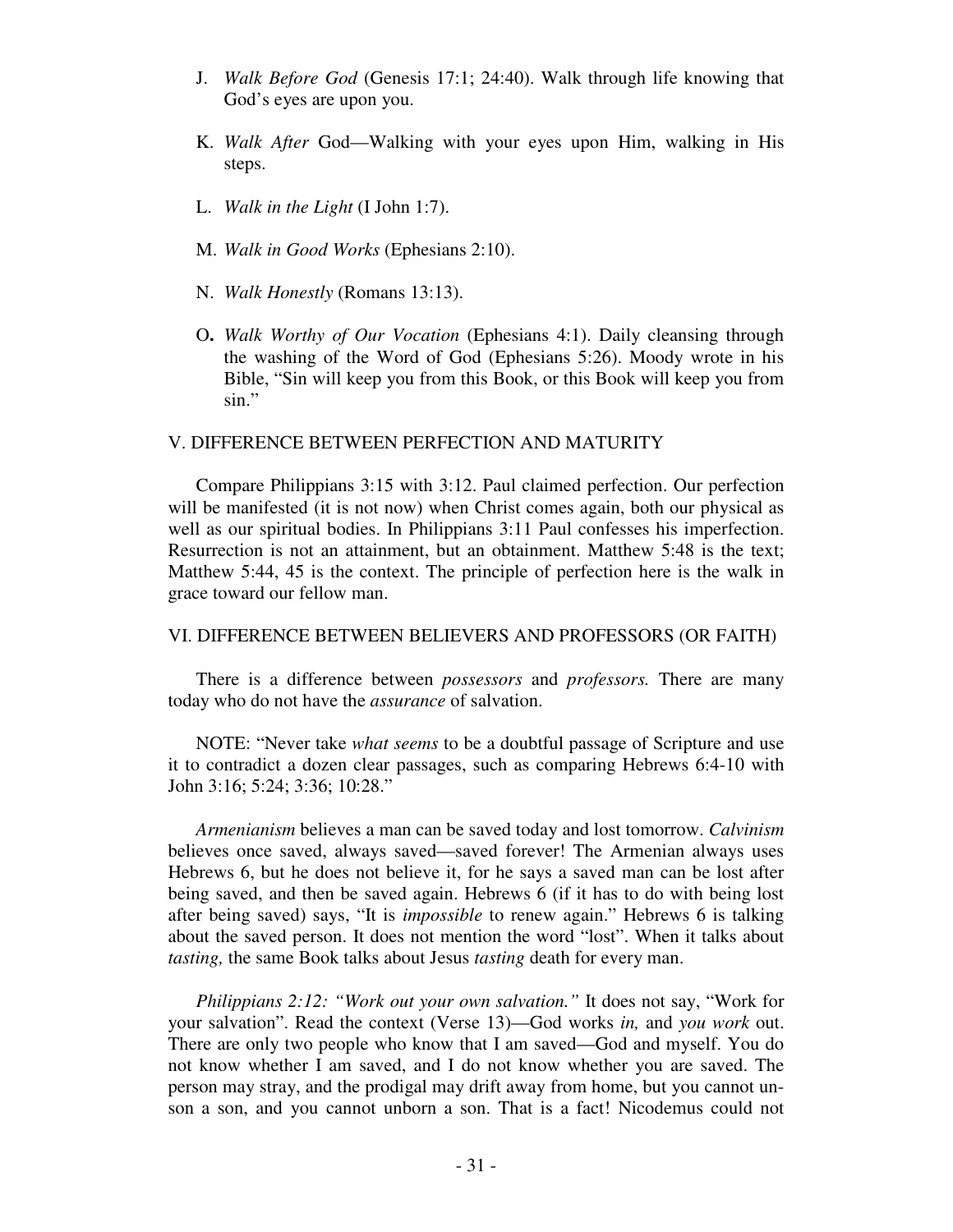figure it out. He was not thinking of the spiritual birth. The spiritual birth is just as important as the physical birth. *Never try to judge God's Word by man's experience*. We do not mean that after you are saved you can live as the flesh pleases, for if you do you will get into trouble. A professor may come in and live as a possessor and fool man, but God is the only one who really knows if he is saved. Cain was a professor; Abel was a possessor. Cain was a religious man, for "he brought an offering unto God".

 In Matthew 13:24-30 the tares equal the "professors". Tares look like wheat while growing and can only be distinguished at harvest time. There are only a few hypocrites in the Church (those who join only for gain of this world, and not as an art of obedience after salvation), but there are many in the Church who are lost. The meaning of Christ is unreal to those who are not born-again, but are only members of a church.

 God calls us sheep. Sheep is a good word, for we are just like sheep, following someone else in joining the church, not saved, but going through a ritual, a ceremony! It is not regeneration.

Only the true possessor can worship God. Worship is the praising of His goodness to us. Some people show by their worship their *unreality* to God. (By the way, the place for short prayers is in public.)

 We need to think of our brethren and their souls' salvation. The rich man fared sumptuously every day; only when he died and went to Hades did he think of his brethren.

 Abraham believed God; Paul believed God. Do you believe God? Do you believe the Gospel? Do you believe that it is the only power of God unto salvation? Do you live it? As far as the 'good man" (one who is a member of the church, and to whom Christ is unreal) is concerned, he is as much lost as the biggest bum in town.

### VII. DIFFERENCE BETWEEN FACT AND PROMISE

 The fundamental difference is that we are to *rest* upon the *facts* and *plead* the *promises.* 

*Fact: "For where two or three are gathered together in my name, there am I in the midst of them."* (Matthew 18:20). This is a divine fact. You need not plead for His presence; you can rest and know that He is there, if at least two or three are gathered together in His name.

 *Promise: "Come unto me, all ye that labour and are heavy laden, and I will give you rest."* (Matthew 11:28). This is a divine promise of rest given by One Who can give rest. *If you come—this* means a certain condition. "Come" is the condition.

*Fact:* "*He that believeth on the Son hath everlasting life."*—a divine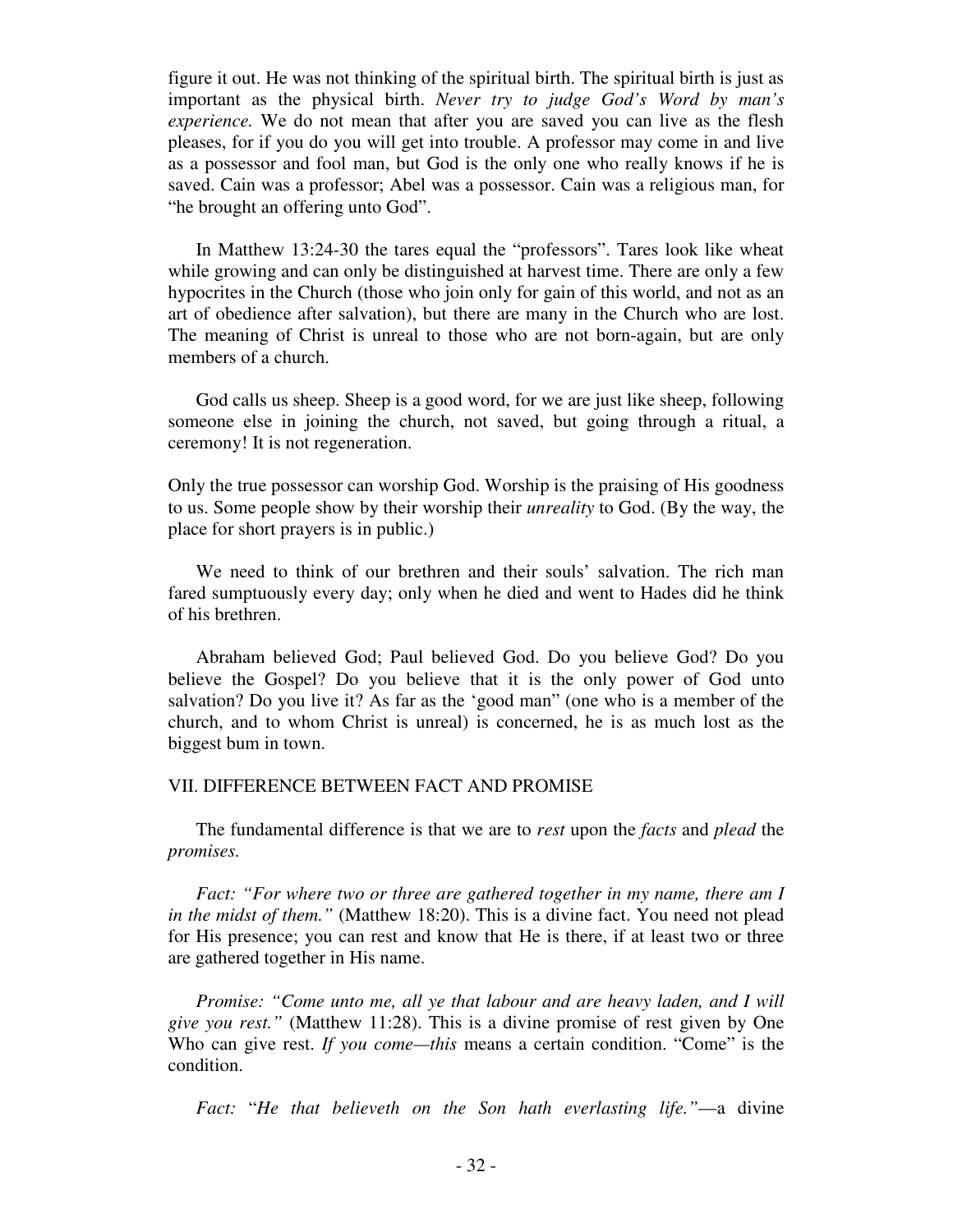statement, an eternal fact. No believing sinner is to plead for eternal life. Eternal life is bestowed the moment one believes. Too many times we ask God to do something that He has already accomplished.

 Distinction between fact and promise will enrich our prayer life. We will learn more of consecration.

#### VIII. DIFFERENCE BETWEEN FAITH AND WORKS

*Faith:* Faith is a means of salvation. When you make works the means of your salvation, you make light of the Cross of Calvary. Faith means this: "I believe Jesus Christ died for me and was raised from the dead". "Faith cometh by hearing, and hearing by the word of God" (Romans 10:17). Look at the great faith verses: John 1:12; 3:16. It does not say to pray for salvation, but only to *believe.* 

*Faith:* Faith holds first place in the Christian life. Hebrews 11:6—Man cannot please God without faith. God demands faith. "By grace are ye saved through *faith."* Faith means to take God at His Word. A *heart* faith is what God is talking about. Faith: "believes with his whole being."

 *Works:* Works do not precede salvation, but come after salvation. Both are divine appointments. Faith comes first. You can find both in Christ. When you have faith (Ephesians 2:8, 9), then cometh works (Titus 3:5; Romans 3:20). Saved by grace *unto* good works (Ephesians 2:10).

 *Works:* With every man-made religion you are saved by your own works (Titus 3:3-8; 2:11-14). Ask this of yourself, "If the religions of the world say that man is saved by his works, and if Christianity says that a man is saved by his works, then what can Christianity offer to the world?" Man is not saved by works, but by faith! What Christianity offers is salvation by the grace of God, through faith alone! Salvation bringeth good works (Hebrews 13:16; Galatians 6:9, 10).

 *Works:* Works done by man before salvation never have been accepted by God (Example of the man with leprosy, bringing a glass of water; you would not drink it.). What kind of a God do you think we have? Only what we do as saved people will be rewarded, and that, alone, in the flesh (alive in the body).

### IX. DIFFERENCE BETWEEN SALVATION AND REWARDS

Rewards are for the saved<br>
Salvation is an obtainment<br>
Reward is an attainment<br>
Reward is an attainment Salvation is an obtainment Salvation is a free gift Rewards are earned

Salvation is unmerited Rewards are merited Salvation is never lost Rewards can be lost

Salvation is a present gift Rewards have to do with the compensation of the future Salvation is emancipation Reward is compensation Salvation secures heaven Rewards secure a position in heaven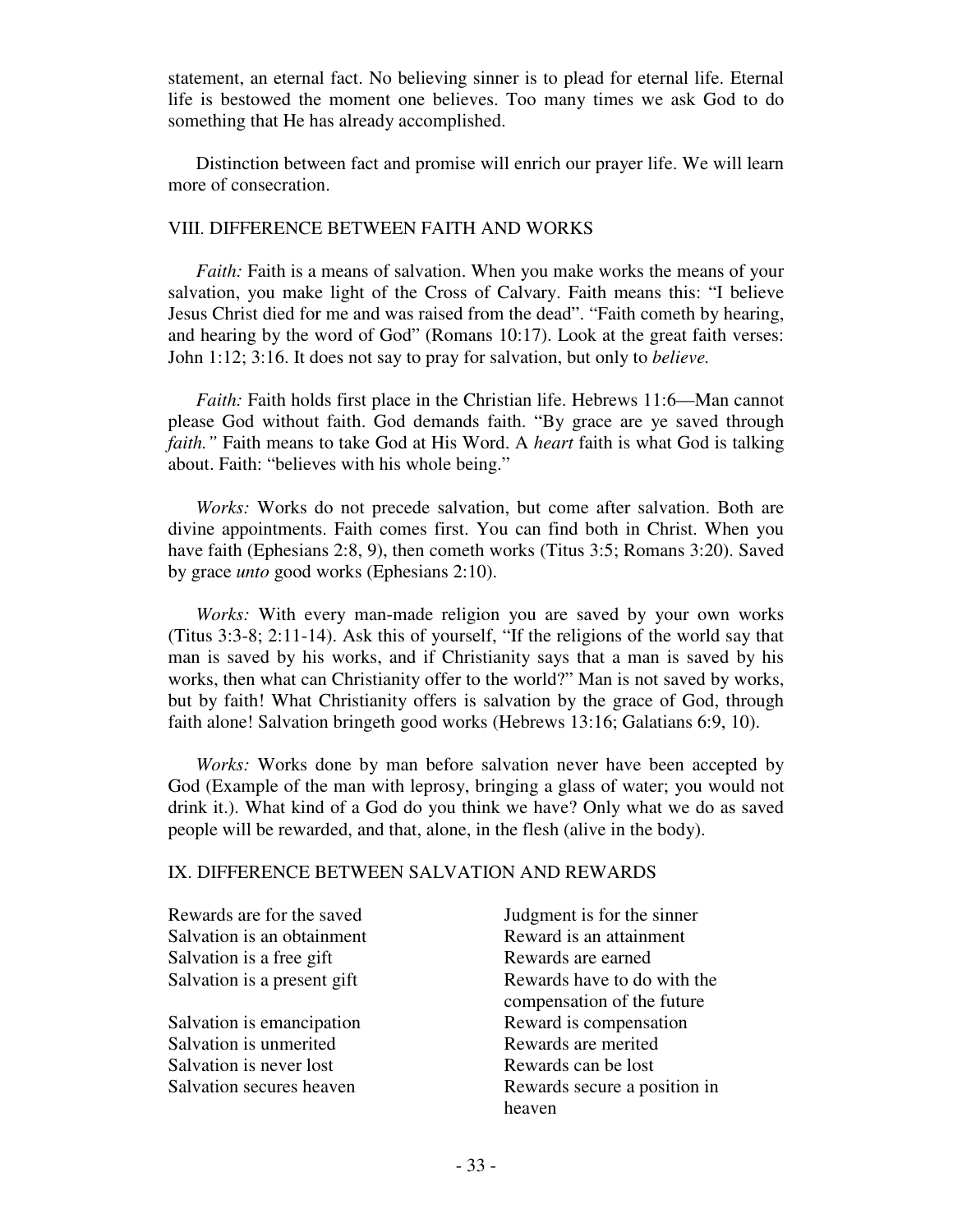*Luke 19:12-19; I Corinthians 3:11-13; II Corinthians 5:10; Revelation 22:12; I Thessalonians 2:19.* 

## X. DIFFERENCE BETWEEN LAW AND GRACE

They may be confused, but they cannot be mixed (John 1:17).

*Law*: That legal system instituted at Sinai through the mediator, Moses.

*Grace:* By this we mean the expression of righteousness and favor of God in Christ Jesus. "'Tis grace of God that gives for nothing."

*Law*: In its principle it demands righteousness of men.

*Grace:* Its principle bestows righteousness upon man (Romans 3:21, 22; 8:4; Philippians 3:9).

*Law:* Demands works.

*Grace:* Asks for faith.

*Law:* Blesses the good and obedient (Ephesians 2:1, 2).

### DIFFERS IN PURPOSE

 Law was never given to save anyone. No one has ever been saved by Law, nor has it ever made a bad man good, or a good man better.

 The Law is for perfect beings and grace for imperfect beings (Psalm 9:7, 8; Romans 7:12). The Law is holy, good, and just unto God. The purpose of the law is to show man his sins and how hopeless he is.

 It is easy to make people believe they are saved by grace, but it is terribly hard to make people believe they are saved by grace alone! But there is Ephesians 2:8, 9! Man always adds works. This is true of every man-made religion—saved by works. When you add to grace, grace loses grace, and grace is no more grace!

By grace alone are we saved!

 Law shows you what *you* are; grace shows you what *God* is. Salvation is all of grace, and grace alone.

 *Galatians 3:19*—The Law was added because God wanted sin to become transgression... Romans 4:15; 5:20; 7:7, 13 all combined, equal Galatians 3:19.

There was no sin before there was a law. From Adam to Moses men sinned,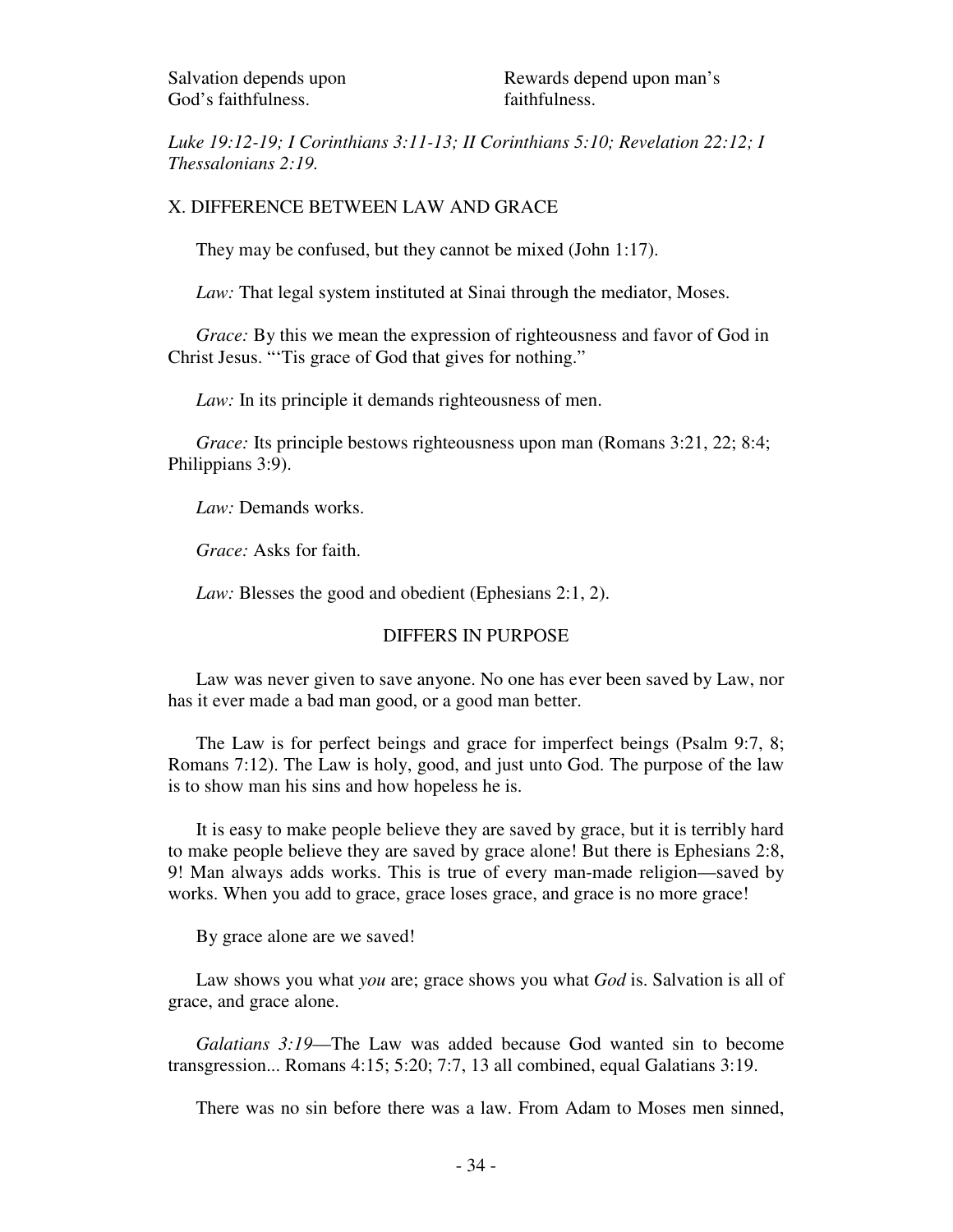but there was no transgression; then law was given, and sin took on transgression. We are conscious of sin when we break God's law.

 Sin without transgression: Example of a little boy writing upon the new wall paper; he was not spanked until after he was told not to write upon it.

 *Romans 3:19, 20*—The law will shut their mouths; no one will shout his own praises and his own good when the law is read. The only *ONE* who could open His Mouth was the Lord Jesus, but He opened not His mouth. Why? Because He was taking your place and mine upon the Cross.

 The Law was to reveal sin and bring out sin in man. Remember, the Law cannot remove sin! It is a looking glass to see how dirty we are. You can look into a looking glass and see your dirty face, but you do not wash your face with a looking glass, and you do not wash your sins away by the Law.

 You never needed anyone to teach you to lie. Man is a natural born liar. The law brings out the fact of sin. When law says, "Don't," man then begins to "do". Man thinks he is a sinner because he murders, gets drunk, etc.; man is a sinner because he sins, but the Law reveals that man sins because he is a sinner.

When the law shines in our hearts it shows the dirt, just as the sun shines in a room, revealing the dust. The law is a microscope that shows what is in man. Law is a plumb line. Law reveals the heart of man. Grace reveals the heart of God. Law is a straightedge, showing how crooked we are. Grace straightens us up (Romans 7:13; also verse 12).

 Twenty-one times the Bible speaks of Moses—"he was faithful". Moses, we know, sinned once. God demands perfection. Compare Romans 8 with Galatians 3:23-27. We are not under law, but we are under grace (Romans 6:14).

 People say, "After one is saved, he can do anything he wants to." If a person has been saved, born of the Spirit, he is a child of God. What will a child of God want to do? No child has a heart to go and do wrong. If every man loved his fellow man there would be no need for any law. NO CHRISTIAN NEEDS ANY LAW. You will not break the law if you have love in your heart. You will break the law if you do have a heart full of lust.

 There is a law of our State saying that parents must take care of their children. What kind of people do we have, anyway? Go into a Christian home and see the mother loving and caring for her babe. Does she love it on account of the law of the State? Love will do what law will never do. Do you want to get perfection of the law? Keep your eyes upon Christ (as one rowing toward the opposite shore with eyes to the other side); Jesus is the focal point. Keep your eye upon the place from which you started—CALVARY!

 A man has a pet cat and a pet goat. The goat has to be chained. Why? To he kept out of the posy bed. Some people have to be chained by the law to be kept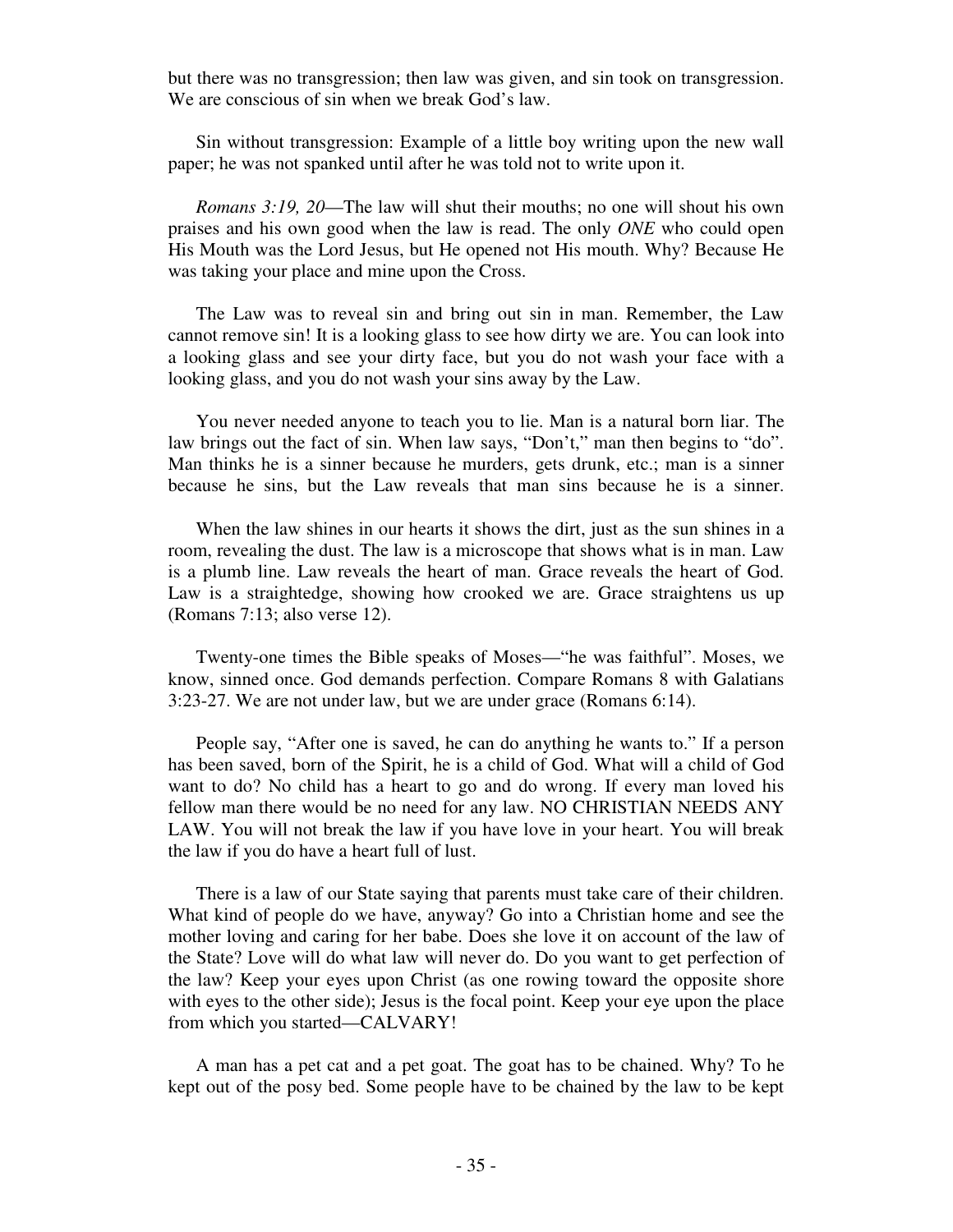### out of the posy bed. PERFECTION IN THE EYES OF THE LAW IS CAUSED THROUGH THE RIGHTEOUSNESS OF JESUS CHRIST.

 The righteousness of God in Romans is not the righteousness "of" God, but the righteousness "bestowed" by God. Remember, every Christian will say, "Oh, how I love thy law". I cannot keep the law, for it is perfect. I cannot, but the Lord can (Romans 8:1-4). The law is strong, but weak through the flesh, as a fork is weak through an over-done beef roast. The law is a ten-pronged fork that is weak through our flesh. The law is not weak, but our flesh is weak.

 The law of gravity pulls a book down, but the hand keeps it from falling; the Holy Spirit is He Who is holding us up. Law is the enemy of Grace. The man who puts himself under the law "FALLS FROM GRACE" (Galatians 5:4). The fact is that everybody is too good; now the problem is to find people bad enough to be saved. Every Seventh Day Adventist is an enemy to the grace of God. Sabbathkeepers are Law-keepers. It is Law and no Grace. Another enemy of Grace is works; ritualism is also an enemy of Grace. Character is an enemy of grace. All are enemies that place themselves as substitutes for the grace of God. The character we talk about in these so-called good men is in Romans 3:9-21. *There is no such thing as a good man out of Christ!* If one is saved it is because of Christ. Only when you become saved do you have character. For Scripture against being saved by character, read Romans *5,* 6, 7 and 8. Unitarianism, Eddyism, etc. speak much about character.

 While not under the law, you are not to be a spiritual anarchist (Romans 12:9; I Corinthians 11:31, 32).

God's wisdom guarantees against mistakes: (1) Chastisement for correction; (2) Discipline for purification; (3) Purging for fruit- bearing (I Corinthians 9:19- 25).

 Dr. Pettingill tells how he thought that if he were a Christian he would not be able to go where he wanted to go, or do what he wanted to do; but after he became a Christian, he found that he could do what he wanted to do and go where he wanted to go. Again, what will a child of God want to do? He should do Service with denial of self. Love went to Calvary, where a denial of the truth would have saved Him from the agony of the Cross.

### *CONTRAST*

- 1. Law came by Moses.
- 2. Law reveals sin of man.
- 3. Law sentences a living man to death.
- 4. Law tells man what he must
- 5. Do and live.
- 6. Law shuts man out.
- 1. Grace came by Christ.
- 2. Grace reveals love of God.
- 3. Grace brings dead men to life.
- 4. Grace tells man what God has done.
- 5. Live and do.
- 6. Grace brings men in.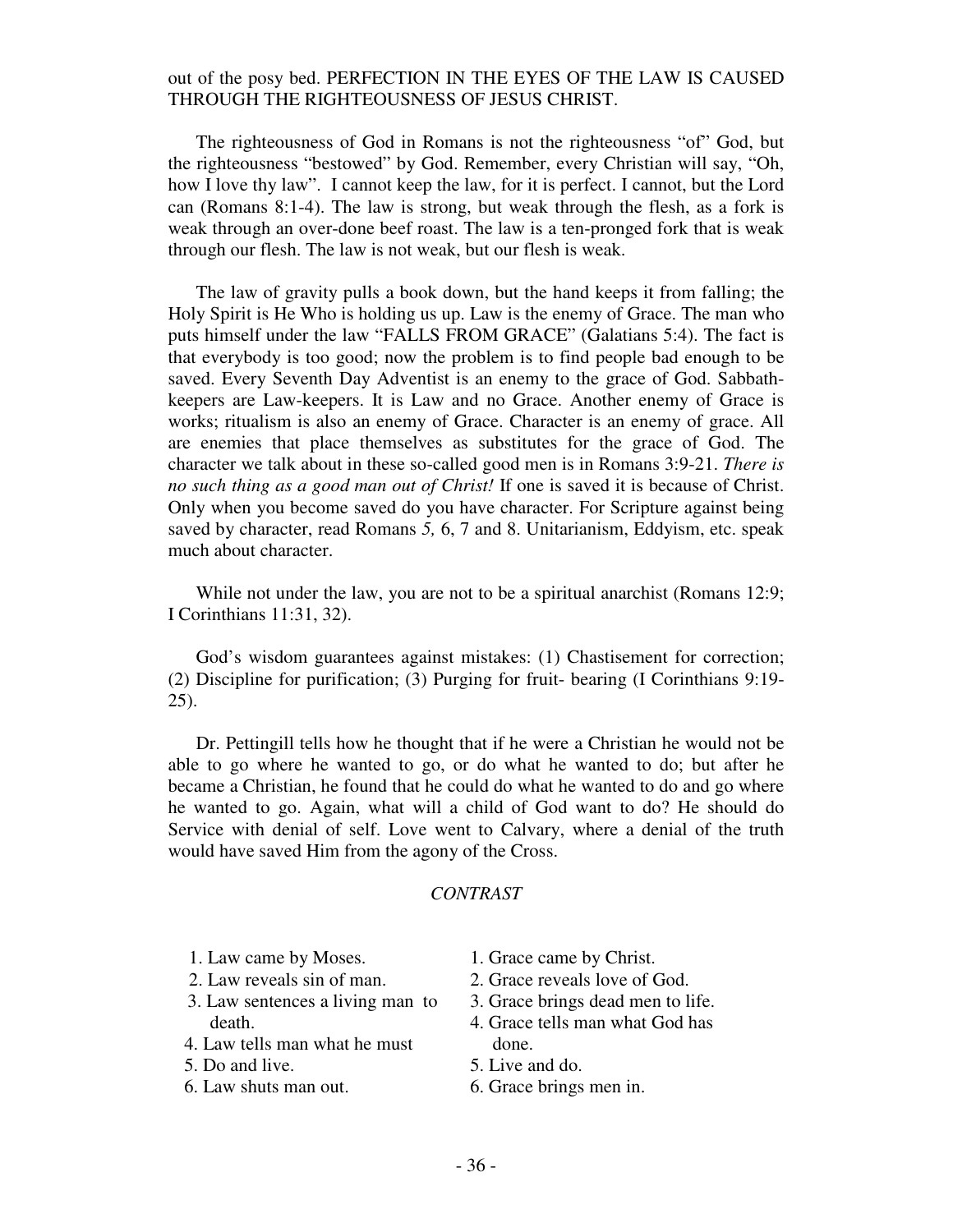- 7. Law shuts every mouth before God.
- 8. Law brings knowledge of sin.
- 9. Law is a remembrance of sin.
- 10. Law blots out the sinner.
- 11. Law tells (commands) us to love God.
- 12. Law: sheep die for the shepherd.
- 7. Grace opens every mouth to praise God.
- 8. Grace brings knowledge of a Son.
- 9. Grace is a remembrance of a Sin-Bearer.
- 10. Grace blots out the sins.
- 11. Grace tells us that God loves us.
- 12. Grace: Shepherd dies for the Sheep.

## XI. DIFFERENCE BETWEEN AND THE KINGDOM OF GOD AND THE KINGDOM OF HEAVEN

 God has but ONE kingdom, and that is the "Kingdom of God". There are *different phases* of that one Kingdom.

 The Kingdom of Heaven is a phase of the Kingdom of God. The Kingdom of Heaven is to be in the future, to be established here on this earth. The Kingdom of God began with man and will end with man (Daniel 4:3), as far as eternity is concerned; but as far as God is concerned, it has been from Eternity, throughout Eternity. The Kingdom of Heaven is the reign of the Son of God on this earth for a thousand years.

## *CONTRAST*

| 1. Messiah for its King.                          | 1. God for its Ruler. Ruler of all<br>beings in Heaven and on earth.    |
|---------------------------------------------------|-------------------------------------------------------------------------|
| 2. Kingdom of Heaven is under<br>heaven. Limited. | 2. Kingdom of God is universal from<br>all time to all time. Unlimited. |
| 3. Political in its sphere.                       | 3. Moral and spiritual in its sphere.                                   |

# XII. DIFFERENCE BETWEEN THE KINGDOM OF HEAVEN AND THE CHURCH

 The Church is a called-out body of people in Jesus Christ. The Church is a *heavenly people* and a living organism. The Church is never spoken of, or mentioned, as a Kingdom in the Scriptures (Exception: Colossians 1:13). Nowhere in the Old Testament can be found the prophecy of the Church (Ephesians 3:1-10). The Church is *in* the Kingdom of God, but it is *not* the Kingdom of Heaven.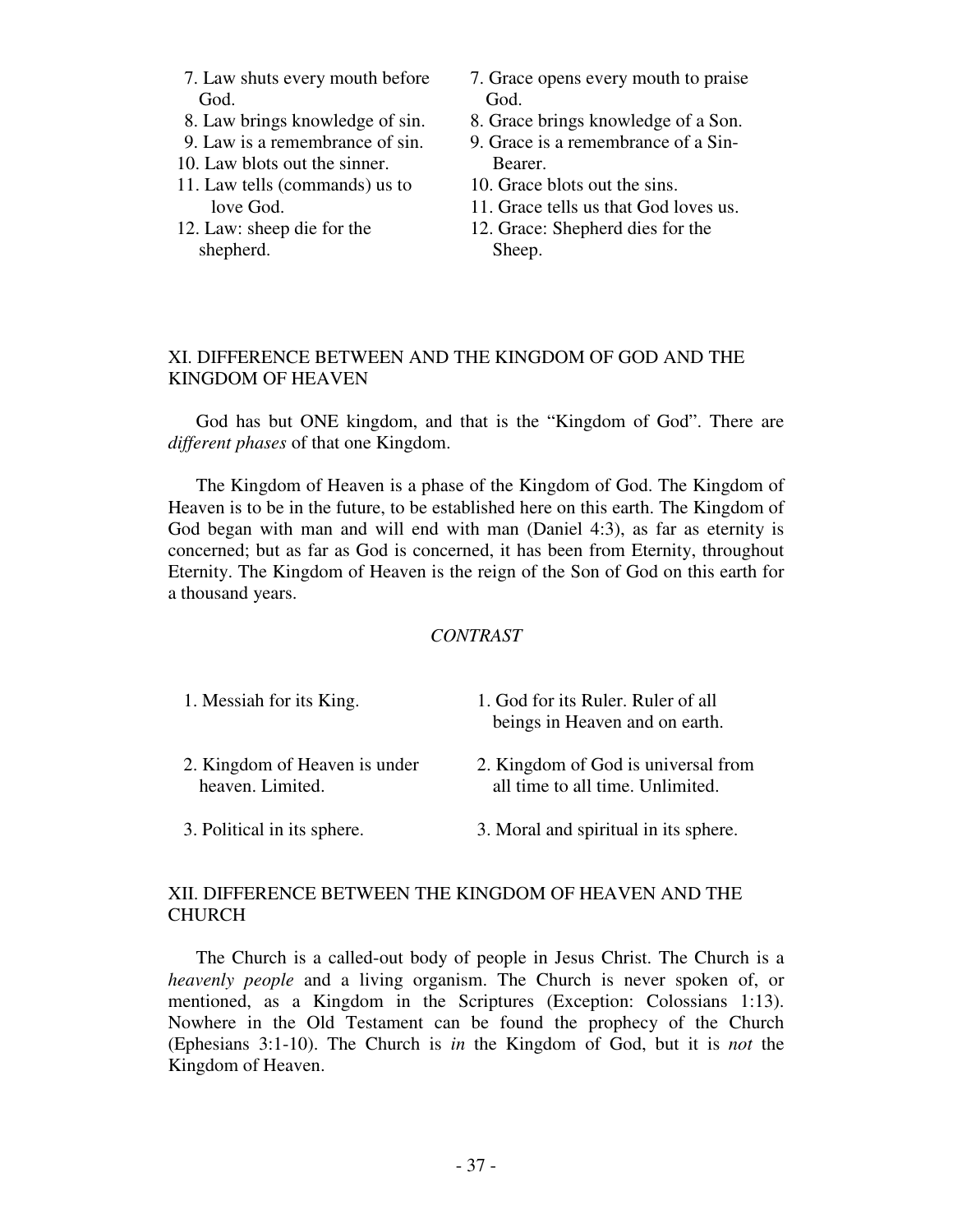## *CONTRAST*

### Church

- 1. Subjects are mentioned heirs of the Kingdom, receivers of the Kingdom.
- 2. Spoken of as a body.
- 3. The Church, with Christ, will reign over that kingdom.
- 4. The Church is *now* in the world, waiting to be raptured put of the world.
- 5. There is *not* one prophecy concerning the Church in the Old Testament.
- 6. The Church is to be built up (Ephesians 4).
- 7. Christ is called the Head of the Church (see #2).
- 8. The Church has to do with saints of 8. The Kingdom has to do with the all nations.

1. Subjects are not mentioned as heirs of the Church.

Kingdom of Heaven

- 2. Kingdom is *not* spoken of as a body.
- 3. The Kingdom shall be ruled.
- 4. The Kingdom of Heaven is *not*  here now, but will come.
- 5. The Kingdom is the *one* subject of prophecy.
- 6. The Kingdom is to be set up (Acts *15:16).*
- 7. Christ is called the King of the Kingdom.
- nations of the world.

\* \* \* \* \* \* \* \*

## *The Predictive Principle*

The study of Predictive Prophecy. Exodus 7:12 is the prophecy; Exodus 4:15, 16 is the divine spokesman. His sole mission is to speak the message God has given him.

 We think that a prophet is one who only FORETELLS, but primarily, prophecy is FORTHTELLING. A prophet is one who is a FORTHTELLER, a spokesman for God, a forth teller (John 3:34). A prophet always came at a time of apostasy. He was one who spoke to his people in his day concerning the moral and spiritual affairs of his own people. Some prophets spoke, and what they said was NOT written. If Israel would not repent and turn from her wicked way, then God had men to write His prophecies. The nations of the earth were only mentioned when they rejoiced in the judgment of and upon Israel.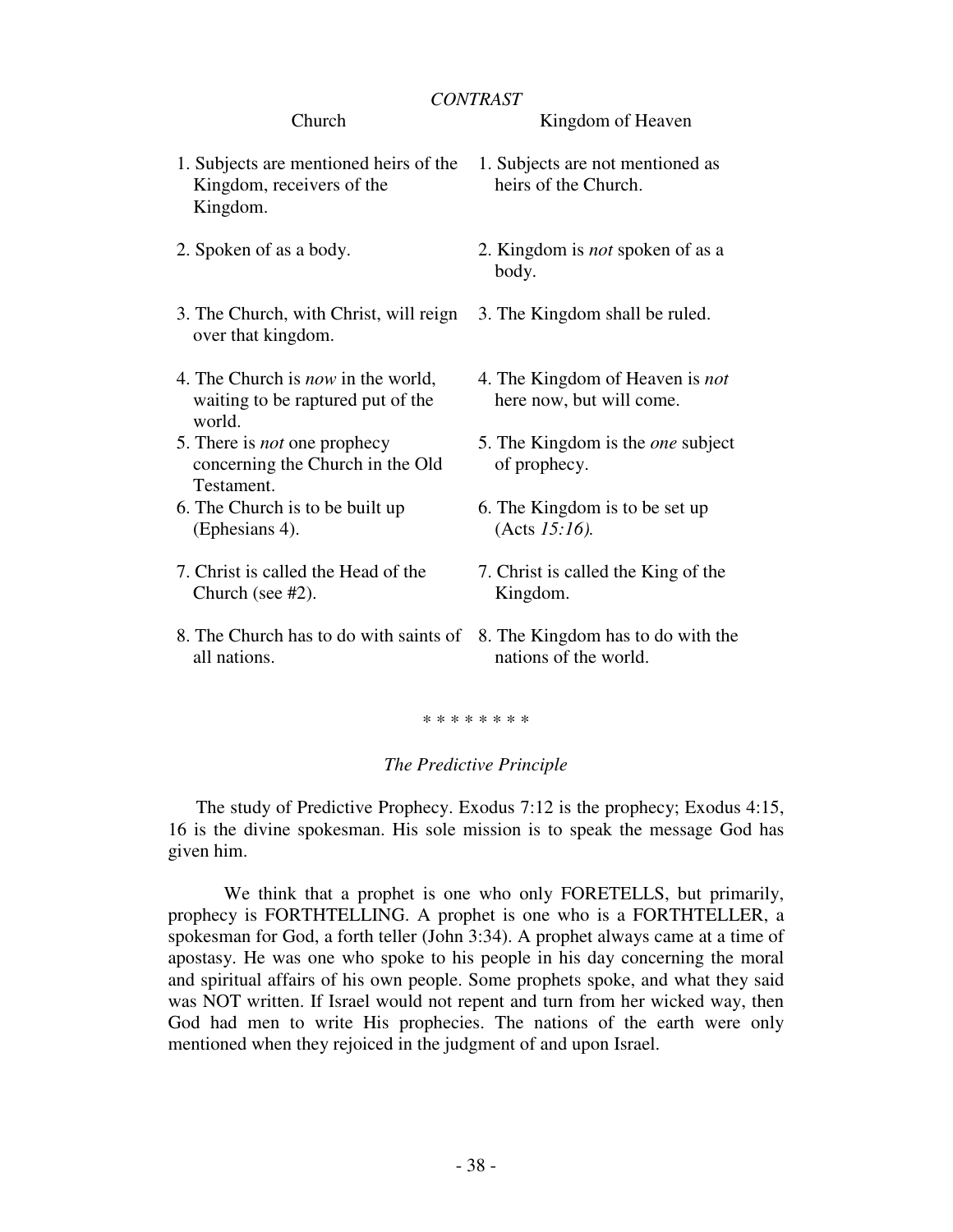### *The Prophet*

(1) Prophet's Own Day; (2) 70-year captivity (into Babylon);

(3) Restoration; (4) Messiah (Christ); (5) World-Wide Dispersion;

(6) Tribulation; (7) The Kingdom.

(1) As for the prophet's day, the Word abounds with references to it. (2) Jeremiah 23:11. (3) Jeremiah 29:10; Daniel 9:2. (4) The Old Testament is filled with Messianic prophecies. (5) Amos 9:9; Ezekiel 36:24, 28; 37:14. (6) Jeremiah 30:4- 7; Daniel 12:1. And Jesus Christ, our Lord, spoke of it (Matthew 24:21, 22); (7) Isaiah 2:11; 11:11; Amos 9:14, 15.

 Practically all prophecy has to do with these seven heads, and has to do primarily with Israel. NOTE: Again we emphasize the fact that there were no prophecies concerning the Church in the Old Testament. The Church is the Mystery, hidden until revealed first unto the Apostle Paul (Ephesians 3).

 The Minor Prophets are shorter in length than the Major Prophets. The best way to study the prophets is by the Chronological Order:

#### Pre-Exile

| . <i>Iudah</i><br>Isaiah<br>Micah | 100 years              | <i>Israel</i><br>Jonah (Nineveh)<br>Amos |
|-----------------------------------|------------------------|------------------------------------------|
| Nahum                             | (Silence for 70 Years) | Hosea                                    |
| Jeremiah<br>Habakkuk<br>Zephaniah |                        | Joel<br>Obadiah                          |
|                                   | Exile                  |                                          |
| Daniel<br>Ezekiel                 |                        |                                          |

(Ezekiel was carried off at the first deportation. Daniel followed. Jeremiah was at Jerusalem at the same time.)

## (Silence for 14 years)

#### Post Exile

 Haggai Zechariah

(Silence for 29 years)

Malachi (known as the "seal of the prophets")

The next was *JOHN THE BAPTIST.* Then came the Messiah Himself!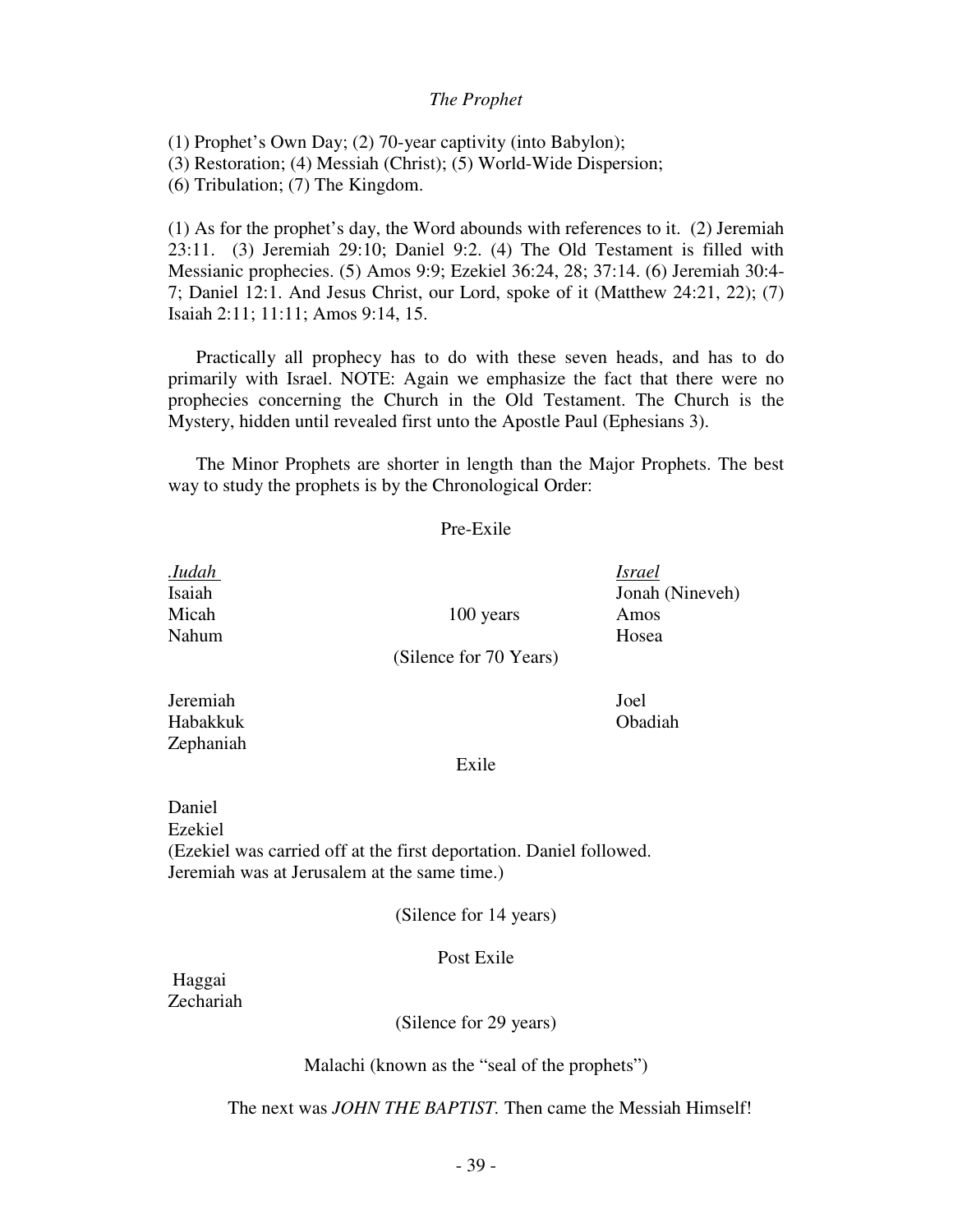God points to prediction as evidence of His Word as Truth! (Isaiah 42:9; 44:6, 8; 45:21; 41:21-29). "MAN WOULD NOT WRITE THE BIBLE IF HE COULD, AND COULD NOT IF HE WOULD."

# I. REASONS WHY PREDICTIONS ARE PREDICTIONS:

- A. Remoteness of time. (Must be so far into the future that the one predicting cannot fulfill it himself.)
- B. Minuteness of detail. No guesswork. When Christ was crucified twentyfive details in prophecy were fulfilled.
- C. Novelty of combination. Something peculiar and strange.
- D. Mystery of prediction (I Peter 1:11).
- E. Clearness of forecast. History will fulfill the prophecy.

\* \* \* \* \* \* \* \*

*"Prophecy Is the Mould of History!"* 

# II. RULES TO FOLLOW IN PREDICTIVE SCRIPTURE

- A. The prophet gives his own interpretation (Ezekiel 37:1-14; Jeremiah 18:1- 10); Daniel 8 (the horn of the he-goat was Alexander and Grecian Empire; always read enough of the Scripture to find the interpretation)...(John 2:19-22). Do not become a speculator; do not be afraid to say, "I don't know."
- B. The facts of history often give interpretation. The dreams of Joseph were predictive dreams. Twenty-two years later Joseph's dream came true when his brothers bowed down to him (Genesis 37, 44 and 45). The tablets on the remains of the storehouses of Egypt reveal the truthfulness of the Biblical story. Every part of the world shows signs of a universal flood. The city of Tyre (Ezekiel 26). The doom is pronounced. Nebuchadnezzar conquered Tyrus. People (skeptics) might say that Ezekiel wrote this during the siege of Nebuchadnezzar. Tell them what follows. After the Babylonians left, the Tyrians returned, but forsook their old city and built a new one a half-mile offshore on an island. Two hundred and forty-two years after Ezekiel, Alexander the Great came and fulfilled God's prophecy.
- C. Inspiration may give interpretation.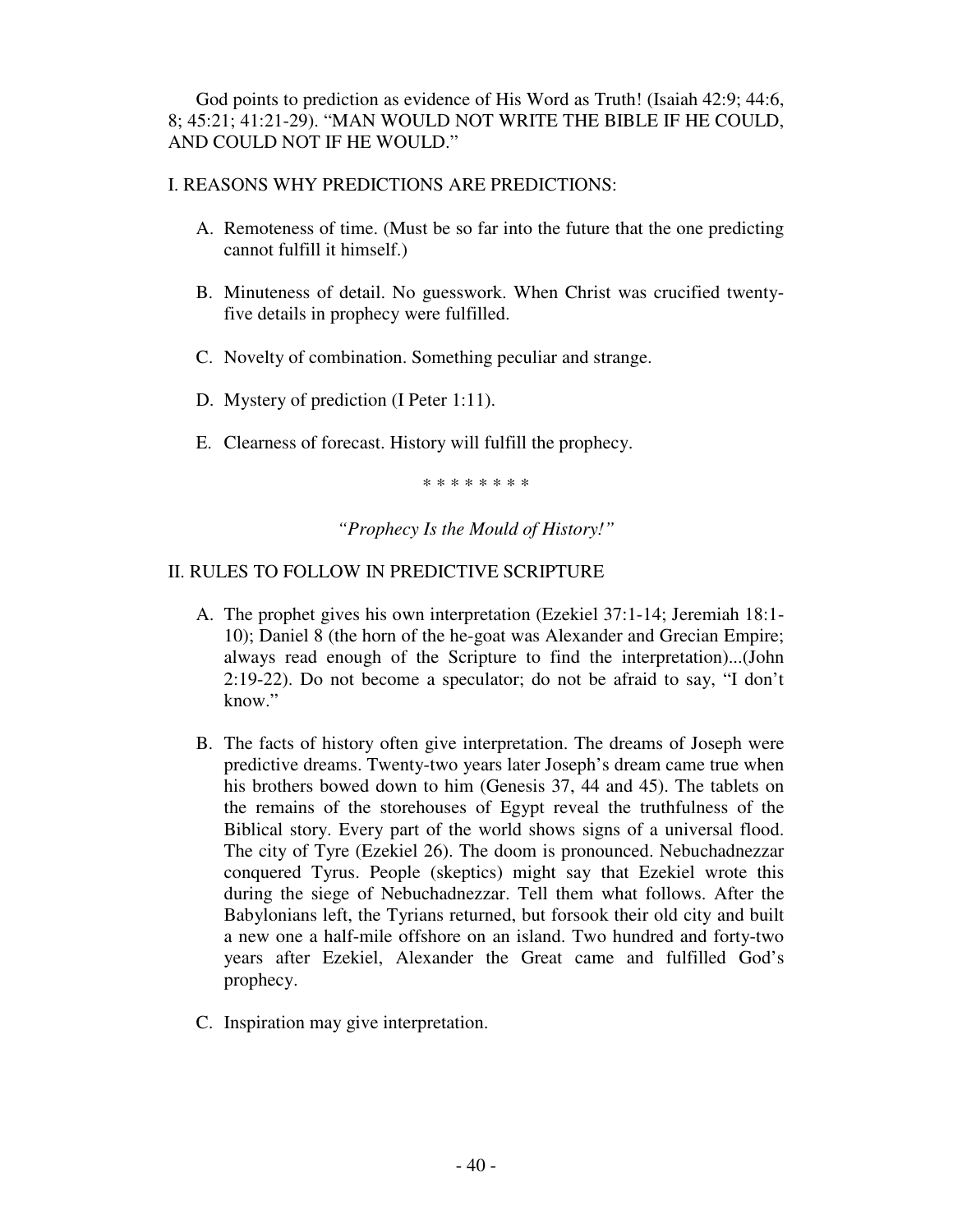*Prophecy Fulfilled* Psalm 41:9 Acts 1:1-18 Psalm 16 (David) Acts 2 Isaiah 6:9, 10 (Judgment Matthew, Mark, Luke & John on Israel). Isaiah 29:14

D. Here is an illustration which includes all three: Daniel 2.

 The four metals are four empires—world empires. There has never been any world empire since. Luke 21 :24—"Time of the Gentiles" is that period of time in which Jerusalem is politically in the hands of the Gentiles. The 'Time of the Gentiles" started with Nebuchadnezzar and is still existing today; Israel is without her King.

 Babylon, the greatest city of all time, had a wall 300 feet high and 90 feet thick, so that six chariots could pass each other on top. It had 60 gates and 250 towers, which were 50 feet higher on the walls. The River Euphrates flowed through the city, entering one side (under the wall) and passing on through (under the wall) on the other side; the banks were enclosed (under the walls) by marble. Babylon was the first country to be a world Empire, the only real monarchy. Babylon is the Head of Gold.

 Daniel 5 tells of the arms of Silver. The two arms, of course, represent the two-headed kingdom, or government, of the Medes and Persians.

The Brazen Empire is the Grecian Empire (Brazen-coated Greece).

 Daniel 2, 5, and 8 give us the history of the gold, silver and brass empires. Luke 2:1 gives us the history of the Iron Empire (Rome)! Who has not heard of the Iron Legions of Rome? The nation of Rome came to pass 1,000 years after Daniel made this prophecy. The Roman Empire split in two, becoming the *two legs,* with one headquarter in Rome and the other in Constantinople. Then came the ten-toe Empire.

 Daniel 7 gives the description of the Antichrist in the Little Horn. Before the Antichrist comes, the ten-toe Kingdom must come first. Mussolini introduced the old Roman symbol of the *Fasce.* You say Rome is dead? Take a dime and look at it; the picture you see is the head of the Roman god, Mercury. The days and the months are named after Roman gods and men. Before World War II Mussolini drew on large maps the proposed New Old Roman Empire. England and the rest of Europe were included. Of course, England opposed it. Has Rome passed out of the picture, she who united with Germany and plunged the world into the last war? Is it not strange that Rome has gotten out of the war with as little trouble and expense as she has? Rome is alive today, and *kicking.* Doctors write in the language of old Rome. She is coming back into power soon.

The Rock (which is Christ Jesus) will, however, break the Roman Empire.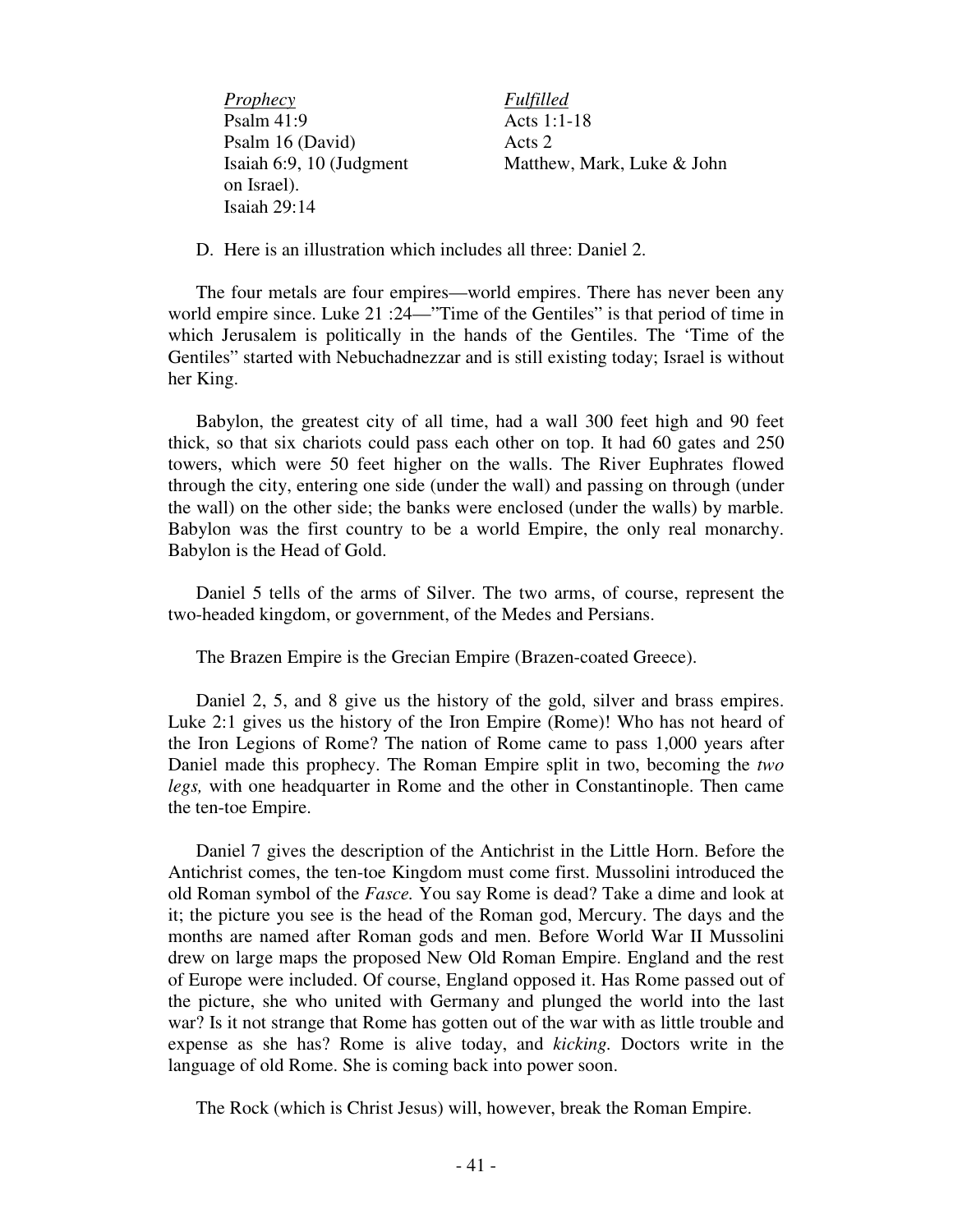*Clay* mixed with iron in the toes is communism, the rule of the people. It is not found in the Head or Legs, but in the toes. The Head of Gold was absolute monarchy. The feet and toes mark the rule of the people.

#### \* \* \* \* \* \* \* \*

#### *The Application Principle*

The Application Principle is defined as "that principle by which an application of truth may be made only *after* the correct interpretation has been learned. Since the Bible has to do with the salvation of man, all care must be taken in interpreting the same. The reason why the Bible needs interpreting is that man is a creature of sin.

 *Good common sense* is needful in applying the Bible to the gospel truth. One who does not have common sense would not know the difference between Mohammedanism and Christianity, Law and Grace, etc.

 *Mental Industry* must be applied (Ephesians 3:3, 4, 8, 9; Philippians 3:14-18; Colossians 4:16; I Thessalonians 5:27).

### I. THINGS THAT WILL HINDER A PERSON

- A.A desire for the applause of the world.
- B. Vanity on one hand and flattery on the other. Any flattery is an ungodly bribe. If an old sinner comes up and says, "That was a good sermon", you had better go home and get down upon your knees and find out what is wrong.
- C. Sectarianism.

## II. METHOD OF STUDY

- A. *Mystical* Method—originated in heathenism—Catholicism.
- B. *Allegorical* Method—Swedenborginism is today's believer in allegorical spiritual interpretation.
- C. *Rationalism Method—modernism;* (Modernism = not Exegesis, but Exit Jesus).
- D. *Apologetic* Method—maintains every statement as truth. Always ask, "Who said this?" When a person is inspired, he was always inspired (Peter at Antioch, or Balaam's ass).
- E. *Literal* Method—Sometimes it is good to take everything literally.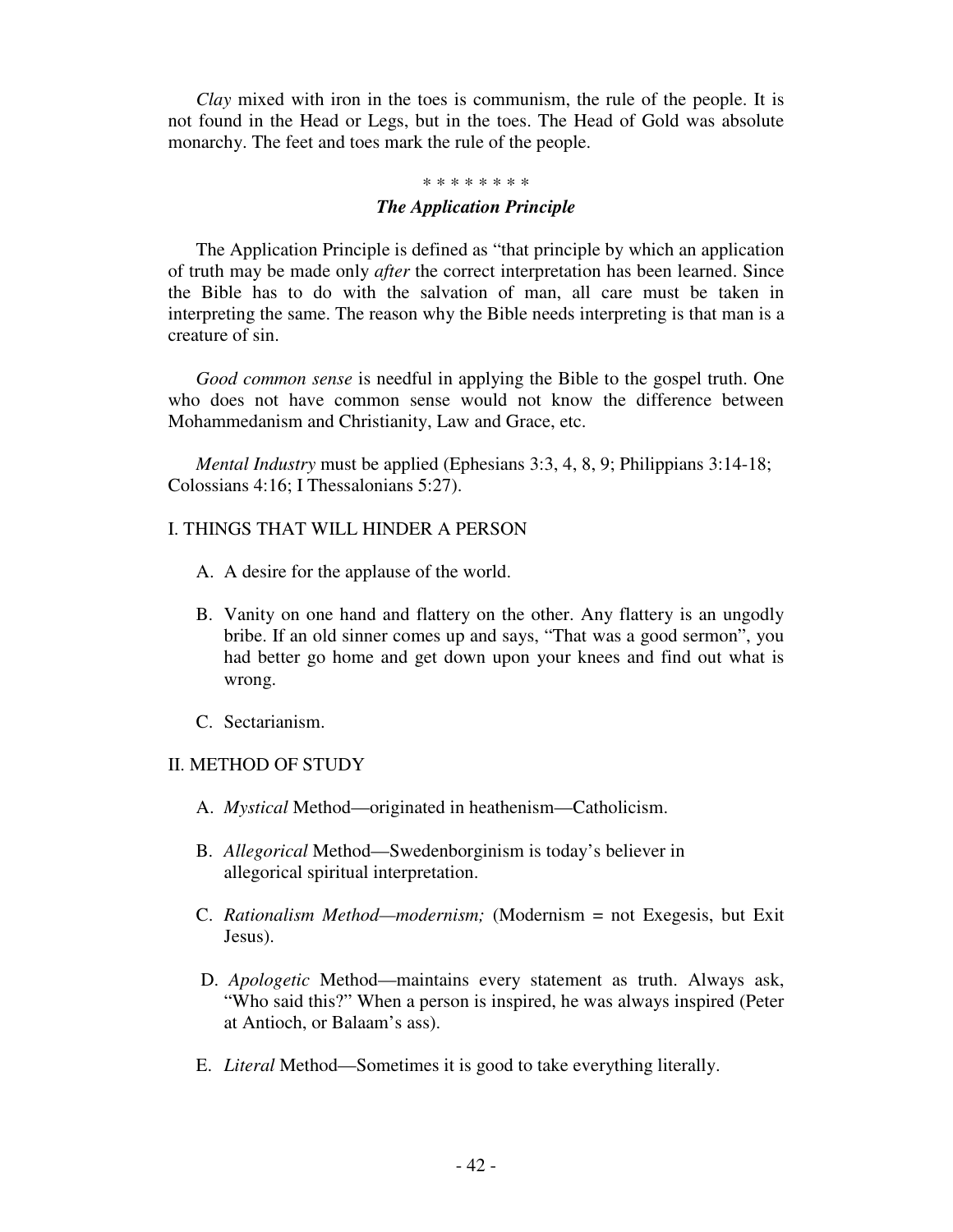F. *Inductive* Method—Get all facts together and let them speak for themselves.

## III. THE APPLICATIONS:

#### THE KINDNESS OF GOD—GRACE

### (Mephibosheth) II Samuel 9

 David was Saul's bitterest enemy after the death of Goliath. David began with a staff and ended with a scepter. II Samuel 9:1 shows kindness and grace. David would not have been judged if he had killed all the members of Saul's family. All of the blessings that came to the lame man came by the authoritative word of David. Our grace comes by the authoritative Word of God.

 The lame man was totally incapacitated. So it is with the sinner. He is incapacitated—can't walk How did he get lame? He had a fall—at the hands of another (II Samuel 4:4). So it was with man. Sinful man had a fall by another ... even Adam (Romans 5:12). Mephibosheth came from a family of failures. We, who came fromAdam, came from a family of failures. A sinner cannot walk. After Adam sinned, the Lord walked through the garden in the cool of the evening and asked, "Adam, where art thou?" David had asked, "Where is he?" The Lord always seeks us; we do not seek Him. If David had not sought out Mephibosheth, Mephibosheth would not have sought out David. Man will not seek the Lord.

 Salvation, from first to last, is the work of God. "Where art thou, Adam?" Adam hid himself from God. David asked, "Where is Mephibosheth?" 'Behold, he is in the house of Machir." It is the same with the sinner; he is in the house of bondage, the house of slavery—SIN. Sin is the greatest slave-holder. "Behold, he is in the house of Machir, the son of Ammiel, in Lodebar." "Lodebar" means "no pasture",beyond Jordan-—no pasture. The sinner is in Lodebar —-no pasture. When you see cattle resting under the trees near a brook, in a grassy meadow, chewing their cuds, you see a perfect picture of peace. They are satisfied. They would not be, nor could they be satisfied, if there were no pasture. It is the same with the sinner; he is not satisfied if there is no pasture—Lodebar.

 David said, "Go fetch him." "Fetch" is a wonderful word. Go fetch him out of the land of Lodebar. The lame man was afraid of the King. The sinner is always afraid of God, afraid that God will take everything good away from him, including his filthy, ragged cloThessalonians But it is not subtraction; it is addition; not only that, but, it is multiplication.

 David said, "Don't be afraid, it's not for your sake, but for *Jonathan's sake."*  Did you ever hear the phrase, "Because of Jesus' sake?" "I will restore all that Saul has lost, plus extra; eat at my table." Jesus gives us more than what we lost through Adam. When Mephibosheth heard this, he said, "What is thy servant that thou shouldest look upon such a *dead dog* as I am?" That is what we are in His sight—dead dogs! This is what we will have to realize, that we are nothing but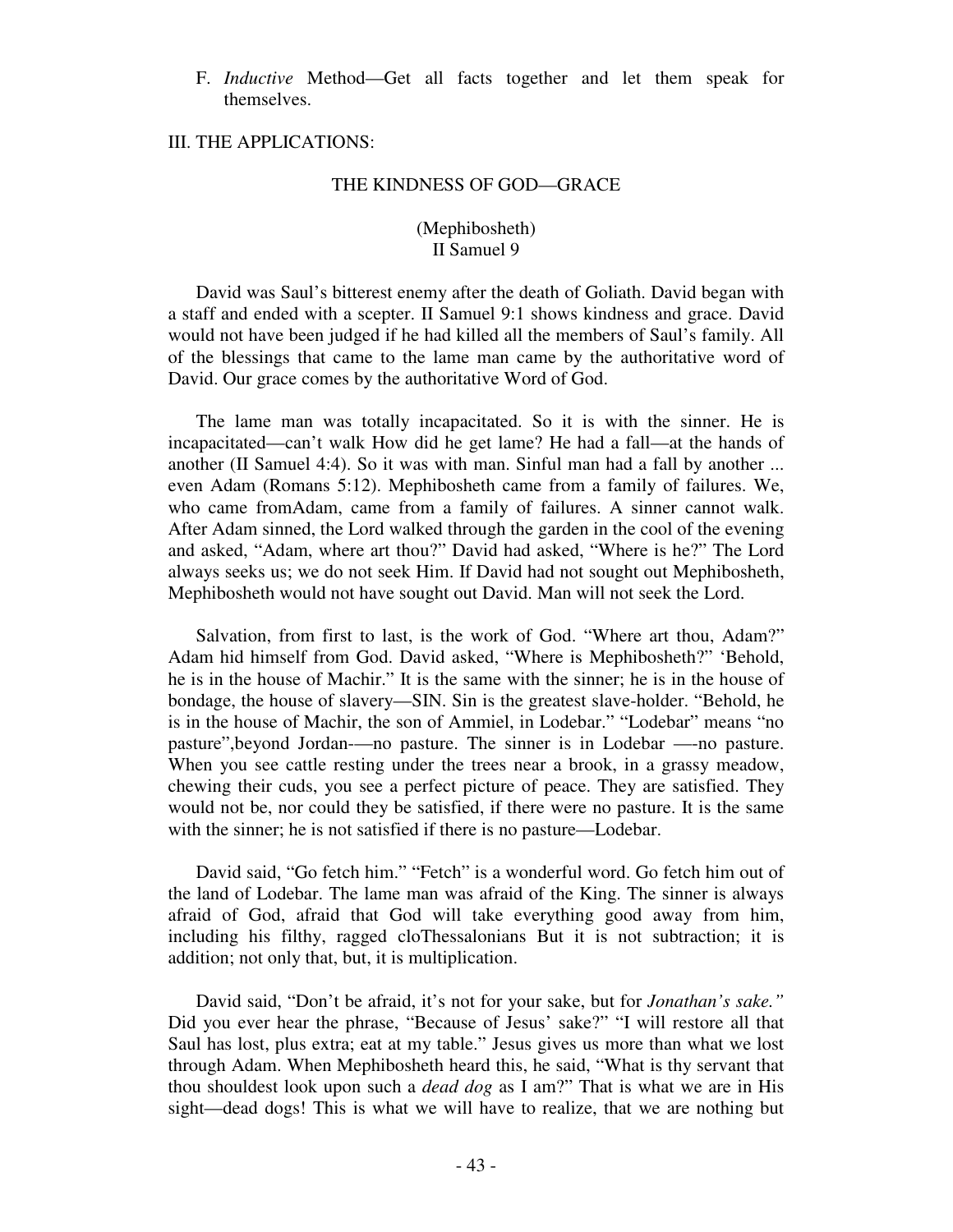dead dogs. You cannot show a man the Saviour unless he realizes he is lost, "a dead dog in His sight."

 Mephibosheth then dwelt in Jerusalem, the City of Peace. From Lodebar (no pasture) to Jerusalem (the City of Peace).

 The last verse (II Samuel 9:13) says that he was still lame on his feet, but that he kept them under David's table. Keep your lame feet under the table of His perfection; don't show your lame feet. God does not want you to put your feet in everyone's face; keep them out of sight, under the table of His perfection and grace.

## The Master of Death Ephesians 2:1

 Is God holding up a corpse, picturing the sinner? A sinner is dead. A dead man has eyes that cannot see, etc.; he has all the machinery of movement, but he cannot move. Ephesians 2:1 says 'quickened"—made alive. A dead man cannot make himself alive. Love cannot make him alive. Nothing can bring a person back to life. It is the same with the sinner; he is dead and cannot be made alive.

 *Only God can!* D. L. Moody was going to preach a funeral sermon and looked through the Gospels to see what Jesus had spoken at a funeral. He found that Jesus never preached a funeral during His ministry, but broke up every funeral He came to.

 Three times dead people came alive by His power: (1) Mark 5:38-43; The Child—even the children in your homes are lost. (2) Luke 7:11-15*;* The Son yes, even your own sons are best. (3) John 11:1-46; Lazarus—a full-grown man.

 (1) The first had just died. (2) The Son was going to be buried. (3) The man had been buried for four days. The child was as much dead as Lazarus. In fact, all were dead; but Jesus is the MASTER OF DEATH!

 (1) The child was raised up at home. All children should be quickened (saved) at home. Yes, they should be led to Christ in the home. "*Damsel, arise"—*she arose and walked. Walking is evidence of life. Ephesians 1:17*—"Walk not as other Gentiles walk".* He commanded that she should be given something to eat; she was given an appetite. She needed food for nourishment; it is the same with the newly-born child of God; he needs to feed upon the Word of God.

 (2) The young man—Jesus was moved with compassion. John 3:16*—"For God".* Our salvation moved the heart of God. *"Jesus saith unto him, "Arise".* Luke 7:15—*"began to speak"—*testimony. *"And he delivered him to his mother.*" What makes separation today? Sin!

 (3) Lazarus—*"If thou hadst been here."* "You're too late!" The old downand-out sinner may be considered too far gone! No one is too far gone for God. Jesus commanded, *"Take ye away the stone";* there was something for them to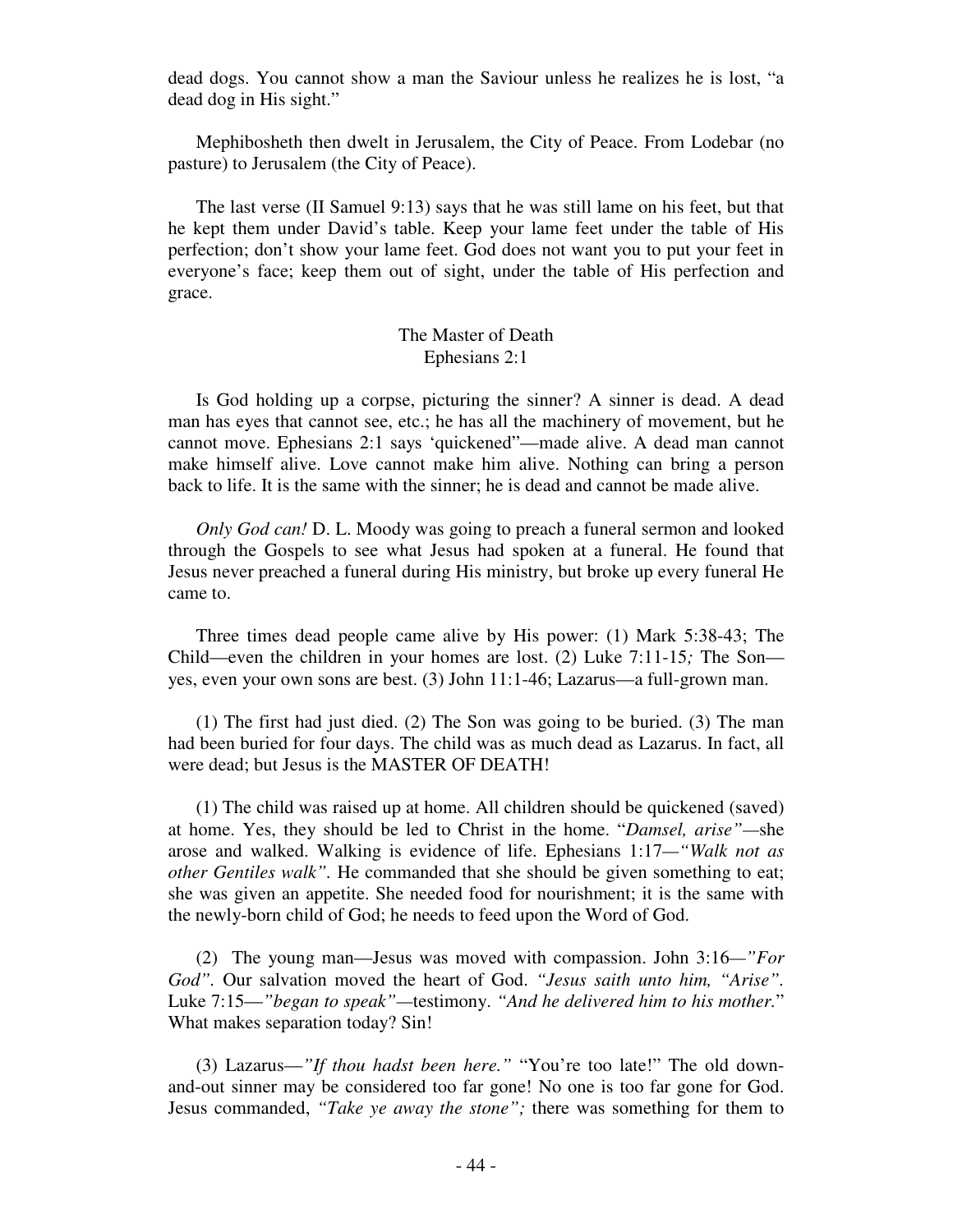do. Have a revival, prayer meeting, give out tracts, etc., but be sure to remove the stone. "Lazarus, come forth!" He came forth, although bound up. He came forth by the Words of the Lord Jesus. There is no one saved without the Word of God. Lazarus was alive, but not free from his bonds. Plenty of people in the Church have not gotten out of their grave clothes. Their hands are bound with work, all bound up. "Loose him." "Who?" YOU! Help the convert. The Lord made him alive and they unwrapped him. His face was bound, so he could not see; his feet were bound, so he could not walk; he was all bound up. The sinner, too, is bound up, but in sin (Romans 6:23). Thus, we are to preach the Word, which liberates men from sin. The miracle was performed by Jesus. It was nothing to roll away the stone and unwrap the grave clothes. Christ will save; we can only point men to Christ, and after they are saved, help them to walk the Christian life.

#### Ecclesiastes

*"Be not righteous over much; neither make thyself over-wise: why shouldest thou destroy thyself?"* (Ecclesiastes 7:16).

*"Be not over much wicked, neither be thou foolish: why shouldest thou die before thy time?"* (Ecclesiastes 7:17).

*"There is nothing better for a man, than that he should eat and drink, and that he should make his soul enjoy good in his labour,"* (Ecclesiastes 2:24a.)

*"A time to weep, and a time to laugh; a time to mourn, and a time to dance"* (Ecclesiastes 3:4).

*"For that which befalleth the sons of man befalleth beasts; even one thing befalleth them: as the one dieth, so dieth the other; yea, they have all one breath; so that a man hath no preeminence above a beast; for all is vanity"* (Ecclesiastes 3:19).

 Erdman says, "The Book of the natural man." A natural man is a lost man. There is a difference between the carnal man and the natural man. The natural man is lost, and the carnal man is a saved man, hut lives like a lost man. Elohim is used 40 times; man is used 40 times; (Adam) man of the earth is used 28 times; "under the sun" is used 3 times; "under heaven" is used 4 times; "on earth" is used 12 times.

 *"I said in mine heart,"* speaks of the *natural man.* This is not what God says, but what a lost man says in his heart.

 Key: Ecclesiastes 6:12*—"For who knoweth what is good for man in this life, all the days of his vain life which he spendeth as a shadow? For who can tell a man what shall be after him under the sun."* 

 Vanity is emptiness—to toil, to suffer. Feel unsatisfied with things under the sun and on earth. One night of bliss, and one thousand nights of hell.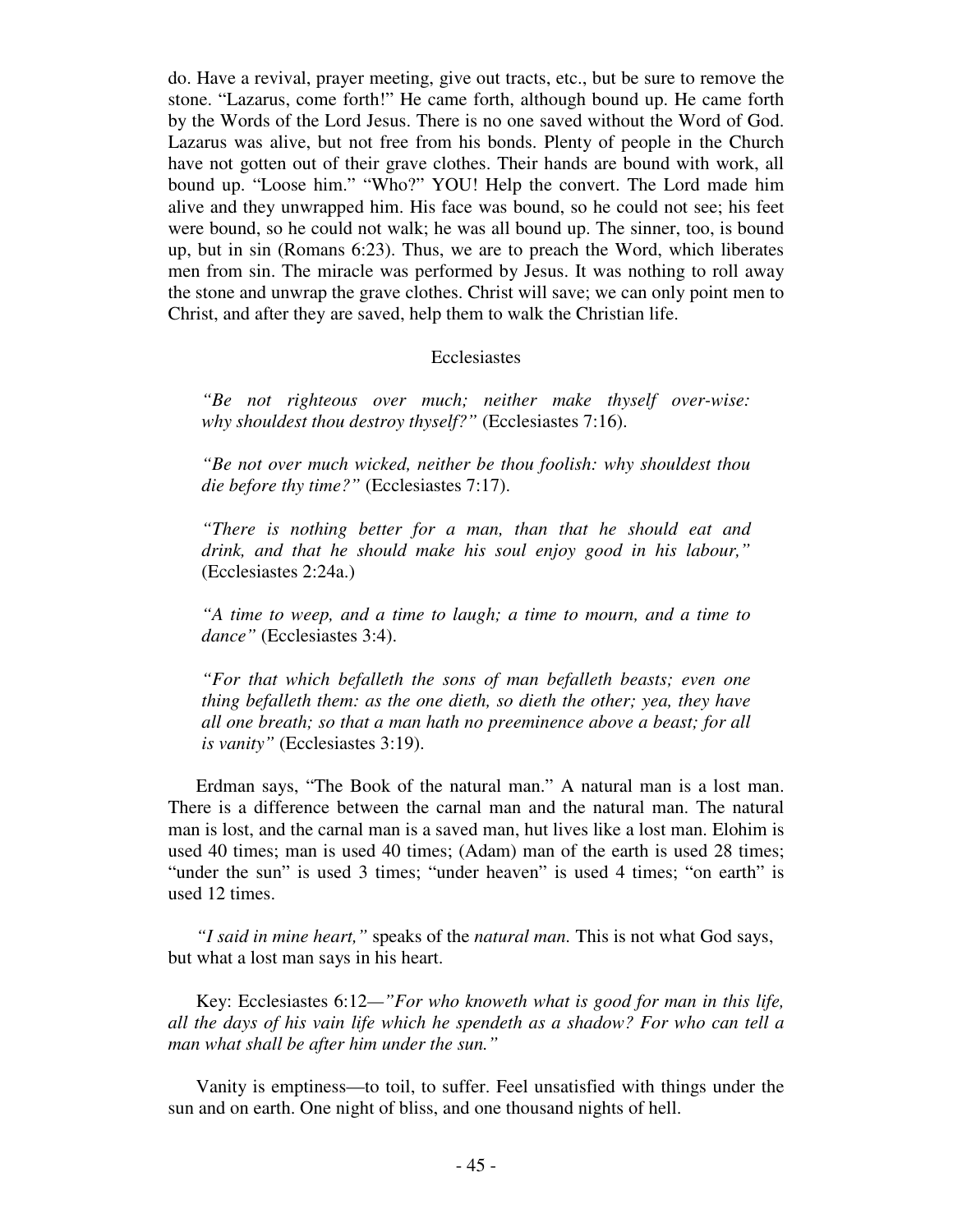Dr. Neighbors says that the word *"vanity"* should be translated "soap bubbles". Our cities are filled with chasers of soap bubbles. A man who had \$3,000,000 put a bullet in his brain; \$3,000,000 is a soap bubble without Christ.

 Alexander the Great became the world's conqueror at 30 years of age and said, "Oh, for other worlds to conquer!" This old world we live in is a soap bubble without Christ.

 Ecclesiastes 1:5*—"The sun also ariseth, and the sun goeth down, and hasteth to his place where he arose."* "Sunrise"—always comes back to the same place of emptiness.

 Ecclesiastes 1:7*—"All the rivers run into the sea; yet the sea is not full; unto the place from whence the rivers come, thither they return again,"*—God's water works. Things of the world bring you back where you started Romans Take all the rivers today of wealth, amusement, etc.; all of them without Christ lead back to a life of remorse.

 Ecclesiastes is the *darkest* book in the Bible. Judgment! Ecclesiastes is the most up-to-date piece of literature today. Where Ecclesiastes ends with *"under*  heaven", Ephesians begins with "man *in* the Heavens."

 The climax of the Book is found in the 12th Chapter, the 1st, 13th and 14th verses: *"Remember now thy Creator in the days of thy youth, while the evil days come not, nor the years draw nigh, when thou shalt say, I have no pleasure in them ... Let us hear the conclusion of the whole matter: Fear God, and keep his commandments: for this is the whole duty of man. For God shall bring every work into judgment, with every secret thing, whether it be good, or whether it be evil."* 

## The Scarlet Cord Joshua 2:21

 Entrance of the children of Israel into the land of Canaan. Rahab, dwelt in a condemned place. The world is condemned by God.

 The purpose of the Christian is to save men out of the world. Jericho means a "city of fragrance."

 The spies came at Barley harvest; harvest equals Judgment. Jericho's reaping time had come.

 Rahab was a harlot, a woman of bad character, a scarlet woman. Scarlet is a symbol of sin, the color of sin. Scarlet men and women are sinful men and women. There was nothing in her to commend her to God, and there is nothing in you to commend you to the Lord.

 Man is not imperfect; he is *imperfect.* Rahab's grace did not save her; she was a disgrace. She was a sinner. We are sinners (Romans 3:23). She was saved by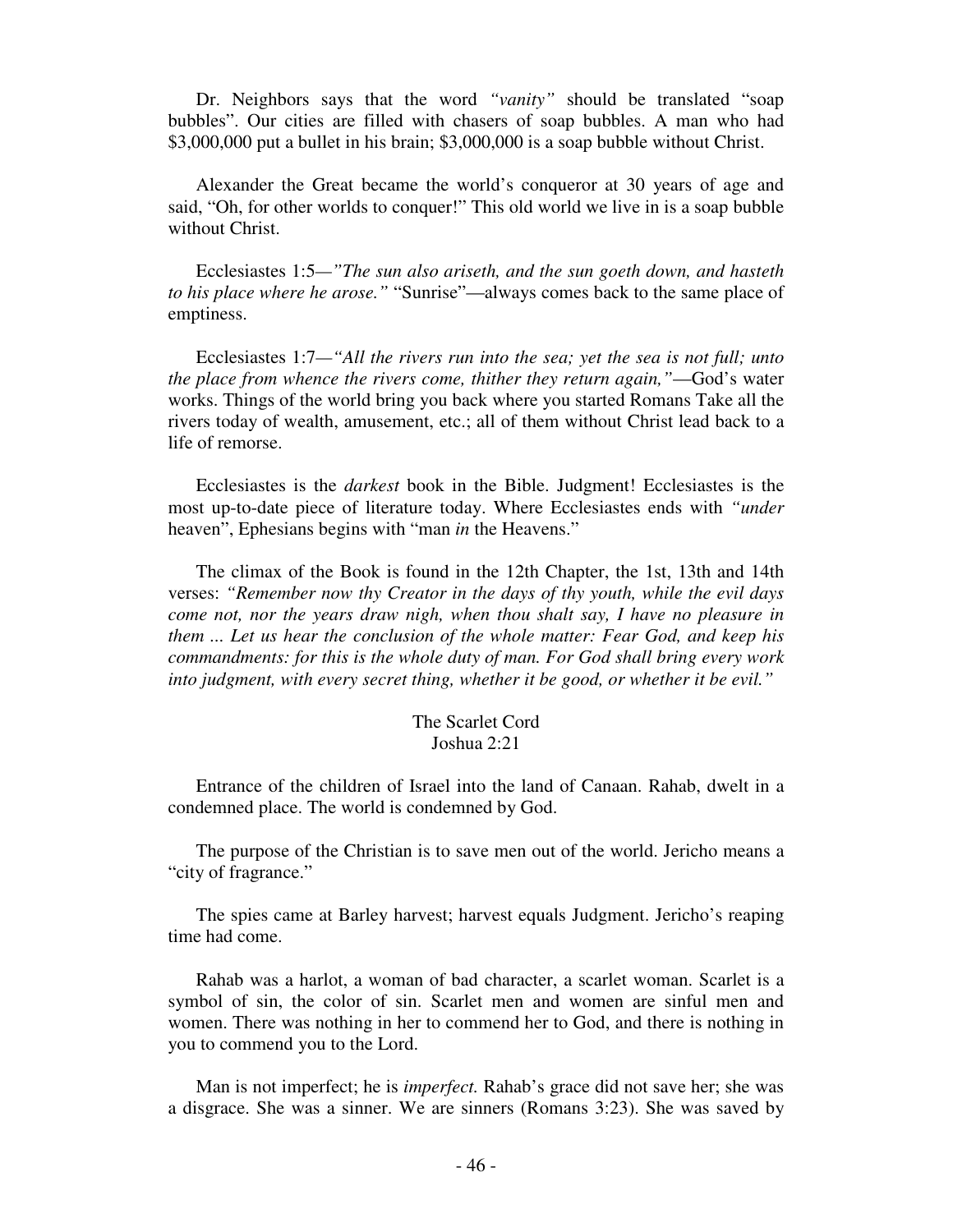Joshua's grace. She was a liar. We are all liars. A sinner is a bad character, a scarlet character, living in a condemned place (the world). Rahab had faith*— "faith cometh by hearing."* "I know the Lord hath given you the land" Joshua 2:9. Rahab was interested and concerned about her family. Are *you* concerned over the salvation of your families, including your parents, brothers and sisters? She had faith; then came salvation. She was assured, then secured. She was assured by the spies and secured by the scarlet thread in the window. The scarlet cord was her salvation.

 The scarlet of the Cross of Christ is our salvation. It was not the looking upon *her* by the spies, but the looking upon the *scarlet cord* that saved her. God looks upon the scarlet Cross, and not us, which turns to our salvation.

 The two spies spent three days in the mountain; then they went into the presence of Joshua. Jt was the same with the Lord Jesus; He spent three days in the tomb and arose to appear before God on our behalf. Rahab's salvation was sure and complete, just as our salvation is sure and complete—"There is therefore now no condemnation (Romans 8:1).

 She married Salmon and had a son named Boaz. Boaz begat Obed, and Obed begat Jesse, and Jesse begat David ... on down to the living Saviour today, Jesus Christ, our Lord. The conclusion is, therefore, that when God saves you, He not only saves you *from* something, but saves you *to* something!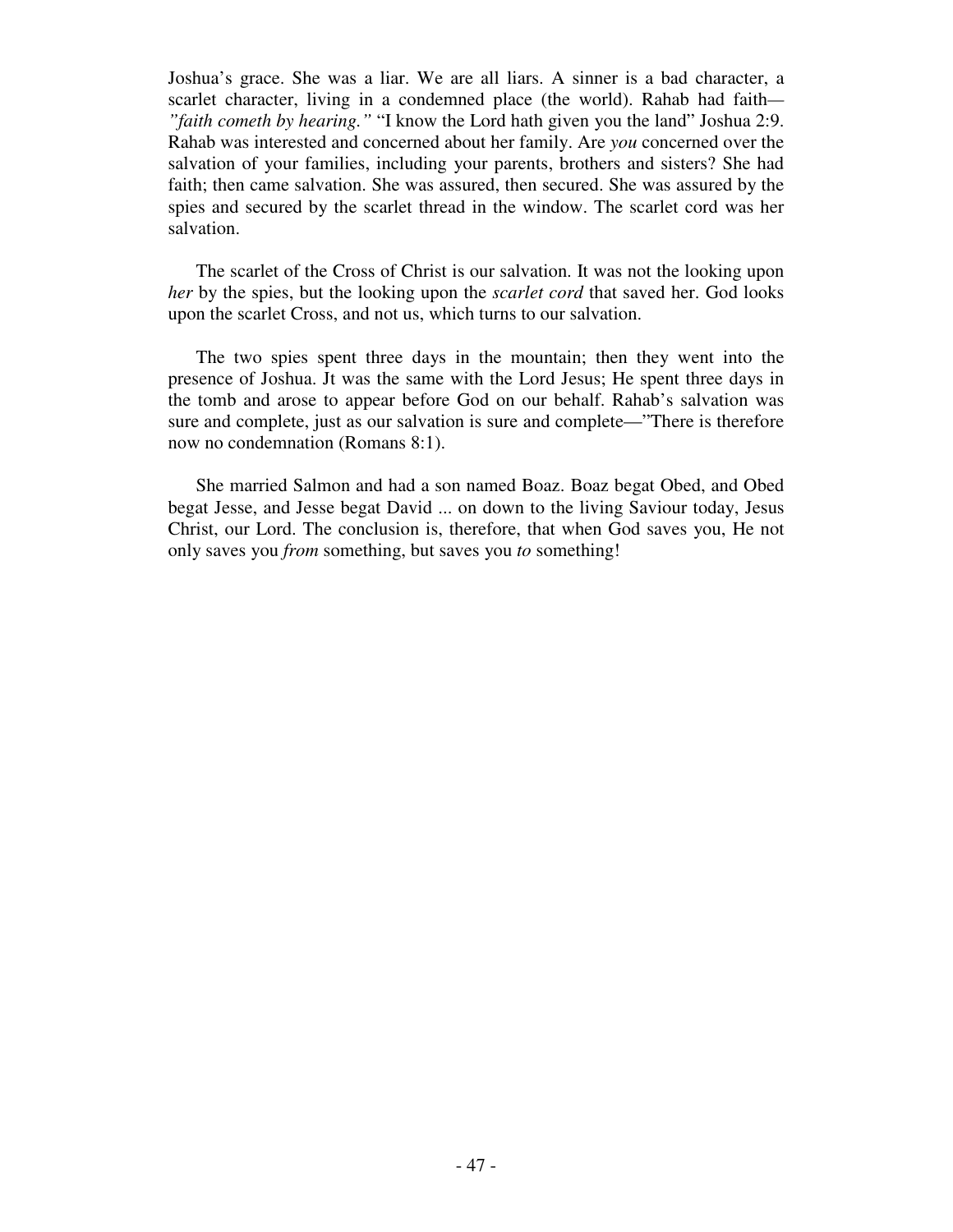## The "400" Club I Samuel 22:1, 2

 David, the anointed king, was driven away from his throne. Jesus has also been anointed and driven away from His throne. Read the text again. This is an account of the 400 (not the society of the upper-crust of New York), but the 400 who followed David.

- 1. Saul, a choice young man, a goodly 1. Lucifer was perfect (Ezekiel 28:12). person (I Samuel 9:2).
- 2. Saul was blameless for a time
- approved man. The kingdom rent from him (I Samuel 15:23).
- 4. Saul is rejected: in rejection (I Samuel 15:23).
- 13). Seven sons passed by Saul (I Samuel 16:7).
- 6. Saul clung to his throne after it was taken away from him (22 years).
- 7. The anointed king driven out. Saul cast out David.
- 8. In the place of rejection: David in the 8. Christ is cast out. Look at those cave of Abdullam —the gathering of the "400". Look at verse 2 (of text). what manner of men. David took them in and became a captain over them.
- 2. Lucifer was blameless for a time (Ezekiel 28:15).
- 3. Saul in rebellion. He became a self-3. Lucifer in rebellion (Isaiah 14:14). Kingdom is rent from him (Isaiah 14:15).
	- 4. Lucifer in rejection (Ezekiel 28).
- 5.David anointed (I Samuel 16: 1, 11- 5. Jesus anointed (Acts 10:38; Mark 1:10, 11; John 12:2, 3). Jesus was born in a stable, born King of the Jews.
	- 6. Lucifer's time has come; yet he still rules (John 14:30; 16:11).
	- 7. Lucifer, with the aid of Judas, cast out Christ.

who followed the Lord. Christ's 400 are the salt of the earth. Look at the ones who have come unto the Lord. He took them all in and frankly forgave them. Parable: Luke 7:41-43; I Corinthians 5:9- 11.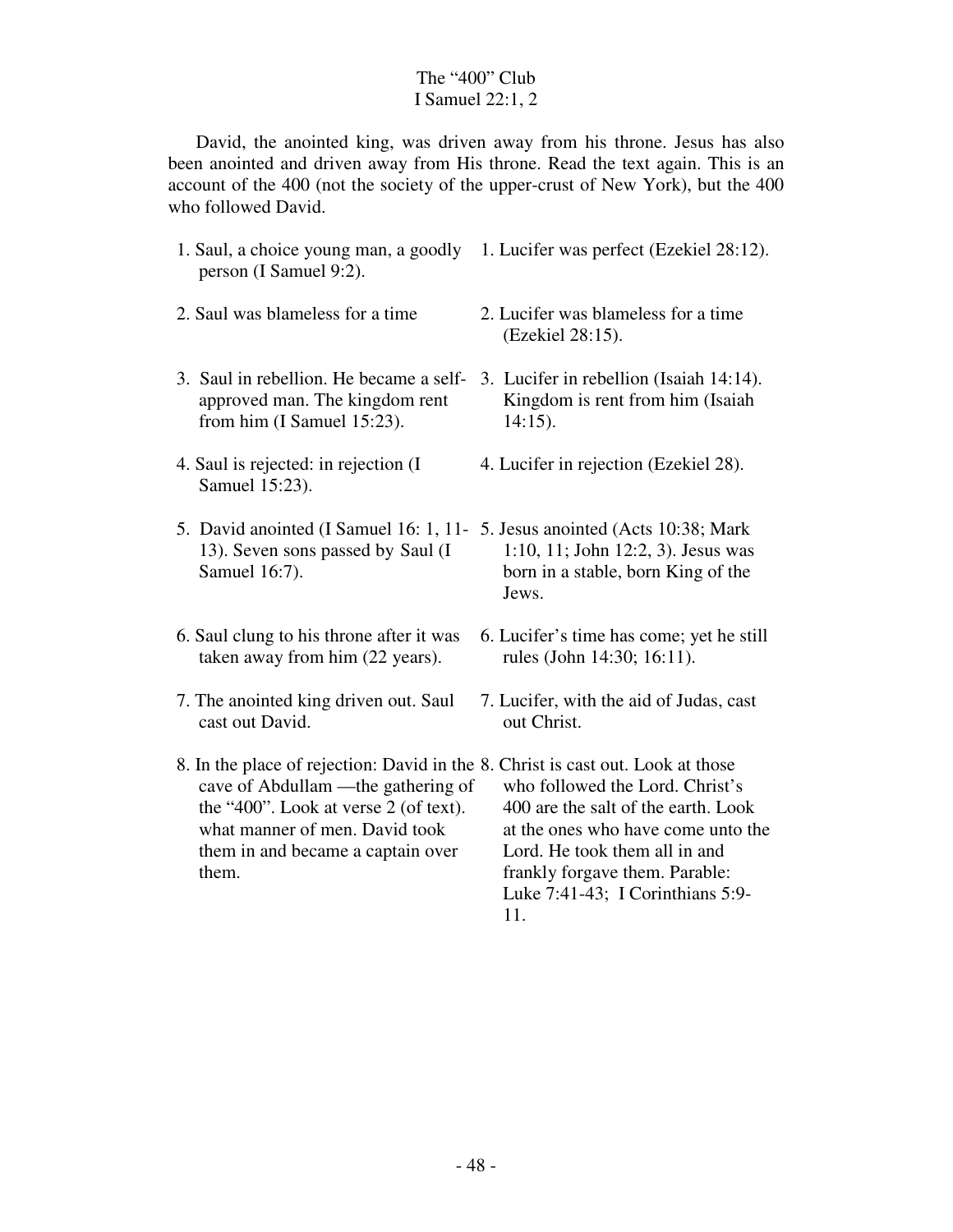| Israel was defeated by her enemies.<br>Saul lost out and so did Israel.                                                | The world is in a dreadful state<br>and is being destroyed because<br>her real King is not on the throne.<br>The rejected King (of God) is in<br>power, nevertheless. |
|------------------------------------------------------------------------------------------------------------------------|-----------------------------------------------------------------------------------------------------------------------------------------------------------------------|
| 10. The Reign: Saul over-thrown. David 10. The Reign: Lucifer shall be<br>became King over Judah, then over<br>Israel. | overthrown.                                                                                                                                                           |
| 11. What became of the "400"?<br>(II Samuel 2:3). They came back<br>with David and lived with him.                     | 11.So shall the Redeemed come and<br>live with Christ for 1,000 years.                                                                                                |

Emancipation Exodus 10:21-23

 The plague of Darkness came before the last plague of Death. Men today are smitten with darkness before they taste of the second death. The plague of Darkness was an intense darkness, one that could be felt. Sometimes the darkness of man's sin, the darkness of man's superstition, and the darkness of man's lawlessness can be felt. Darkness in Scripture is a symbol of "God's Abandonment". Ephesians 6:12 shows us that there is a dense darkness in the world today.

- 1. Why was it dark in Egypt? Because Pharaoh would not believe in Jehovah.
- 2. Israel had light supernatural light—a light from God. Here is a people having light in its dwellings.
- 3. Blood—then light.
- 1. Why is there darkness in the world today? Because the world does not believe in Jehovah (Jesus).
- 2. Is there light in your dwelling? (Matthew 5:16.)
- 3. The Blood of Jesus Christ for redemption; then the Light of the Holy Spirit for revelation. What is earthly light? Culture, etc. Earthly light is not supernatural. *The Light of the World* is supernatural.

*Parents, are your lights shining in the home?*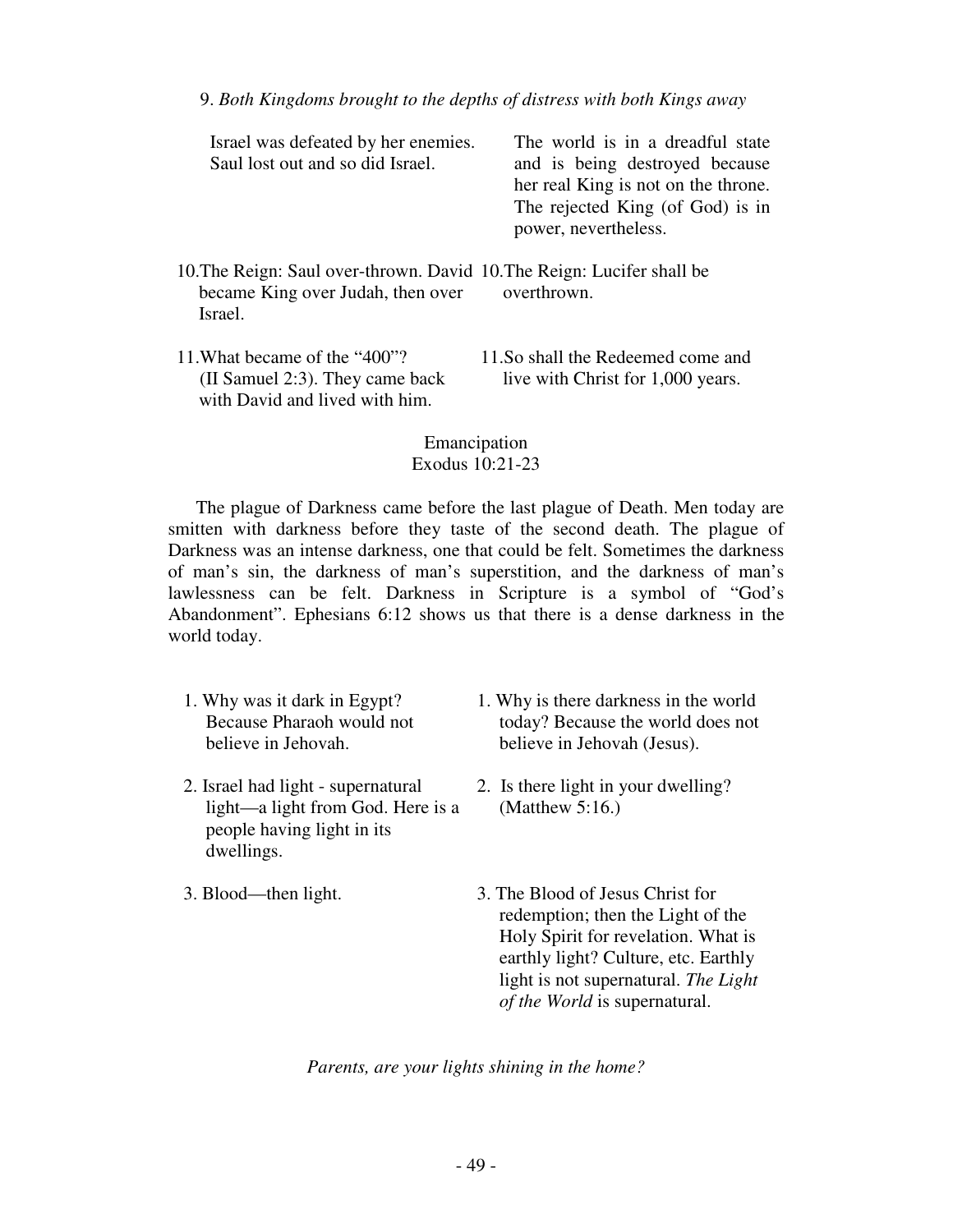## The Egyptian I Samuel 30

| 1. The Egyptian was in the field.                              | 1. The Sinner is in the field (the<br>world).                             |
|----------------------------------------------------------------|---------------------------------------------------------------------------|
| 2. Everything is taken and he is left<br>to die by his master. | 2. The Sinner is stripped of all he has<br>by his task master, the Devil. |

- 3. He was an Egyptian.
- 4. He was sick and needed a physician; he was starving to death; thus, he needed bread and water.
- 5. What was he eating? Nothing! Vanity.
- 6. He was deserted; he had a terrible master.
- 7. Helpless.
- 8. He was a slave (although he was an Egyptian), a slave of an Amalekite.
- 9. He was found in a field of seekers of sinners.
- 10. They brought him to David.
- 11. They sought him. He did not seek them. He was helpless.
- 12. David received him. It is a wonder that David didn't kill him. That's grace! David saved him.
- 13. He not only received him, but gave him something to eat and drink.
- 3. When a sinner goes to Egypt, he goes *down,* not *up* to Egypt. Egypt in Scripture always means *bondage.*
- 4. The sinner has the disease of the heart (sin) and needs the Great Physician. The man of the world needs the Bread and Water of Life.
- 5. The sinner is feeding on nothing: ashes and soap bubbles.
- 6. The Devil is a hard master, one who works and receives wages (Romans 6:23).
- 7. Helpless.
- 8. Sinners have two masters: *inner*  and *outer,* sin and Satan.
- 9. Christians, are you seeking the sinners?
- 10. Philippiansip brought Nathanael to Jesus
- 11. Christians, are you seeking the sinners?
- 12. "Him that cometh to me I will in no wise cast out"
- 13. This is what the sinner gets when he is received by Jesus.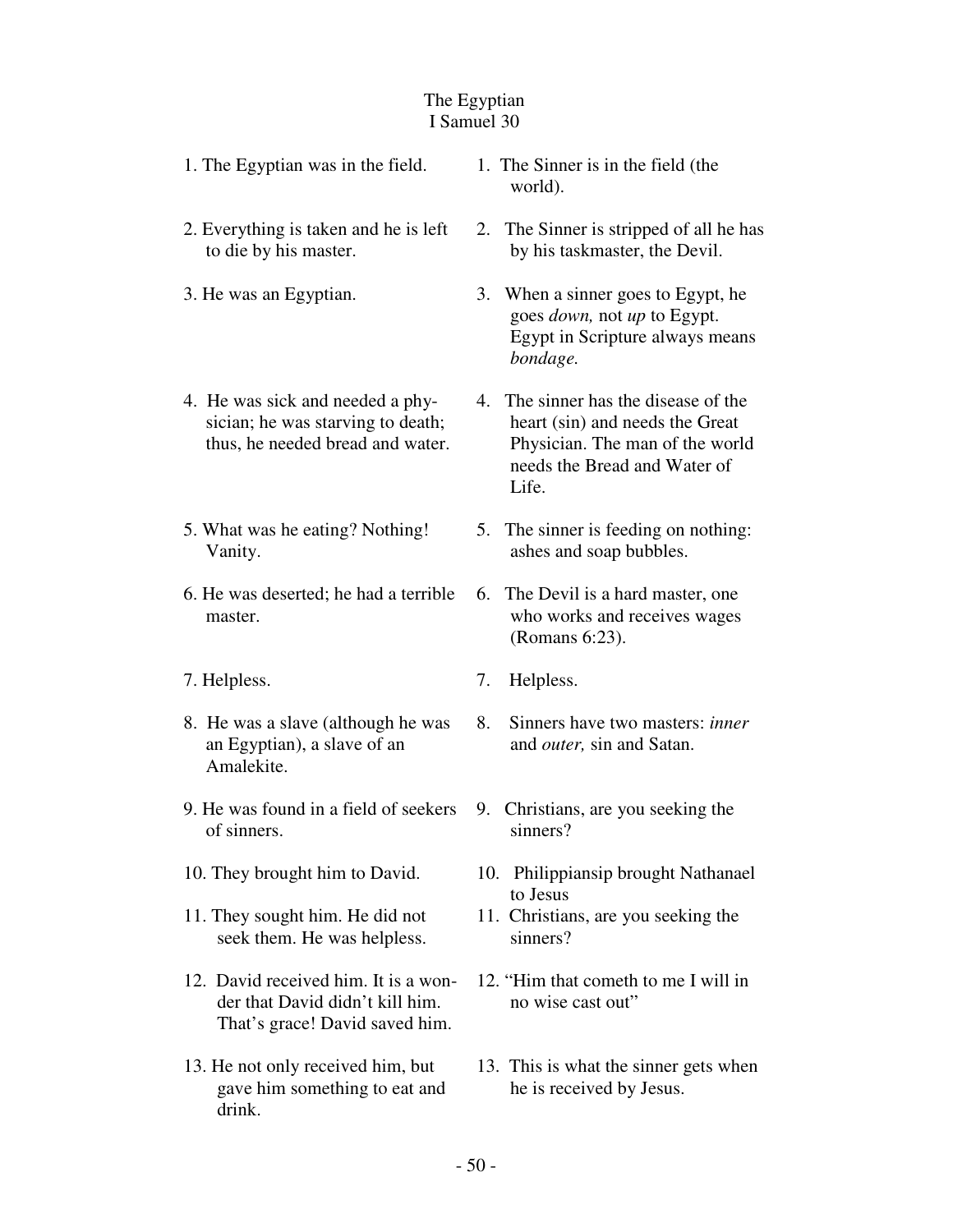- 14. He then entered into the service of David.
- 15. Verse 15—Assurance of Security, then service.
- 16. His security was not secured by his service, but through the grace of David.
- 17. The Amalekites were under a curse (Exodus 17:14-16). They were having a merry time with things that did not belong to them.
- 18. Judgment came upon the Amalekites.
- 19. Spoils taken by the Ama1e kites regained.
- 20. The Egyptian became the servant of David.
- 14. ? ? ? How about you ? ??
- 15. John 3:16; Romans 19:9.
- 16. Ephesians 2:8, 9—no "boasters" in Heaven.
- 17. Sinners are living under the curse (Galatians 3:10), living on things that do not belong to them.
- 18. Judgment is coming upon the Devil and sinners.
- 19. Through Christ everything taken by sin can be restored.
- 20. We should become "bond slaves" for Jesus.

#### \* \* \* \* \* \* \* \*

### *The Initiative Principle*

 That principle by which God initiates the believer into His truth through the mysteries revealed in His Word.

 The mysteries in Scripture do not mean that knowledge is withheld, but that knowledge is revealed. Truth is revealed by God. Man would never have known of a Redeemer unless it was revealed by God in His Word. Abraham would never have known that he would have seed as the sands of the sea unless God had revealed it.

 The Church was never revealed to Old Testament prophets. I Corinthians 4:1: God does not want His people to he ignorant; therefore, let us be "stewards of the mysteries of God."

## I. MYSTERY OF THE CHURCH

Church: the Body of Christ (Ephesians 3:1-10; Ephesians 1:22, 23).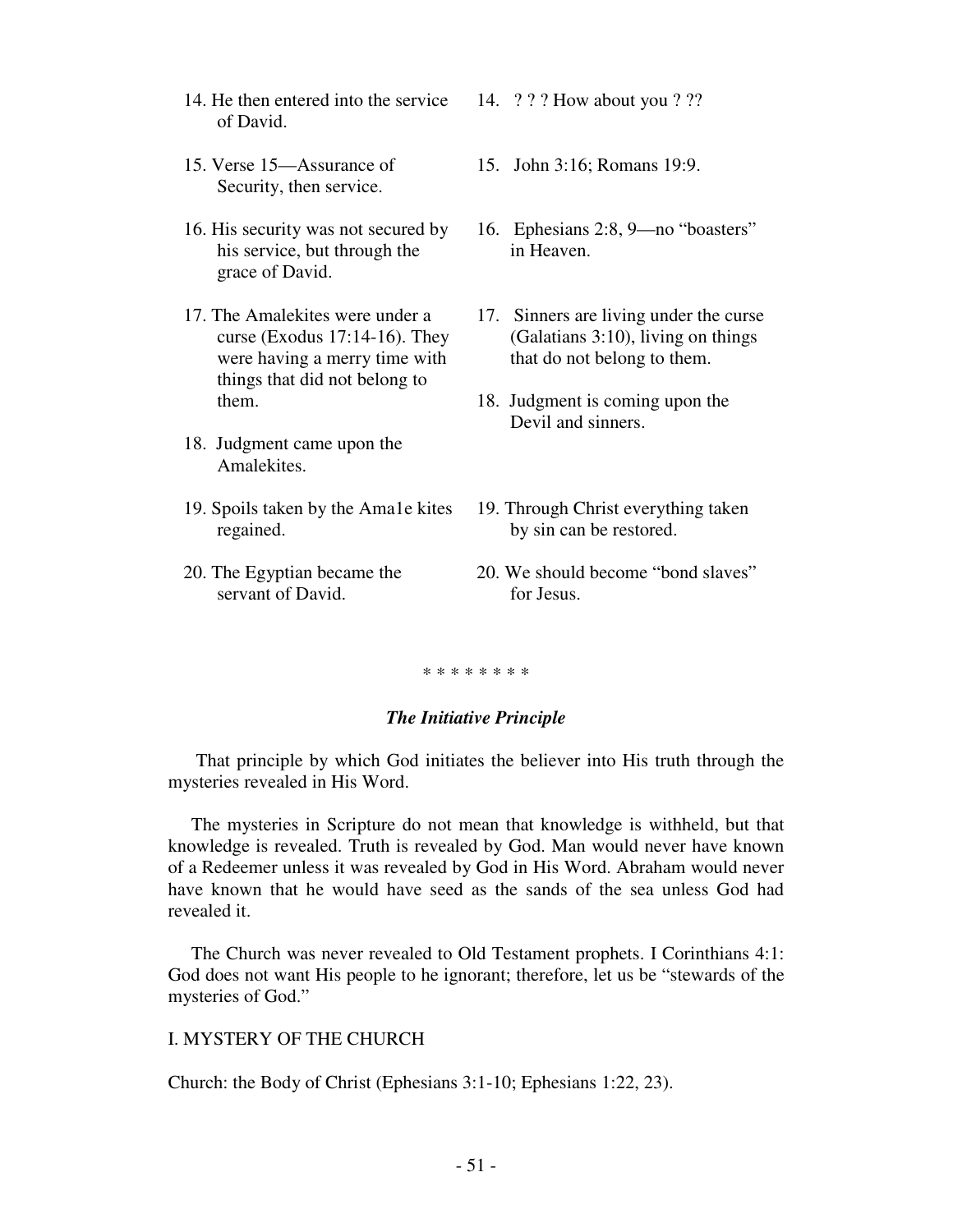This mystery is the uniting of the Jew and Gentile into the body (Body of Christ). God makes the Lord Jesus the Head of the Body. In Ephesians 5 the truth emphasized is the Headship of Christ over the Church. This Scripture does not reveal the secret of marriage, for marriage is revealed in Genesis 2.

#### II. MYSTERY OF THE TRANSLATION

 I Thessalonians 4:13-18: This was indeed a new truth revealed. The rapture is revealed for the first time.

#### III. MYSTERY OF THE TRANSFORMATION (RESURRECTION)

 I Corinthians 15:51-58 reveals for the first time the fact that we shall not all die.

## IV. MYSTERY OF INIQUITY (LAWLESSNESS)

 II Thessalonians 2:7; I John 4:3 -"Not of God"; Spirit of Antichrist. The lawlessness will consummate in the lawless man, in the one who will set himself up as God. It has to do with a man who claims to be equal with God—THE ANTICHRIST.

### V. MYSTERY OF THE KINGDOM OF HEAVEN.

It is revealed to us by the Lord Jesus in Matthew 13.

 The mysteries of the Kingdom of Heaven are not found in the Old Testament. The prophets foretold the Kingdom, the suffering, the rejection of the King, and later, the rule of the King. They did not foretell what was between the two.

A mystery in the Word means a truth revealed for the first time.

 *First Parable: The Sower* (Matthew 13:1.22). The son of Man is Sower.

 *Second Parable: Tares* (Matthew 13:24-30). What happens to the seed which does produce? Tares are sown in the good ground. Tares look like wheat. Tares are wheat of the world; they are not in the Church. Paul says to put the wicked persons out of the Church (I Corinthians 5:13).

 *Third Parable: Mustard Seed* (Matthew 13:31, 32). It grows into a tree from a very small seed. Who ever heard of a mustard tree? Untimely growth is what it is speaking about. It is not speaking of, or referring to the Gospel, which the Church preaches and converts the world with, for the world shall never be converted as a whole. Remember, this is the Kingdom of Heaven, not the Church that Christ is speaking of.

 *Fourth Parable: The Leaven* (Matthew 13:33-35). Leaven is always spoken of in Scripture as *evil* (Exodus 12:5; Leviticus 2:11; 6:17; Matthew 16:5; Luke 12:1; Mark 8:15). Woman (in the Bible) is a common sign of evil. Look at the "isms" of today. Most of them have been started by women. Leaven is corruption. The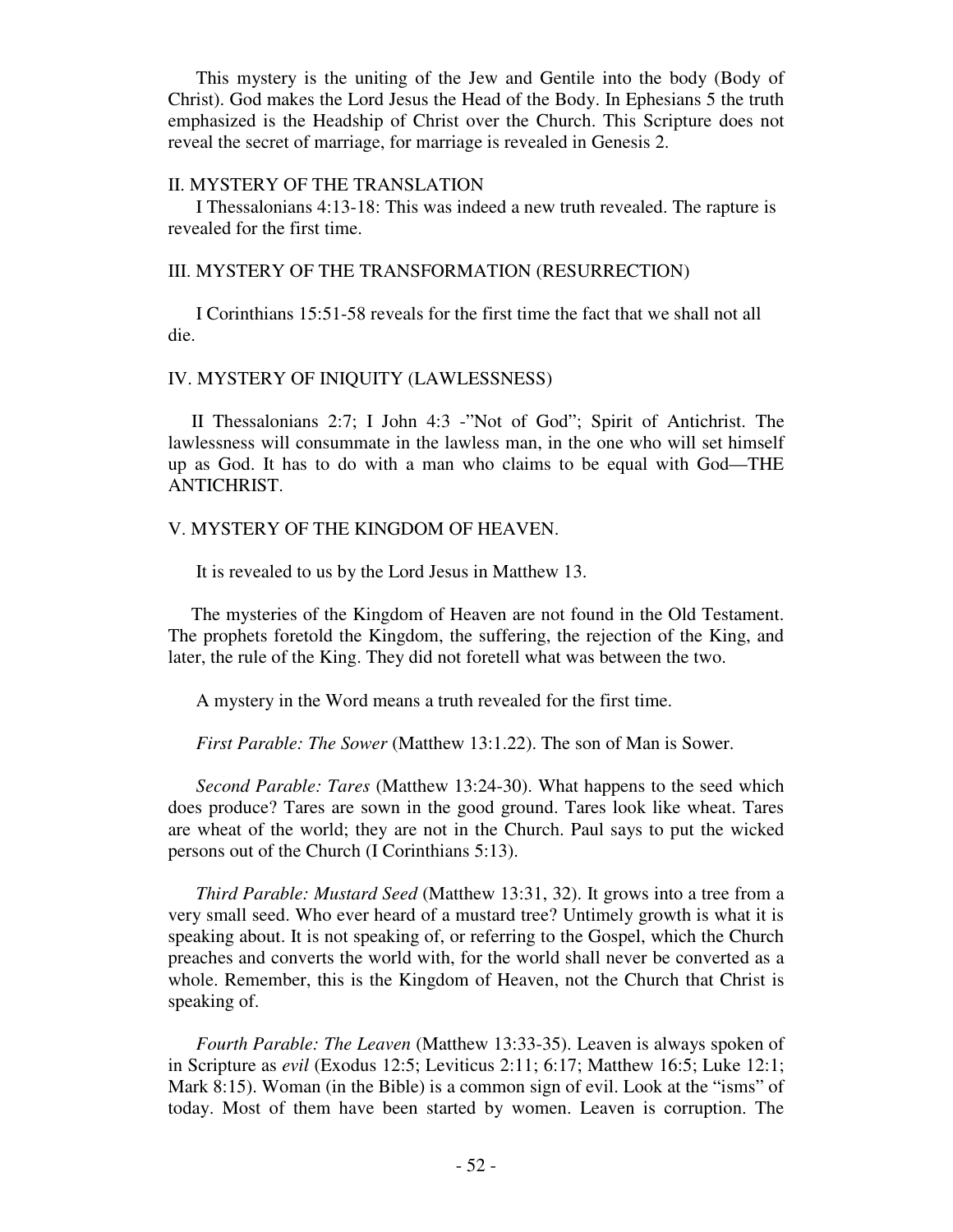Leaven will take place fully *after* the Church is taken away out of the world.

 *Fifth Parable: The Hidden Treasure* (Matthew 13:44). God's people (Israel) are the Hidden Treasure. (Exodus 19:5; Psalm 135:4). Remember, this is talking of the Kingdom of Heaven, not the Church.

*Sixth Parable: The Pearl* (Matthew 13:45, 46). The Pearl is a choice jewel and speaks of the *elect remnant* of Israel.

 *Seventh Parable: The Net* (Matthew 13:47-52). It is a picture of angels coming in judgment upon Israel. It is not a picture of the rapture of the Church. Remember, this is the Kingdom of Heaven, and not the Church

## VI. MYSTERY OF ISRAEL'S BLINDNESS

.

 See Romans 11:25. Sometimes it is called the "Mystery of the Olive Tree". The truth that is revealed is the *duration* of Israel's blindness (Isaiah 6:9,10). Israel's blindness is foretold by Isaiah, but the duration is not given to the Old Testament, but to the Apostle Paul. Israel was blinded only in part; not all of Israel was blinded. Some were and are blind. Elijah thought he was the only one left who loved God, but the Lord held back 7,000 who worshipped Him. Even now God has His few (remnant) (Romans 11:5). (1) Blindness not to all Israel (John 1:11, 12). (2) Temporarily, until the FULNESS OF THE GENTILES BE COME IN. (There is the difference between the *fullness* of the Gentiles and the *time* of the Gentiles).

## VII. MYSTERY OF BABYLON

 See Revelation 17:5, 18. Babylon is Babylon, not the Roman Catholic Church. She could be in it along with others who are left after the rapture. The Scripture tells you the Mystery! The seven kings reign one after another. The ten kings are those who reign at the same time. One of the seven kings shall die, but will be raised again—the Antichrist.

## VIII. MYSTERY OF GOD

The Godhead of Christ (Colossians 2:1-11 )—'Mystery of God, even Christ.'

## IX MYSTERY OF THE CHRISTIAN

 Colossians 1:27—*"Christ in you the hope of glory".* Not only is Christ at the right hand of God; not only is Christ coming again in glory, but Christ is *living in every Christian!* 

## X. MYSTERY OF FAITH

 See I Timothy 3:9. If it had not been for the Word you would not have known that salvation comes by faith. Faith demands acceptance. A Christian becomes a member in the body of Christ the moment he is saved. This is revealed through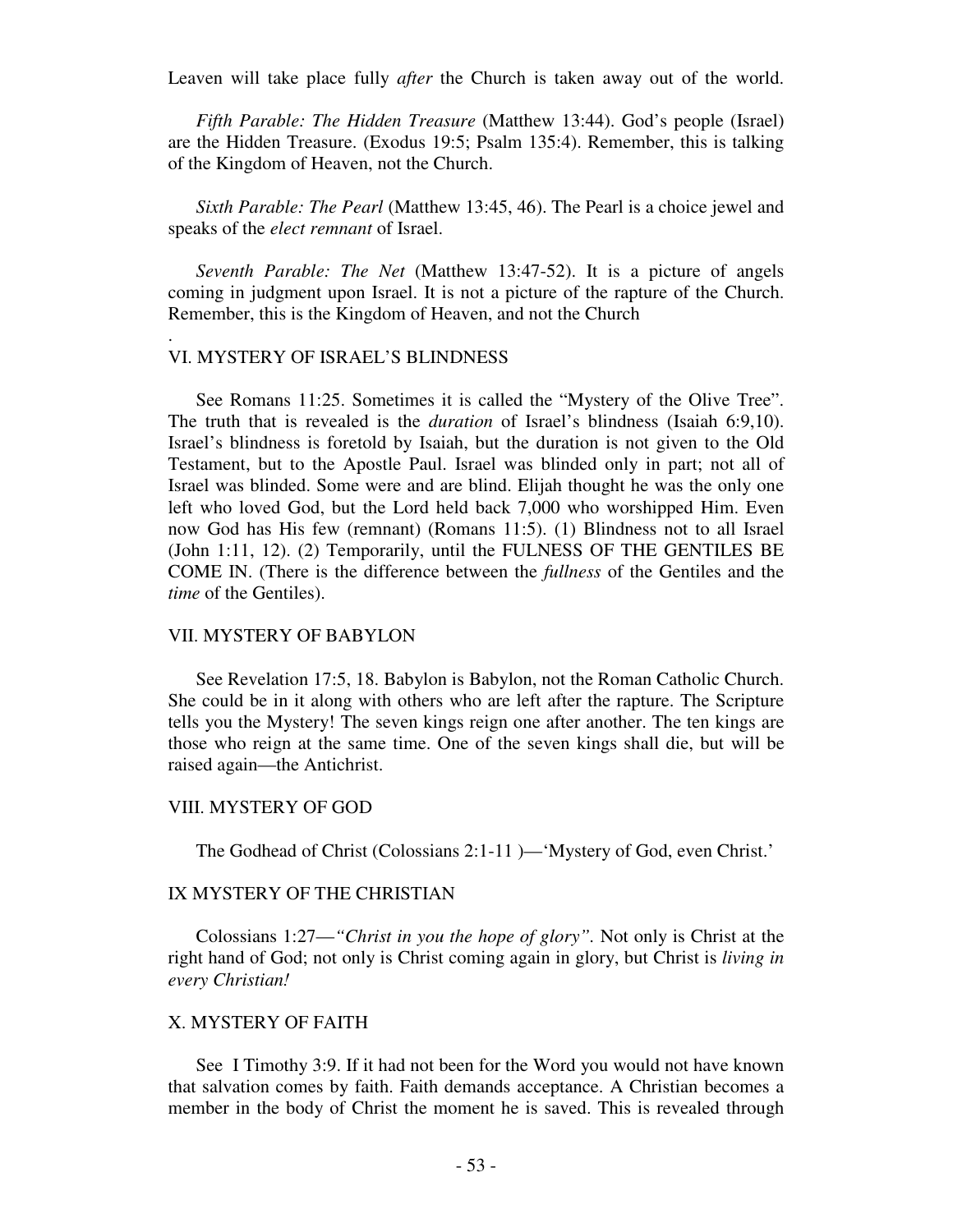the Word (Ephesians 3). It was revealed to Paul first; it is not in the Old Testament.

XI. MYSTERY OF THE GODLY (SOMETIMES CALLED PIETY)

See I Timothy 3:16—it is without controversy. It means "how men become Godly, how Godliness is restored unto us". It is restored only by Immanuel, which means *"God with us".*

 Six things were declared: (1) *His Incarnation,* which is, *"God was manifest in the flesh"*, and the name of the Incarnate One is JESUS (Luke 1:35; John 1:1, 14). Without incarnation in the flesh there is no salvation (I John 2:4). Man may have religion but not have salvation. (2) *His Resurrection: "justified in the Spirit*" (Romans 6:1-11). (3) *His Manifestation:* "seen of angels". Angels means "God's messengers". (4) *His Proclamation:* "*Preached unto the Gentiles",* to all people of all nations. *(5) His Salvation:* "*believed on in the world*", salvation that came from Him, salvation which is free and eternal (Ephesians 2:8, 9). (6) *His Ascension: "Received up into glory"!*

\* \* \* \* \* \* \* \*

## *The Consequence Principle*

That Principle by which God explains the reason or grounds for His action through the use of the words "wherefore" and "therefore".

*Luke* 1:35—"Therefore"--—Because the humanity was created by God.

 *Acts* 13:35—"Wherefore"—To give us an ever-living Saviour, an all-powerful Saviour.

 *Philippians* 2:9—"Wherefore"—He took the steps down to *humiliation,* and God takes Him up to *exaltation.* 

 *Hebrews 10:4,* 5—"Wherefore"—the blood of bulls and goats could not take away sin, so One had to come Who had a sinless life and sinless blood to give and shed for sinful people.

 *Hebrews 13:12, 13*—"Wherefore"—He went to the place of death to die as the Lamb of God. "Therefore" (vs. 13). If our lives are to tell for 1-jim, we must be willing to suffer reproach for Him, serving Him outside and away from those who think we are abnormal.

 The word "therefore" is found 27 times in the book of Romans. Romans is the *foundation* epistle.

 *Romans 2:1*—"therefore"—a shame to glory in one's own self. Condemnation. The first chapter of Romans speaks of moral corruption, the blackness of sin, men who would not worship God, but made idols to bow down to. Jews (in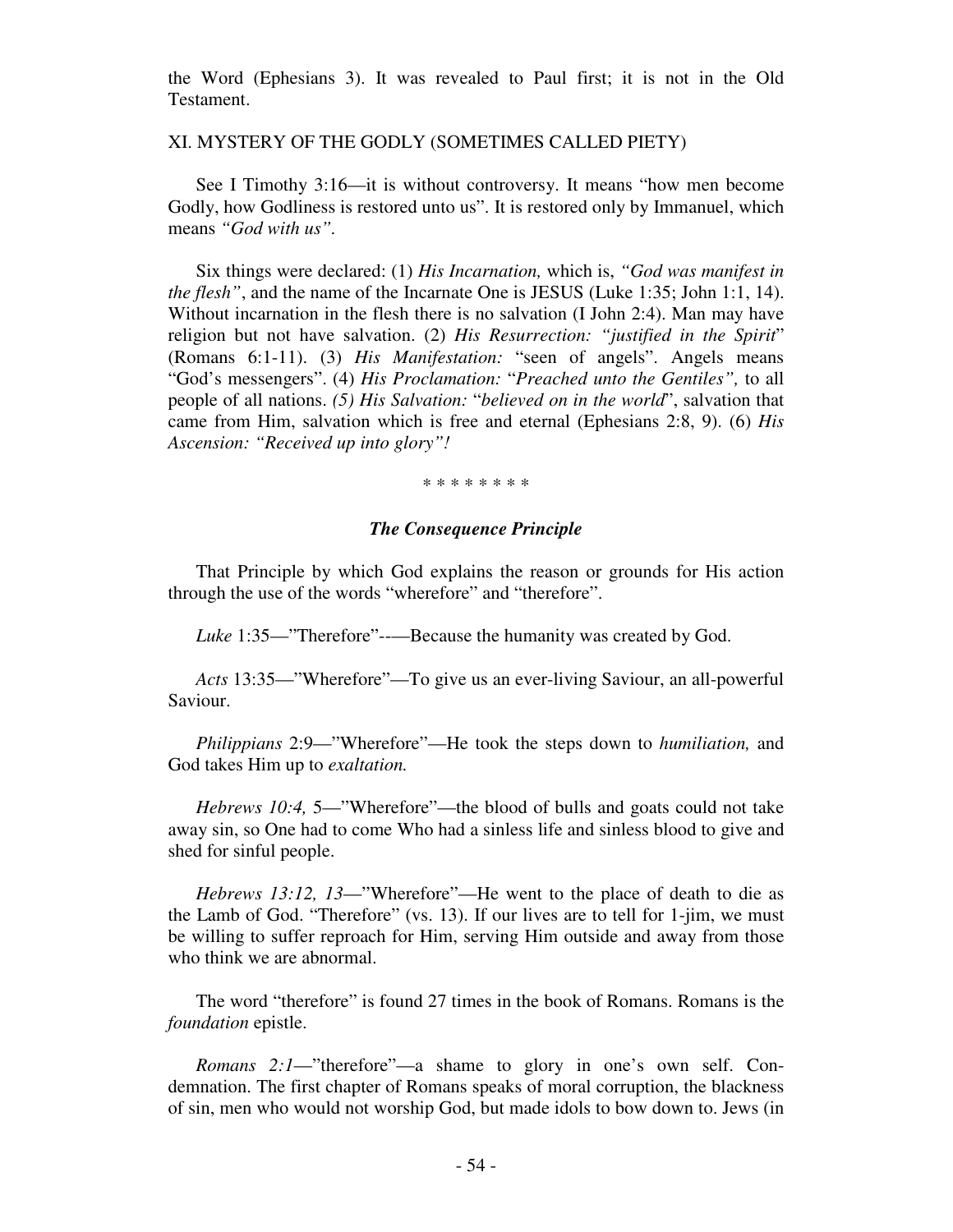chapter 2) are just as bad. Judgment upon *all* men—(2:6). No man living has the knowledge to sit in judgment upon his fellow man. In judging another, he judges himself. Take a liar, for example: you do not like a liar, but when you condemn a liar, you condemn yourself. You hate the Jew because he delivered Christ up to die? Who nailed Him to the tree? *You* did! When you condemn another for it, you condemn yourself.

*Romans 3:28*—"therefore"—brings to us "justification by faith".

 It means to clear the slate of any record against us. It is by faith and not by works.

 *Romans 3:20*—therefore"—take a look at yourself in the light of the Law and you will be condemned. The law of God never saves a man; it condemns him. The law pronounces a curse upon him (Galatians 3:10).

*Romans 4:16*—"therefore"—justification is by faith so that it can be by grace, a gift of God's love; never earned.

 *Romans 5:1—"*therefore"—having been justified by our simple faith in the finished work of Christ upon the cross, there is peace in our hearts; it is for the peace *with* God. Justification does not mean the feeling in your heart, but *peace with God!* In Egypt there was the blood on th& door posts; no doubt there were many of the firstborn of the Israelites who were very restless during the night the LORD passed over. The same is true that there were many of the first-born of the Egyptians who were not even troubled at all, although living under the curse and soon coming to destruction. Man is not safe because he thinks he is safe.

*Romans 8:1*—"therefore"—throws back to what?—to the Cross of Calvary!

 *Romans 12:1*—"therefore"—to do something for Christ, because He did *everything* for us.

*Romans 14:19*—"therefore"—-saved by grace through faith; this is true, but let us work as Children of God.

## \* \* \* \* \* \* \*

## *The Exhortation Principle*

That principle by which God makes an appeal to the heart and conscience of the individual to do something that is worthy and important and that leads to a practical end.

Let us" starts the exhortation.

*Romans 13:12—Things* to put off (vs. 14); then put on the armour of God.

*Galatians 6:9*—The child of God can sow to the Spirit and to the flesh.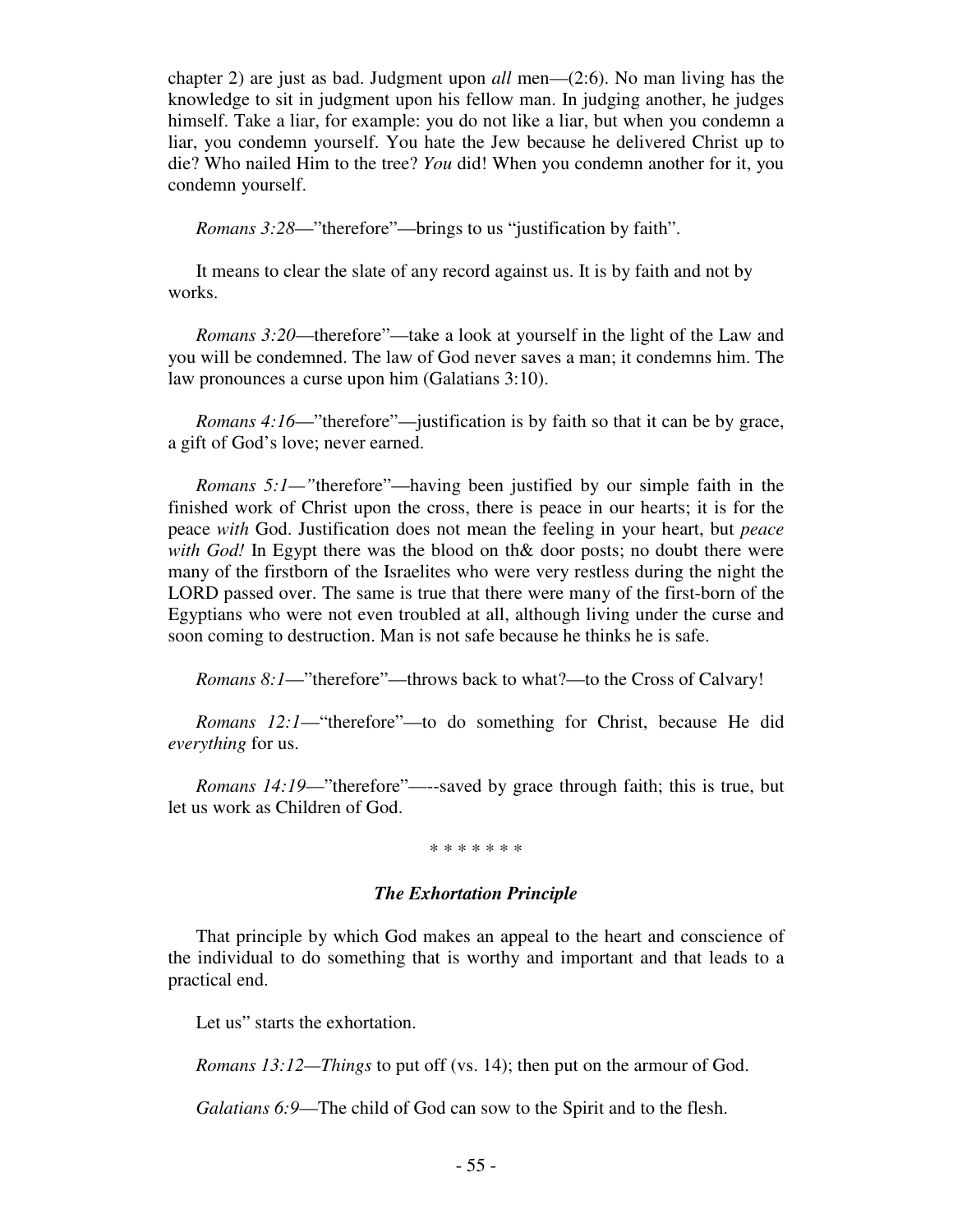*I Thessalonians 5:6*—Sleep is the wrong condition of the soul (vs. 8).

 *Hebrews 4:11*—There is a rest from sin; there is a rest from the power of sin.

*Hebrews 4:11—Give* up our unbelief!

*Hebrews 6:1*—We are to grow into maturity.

 *Hebrews 10:22, 23*, 24—Draw near to God always in sweet communion; stand for your faith, and cooperate with one another in the service of love.

*Hebrews 12:1—*Unbelief is the besetting sin of the *believer.* 

 *Hebrews 12:28—*Exhortation to service.

*Hebrews 13:1—Let* us love everyone!

 *Hebrews 13:5—Praise* God for what He has provided.

*Hebrews 13:13——We* are urged to pick up the cross daily.

\* \* \* \* \* \* \* \*

## *The Subsequent Mention Principle*

(Sometimes called "The Subsequent Narrative" principle) That principle by which, in *later* Scripture, adds details of prior events, or gives events never before recorded.

*Acts 7:23, 30,* 36—Is there a contradiction? No!

 *Genesis 31:7, 8*—Nothing before this tells of Jacob's wages being changed ten times. Revealed for the first time.

*I Samuel 12:12—An* event (King Nahash) never before revealed.

 *Psalm 105:18—Not* a word before in Genesis telling of Joseph being put in irons.

*Amos 1:1—*Never mentioned before in the Bible of earthquakes at this time.

*Amos 2:1*—Never before revealed of the burning of the bones.

 *Amos 5:25,*26—Idolatry never before mentioned, nor were the idols that Israel worshipped in the wilderness (with the exception of the golden calf).

 *Ezekiel 20* (especially the 7th and 8th verses)—Not mentioned in Exodus that the Children of Israel worshipped idols in Egypt. The children of Israel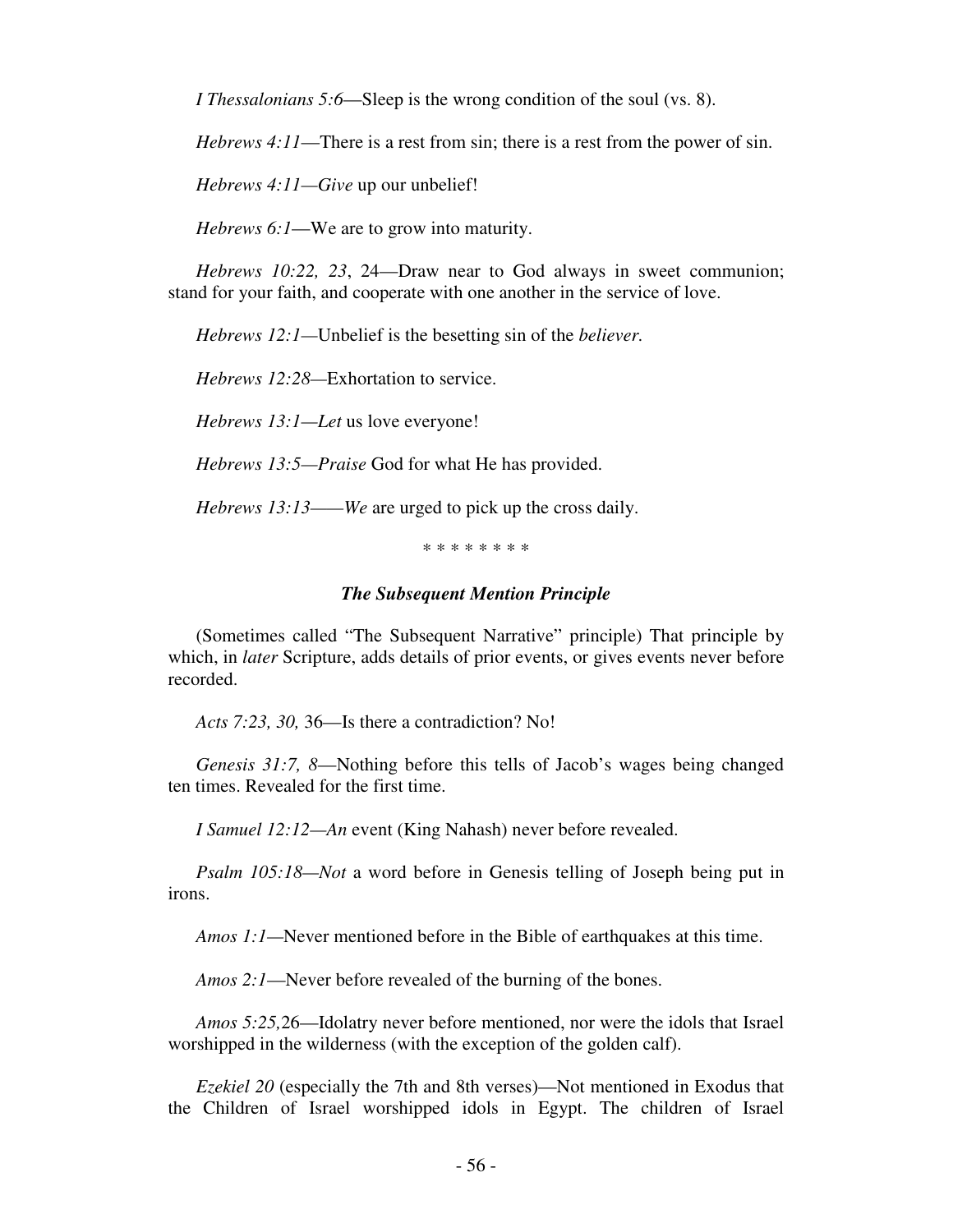worshipped idols in Egypt, in the wilderness, and in the Land of Canaan. The only thing that kept the Children of Israel from being destroyed was the promise God had made unto Abraham, Isaac and Jacob.

 *Matthew 2:23*—Called a Nazarene because he lived in the city of Nazareth. *Spoken* by the prophets; not a line in the prophets of the Old Testament speaks of this. Remember, it says "spoken"; some prophecy is spoken and some is written; some is spoken and written; some is spoken and never written.

*Acts 9:22,* 24—The conversion of Paul; something is added each time.

*II Timothy 3:8*—The magicians' names given.

*Hebrews 9:19—*The Sprinkling of blood is not found in Exodus.

*Hebrews 12:21*—Sayings of Moses are not recorded in Exodus.

*James 5:17—Not* told in I Kings of Elijah having prayed that it might not rain.

 *Jude 9*—Not told in Deuteronomy (or anywhere else in the Old Testament or New Testament) of the dispute between Satan and Michael. The Archangel is Michael; we wouldn't know this if God had not revealed it in Jude. Michael is to blow the trumpet, not Gabriel. It was revealed for the first time in Jude that Enoch was a prophet.

## \* \* \* \* \* \* \* \*

## *The Human Willingness In Illumination Principle*

 The Principle of Human Willingness in Illumination is that principle by which God's Truth is guaranteed to willing souls. (John 7:17)

 The Bible reveals that man's understanding is blinded by sin and that only God can open man's eyes. Only the Holy Spirit can unveil the truth. The Holy Spirit, only, gives the understanding.

*"But the natural man receiveth not the things of the Spirit of God: for they are foolishness unto him: neither can he know them, because they are spiritually discerned." I Corinthians 2:14.* 

 Although Simon Peter was with Jesus Christ 3 years, the revelation of Jesus as the Son of God had to be revealed to him by God.

*"And Simon Peter answered and said, Thou art the Christ, the Son of the living God. And Jesus answered and said unto him, Blessed art thou, Simon Barjona: for flesh and blood hath not revealed it unto thee, but my Father which is in heaven," Matthew 16:16, 17.*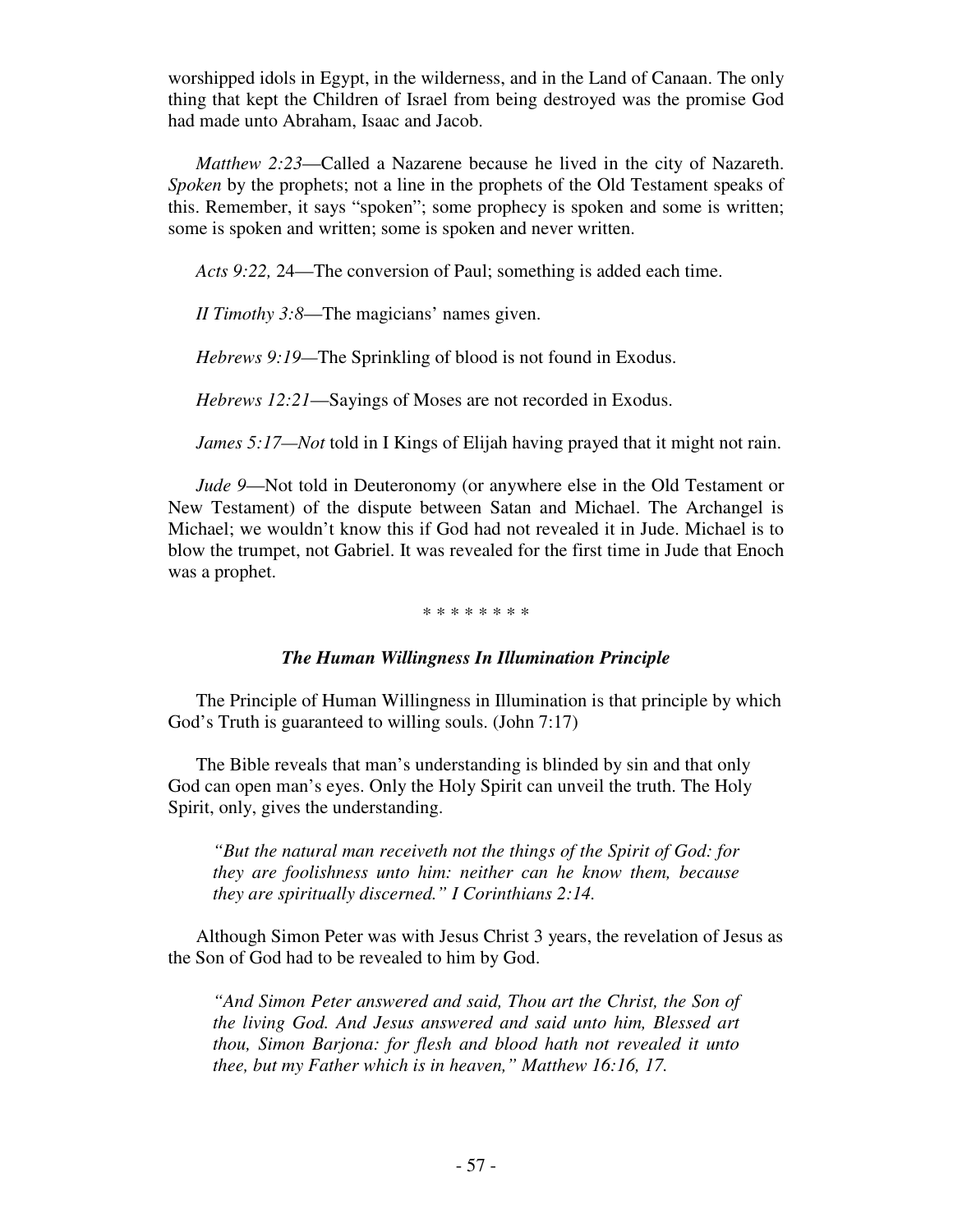Man cannot understand the deep mysteries unless they are revealed by God, for *man is blind.* 

*"At that time Jesus answered and said, I thank thee, O Father, Lord of heaven and earth, because thou hast hid these things from the wise and prudent, and hast revealed them unto babes. Even so, Father: for so it seemed good in thy sight. All things are delivered unto me of my Father: and no man knoweth the Son, but the Father, save the Son, and he to whosoever the Son will reveal him," Matthew 11:25-27.* 

ISAIAH 29:10-18—A learned man and an unlearned man find the Word sealed to them. Why? Because of sin the Word is sealed to them! There must he an intellectual honesty on the part of man, and he must say, "THIS IS THE WORD OF GOD." You must, yourself, submit to it.

 TRUTH IS NOT WHAT YOU HAVE BEEN TAUGHT! If this statement is not true, then those of you who have been taught Mormonism, Unitarianism, etc., bow to their teachings as being the truth. In the Universities, Modernism is truth, but this is not so. Remember, TRUTH IS NOT WHAT YOU HAVE BEEN TAUGHT!

 CAIN AND ABEL—Most people have been taught, and thus believe, that the reason why God chose one and rejected the other was that Abel was a good man and Cain was a bad man. This is false! Neither was good; they were both bad; they both offered sacrifices for their sin. A fallen man (Adam) cannot beget an unfallen man. God accepted Abel because of his FAITH, FAITH in the right kind of sacrifice, a sacrifice of blood. God rejected Cain because of his UNBELIEF— UNBELIEF in the blood of a lamb. The Bible is the WORD OF TRUTH, and thus, IT must be rightly divided.

 Do not ever take *any* man's word for anything. The teacher can never take the veil off your eyes; only the Holy Spirit can do this.

 When one comes to the WORD, he must come as a learner: Mary sat at the feet of Jesus. Don't be like Peter when the Lord said, "I must be crucified," Peter said, "No." Jesus answered, "Get thee behind me, Satan."

Sir Thomas Blackwood has given this outline:

| 1. Admit  | Let the Word of God in. Have an open heart for its truth.<br>Preconceived errors only pave the way to more errors.   |
|-----------|----------------------------------------------------------------------------------------------------------------------|
| 2. Submit | There must be willingness to obey it. "If any man do his<br>will, he shall know" (John $7:17$ ).                     |
| 3. Commit | The Word must be memorized. It can then be used as an<br>offensive weapon of the Christian, the Sword of the Spirit. |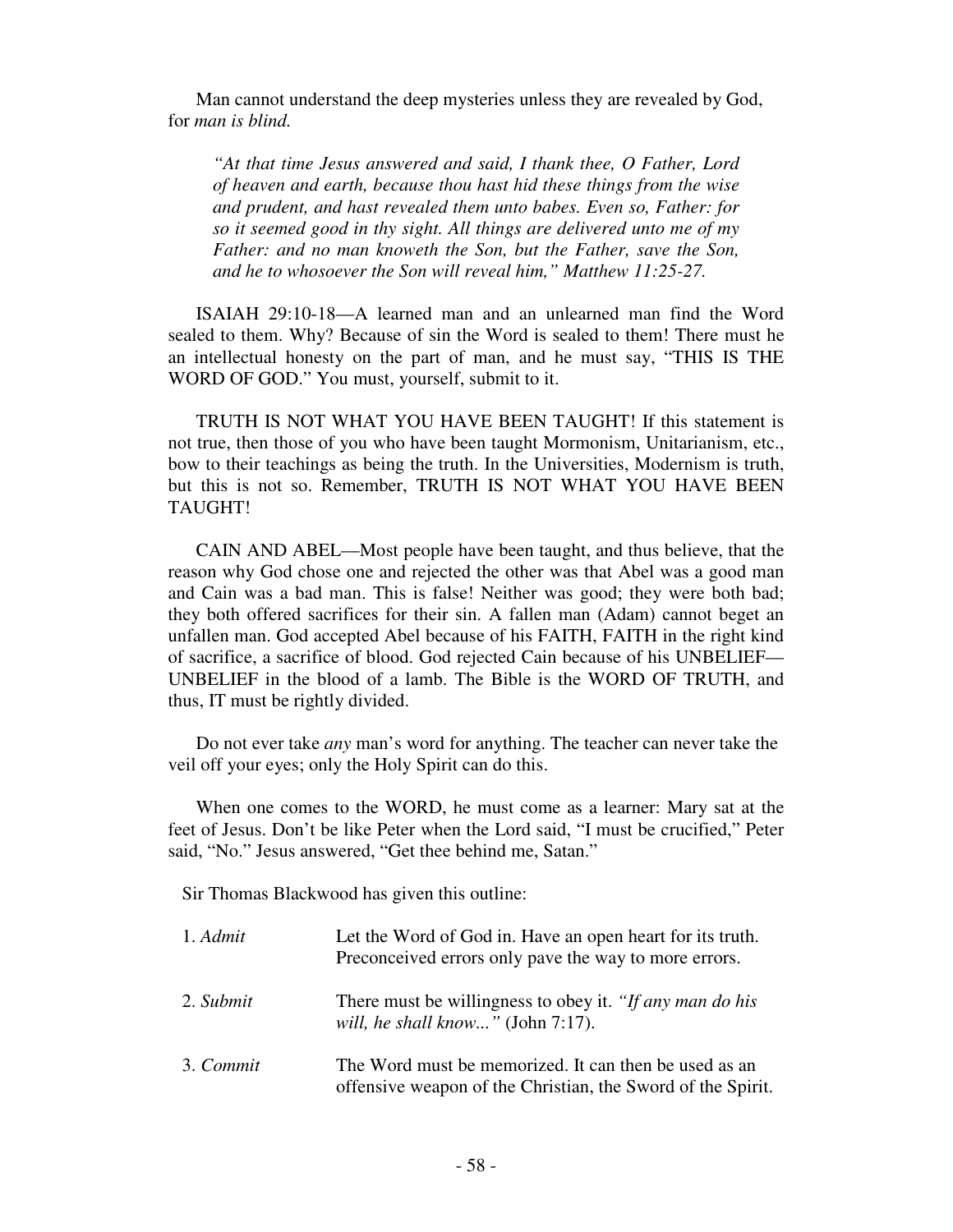4. *Transmit* One cannot afford to hoard it; it must be shared; it must be delivered; it must be preached.

\* \* \* \* \* \* \* \*

### *The Divine Will In Revelation Principle*

The Principle of Divine Will in Revelation is that principle by which God gives all necessary explanation in the finite realm and confines Himself to a mere declaration of fact in the infinite realm, by which also God teaches finite beings to walk by faith in the unexplained infinite.

 GENESIS 1:1 begins with the *assumption* of the being of God: "In the beginning, God." It does not try to explain the being of God.

 LAZARUS—Where was he during the four days of his death? God is silent; no information is given; therefore, no one knows, except God. He does not commit Himself. Thus, I am persuaded that if man had written the Bible, he would have put things in that God left out, and he would have taken out what God put in.

 If I had written the Bible, I wouldn't have put in about the only man called the "Friend of God" going to Egypt to lie about Sarah, his wife, letting her be literally sold into the house of an Egyptian ruler to save his own life.

 NOAH—I wouldn't have written the story of his getting drunk and committing that terrible secret sin in his tent.

 DAVID—His double sin of adultery and murder would never have been put in the Bible if I had been the writer of it. But God put it in, showing that it is truly the Word of God. The sin of David lives today and mockers make sport of it, pointing an accusing finger and saying, "A man after God's own heart, eh?" David was a man after God's own heart, not because of his double sin, but because he loved God supremely. Psalm 51 is the prayer of David's confession to God. This is the greatest sob of repentance recorded in or out of the Sacred Scriptures.

 PETER—Peter was a moral coward. Remember, there is a difference between a physical coward and a moral coward. If I had written the Bible, I certainly would have left this out.

 THE TRINITY—This is a mystery that was never revealed. Of course, we have some illustrations by which man tries to explain the Trinity. Water, ice, and vapor and the three-leafed clover are some. Are they clear? Yes, they are as clear as mud.

TWO NATURES OF CHRIST—GOD AND MAN—Jesus was not two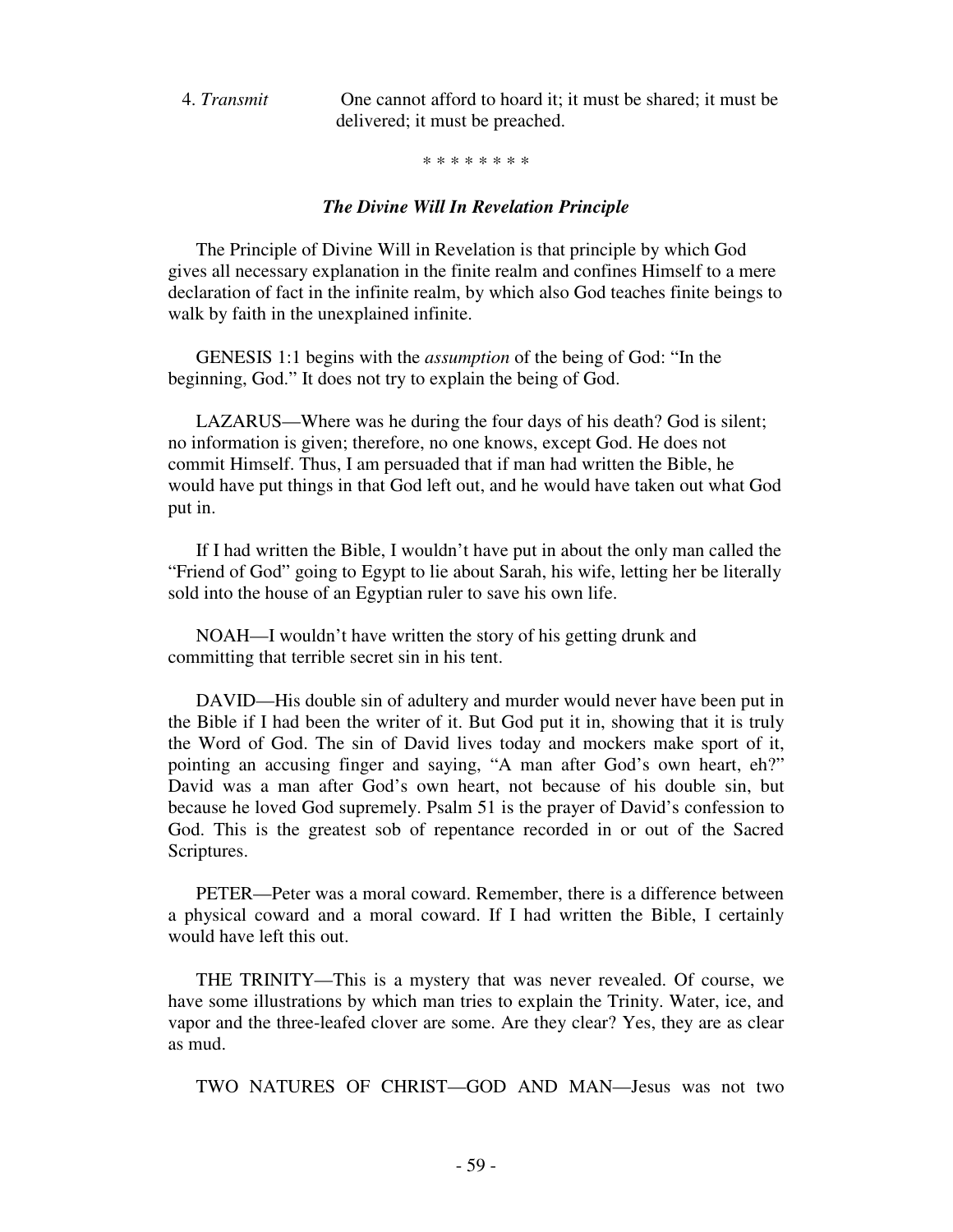persons, but one Person, having two natures. If He were two persons, He would make the Godhead a foursome instead of a Trinity.

 LIFE—Only God knows what life is! No one understands life. God did not write a Book for curiosity. God tells us how to live. God is open on finite matters, but He is closed (silent) on infinite matters. God is silent on many things, such as *death, sleep,* etc., and man cannot explain them. Man cannot explain electricity. We don't know anything, do we? It would be well to remember that we should not begin to preach *openings* on God's *closed* things.

 SPECULATION IS NEITHER REVELATION NOR INTERPRETATION— Preach only that which is written! Don't preach on the Ten Kingdoms of the Revived Roman Empire. God does not give their names, and don't you try to do what God has not done. When you preach, don't try to paint a picture of hell; for what is written you know, and what isn't written you do not know. Don't go beyond what is written. Do not put in what God leaves out!

 RESURRECTION BODIES OF LOST SOULS—This is a good ground for speculation, but don't preach it! We *do* know about the resurrected bodies of the saved ... Preach it! We do not have trouble with what we read *in* the Scriptures, but we do have trouble with what we read *into* the Scriptures. BLOOD—Scientists can take blood and analyze it. They can tell us the elements of it, but they cannot put those elements together and make blood from them. This is a known fact: LIFE IS IN THE BLOOD!

#### \* \* \* \* \* \* \* \*

## *The First Mention Principle*

The First Mention Principle is that principle by which God indicates in the "first mention" of a subject the truth with which that subject stands connected in the Mind of God.

 Benjamin Wills Newton said, "I have found in the Scriptures a principle of interpretation which I believe, if conscientiously adopted, will serve as an unfailing guide to the Mind of God as contained there. The first mentioned thing (the very first words of any subject of which the Holy Spirit is going to speak) is the keystone of the whole matter."

 Another says, "This is the law we have long since noticed and have never yet found to fail. The first occurrence of a word, or an expression, or an utterance is the key to subsequent meanings, or at least a guide to the essential point connected with it."

 The first time a thing is mentioned in the Word of God you will find the truth that will carry it all the way through the Scriptures. You must remember that there is only one Speaker, and one guiding and controlling, governing mind.

*"God, who at sundry times and in divers manners spake in time past*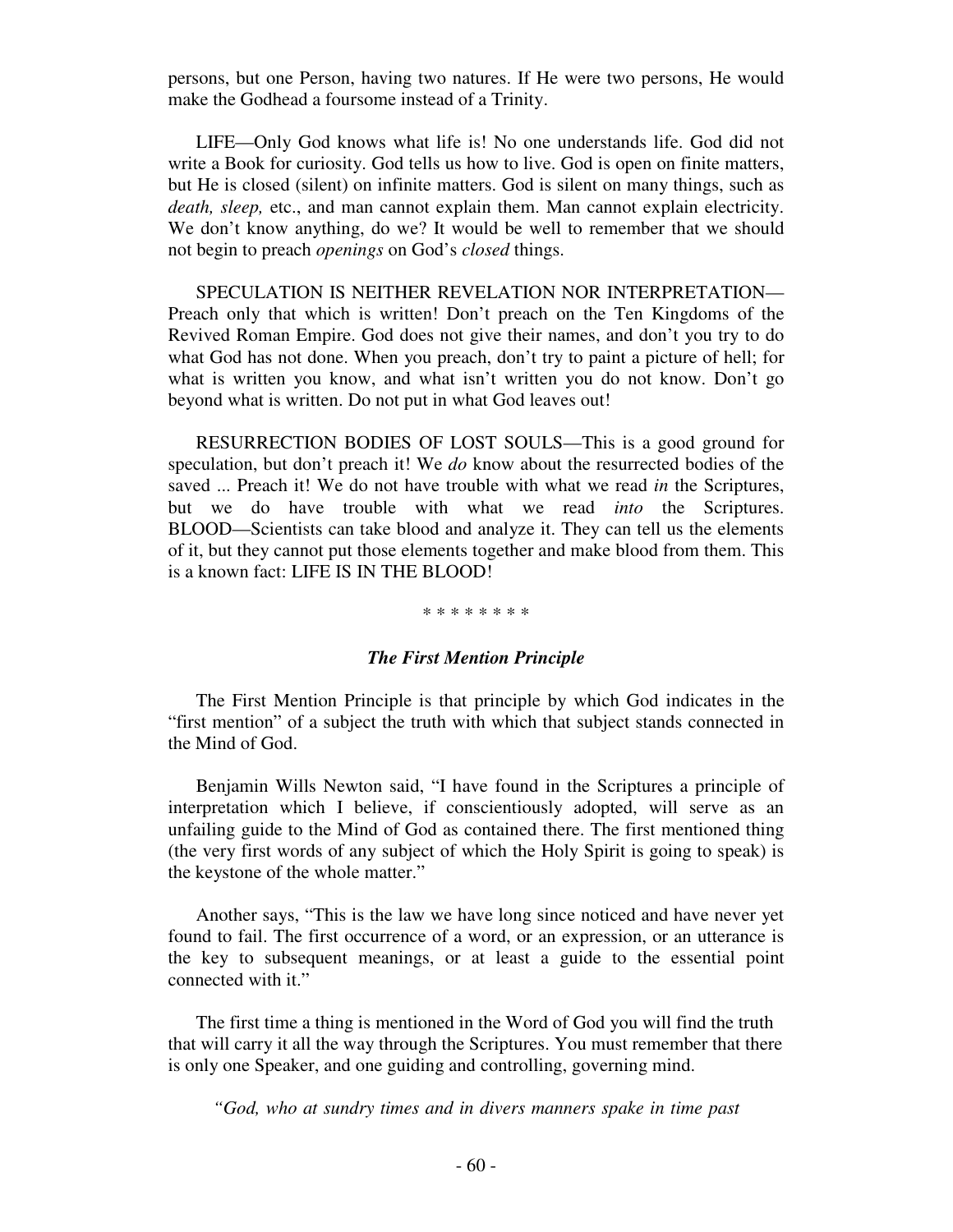*unto the fathers by the prophets, Hath in these last days spoken unto us by his Son (Hebrews 1:1)—*No matter when the message was given, nor how, God was the Speaker.

Since there is only one Speaker, He knows from the beginning what He is going to say and can shape his utterance so as to forecast, at the very outset, what is to follow. You often find this in other books. An author may in the first few paragraphs indicate the whole drift of his work.

## SOME EXAMPLES OR ILLUSTRATIONS OF THE FIRST MENTION PRINCIPLE ARE:

 GENESIS 3:1—*"Now the serpent was more subtil"* - Here is the first mentioning of Satan. Satan is subtle.

 II CORINTHIANS 11:3*—"But I fear, lest by any means, as the serpent beguiled Eve through his subtilty"* —The first man was tempted by Satan and the Second Man was tested (or proved) by his subtilty. The first testing of the Lord Jesus was that of hunger— 40 days without food. Satan appeared when Jesus was hungry. Satan never tempts the Child of God with food when he is filled. Satan came and said, *"If thou be the Son of God,"* a subtile insinuation, for the Devil was advancing the thought, "If God was your Father, He wouldn't let you go hungry...I wouldn't let a child of mine go hungry." Now, the need was pressing. Hunger is of God, for God gave man this consciousness, to let man know when he needs food. God's plan is for man to eat. *"Turn these stones to bread, and prove you are the Son of God; eat, and satisfy your hunger."* There is no wrong in satisfying a legitimate need. There is a wrong when a need is satisfied in a wrong way.

 The Lord Jesus answered, *"It is written."* The Son of Man is not come to command, but to obey. He never wrought one miracle for Himself. Then the Devil took Him to the Temple. Yes, the Devil even goes to the House of God sometimes! Note the subtlety! The Devil began to quote Scripture, but the Lord used the Sword of the Spirit on him again, *"It is written*." Then the Devil offered the whole world to Jesus, the very thing which He had come to redeem, this sincursed world. Satan thus offered the Lord an escape from the cross if He would bow His knees to him and worship him.

 GENESIS 3:1—*"Yea hath God said..."* The Devil always questions the Word of God. Whenever you go to the pulpit and find a man mocking the Word of God, you will find the slime of the serpent. The text of Modernism: *"Yea, hath God said."* 

 UTTERANCES OF THE LORD JESUS—First, at the age of 12 he said, *"I must be about my Father's business."* Last, *"It is finished."*

 His first ministerial utterance, *"It is written,"* characterizes His ministry and that which was by the Word of the Lord.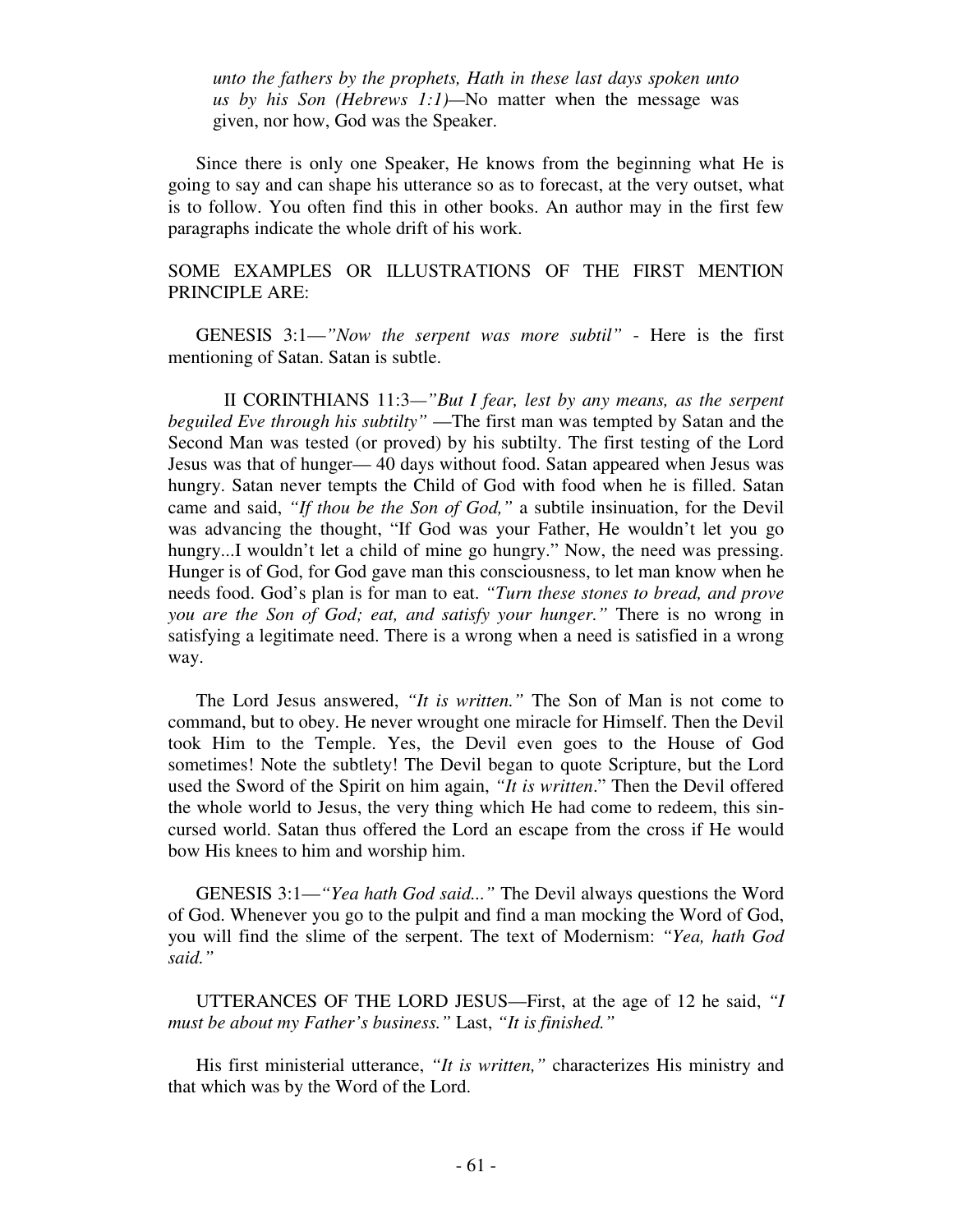GENESIS 1:2—Here we find the first mention of the Holy Spirit, and that was His brooding upon the face of the waters. Thus, the work of the Holy Spirit is described as *"brooding,"* and all through the Word of God He is brooding upon things, the earth, sinners, etc.

 GENESIS 15:6*—"And he believed in the LORD; and he counted it to him for righteousness.*" This is a very interesting Scripture. Three words in that verse occur for the first time: "Believe...Counted...Righteousness," and you have a prevailing principle in the Book. Righteousness is always imputed to man on the basis of faith. GENESIS 15:6 gives to you the mind of God for all the rest of the Bible.

 GENESIS 1:3—*"And God said, Let there be light; and there was light."*  Light is here mentioned for the first time. Light of the nature of God. God is light. Light is pure and clean, and God is Pure and Clean. There is no such thing as dirty light.

 SON OF MAN—Son of Man is mentioned for the first time in Psalm 8. And Hebrews 2 is a commentary on this Psalm. The Son of Man is a title of the Lord Jesus, and it is connected with His dominion of the earth. Whenever you find the title "Son of Man" in connection with the Lord Jesus Christ, it always has relation to His rule on the earth during the Millennium.

 There are some interesting things about this title. It is never found in the Church Epistles. It is found in the Gospels and in the Revelation. Yes, Hebrews 2 is a commentary on the "Son of Man." It quotes it, and then goes on to say, "... *But now we see not yet all things put under him*." However, they will be put under Him in some *future day.* The "Son of Man" refers to the Lord Jesus only, and whenever you find it, you will find that it refers to His rule over the earth.

DAY OF THE LORD: ISAIAH 2:11, 12—The Day of the LORD is not 12 or 24 hours, but it is a period of time. It begins with the ENTHRONEMENT OF THE ANTICHRIST, the beginning of the 3½ years of the GREAT TRIBU-LATION, and then through the MILLENNIUM...thus, a period of at least 1003  $\frac{1}{2}$ years.

 Here is how we know that the Day of the LORD doesn't begin until the ANTICHRIST is revealed and will continue until the Millennium is over:

*"Now we beseech you, brethren, by the coming of our Lord Jesus Christ, and by our gathering together unto him, That ye be not soon shaken in mind, or be troubled, neither by spirit, nor by word, nor by letter as from us, as that the day of the LORD is at hand. Let no man deceive you by any means: for that day shall not come, except there come a falling away first, and that man of sin be revealed, the son of perdition: Who opposeth and exalteth himself above all that is called God, or that is worshipped; so that he as God sitteth in the temple of God, shewing himself that he is God."* (II Thessalonians 2:1-4).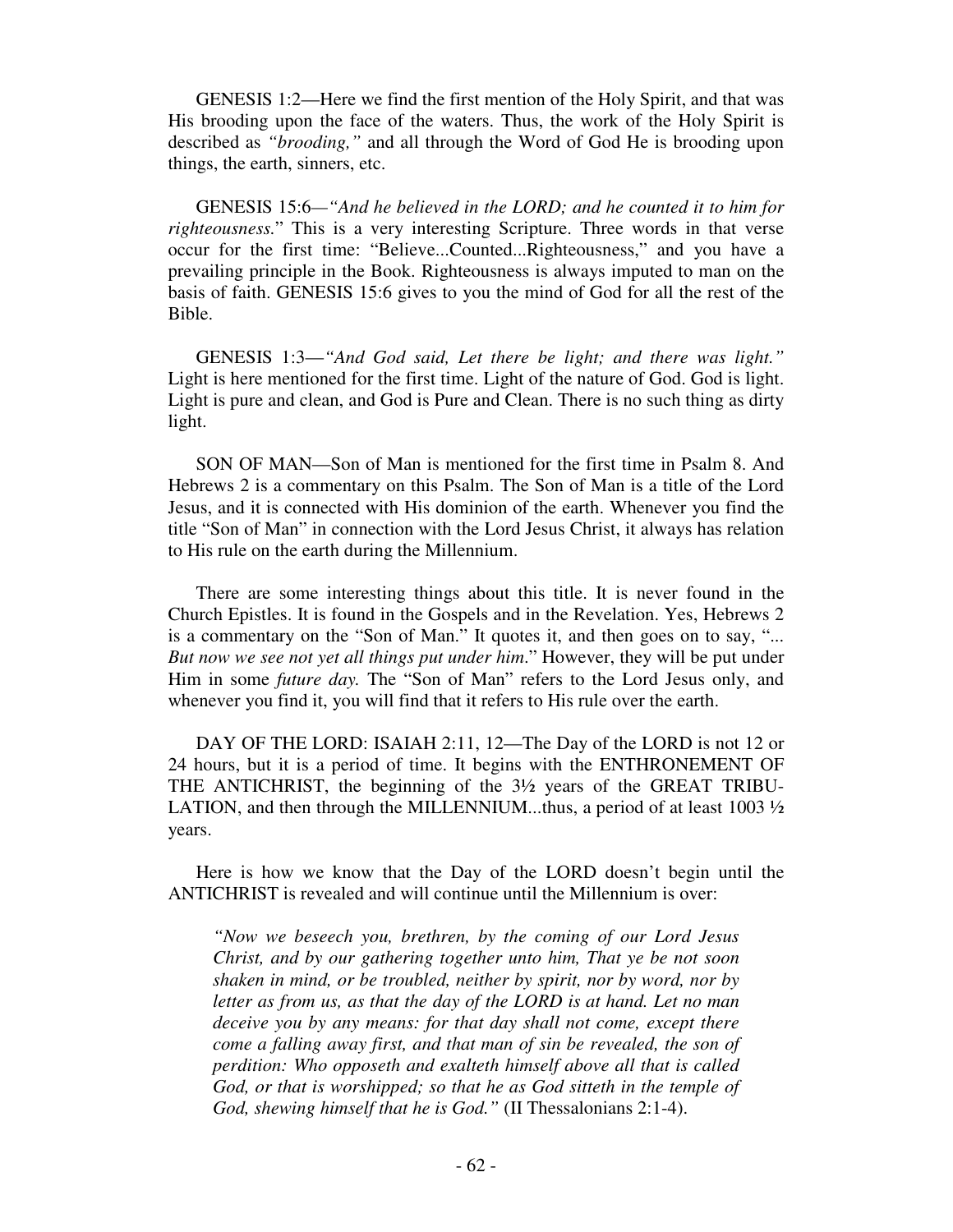You will notice that we have given the correct translation of the "day of the LORD." The King James version translates it, "day of Christ," but it should be as we have translated it, "Day of the LORD."

From the Scripture just read, we notice that the Thessalonians were disturbed in mind, for someone had come to them, declaring that the "Day of the LORD" was at hand. Had they declared that the "day of Christ" (Rapture) was at hand, it would have caused no alarm whatsoever, for that is the *one* hope of the Church. But here, someone had preached that the "Day of the LORD" was at hand. In other words, these Thessalonians knew that if the DAY OF THE LORD was at hand, the Rapture had already taken place; the Church had gone up, and here they were... left! That is what disturbed them. Therefore, we conclude that the Day of the LORD occurs sometime after the *Rapture.* 

Now we take note of the word, "for that day shall not come, except there come a falling away first." The Greek form "apostasia" is that from which we get our English word "apostasy." We have already thought of the "apostasy" as the "falling away from the truth." Some Bible students have declared that the Great Apostasy must occur before the Day of the LORD comes and that present day Modernism is that Great Apostasy. But, if we examine the Scriptures closely, we note that the apostasy, or the falling away from the truth, was holding sway at the time of the Apostles Paul and John:

Read: II Timothy 2:16-18 II Timothy 3: 1-5 I John 2:19

 It was the King James Version which first translated the word "apostasia" as *falling away* (as found in II Thessalonians 2:3). Earlier English versions translated it as "departure." And that is exactly what it means. The DAY OF THE LORD will not occur until the DEPARTURE occurs first. The departure of what? Why, the departure of the Church, of course! Thus, before the DAY OF THE LORD begins, the DEPARTURE OF THE CHURCH takes place; then the MAN OF SIN, the LAWLESS ONE, the ANTICHRIST, will be revealed.

 THE ANTICHRIST will not be revealed until the Church's Departure (rapture) and the first period of 3½ years (or the Tribulation) or reconstruction is over. But at the beginning of the last 3½ year period, the Antichrist breaks the covenant with the Jews *("... in the midst of the week he shall cause the sacrifice and oblation to cease"*), places his throne in the Temple and commands the world to worship him as God *("He as God sitteth in the temple of God, shewing himself that he is God"*). He is then revealed as the LIE; he claims to be God; he is, therefore, the LIE. Christ said that He, Jesus, was the TRUTH; the Antichrist shall say that he is God, but he is a liar. He is not God; thus, he is the *LIE!* This time is known as the Abomination of Desolation, and we may ask, "What greater abomination could there be than for one to claim to be God, but is mere man?" God pours forth His fury upon the world; it will be the DAY OF HIS WRATH the DAY OF THE LORD!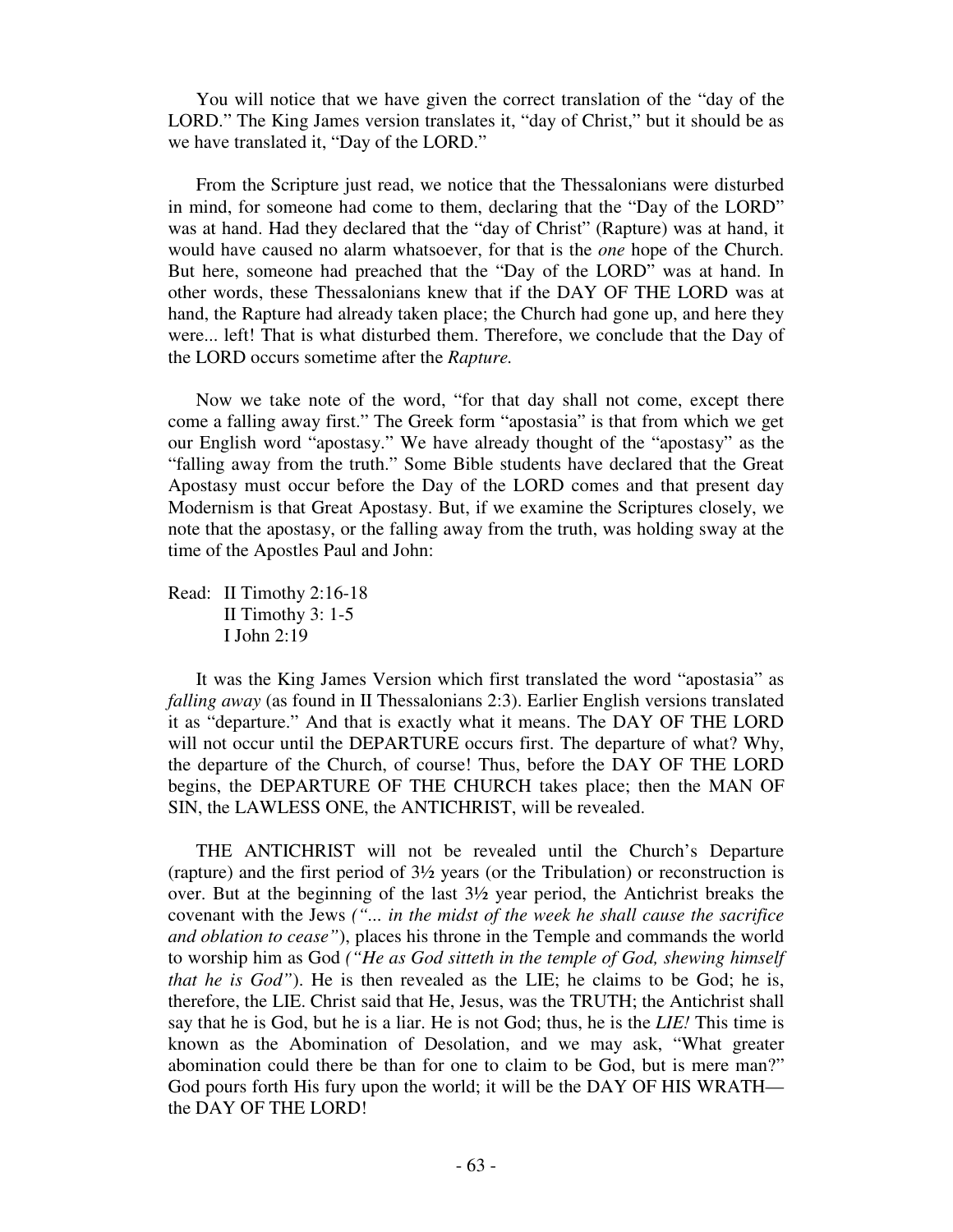Now, the DAY OF THE LORD'S limitations are from the beginning of the GREAT TRIBULATION (the last 3½ year period of the 70th Week of Daniel) on through the Millennium. The Apostle Peter, making this plain, is found in II Peter 3:10.

 This occurs in the DAY OF THE LORD. But, what part of it? It is when the world shall be visited by fire and all things pass away. And when is that? Right after the Millennium!

*"And when the thousand years are expired, Satan shall be loosed out of his prison ... and the devil that deceived them was cast into the lake of fire ... And I saw a great white throne, and him that sat in it, from whose face THE EARTH AND THE HEAVENS FLED AWAY: and there was found no place for them"— (Revelation 20:7, 10, 11).* 

CONCLUSION: Thus, the DAY OF THE LORD begins with the 3½ years of the GREAT TRIBULATION and continues on through the end of the Millennium.

 JERUSALEM: Jerusalem is first mentioned in Judges 1:7, 8 as a city of war. It was besieged 27 times; the temple was destroyed twice.

 BABYLON: Babylon is first mentioned as built by Nimrod against God (Idolatry). Every time you find Babylon any place in the Scriptures, you find that it is against God.

#### \* \* \* \* \* \* \* \*

## *The Progressive Revelation Principle*

This is the principle by which God makes the revelation of any given truth increasingly clear as the Word proceeds to its consummation. PROGRESS OF DOCTRINE IN THE NEW TESTAMENT— Bernard: "The reality of this progress is very visible; and more especially so when we regard the New Testament as the last stage of that progressive teaching which is carried on through the Scriptures as a whole. Glance from the first words to the last:

*"In the beginning God created the heavens and the earth...Even so, come, Lord Jesus."* 

 "How much progress lies between these two? In the one lies the first rudiment of revelation addressed to the earliest and simplest consciousness of man; namely, that which comes to him through his senses, this consciousness of the material world which lies in its grandeur around him. In the other lies the last cry from within, the voice of the heart of man, such as the intervening teaching has made it; the expression of the definite faith which has been found and the certain hope which has been left by the whole revelation of God.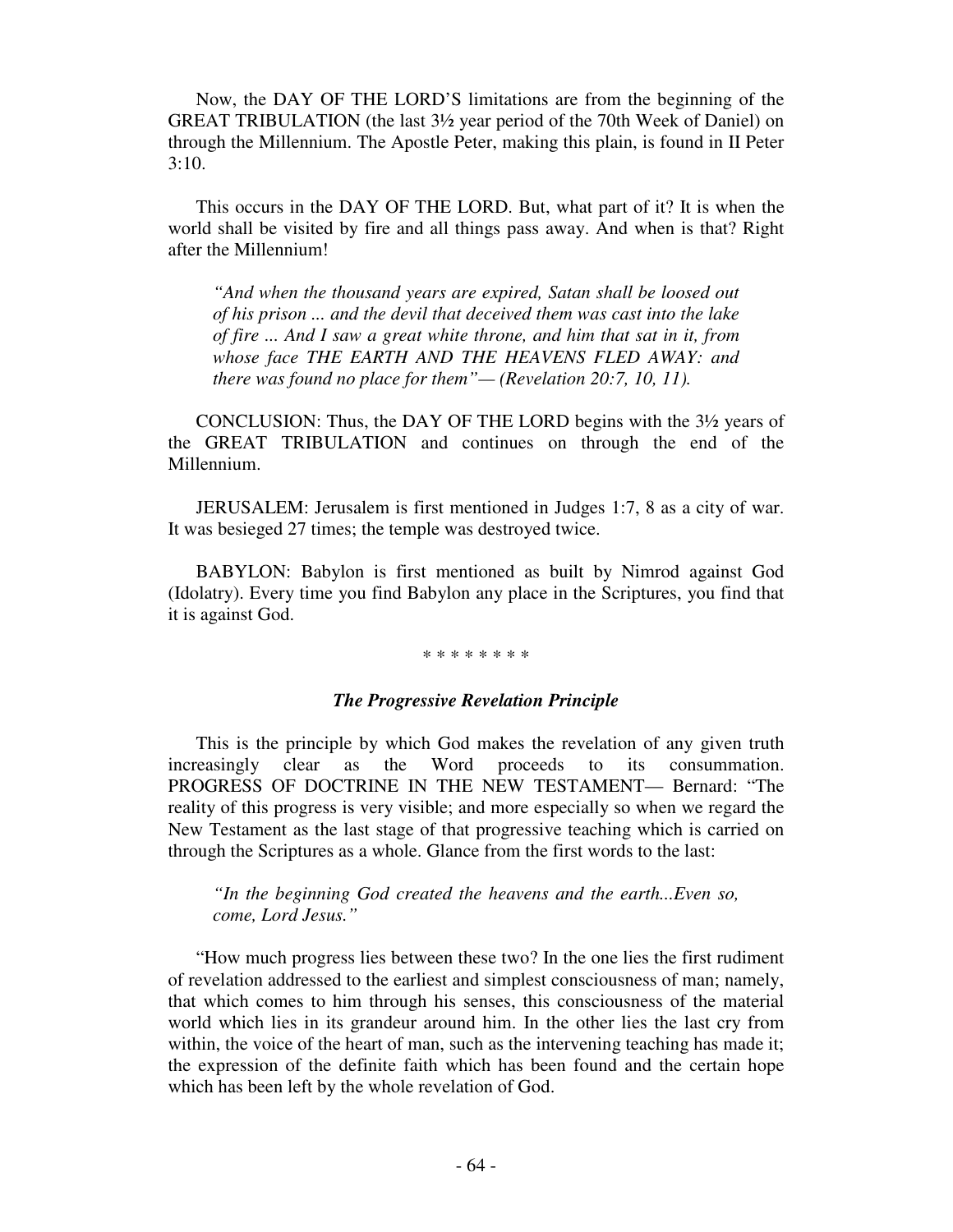"The course of teaching which carries us from one to the other is progressive throughout, but with different rates of progress in the two stages which divide this progression.

 "In the OLD TESTAMENT, the progress is protracted, interrupted, often languid, and sometimes so dubious as to seem like retrogression. Accession takes place in sundry parts, in divers manners, at times under disguises of earthly forms, seeming to suggest mistakes which have to be corrected. Yet, through it all, the doctrine grows, and the revelati6n draws nearer to the great disclosure. Then, there is entire suspension.

 "We turn the next page which represents the silence of 400 years— and we are in the NEW TESTAMENT.

 "Now again there is progress, but it is rapid and unbroken. Our steps before were centuries; now they are but years. From the manger of Bethlehem (on earth) to the City of God (coming down from heaven), the great scheme of things unrolls before us without a break.

 "It is in harmony with the processes of nature and with human feelings that preparations should be slowly matured, but that final results should rapidly unfold. When life becomes intense, it can no longer endure delays or develop itself by languid progression. The root was long before it showed the token of its presence; the stem and leaves grew slowly, but yesterday, the bud emerged from its sheath; today, it is expanded in the flower.

 "In a swift course of events and the period of one human life, a few contemporary writers have given us all the gospel that we need to know under our present dispensation, all that we shall ever know until Jesus comes again!"

 "In the OLD TESTAMENT we are told to pray three times a day; in the Gospels we are told to "enter into your closet," and in the last place, *"Pray without ceasing," in the Epistles.* 

 GENESIS 3:15 reveals man's fall and the promise of the Redeemer in the Seed of the Woman. Then God reveals the Seed to come from the family of Abraham—then to Isaac. Then, on to which of Isaac's two sons? ...Jacob.

 Jacob had many sons—which one Of these? The Scriptures reveal that the Promised Seed shall come out of Judah—and then, on out of the family of David!

 ATONEMENT is not a New Testament word. The Old Testament meaning is that of a "cover." Sins, therefore, were covered by the blood of bulls and goats. Our sins today, praise God, are not covered; they are WASHED AWAY by the PRECIOUS BLOOD OF JESUS CHRIST!

 THE TRINITY—GENESIS 1:1 "Elohim"—is a plural noun; ISAIAH 9:6, the pronoun "us"; the baptism of the Lord Jesus shows the Trinity: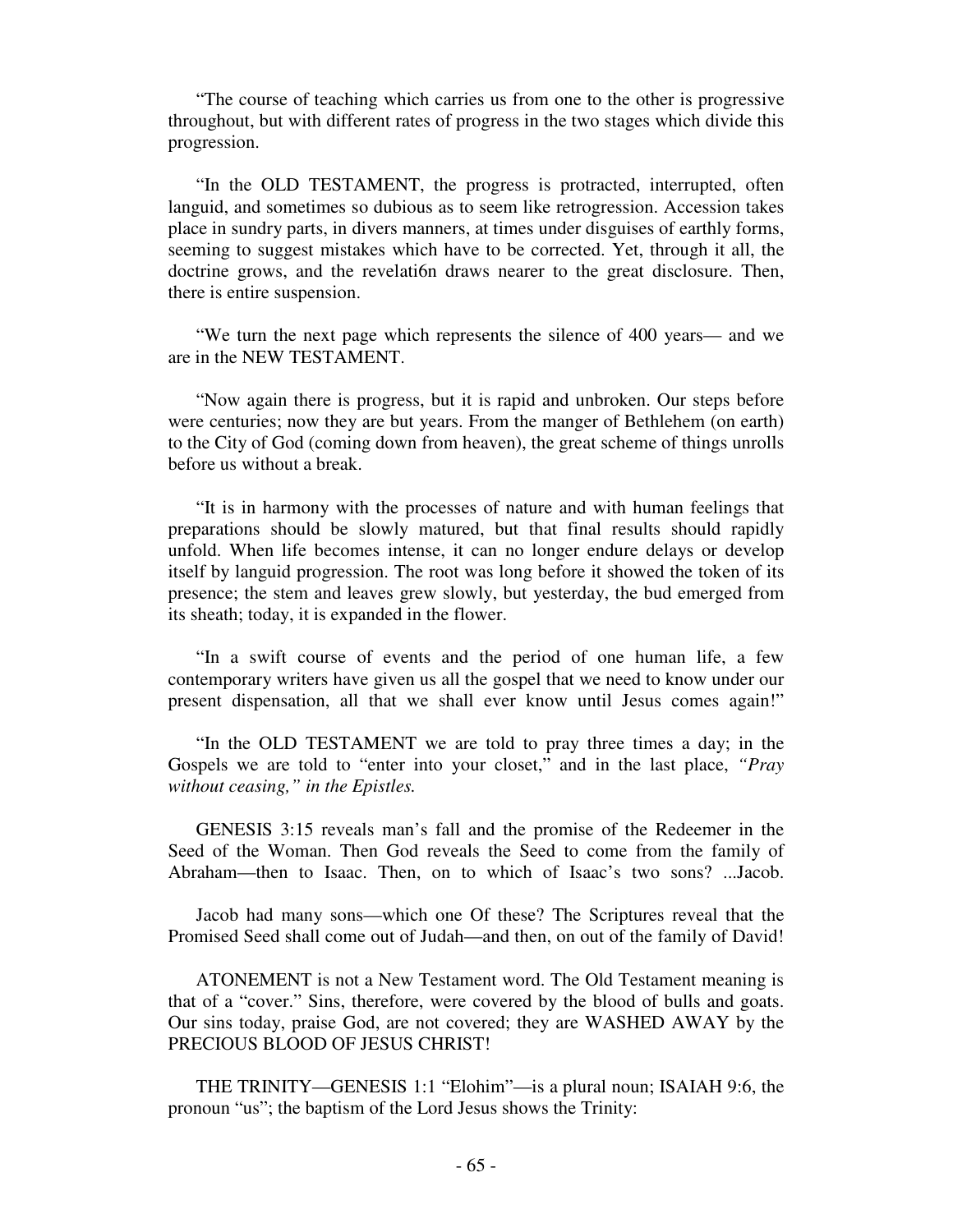1. God the Father, in the Voice

2. Jesus, the Son

3. Holy Spirit, descending as a Dove.

 THE HOLY SPIRIT: GENESIS 1:2 records the Spirit as moving upon the face of the waters. The word *"moved"* should be translated as meaning *"brooded."* When you hear of the Holy Spirit, you hear of the moving, or brooding, the bringing of life! TITUS 3:5 is progress, and ACTS 1:8 is more progress.

SATAN:

| <b>LIAR</b>                | -Jesus said that Satan was a liar.       |
|----------------------------|------------------------------------------|
| <b>ACCUSER</b>             | —Job 1 & 2 picture him as an accuser.    |
| <b>HINDERER</b>            | -Zechariah 3: 12-he is a hinderer.       |
| <b>TEMPTER</b>             | —Matthew 4 pictures him as the tempter.  |
| <b>SIFTER</b>              | —Luke 22:31 tells us he is the sifter.   |
| <b>INSTIGATOR OF LIES</b>  | —Acts 5 shows him as instigator of lies. |
| <b>INSTIGATOR OF LAW--</b> | —II Thessalonians 2 pictures him as      |
| <b>LESSNESS</b>            | the instigator of lawlessness.           |

 SERMON: THE LAMB OF GOD—Explain the Progressive Revelation Principle.

GENESIS 4 is the mentioning of the first lamb—Abel's *Selected.* 

 GENESIS 22—Abraham didn't understand, but said, *"My son, God will provide Himself a lamb for a burnt offering."* This is the first time the thought of a substitutional sacrifice occurs. God must provide the lamb; man cannot. *Provided.* 

**EXODUS** 12—the Lamb slain; the blood is placed upon the door. Death is going to be placed in all homes in Egypt. Every first born Egyptian or Israelite is under the curse. Only those under the blood of the lamb are delivered! The Lamb is slain on that night of death. Here we find the first hint of the Cross in the two sides of the door and lintel. The lamb on the wooden spike was literally a crucified lamb, and 2000 years later, this was the LAMB! *Proffered.* 

LEVITICUS 16—Two kid goats seem to express what Christ does as a dying Savior, and as a Resurrected Savior! *Completion.* 

**ISAIAH 53—We learn for the first time that the Lamb is a man— "Man of** Sorrows." *Revealed.* 

JOHN 1:29, 36—From this Scripture, we learn for the first time that Jesus was the Lamb of God! *Fulfilled*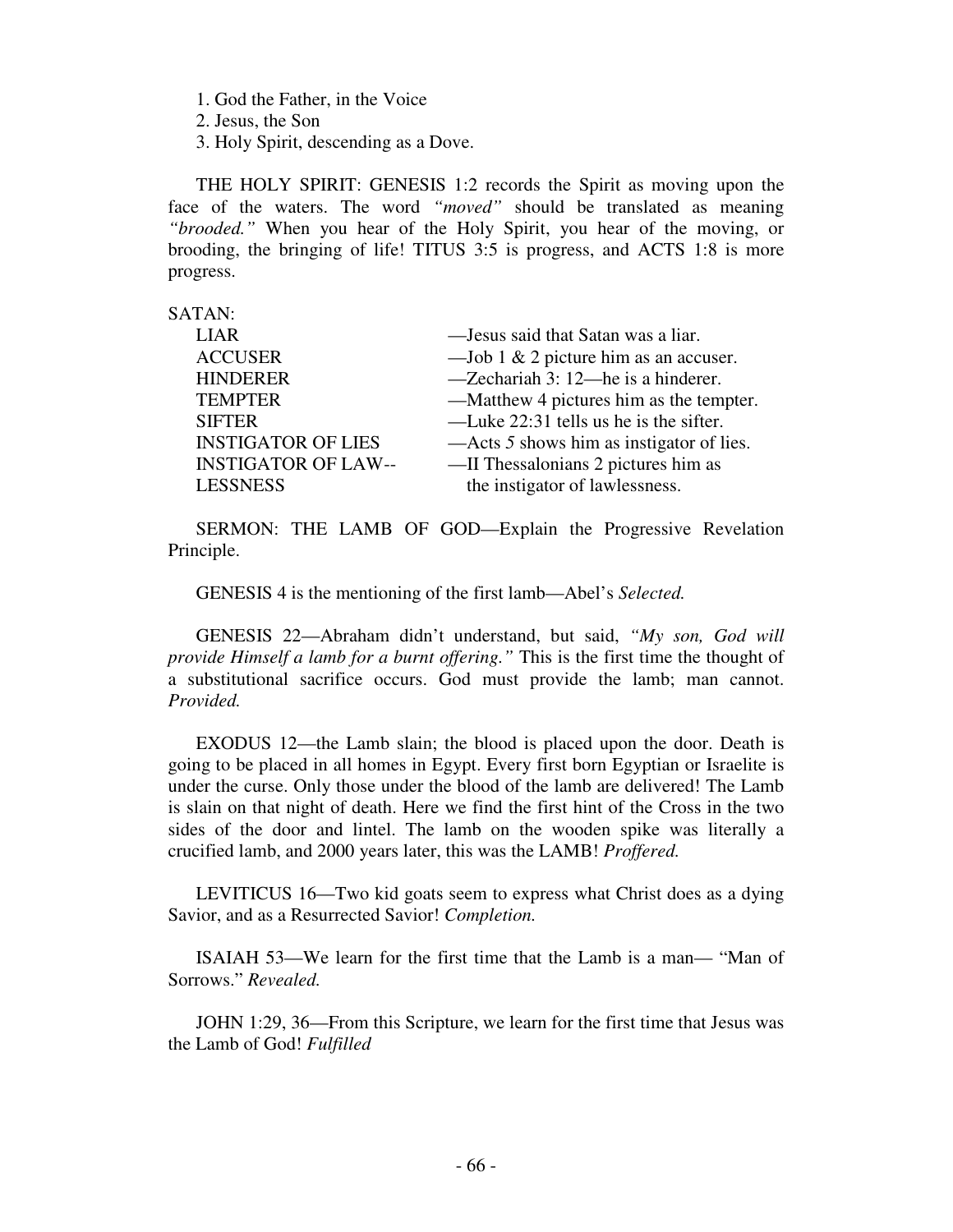The Lamb is the sacrifice for:

*.* 

| (Genesis 4)         | The Individual |
|---------------------|----------------|
| $\left($ Exodus 12) | The Family     |
| (Leviticus 16)      | The Nation     |
| (John 1)            | The World.     |

 Acts 8—Philip declares for the first time that Jesus Christ was the Lamb of ISAIAH 53.

 I PETER 1:18-20—We learn that Christ was chosen by God before the foundation of the ages!

 ANIMAL SACRIFICE was instituted by God for one purpose, that of the teaching of the sacrifice of the Lamb of Calvary—Jesus Christ! The thing that made sacrifice necessary was SIN. Animal sacrifice does not come up to the Majesty of God Almighty; neither does a human sacrifice of babes, children, etc. The sacrifice of a beast does not come up to the level of a man for man's sin. Only a man can be sacrificed for man, and the only way for man to come up to the level of the Majesty of God Almighty, is through God Almighty, Himself. Jesus came down; God came down and was made man; man did not in some way become God, but God came down and was made man. That Babe in the manger in Bethlehem was God then and there, for HE, our Lord Jesus Christ, was conceived by the Holy Ghost.

 THERE MUST BE AN INFINITE SACRIFICE FOR SIN OF MAN! WITHOUT SUCH, THERE IS NO SALVATION!

\* \* \* \* \* \* \* \*

## *The Full Mention Principle*

This is the principle by which God declares His full mind upon any subject vital to our spiritual life.

 Somewhere in the Word God takes the scattered fragments regarding a particular truth and sets them forth in an exhaustive statement of His mind concerning that truth. If there is a repetition of a subject, it is for a reason. For example, we have two summaries of temptation in II Corinthians 10, and James 1. In II Corinthians we have escaping temptations; and in James 1, we have enduring temptations. Here are several summaries to read and think about:

| - Romans 11                       |
|-----------------------------------|
| - I Corinthians 15—all the truth  |
| of the Scriptures on this subject |
| is summarized in this chapter.    |
| - Hebrews $12:1-11$               |
| - Hebrews $1 \& 2$ —In Hebrews 1, |
|                                   |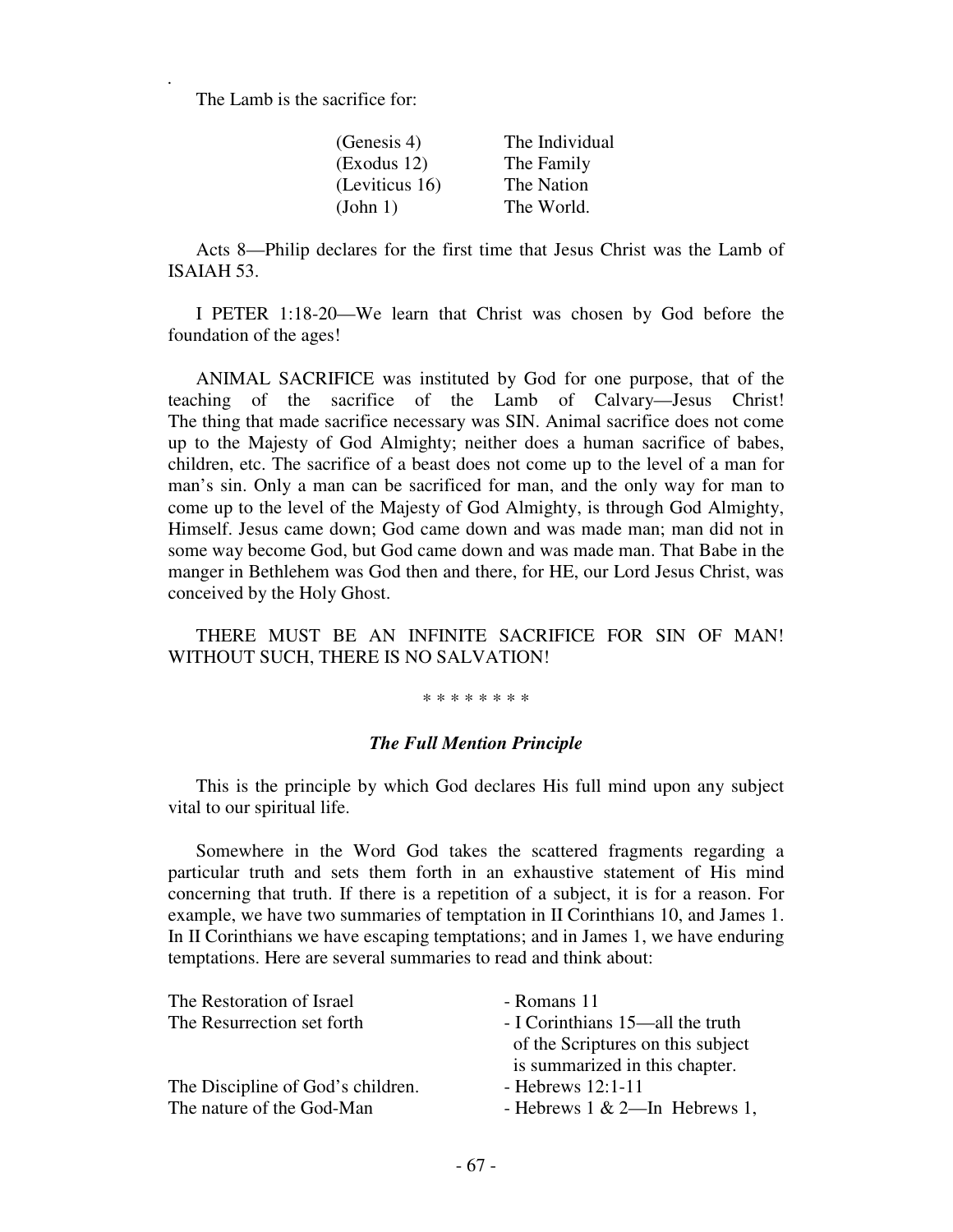|                           | <u>UIC OOL OL BUULLED BARREL UILUI</u> |
|---------------------------|----------------------------------------|
|                           | the angels; in Hebrews 2, He is        |
|                           | better than the angels.                |
| The Church                | - Ephesians $1, 2, 3$ .                |
| Principles of the Kingdom | - Matthew $5 & 7$ .                    |
| Vicarious sacrifice       | - Isaiah 53.                           |
| Law                       | - Exodus 20                            |
| Godly repentance          | - II Corinthians 7                     |
| Christian giving          | - II Corinthians 8 & 9—This is         |
|                           | giving yourself, your all to God!      |
|                           |                                        |

the Son of Man is lower than

SERMON: LOVE—I Corinthians 13 is God's summary of Love. Moody said this chapter should be read every day by every Christian. Christian love is acting like God. Words without love are only words.

 GIFT OF PROPHECY (greatest of all gifts)—Although one may have the gift of prophecy and also have the faith to move mountains, but is without love, he or she is a nobody in the spiritual realm—"I am nothing."

 Though I give all my goods to the poor, and give the supreme sacrifice of my life, and I do this without love, it is not profitable. The supreme sacrifice of Christ was self-sacrifice, and LOVE was there.

Verse 1—Love must be supreme in HEART.

Verse 2—Love must be supreme in MIND.

Verse 3—Love must be supreme in WILL.

All without LOVE is nothing. LOVE never wears out. A woman gave a tramp a bread and butter sandwich and saw him throw it into the gutter. She said, "That's the last time I will ever feed a tramp." Her LOVE wore out.

 *"Love envieth not"*—Love is not jealous. LOVE says, "He must increase, but I must decrease." Envy is the worst thing in the world. Love is not boastful. *He*  made Himself of *no* reputation; He was no maker of a parade. He healed the person and told him not to tell it. Dr. Frost prayed, "Lord, keep me humble, but don't let me know it, because I'll boast in it."

 A child of God is courteous by instinct. Love is unselfish. If anyone had a right to open His mouth, the Lord Jesus did. Love *"is not easily provoked*"—not touchy. Love is an ocean and puts out the sparks. Love taketh no thought of evil. Love *"beareth all things*"—covereth all things, which is to put a roof over it.

 Love covers up the sin of Lot. The sin of David cannot be found in the New Testament. These stories of men and their sins in the Old Testament are the red lights which God puts up to warn us. We find in the Old Testament the record of Solomon's turning away from God, but we will never find a breath of it in the New Testament. Love covereth.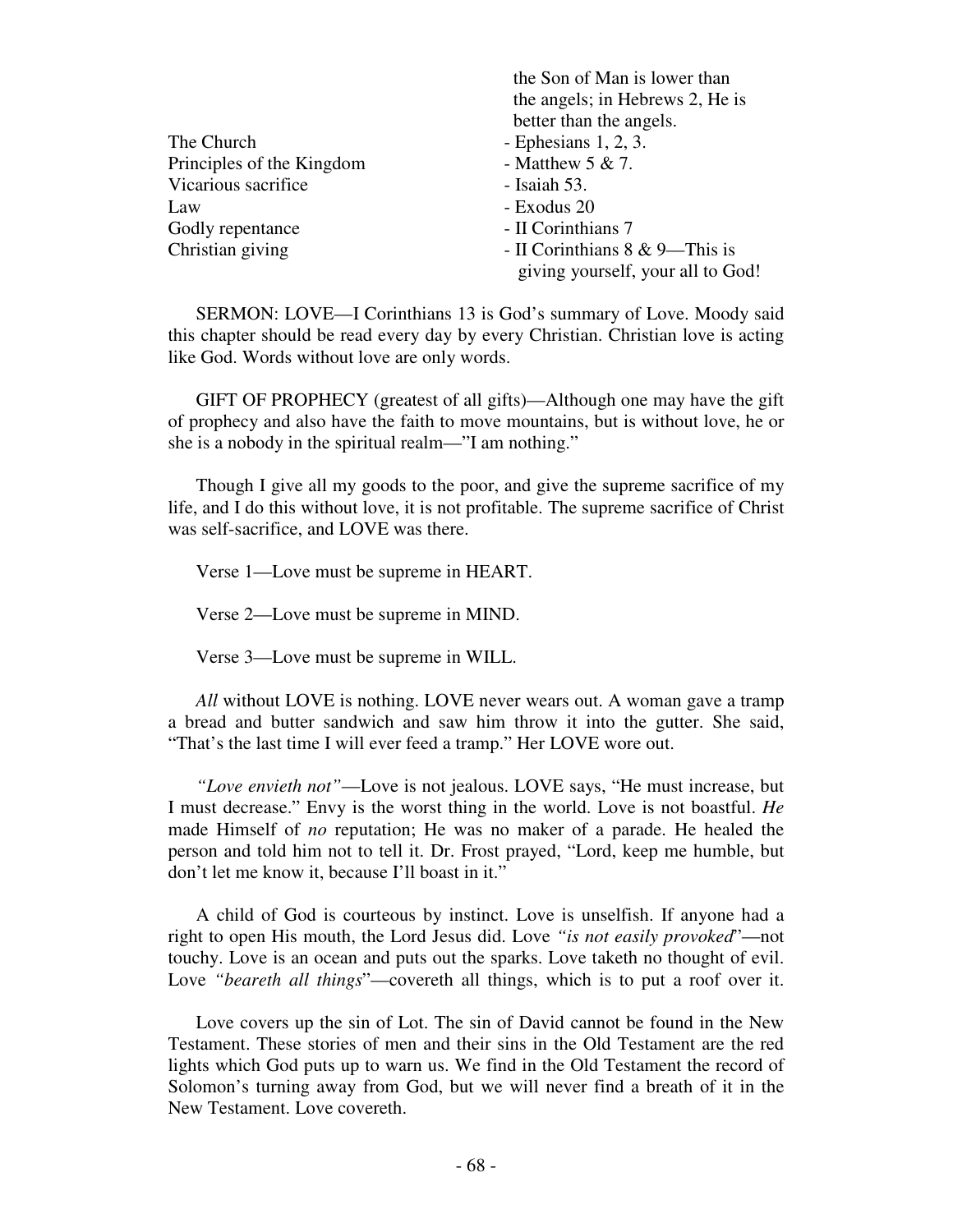I am not talking about soft sentimentalism, as such, nor am I condoning sin. The Lord Jesus was unsparing in His denunciation of the Pharisees and hypocrites, but what He had to say He said to them. When the Lord Jesus said He must go to Jerusalem and suffer many things, Peter said, "Not so," and Jesus said, "Get thee behind me, Satan," and He rebuked Peter to his face, but He didn't go behind Peter's back and say unkind things about him to John. He said what He had to say to Peter, not to anyone else.

 How about you? Openly and publicly Jesus Christ rebuked Simon for his lack of courtesy. He didn't go into the home of Martha and Mary and tell them about Simon, but He told Simon what He had to say about Simon. Shame on us! Too many times what we have to say to someone we say to someone else, because we haven't the moral courage to face a man or woman and tell him or her about his error, if such it be. When it comes to our associations, what Spurgeon said is true, "Love stands in the presence of a fault with a finger on its lips." We'd better practice the finger on the lips. LOVE COVERETH ALL THINGS.

 Love *"believeth all things."* We are full of doubt and distrust. Some folks doubt everything and everybody. Love believes all the good of others. We need to be careful how we judge others.

Love *"hopeth all things*." Love hopes for the good instead of the bad.

Love *"endureth all things.*" Endureth means to persevere or to be patient. Love will be patient under wrongs inflicted by others.

 Love *"beareth all things*; Love believeth *all* things; love hopeth *all* things; love endureth *all* things. ALL—There is no limit to what love bears, believes, hopes, and endures. When hurt, love bears; when depressed, Love believes; when disappointed, love hopes; when persecuted, love endures.

 People have remarked that this is the only chapter of Paul's writings where the name of Jesus is left out. Put the name of *Christ* in the place of love.

Love *"never faileth"*. He tells of some things that do fail, but Love never fails. *Knowledge shall cease.* This doesn't mean that we will all be dumbbells after a while, but it means that gifts shall cease. These things are transient, and they do not endure. One thing does endure, and that is *Love.* These gifts serve a temporary purpose, and until the Word was completed, such signs were needed. Read Hebrews 2:1-4.

 "*But now abideth"*—*Now* abideth—these gifts have vanished, but *Love*  abideth.

 Faith will be swallowed up in sight. Hope will be swallowed up in realization. Love can say, "Before Faith and Hope was, I am." Faith and Hope lead to the gates of Heaven. LOVE bids me in!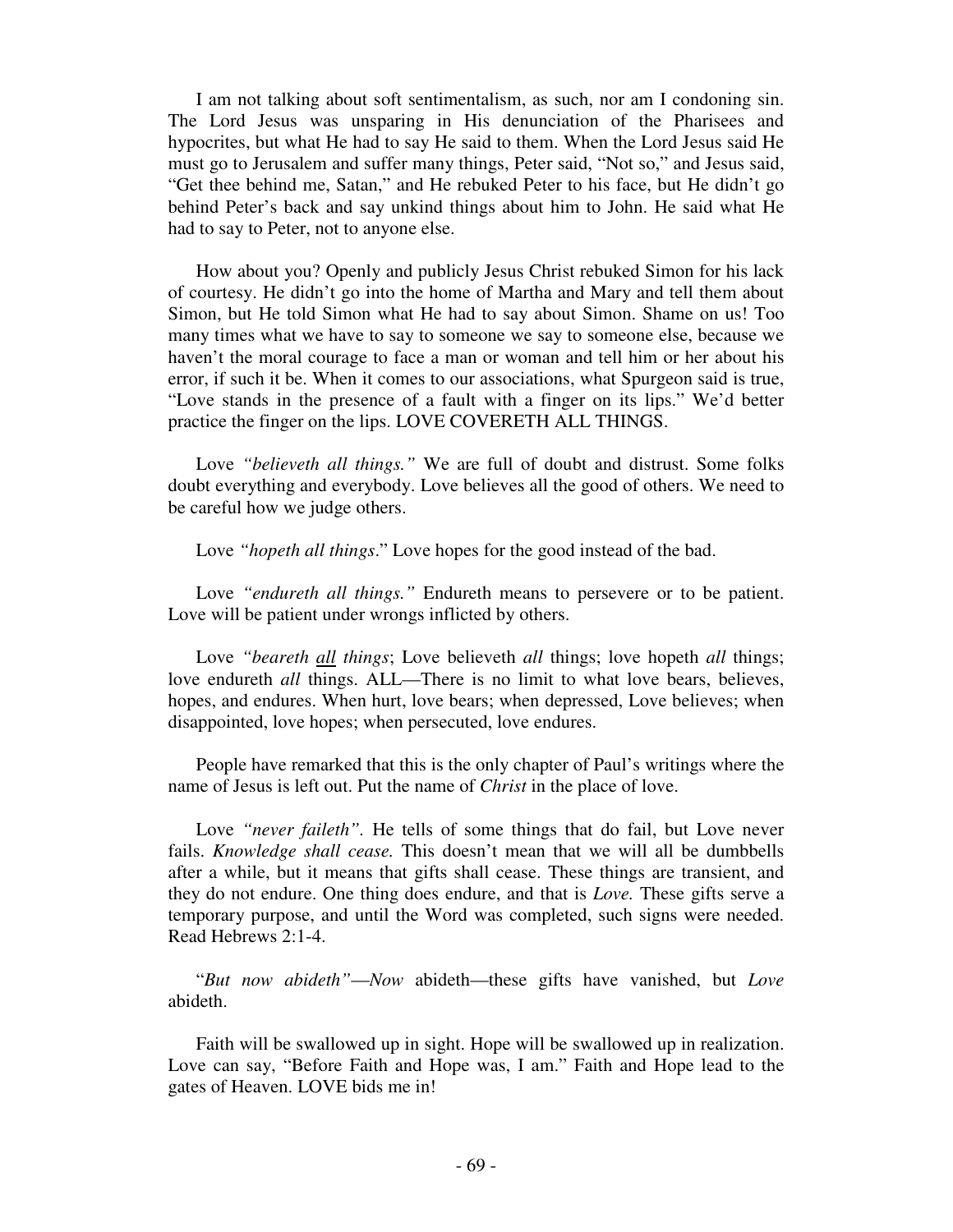### SERMON: The TONGUE.

 JAMES 3—God deals without tongues; this is of great importance. Some people are clean in life, but have dirty words. Moses, the meekest of all men, was not allowed to go into Canaan on account of his tongue.

 TALEBEARERS—Have you gone around talking about your neighbors? We should be swift to hear and slow to speak. We should have more works and less words (the Lord Jesus cursed the fig tree, for it had leaves but no fruit). Yes, the Lord expected fruit, even before the season of fruit bearing. We must be instant in season and out of season.

 JAMES 3 is the presentation of MASTER, which means teacher. We must have responsibility. The right use of the tongue is the evidence of perfection.

 "Never man spake like this man." Why? Because He was the Perfect One. "Out of the abundance of the heart the mouth speaketh." Our tongue is a bucket which brings up that which is in the heart. What is in the well of one's heart will come up in the bucket of one's tongue. Many times, they tried to catch the Lord in His words.

 JAMES teaches that if we are able to control our tongues, then we are able to control our whole bodies. Men are led to sin by their tongue. The tongue does many good things; it brings tender love; it sways multitudes; it soothes the dying; but, it also damns the living and leads to sin.

 HOW GREAT A MATTER A LITTLE FIRE KINDLETH—A fire in Chicago was caused by a cow kicking over a lamp. The tongue is a fire to destroy. Some men today have enough power to speak with their tongues and cause instant death.

 The sins of the eyes and hands are limited. They are within themselves a world of iniquity. The tongue may be the instrument of inflicting injury. The whole body is shaken by the use of the tongue. The tongue must be watched.

 HELL KINDLES THE TONGUE—the fire kindled by the tongue may be sometimes quenched only by blood.

 Wild beasts have been and are being tamed; the tongue can no man tame. You can never trust the tongue.

 *"...with their tongues they have used deceit; the poison of asps is under their lips"*—Romans 3:13.

 Did you ever hear of a slick tongue? Did you ever hear of an oily tongue? SLANDER always injures three persons. Thus, SLANDER is a *triple* sin: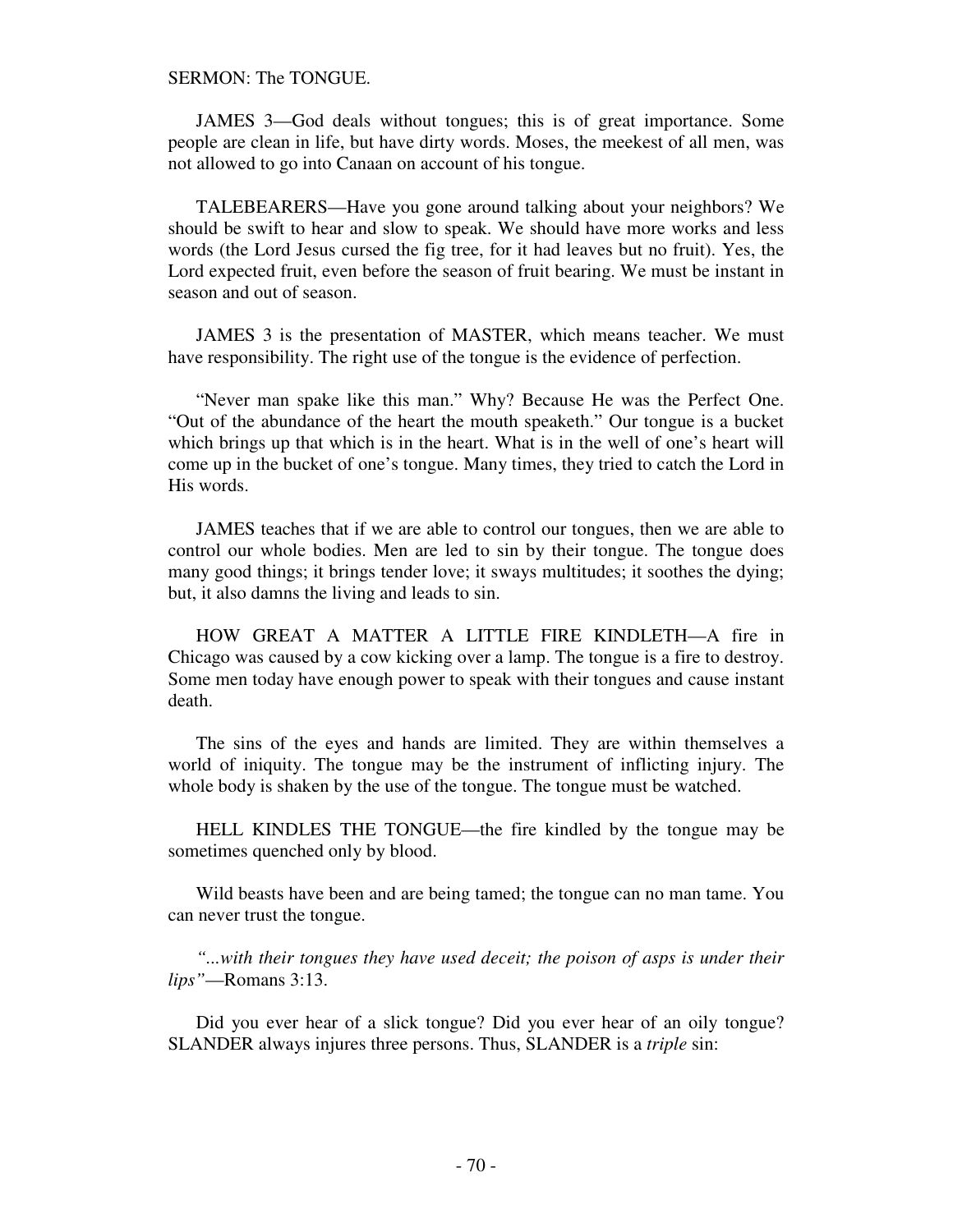| First person injured  | -SLANDER injures the one who speaks.       |
|-----------------------|--------------------------------------------|
| Second person injured | -SLANDER injures the one who listens.      |
| Third person injured  | -SLANDER injures the one whom it slanders. |

 *BUT THE TONGUE CAN BE TAMED THROUGH THE LORD JESUS!* It is much easier to start a slander than to stop it. Remember, a man who can control his tongue has reached Christian Maturity!

\* \* \* \* \* \* \*

### *The Illustrative Principle*

This is the principle by which God exhibits His displeasures at various forms of sin and disobedience by illustrations of judgment. God speaks by way of judgment upon man for violation of His individual commands. Generally, He speaks only once. The reason for this is that God is a Law-Giver, Who gives once and for all a very decisive sign of His displeasure with regard to every form of evil doing; and after that decisive sign, He forebows and keeps silent until the reckoning day. If God visited every sin with condign judgment, He would depopulate the earth.

 ACTS 5—Lying to the Holy Ghost is recorded in this chapter. God demonstrated His displeasure against sin only once. *"Thou shalt have no other gods before me,"* and the disregarding of this law is shown in the results of the Tower of Babel ... dispersion!

 *"Thou shalt not make unto thee any graven image*"—Aaron's punishment and the death of 3,000 Israelites are proof of God's judgment and disapproval of this sin. Aaron made a calf when Moses went upon Sinai for 40 days. Aaron must have loved his brother, for why didn't he go out and try to find him? Aaron said, "I put the metal in the fire and the calf jumped out."

 Do you want to know what God thinks about profanation of things that are holy? Examine the judgment upon the king to whose feast Daniel was called to interpret the writing on the wall. Look at the swallowing of Korah, Dathan, and Abiram by the earth; and they went alive into Sheol.

 *"Honor thy father and thy mother*" ... For disobeying this law, look at Absalom.

 MURDER—the first murder was committed before the Law, yea, even before the law of capital punishment was established. When Cain left home, he told God that men would kill him. The Lord then declared that if anyone touched Cain, he would be punished sevenfold. Now, God did not overlook this sin of murder. He did not condone it. This does not mean there was no punishment for Cain, but rather, he was to suffer punishment at the hands of the Lord: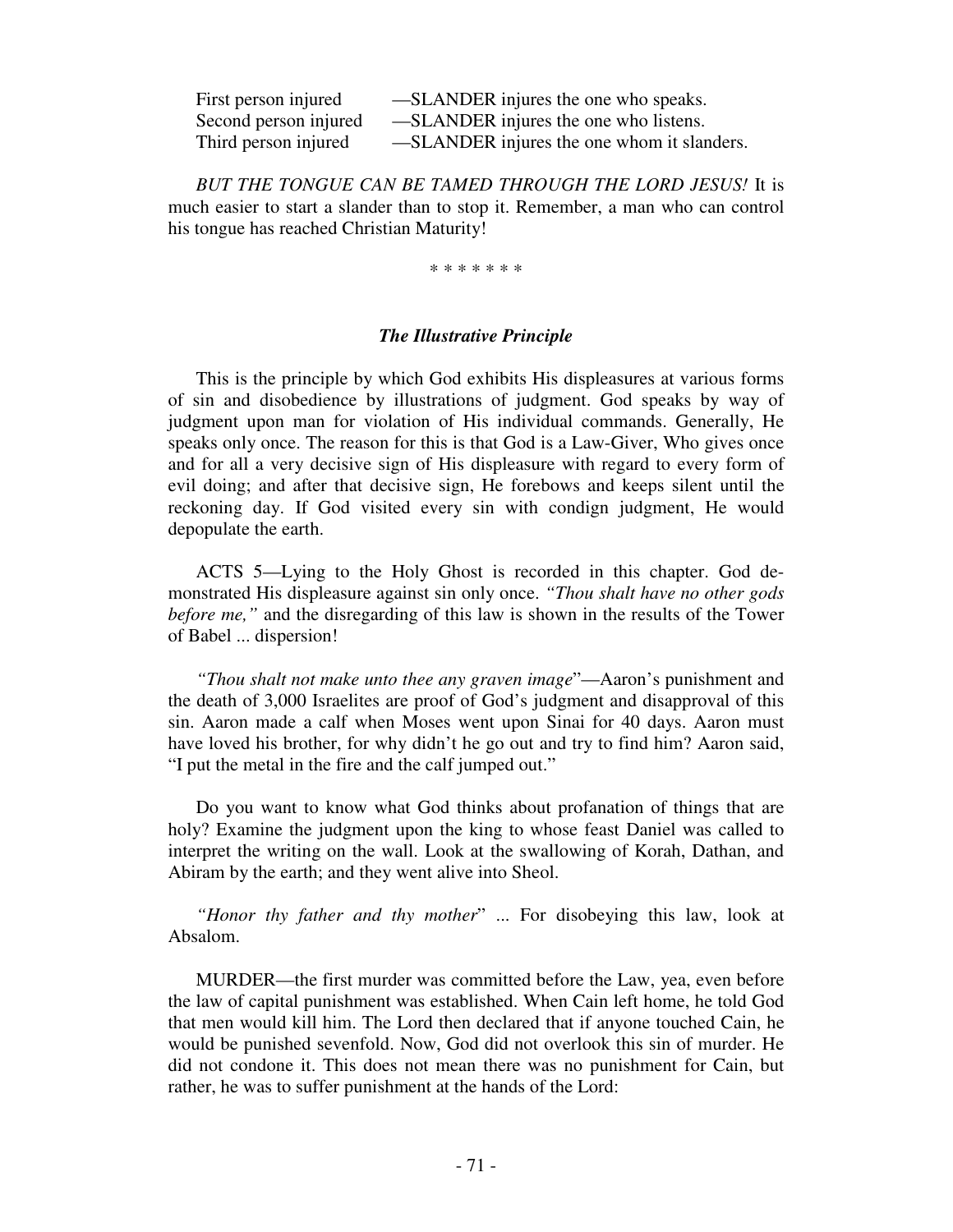*"For we know him that bath said, Vengeance belongeth unto me, I will recompense, saith the Lord"—*Hebrews 10:30*.* 

FAMILY PURITY—What God thinks about this is described in The fire and brimstone upon Sodom.

 "THOU SHALT NOT STEAL"—What God thinks about this is described in the theft of Achan, and in the natural consequence of judgment and his destruction.

 "THOU SHALT NOT BEAR FALSE WITNESS"—Jacob deceived his father, and stole his brother's blessing. His mother hid him farewell for a short time (she thought), but Jacob did not come back until after 20 years had passed. His mother was in her grave, never having seen her son alive again! Do you want to know what God thinks of a liar? Jacob lied to his father, and Jacob lived to have ten of his sons lie to him. A lie is a lie; there are -no white ones.

 "THOU SHALT NOT COVET"—Ahab coveted Naboth's vineyard—I Kings 21. His wife, Jezebel, helped him to secure it falsely. God's judgment: Ahab was destroyed—I Kings 22:37, and Jezebel was destroyed—Il Kings 9:30-37.

\* \* \* \* \* \* \* \*

### *The Context Principle*

 The Context Principle is that principle by which God gives light upon a subject through either near or remote passages bearing upon t-he same theme. This principle is sometimes called the PARALLEL PRINCIPLE.

 Every verse in the Bible has something preceding and something succeeding it; something that goes before and something that follows after—with only two exceptions, and they are the first verse in the Bible and the last verse in the Bible. Apart from these two, every verse in the Bible has something before it and something after it. These verses are the context. That is what we call the preceding and the following verses.

 Every scripture must be studied in the light of its relation to the place in which you find it. Never take a verse out of the Bible and study that way. Study in the light of what goes before it and what follows it. You have heard it said that the Bible can give aid to prove anything, but this is not true if you study it in the light of its context.

 If we should disregard the context principle, we could prove that every student should go out and hang himself. Yes, we could. There was a woman who had her devotions by closing her eyes and opening the Bible at random, thus taking the first verse her eyes fell upon as the "light" for that day. That first time she opened it, her eyes fell upon the verse, *"And Judas went out and hanged himself*." She didn't like that one, so she closed her Bible and opened it again, and this time her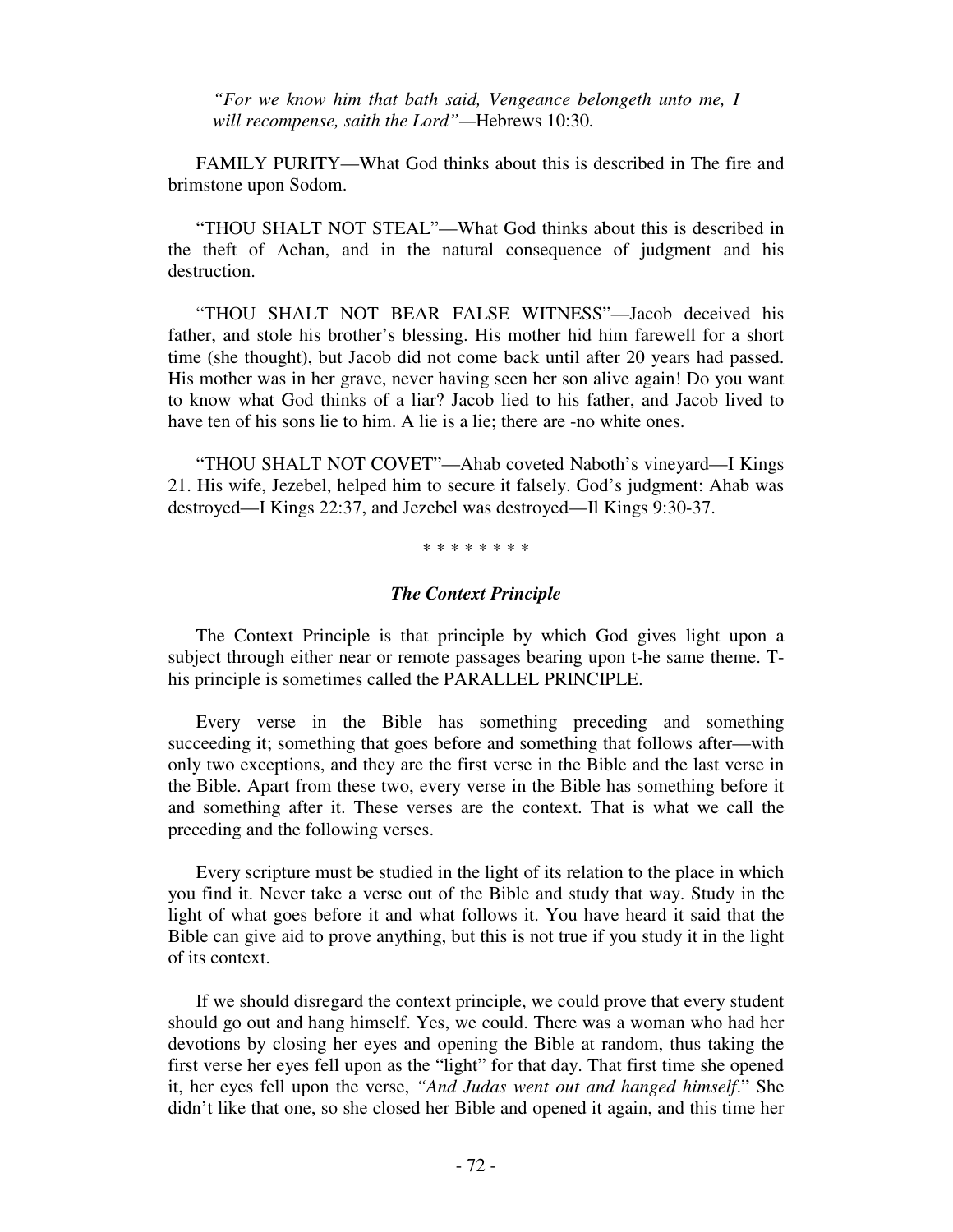eyes fell upon this verse, *"Go and do likewise."* Whew! She certainly didn't like that, so she tried once more, and her eyes chose this verse, *"That thou doest, do it quickly."* 

Other examples of needing to know the context are:

*"Work out your own salvation with fear and trembling."* 

*"That all things work together for good to them that love God."* 

*"And him that cometh to me I will in no wise cast out."* 

*"Ask of me, and I shall give thee the heathen for thine inheritance and the uttermost parts of the earth for thy possessions."* 

Psalm 2:8—this is used as a great missionary text, but used as such, it mars the truth of that portion of the Scriptures.

*"And they said, Believe on the Lord Jesus Christ, and thou shalt be saved, and thy house"—*Acts 16:31. This is the instruction given to one already under conviction—*"Believe on the Lord Jesus Christ"—*Believe what? That He died for your sins? Yes, but that isn't all the Gospel. He rose from the dead! Complete the Gospel when you preach it! The resurrection is as important as the death of Christ.

 JOSHUA 24:15—Most people think that this is a proposition offered to Israel, as to their choosing between God and the gods; but, the real meaning is that if they wouldn't choose the Lord, then they should choose a god from among the rest of the gods, gods which were helpless in defending themselves against the Lord God Jehovah!

MATTHEW 5:39—*"Resist not evil"—*Is this permission to sin?

 TITUS 1:2—Some time ago a modernist preacher of the rankest sort used this text to prove there were more gods than One. I WOULD HATE TO STAND IN THAT FELLOW'S BOOTS WHEN HE STANDS BEFORE GOD FOR SUCH TREATMENT OF GOD'S WORD. That is an extreme illustration. This should bring to us the thought of being careful as to the text we choose. It is just as right to take two words and preach from them (without giving the true meaning) as it is to take a verse out of its context.

There is the NEAR context:

GENESIS 35:2—This is explained by Genesis 34:26-29.

DANIEL 8—This reveals the one and two-horned beast; the context explains.

 EZEKIEL 37—The Valley of Dry Bones does not mean THE CHURCH, for we learn by the context that it represents the entire HOUSE OF ISRAEL.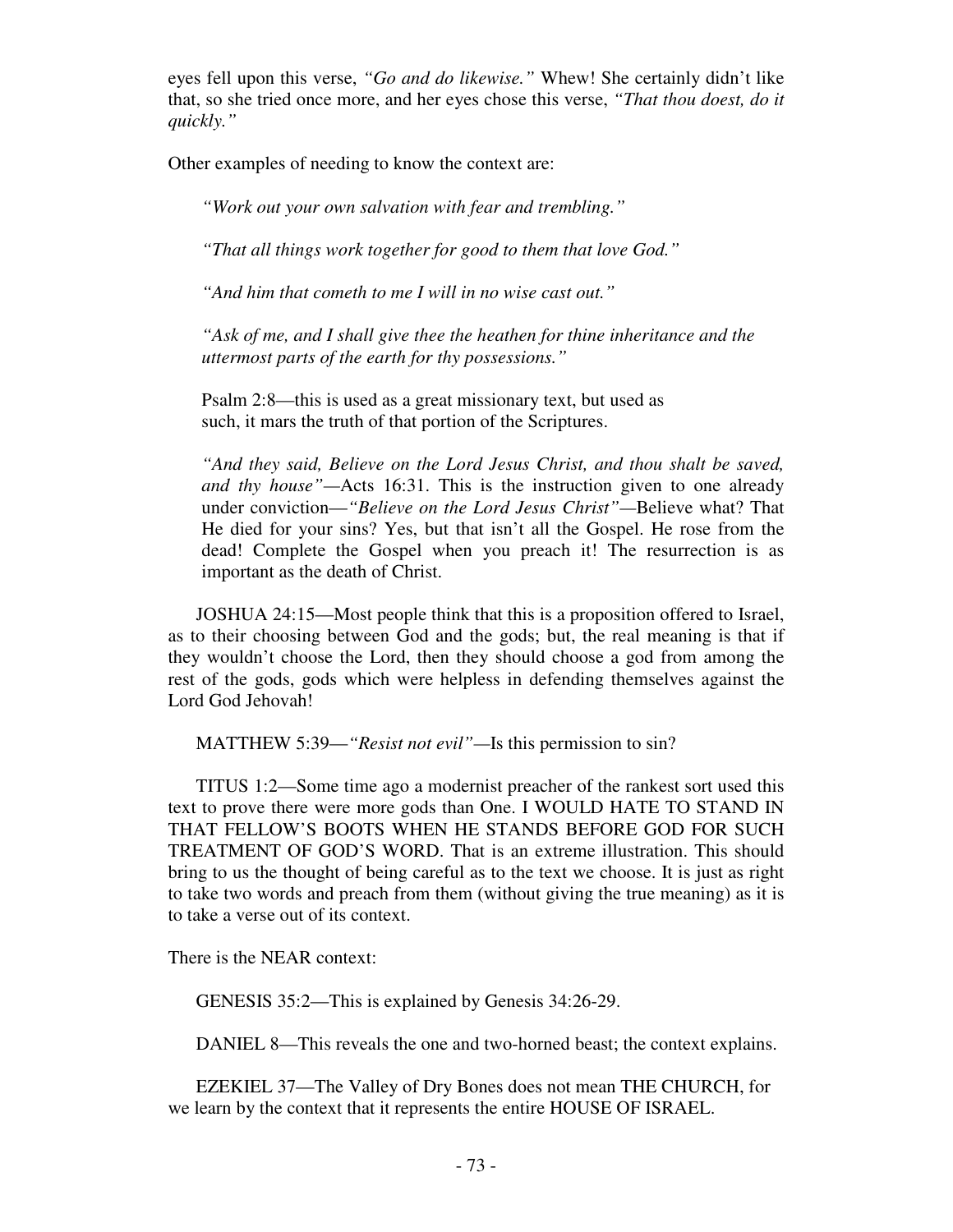There is the REMOTE context:

 You will find that some contexts are remote; that is, they are away from that portion of Scripture you are studying. The text may be in the Old Testament and the context will be found in the New Testament.

 GENESIS 18 declares that Abraham prays for Sodom, but Chapter 18 does not tell why he prayed just for Sodom; however, the answer is found in Genesis 14. Lot was there.

 GENESIS 37:25, 28 gives us the record of the Ishmaelites and Midianites. We also find the Ishmaelites mentioned in Judges 8:24. All Ishmaelites are Midianites, but not all Midianites are Ishmaelites. For example: All Canadians are Britishers, but not all Britishers are Canadians. All Miamians are Floridians, but not all Floridians are Miamians.

 GENESIS 24:24—A woman of the third generation marries a man of the second generation. Explanation is found in Genesis 18:11, 12.

 JUDGES 5:8—AN UNARMED ARMY—Here is an army unarmed; there's not a shield or a spear in the 40,000 in Israel's army.

JUDGES 3:16—Ehud made a dagger which had two edges.

 JUDGES 3:31—Shamgar had to use the ox goad in his attack upon the Philistines. In other words, the enemy came, and here was a warrior who had nothing with which to make war.

 JUDGES 14:5, 6—Samson had nothing in his hand with which to slay the lion. He didn't have any weapon with which to defend himself. He was an unarmed warrior. Why all of this? It is a remarkable statement when you read of 40,000 men without weapons. It is explained to us in I SAMUEL 13:19-22. In the days of Israel's liberty, we read of men who drew the sword, but in the days of their oppression, we read of ignoble weapons. Why? Because the Philistines said these enemies of ours will arm themselves, and the smiths will make weapons; so they kidnapped all the smiths, all the men who made arms for warfare, and carried them into Philistia. So we read of men who had no sword to draw. David went out to war with a sling against the Philistines. Read I SAMUEL 17:4;

 JUDGES 20:2-15—Now you can see what comes from studying the context and how light comes to the Scriptures.

 II CHRONICLES 22:11, 12—Joash was saved, hidden in the Temple as a babe, then, as a child for six years. How could they have hidden him for six years? The remote context explains.

 II CHRONICLES 24:27 reveals to us that the Temple was the most deserted place in the whole country.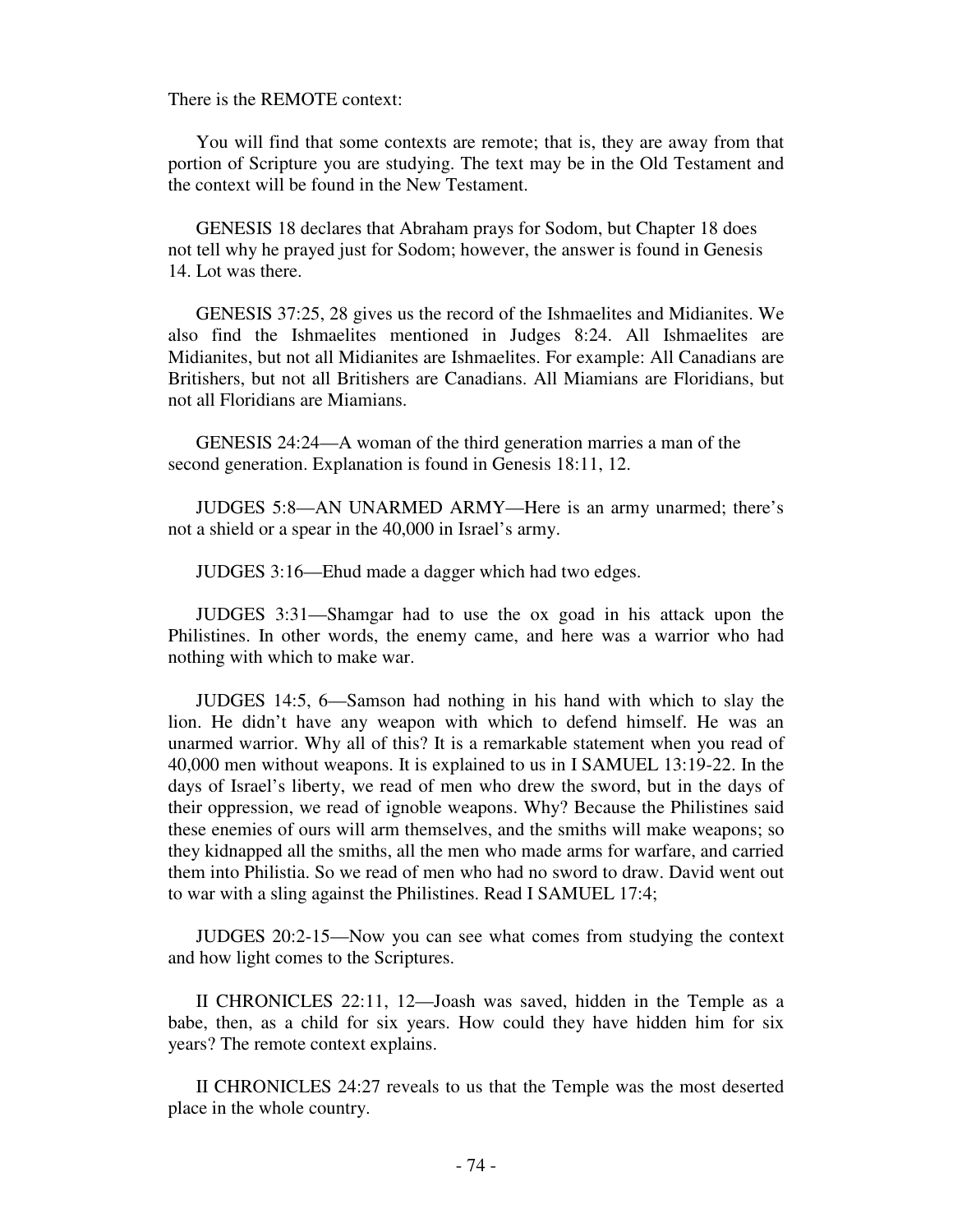II KINGS 18:13-16 -- Hezekiah stripped the Temple and broke the treasury. ISAIAH 39:2 does not tell from whence the wealth came. This is answered in II CHRONICLES 32:22, 23.

 JOHN 21:15—*"Lovest thou me more than these?"* These what? Does He mean fishes? They were on the shore after eating the fish. This is answered by MATTHEW 26:31-33 and MARK 14:27-29. Peter said before, *"All these fellows might be ashamed, but not me.*" Therefore, the answer is, "Lovest thou me more than these disciples (do)?"

 GALATIANS 3:20; ACTS 7:53; DEUTERONOMY 33:2; PSALM 78:17; HEBREWS 2:2—In all these "God is One," referring to the Abrahamic Covenant, of God making the Covenant alone. Thus, "God is one individual."

 JEREMIAH 32:4; 34:3 and EZEKIEL 12:13 declare, You'll die in Babylon; you'll see the King of Babylon, but you won't see the country (city) of Babylon. The answer is found in II KINGS 25:5, 6, 7, which reveals that his eyes were put out before going to Babylon.

 EPHESIANS 4:6—Is this an argument for the Fatherhood of God of all creatures? It is answered in Ephesians 1:1 and GALATIANS 3:26. We come to be the children of God through faith, the new birth. The context always sheds light upon the text.

 Many times chapter divisions mar the context. Remember, chapter divisions are the products of man. God never dictated His Word in chapter form. Many times chapters break and divide the truth.

 MATTHEW 16:28 and 17:1—Not one of the disciples was to see death until the Son of Man should come in His Kingdom. And in six days this was fulfilled. II PETER 1:16-18—Peter was an eye-witness to the majesty of the King at the Holy Mount.

MATTHEW 19:30 and 21:1—the first is just the beginning.

 MARK 2:23-28 and 3:1-5—Link both together, or you miss the entire truth concerning Christ being the Lord of the Sabbath.

 And remember, too, that *verse* division is also man-made: I CORINTHIANS 2:9 completed with verse 10!

 The context principle has an immeasurable value in what might be called a comparison or contrast of Scriptures. Dr. A. T. Pierson calls this the Comparative or Parallel Mention Principle; that is, comparing Scripture with Scripture. The value of this is set forth in I CORINTHIANS 2:12,13—The last five words, *"Comparing spiritual things with spiritual."* You find spiritual things in the Bible, and that is what we are to do. That helpful passage is made even clearer by other translations: "Unfolding spiritual things spiritually." That is, when you want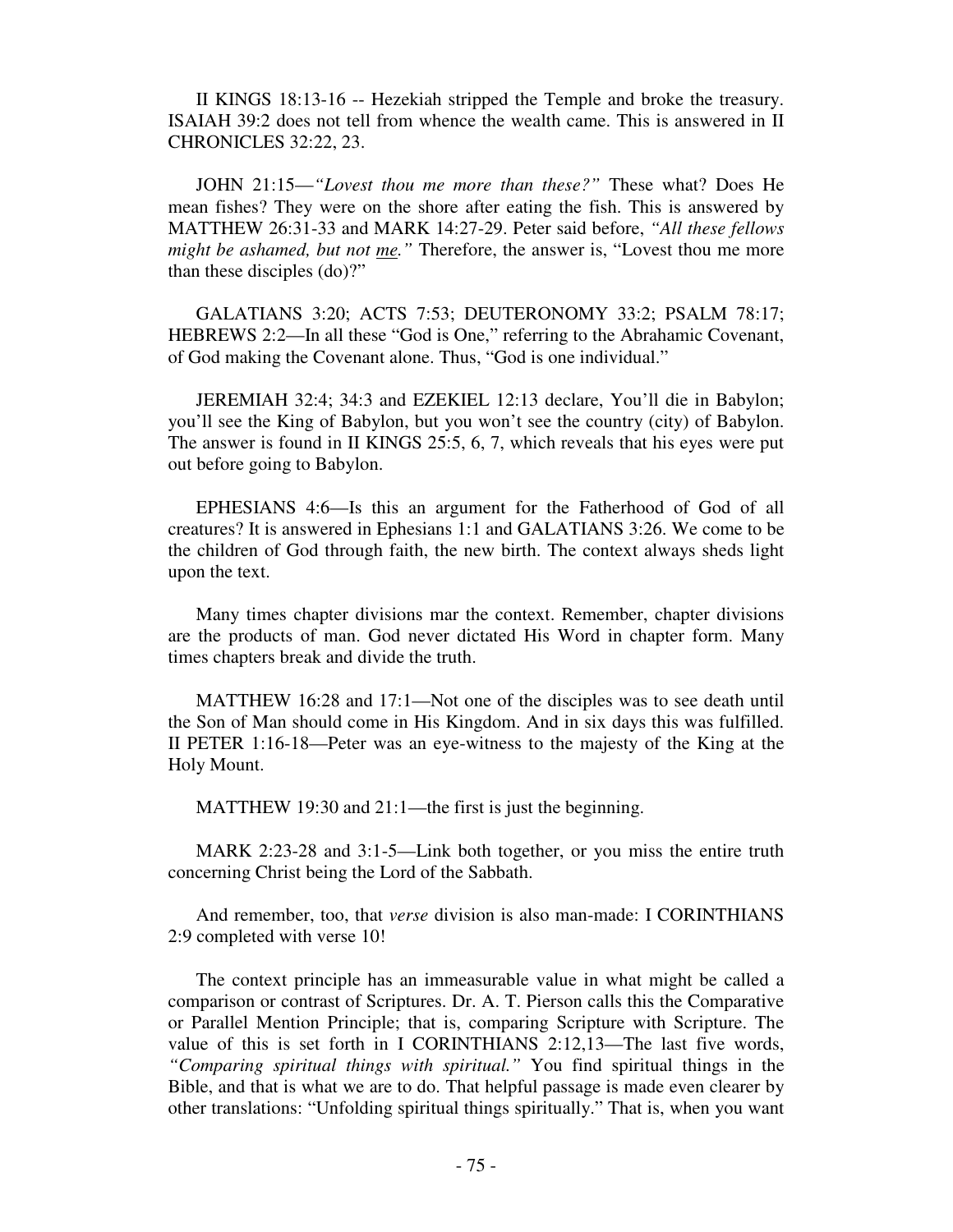to unfold the Word of God, which is spiritual, let the Word of God interpret the Word of God—"Unfolding a Biblical thing Biblically," or explaining a spiritual thing in spiritual words. That is the way to study the Word of God. The Bible has the only message to a lost world, and we can only explain the Word of God from the Word of God. The Bible comes from God, and the only place where you can find God is in the Bible.

 There are those who say we need an up-to-date "code"—rather, a "Twentieth Century" Book. But remember, sin has not changed, and God's dealing with sinners has not changed, and GOD HAS NOT CHANGED.

 By the context we learn that where there is the ADVERSARY who accuses the brethren, so there is the ADVOCATE who defends the brethren.

Look at the Scriptures and notice the similarity between the Holy Spirit in EPHESIANS 5:8 and the Word of God in COLOSSIANS 3:16.

 We have here practically the same thing, the melody of God in the heart. One injunction is to be filled with the Spirit, and the other injunction is to be filled with the Word; you will never be filled with the Spirit unless you are filled with the Word. They go together.

# *STANDARD OF THE STANDARD OF THE OLD TESTAMENT NEW TESTAMENT*

- 1. "See how I delivered you out "See how I raised My Son from
- 

God to men, representing God. God, representing man.

of bondage in the land of Egypt." the dead." Death and Resurrection

2. "In bondage, the blood is In Grace, the Blood of Jesus must on the door." be applied to the door of the heart.

3. The Holy Spirit goes from The Lord Jesus goes from man to

# COMPARATIVE

- 
- 2. Seed of the woman 2. Seed of the Serpent
- 
- 
- 5. The Truth 5. The Lie
- 
- 
- 
- 
- 
- 11. Has a city 11. Has a city
- 1. Christ 1. Antichrist
	-
- 3. Called the Lamb 3. Called the Beast
- 4. Exalts God 4. Blasphemes God
	-
- 6. The Way and Life 6. The Way and Death
- 7.  $3\frac{1}{2}$  year ministry 7. Shall have  $3\frac{1}{2}$  year ministry
- 8. The Coming One 8. The Coming One
- 9. The Morning Star 9. Son of the Morning
- 10. A person of Power 10. A person of power
	-

\* \* \* \* \* \* \* \*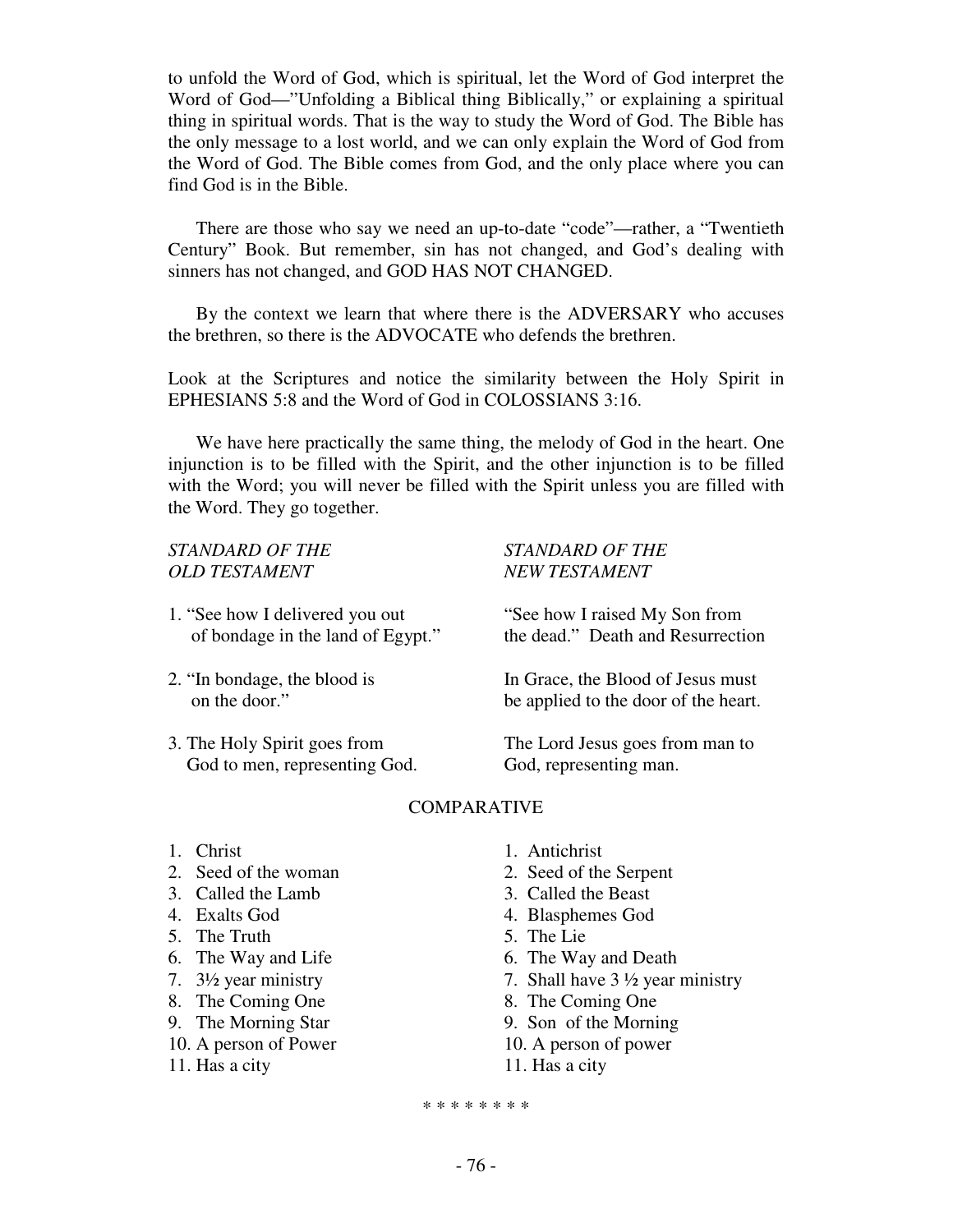# *The Agreement Principle*

This is the principle by which the truthfulness and faithfulness of God becomes the guarantee that He will not set forth any passages in His Word which will contradict any other passage.

 The Bible (Scriptures) is an organic unity. You will never have to apologize for the Word of God!

PSALM 119:90—There is no unfaithfulness in the Word of God.

 JOHN 17:17—"Thy Word is Truth"—There is no falsehood in the Truth (Word). If there are contradictions in the Bible, then the Bible is not the Word of God, and God is a liar.

NUMBERS 23:19—"God is not a man, that He should lie."

DEUTERONOMY 32:4

TITUS 1:2

 Dr. Charles Jefferson, a modernist, says concerning the Millennium, "No question but that Paul was a Pre-Millennialist--and the Bible teaches so, but it is not true." The Bible *is* true! Remember this, the Bible sometimes seemingly may contradict itself. But here's where RIGHTLY DIVIDING THE WORD OF TRUTH comes in.

 Never take an obscure passage of Scripture and use it to contradict a dozen clear passages:

 *"For the prophecy came not in old time by the will of man: but holy men of God spake as they were moved by the Holy Ghost"*—II Peter 1:21. What is meant by this? ANSWER:

 The CONTEXT PRINCIPLE. The Author's interpretation is the ONLY one, and the Author is God!

Agreement of the Bible is disagreement of men.

 *Examples:* Men today are denouncing the fact that the Jews will one day rule the world and that the nation will return to Palestine. A few years ago a man was laughed at for believing such truth, but today, as they denounce it, the return of the Jews is taking place, and it will not be long until the King of kings and the Lord of lords Himself will return and rule the whole earth! Some people say that the world is getting better and better. All portions of the Word of God agree that the world's condition will be "as in the days of Noah." "Some have itching ears," etc.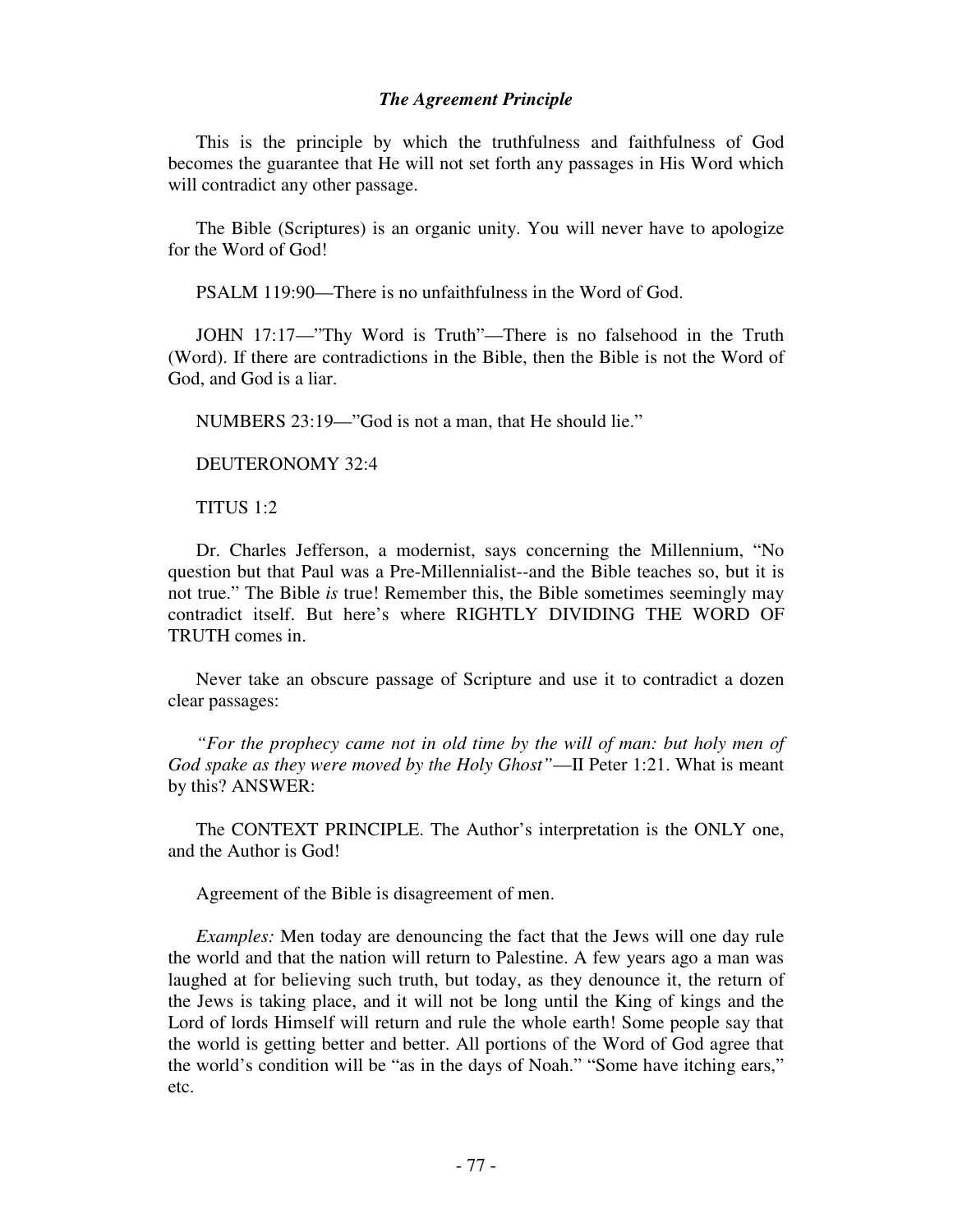We must be very careful how we study, exercising care in studying the names and places:

 There are *five* JOHNS in the Scriptures: John, John the Baptist, John Mark, etc. (John the Apostle, and John of Acts.)

 We have *ten* SIMONS in the New Testament: Simon, Simon Peter; Simon Zelotes; Simon, the Son of Joseph and Mary; Simon, the father of Judas Iscariot; Simon, the Pharisee, Simon, the Leper; Simon, the Cyrenian; Simon, the Tanner; and Simon Magus.

 There are *three* men named JAMES in the Scriptures: James, the son of Zebedee; James the son of Alphaeus; and James the Lord's brother. Someone became all excited because he read in Acts that James was killed, and then a little later, James came on the scene again. It wasn't the same James!

There are *six Herods* in the New Testament:

| Herod the Great        | <b>Herod Antipas</b> |
|------------------------|----------------------|
| <b>Herod Archelaus</b> | Herod Philip         |
| Herod Agrippa I        | Herod Agrippa II     |

 The Lord stood before one Herod; this was the one ruling while the Lord was born. Paul stood before a different Herod.

We have *six Marys* in the Scriptures:

| Mary, the mother of our Lord | Mary Magdalene         |
|------------------------------|------------------------|
| Mary, the mother of James    | Mary of Bethany        |
| Mary, the mother of John     | Mary, a helper of Paul |

Don't get any of the Marys mixed with each other.

 There are some other things we should know when we study the Word. One of these is that the same name in many cases arises from the fact that it is a title associated with royalty. Instead of a name, it is a title. You know what is meant by the words president, king, Czar, or Kaiser, don't you? When you come to the Word of God, you have many titles. Ahimelech is a title. It is not a name. It is used as a title for the kings of the Amalakites and Philistines. Caesar is not a name. Julius Caesar isn't the name of the man. Julius is the Caesar of Rome. Every Roman emperor was called a Caesar. We have Tiberias Caesar, Augustus Caesar, and Julius Caesar. That wasn't a family name; that was a title. Pharaoh isn't the name of a man. It is a title. That is why we have so many different Pharaohs in the Scriptures. Pharaoh Hophraoh Nicho, and Pharaoh So and So.

 Then, there is something else. There may be many men with the same name, and there may be one man with many names. This may cause confusion: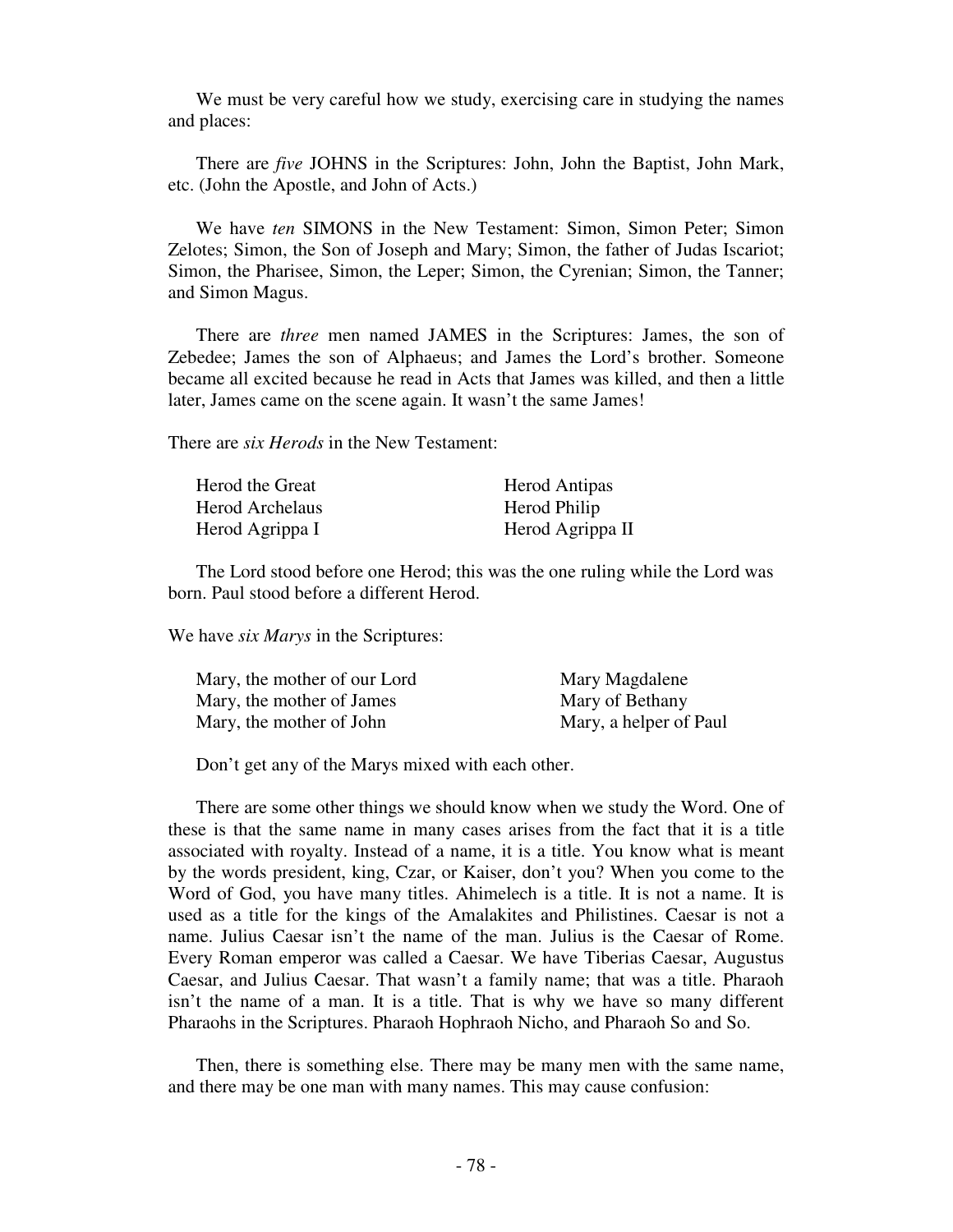Silvanus is Silas; the same, with 2 names. Levi was another name for Matthew. Timotheus is Timothy. Cephas is Peter. In fact, Peter has 3 names: Simon, Peter, and Cephas.

 You have a king, a notorious king, who has three names: Jehoiachin**,** called also Jeconiah, and Coniah.

 Saul's name was changed to Paul; Abram to Abraham; Sarai to Sarah; Jacob to Israel; Joseph was changed by Pharaoh to Zaphnath-paaneah. We have Daniel or Belteshazzar; Hananiah or Shadrach; Mishael or Meshach, and Azariah or Abednego.

 What is true of men is true of places as well. When you read of Antioch, you have to ask yourself, "Which Antioch?" There is more than one. There is one in Syria and one in Pisidia. When Paul is in one, don't put him in the other. Find out which one he is in and about which one the Scripture is talking.

 There is Fayetteville, Tennessee, where I was born; there is also Fayetteville, Arkansas and Fayetteville, North Carolina. These three are different. Likewise, when studying about a city in the Scriptures, be sure that you know when there is more than one city by the same name. Distinguish between the places.

 There are three Bethsaidas and five Romas. If you get the right one, then you won't have confusion. The same place may have more than one name. Chattanooga used to be called "Ross's Landing"; and in the Word, we learn Luz is the same as Bethel. They are the same place. You read of Arid, which is Jerusalem. Often in the Scriptures you read of Ham, or Egypt. Sinai and Horeb are the same place.

 The Sea of Galilee is called Lake Gennesaret, Sea of Tiberias, and Chinnereth. The Dead Sea is also called the East Sea, Sea of the Plain, and the Salt Sea; but it is, remember, only the Dead Sea with different names.

 In order to impress the importance of this upon you, I want to give you some of the so-called flaws and discrepancies in the Word of God which Dean Stanley points out in Smith's Dictionary I wouldn,t buy one of these. You can take my word for it. Mr. Stanley is a learned man, but he can find flaws (what he calls flaws) in the Word of God. He gives 12 of them; these discrepancies are in the man, and not in the BOOK. He is *not* accurate in his study. He shows that there are at least 12 discrepancies between Stephen's address and the history of Israel. In Acts 7, Stephen gives that address in which he rehearses the history of Israel, and Dean Stanley takes this speech that we say is written through inspiration and compares it with the Mosaic history and finds 12 so-called errors. He says some of these come by variations and additions.

 To begin with we ask this If the Spirit of God writes something in the Old Testament and makes an addition in the New Testament is there anything wrong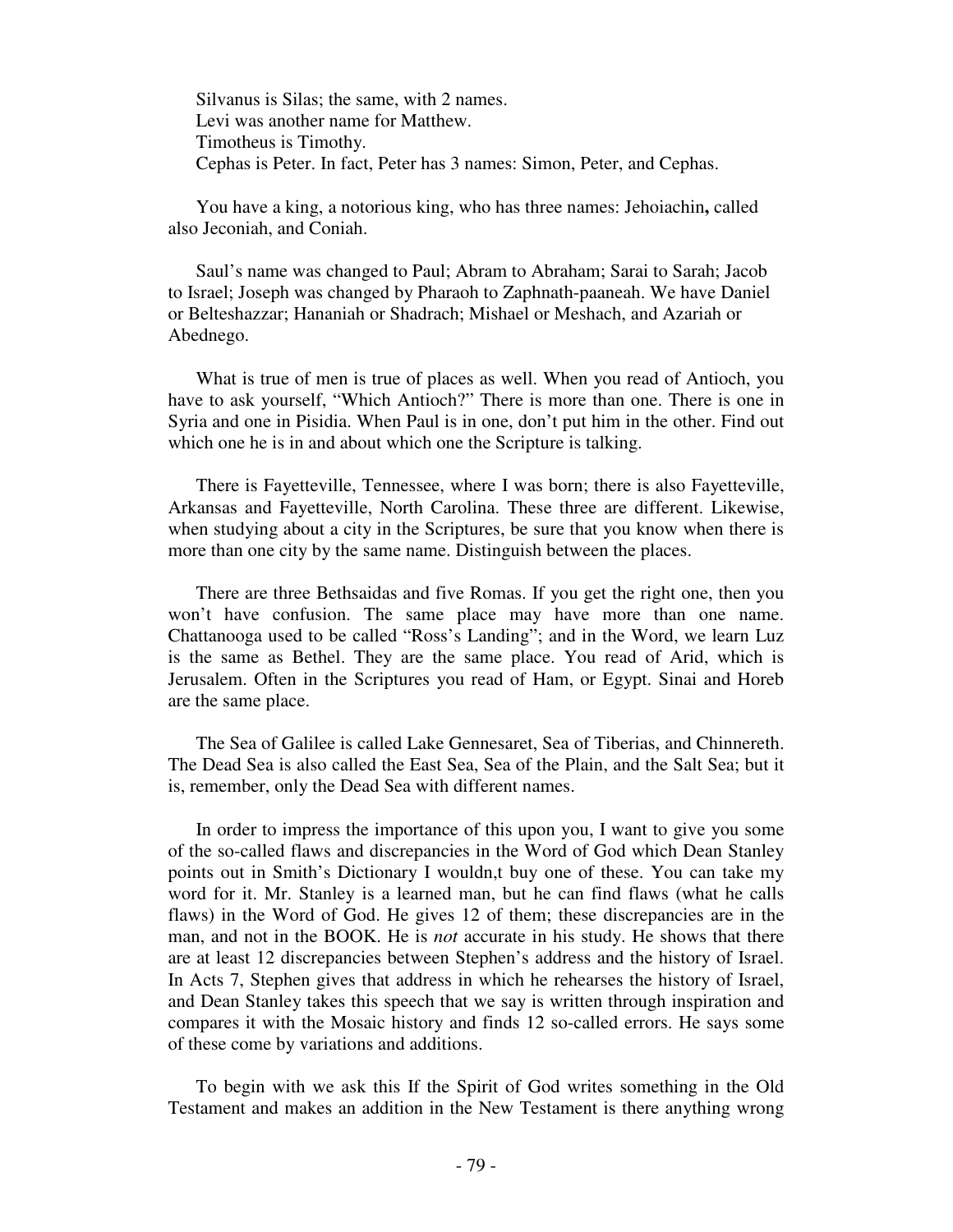with that?" Say that Dr. Stanford got out an edition of a book, and it was exhausted; when the new edition comes out, we find he has added a chapter. Is that a contradiction? Does that mean the first edition is wrong? Certainly not!

 If you write a letter and put a P. S. on it, does that mean that the letter is all wrong and that you have contradicted yourself? Of course not!

 You can see what Stanley is getting at by another paragraph: "It is significant as showing the freedom with which he handled the sacred history, and the comparative unimportance assigned by him and by the sacred historian who records his speech, to minute accuracy. It may he said that the whole speech is a protest against rigid views of the mechanical exactness of the inspired records of the Old Testament." He is denying inspiration.

 Moses wrote a history, and Stephen made a speech (he does not say that he is quoting directly from the Word); a man, in making a speech, may make a mistake in historic facts. Stephen didn't do that, but it may be possible!

Let's look at some of these so-called discrepancies:

 Mr. Stanley compares Acts 7:2 with Genesis 12:1. He said Stephen says that the call of God came to Abraham when he was in Mesopotamia before he ever went to Haran, but that Genesis 12:1 says the call came to him when he was in Haran. So the great Dean places these two verses together when they do not deal with the same thing at all. What he should have done was to take Acts 7:2 and put it against Genesis 11:31. He didn't know anything about the Context Principle.

 Now, here is another so-called contradiction that is very interesting: Acts 7:14 against Genesis 46:26, 27—It says that 66 came with Jacob: Jacob made 67. You can understand that. If he came with them, he was not included. If you and I go downtown together, I would say one came with me. I wouldn't say that two came with me. Jacob makes sixty-seven. Joseph was in Egypt, and that makes 68, and Joseph had two sons and they made 70. No wives were included, but when you get to Acts 7, it says, "All kindred came," and that was 75.

Acts 7:20 with Exodus 2:2—The LXX is the same.

 Acts 7:22*—"Moses was learned in all the wisdom of the Egyptians"* over against Exodus 4:10*—"And Moses said unto the Lord, O my Lord, I am not eloquent, neither heretofore, not since thou hast spoken unto thy servant; but I am slow of speech, and of a slow tongue."* The Dean says that this is a contradiction, that because Moses said he was slow of speech, he was, therefore, not eloquent. These two verses should never be compared together for they do not speak about the same thing.

 Moses was brought up in the court of Pharaoh, as Pharaoh's daughter's son, being her legal son and heir, apparently to the throne; he was bound to be educated. Common sense will tell you that education never makes a man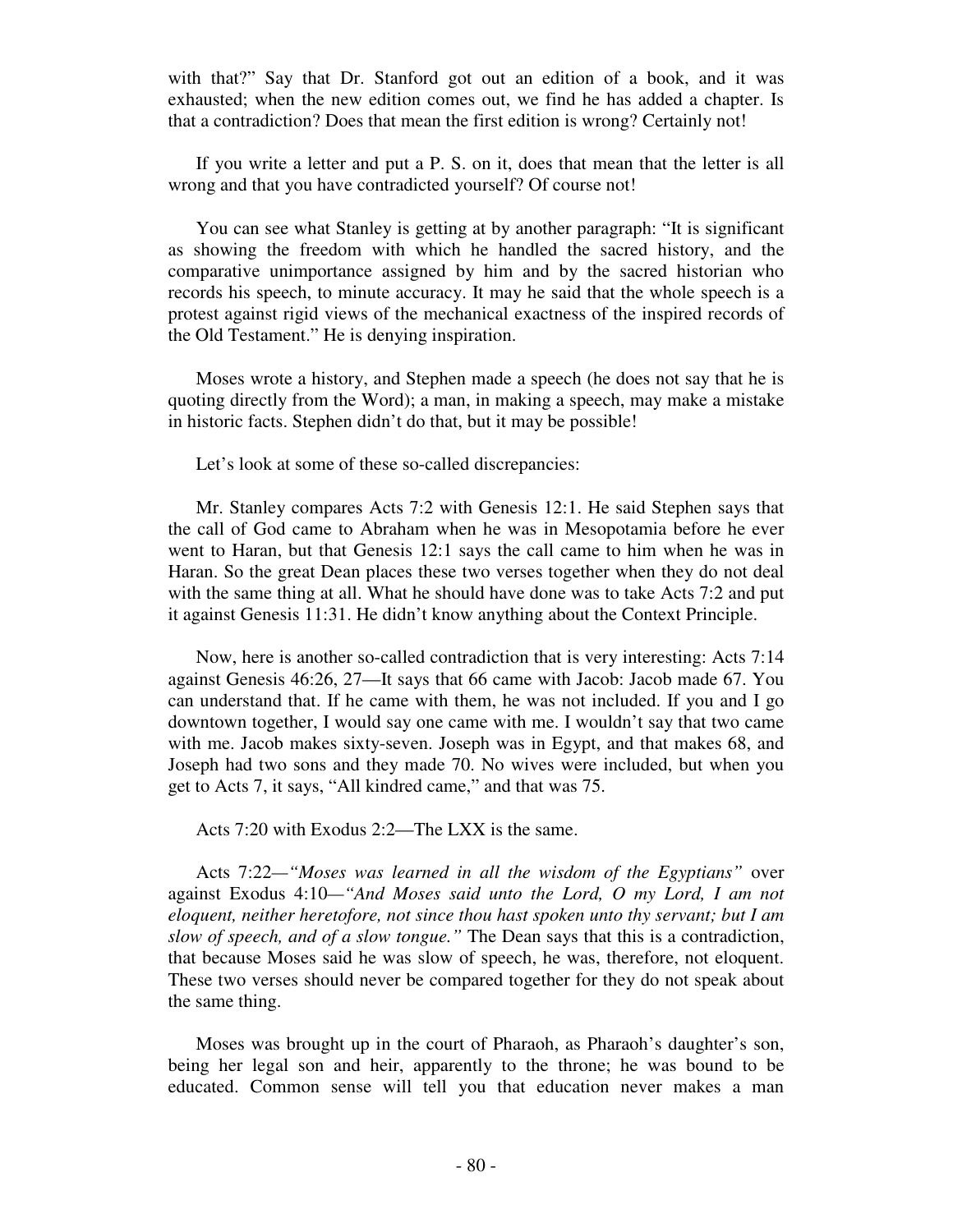eloquent. Degrees after a man's name do not make him necessarily an interesting speaker. The Dean loses again.

 ACTS 7:22 with EXODUS 2:10—For the life of me I cannot see why anyone would compare these two verses. I hope the Dean reads this article, for these have nothing in common.

 And in another place the Dean is very much excited about three periods of forty-years each that Stephen mentions:

| 40 years in Egypt.      | 40 years in the wilderness.          |
|-------------------------|--------------------------------------|
| 40 years in the desert. | That would make Moses 120 years old. |

 The Dean says that the mention of these three periods is found only here, and that only the last one is specified in the Pentateuch. Well, I may say, "What of it?" If God wants to give us three periods of 40 years each in the speech of Stephen, what of it?! Where is the contradiction? There is a lot of information in the Pentateuch concerning these periods. EXODUS 16:35*—"Children of Israel ate manna forty years"*; that doesn't contradict what Stephen says.

 NUMBERS 14:33 and DEUTERONOMY 31:2—Do either of these contradict what Stephen says? If you subtract 40 years from 120 years, you have 80 years, and that is what Stephen says. He was 80 years old when he led them out of Egypt. DEUTERONOMY 34:7—He died at the age of 120. There is no contradiction. Turn to EXODUS 7:7—That is exactly what Stephen said, and while the first period is not mentioned, it is implied in EXODUS 2:11. It is all in beautiful agreement and harmony.

ACTS 7:31, 32 and EXODUS 3:3 should be compared with EXODUS 3:6.

 ACTS 7:53*,* where Stephen speaks of the Law given by angels, the Dean says that this record of the giving of the law is not mentioned in EXODUS 19:16. Well, what of it? I can tell him where it *is* mentioned—DEUTERONOMY 33:2— "saints" means "Holy ones or Angels." GALATIANS 3:19 and HEBREWS 2:2 are in agreement, aren't they? You must be accurate when you study the Word of God.

ACTS 7:16 with GENESIS 23:15—Can't a man buy two grave lots?

 NUMBERS 22:22 records the anger of the Lord upon Balaam for *going,* while in NUMBERS 22:20, the Lord tells him to go. The answer can be found in the words, *"If* the men come to call." But they didn't call.

 A professor by the name of Iwart came to disbelieve the Bible, he said, because of JEREMIAH 7:22, 23. There are two things wrong with his trying to say that God contradicted Himself when He did give the law and did institute the sacrifices:

1. The Law was not given when Israel was brought out of Egypt, but later.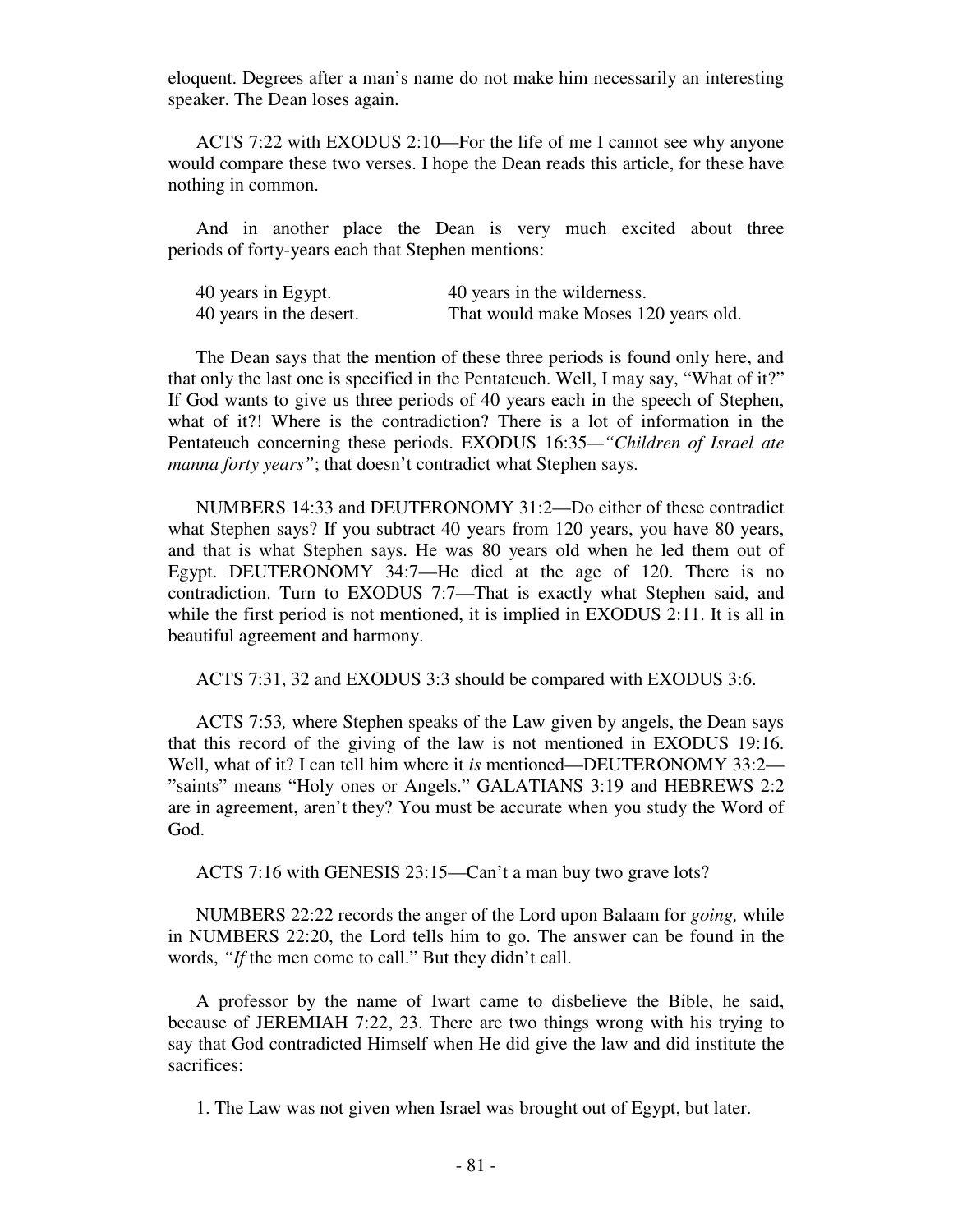2. God never commanded man to bring the sacrifice, but man was told to bring them on his own free will; they were *offerings.* LEVITICUS 2; 3:1, 6; 12:4.

 MATTHEW 2:23*—"And he came and dwelt in a city called Nazareth: that it might be fulfilled which was spoken by the prophets, He shall be called a Nazarene."* 

 The contradiction, the Modernists point out, is that you can read the entire Old Testament, all the Prophets, and you cannot find one place where it is written. Now, we ask, is this a contradiction? No! Always remember that not all prophecy is written, and not all prophecy is spoken. Some prophecy was written and not spoken. Some prophecy was spoken and not written.

 In JUDGES 13:7, we have the record of the Nazarite, Samson! Jesus was never called a Nazarite, because He was a Nazarene. He lived in Nazareth.

 MATTHEW 27:9 is not found in the book of Jeremiah. However, notice what it says: "spoken", not written.

 GENESIS 6:19 with GENESIS 7:2—In GENESIS 6:19, Noah was commanded to take one pair of unclean animals into the ark to secure propagation. In GENESIS 7:2, Noah was commanded to take seven of each clean beast into the Ark for propagation and for sacrifice.

 Here is another fellow who threw a fit about the flood. He says there are two accounts of the flood in the same chapter, which shows that it was written by two different authors.

| GENESIS 7:12                                                       | GENESIS 7:24                                                                |
|--------------------------------------------------------------------|-----------------------------------------------------------------------------|
| "And the rain was upon the earth"<br>forty days and forty nights." | "And the waters prevailed upon"<br>the earth an hundred and fifty<br>days." |

 For a man to make such a statement is foolishness. If a man wants to attack the Bible, he should do it in a way that isn't so foolish. It rained 40 days, and the water prevailed (existed) on the earth 150 days. No contradiction here.

 EXODUS 20:14 with NUMBERS 31:18—These women were not to be the tool of man's desire, but they were to be kept for servants.

 DEUTERONOMY 31:2 with 34:7—Chapter 31:2 says that Moses was 120 years old and that he could no more go out and come in. It does not say that he was feeble, but that he could not go over Jordan. His time had come; no more could he come in and go out. Chapter 34:7 says that he was 120 years old, and that his eye was not dim nor his natural force abated.

HEBREWS 11:17 and GENESIS 22:2 with GENESIS 25:6— When it speaks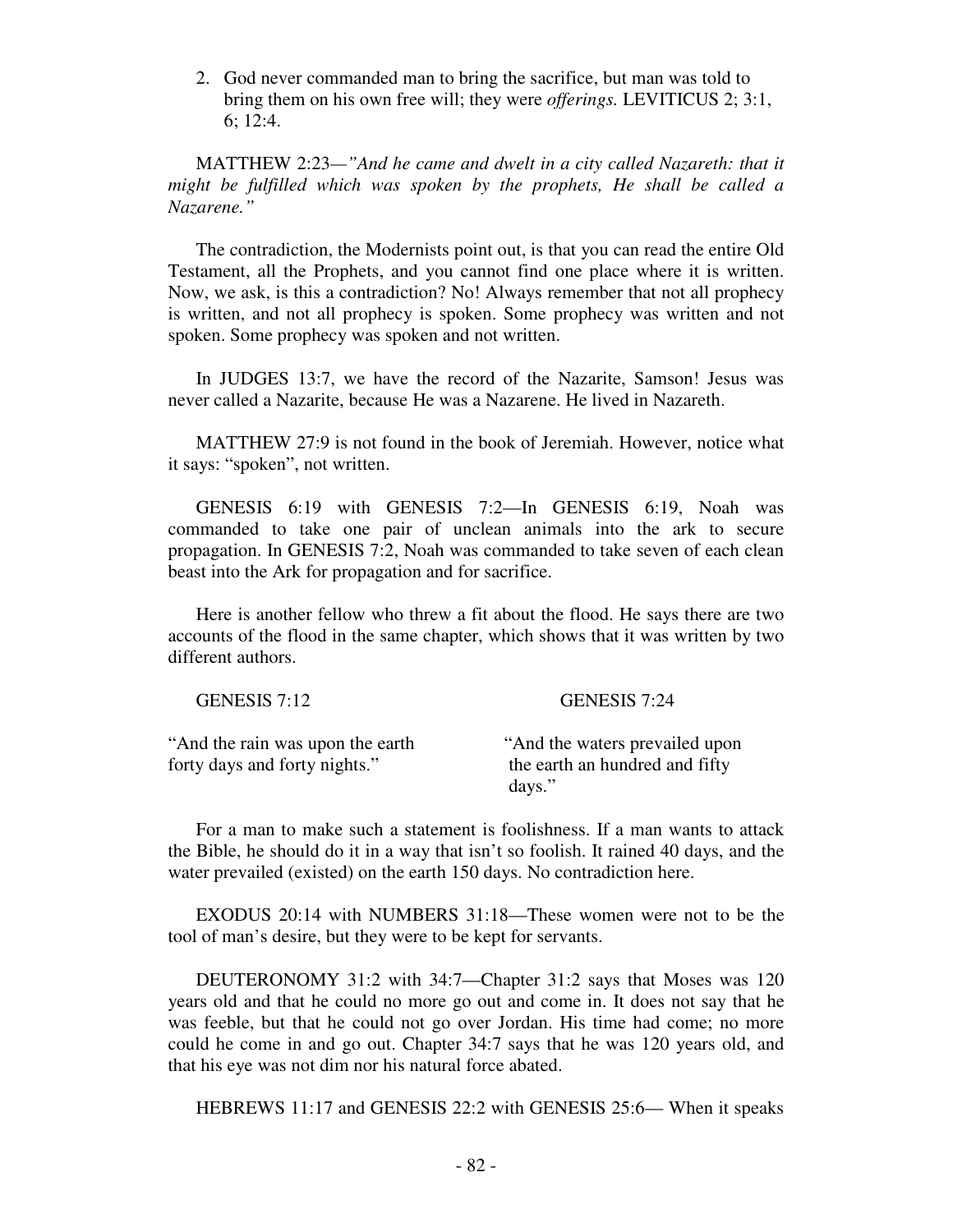of Isaac being the only begotten son, it means the only heir, the only one from whom would come the Messiah.

 Someone has said that Eternal Life is denied in the Book of Ecclesiastes. This is no contradiction. Remember, Ecclesiastes is the Book concerning the Man UNDER the Sun, the reasoning of the unregenerated man. Thus, it denied the actuality of Eternal Life.

 The approval of Jehu killing Ahab is found in II Kings 10:30. God's disapproval is found in Hosea 1:4. God wanted the destruction of Ahab's family and Jehu did it. Jehu didn't do it because of his love for God (II KINGS 10:31), but he murdered an entire household for his own position of gain. Jehu would have done it, even though God had not commanded it.

 This is an old one: We are told that *"Thou shalt not kill*" is the Law of God. God makes an exception, however, in the case of a man who deliberately murders. The murderer is not considered a murderer himself, but as a faithful servant of the Lord in extermination of that which the Lord wants destroyed.

 An objection comes from Professor Preserved Smith of Lane Seminary. He is speaking about the high places shown in I KINGS 15:14 and II CHRONICLES 14:1, 2, 3, during the reign of Asa. When the Professor saw this, he was sure he had a flat contradiction. You know, if he were as familiar with the Bible as he is with high criticism, he would know there were high places devoted to Jehovah as well as devoted to idols, and that when Asa came he took down the high places devoted to the worship of idols, and that those to Jehovah were not taken down. Read the following: II KINGS 12:2, 3; II KINGS 15:3, 4; I CHRONICLES 16:39, 40.

 II SAMUEL 24:24 with I CHRONICLES 21:22-25—This is the record of the buying of the threshing floor. It is the place where the angel stopped with drawn sword when the plague was on Jacob's people. Professor Smith presents this find as his own discovery! It was discovered long before Mr. Smith discovered it. David bought the floor for 50 shekels of silver (II SAMUEL). Then, in the other place, it says 600 shekels of gold by weight (I CHRONICLES) The Professor imagines that 50 shekels of silver seems to mean a very small sum in the eyes of the writer of Chronicles for a Prince like David to give; and hence, he kindly lied, increasing the amount to 600 shekels of gold. Perhaps the Professor does not know that this was the spot where the temple was built (II CHRONICLES 3: 1). In all events, Mr. Smith fails to distinguish between the threshing floor and the *place* of which David said, "I will verily buy it for the full price," (I CHRONICLES 21:24).

 An illustration of the above is that of a man riding through the country: He sees a tractor in the field and goes to the farmer who owns the tractor and buys the machine. The next day the man goes back and buys the field. This is the type of transaction we have.

PSALM 58:4 speaks of the deaf adder. The Modernists say that there are no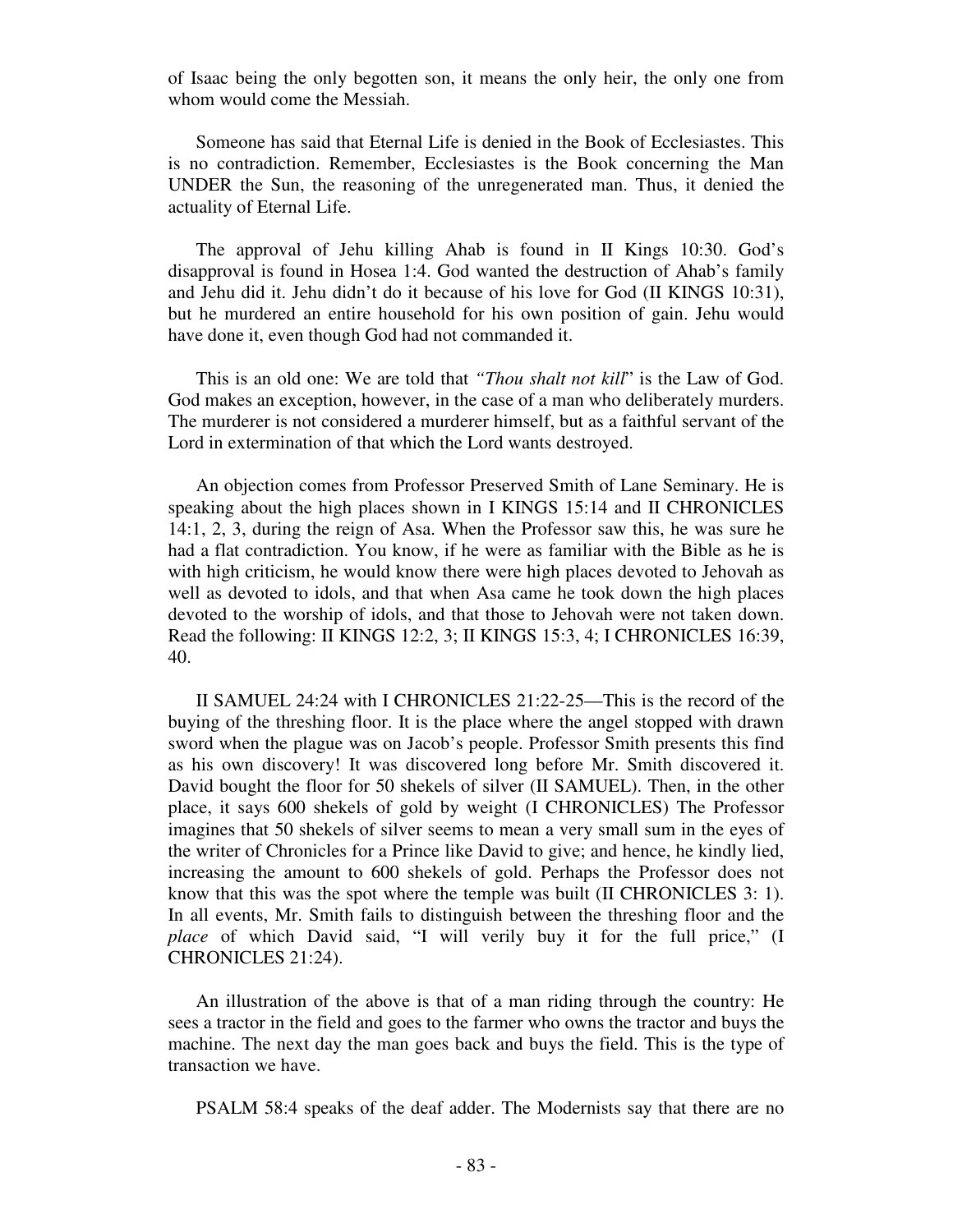deaf adders. The truth here in God's Word is, that as the adders were charmed by the snake charmer's instrument, they were harmless; so are those who listen to the Word of God. But, some adders would not listen to the music of the charmer, stopping as it were their ears; the wicked are those who will not listen to the Word of God, no matter how beautifully it is presented. They have stopped their ears to the hearing of God's Truth—HIS WORD!

 I SAMUEL 16:17 with I SAMUEL 17:55-58*—"Whose* son art thou?" is the answer to this seeming contradiction. Saul knew David, for David had played for him and had talked with him concerning the fighting of Goliath. After David's victory, Saul asked him, "Whose son art thou?" Saul wasn't inquiring as to who David was, but as to who was David's Father.

 MATTHEW 27:7, 8 with ACTS 1:18—Judas could not have bought this field (Acts 1:18), because he threw down the pieces of silver and went out and hanged himself. The truth is that Judas was a thief, and he bought a farm with money he had stolen from the Lord and the disciples. The other land was a lot purchased with the 30 pieces of silver after his death.

 LUKE 14:26 with EXODUS 20:12—We should not love Jesus less than we love our families! There is no second place for Jesus. God wants the heart! He wants ALL! He even wants the children. For example, take Abraham and Isaac. I don't know how much Abraham had dedicated Isaac to God, but this one thing I do know, that when they came down from off the mount, Abraham's Isaac was God's Isaac, because Abraham had given Isaac to God.

 LUKE 24:50, 51 with ACTS 1:9, 12—There is no contradiction here; these verses merely show two names for the same place.

 NUMBERS 33:38 with DEUTERONOMY 10:6—There is no contradiction here. Again we have the same as above—two names for one place.

 JOHN 8:59*—"Then took they up stones to cast at him: but Jesus hid himself, and went out of the temple, going through the midst of them, and so passed by."* The Modernists say this could not be true, for there were no stones in the temple. We explain with an illustration from everyday life: Several years ago Big Bill Thomas, Mayor of Chicago, was scheduled to speak in a certain theater. When he began to speak, he was showered with eggs. According to the Modernists, that would have been an impossibility because the theater did not sell eggs. But we say, nevertheless, that they had eggs, for they threw them at the Mayor. They had brought them.

 GENESIS 16:4-14 with GENESIS 21:9—The Bible does not give two narrations of the same expulsion of Hagar. One expulsion occurred 13 years after the other.

 GENESIS 1:31 with GENESIS 2:4—The first Scripture speaks of the days chronologically, while the second speaks of a period of time.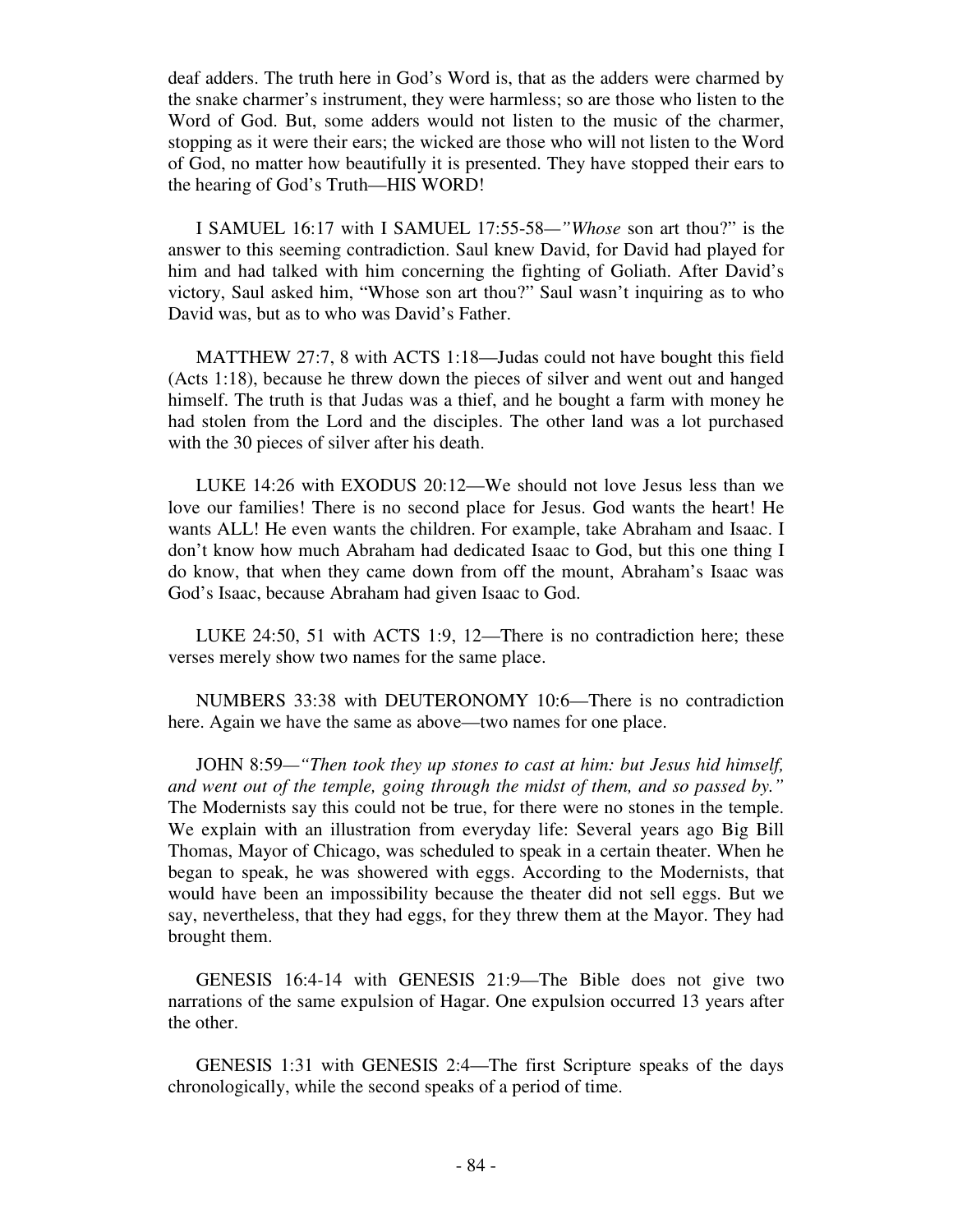II CHRONICLES 22:1 with II CHRONICLES 21:17—Who reigned? The same man by two different names reigned, of course.

 II CHRONICLES 22:1 with II CHRONICLES 21:17—Who reigned? The same man by two different names reigned, also.

 GENESIS 25:1 with GENESIS 25:6—What was Keturah, a wife or a concubine? She was both! A concubine was a wife; she was of low society.

 II CHRONICLES 4:5 with I KINGS 7:26—The first Scripture says that it held and received 3,000 baths; the second says that it contained 2,000 baths. Is this a contradiction? No. For example, suppose an ordinary bathtub holds 30 gallons. When we take a bath we allow for the body and put only 10 gallons in the tub. So, we see, the capacity of the Molten Sea was 3,000 baths, while the actual number of baths they put in it was 2,000.

 GENESIS 14:14 with JUDGES 18:26-29—How could Abram live in Dan when Dan wasn't built until 377 years later? The answer is simple. The Dan of Genesis 14:14 is not the Dan of Judges 18:26- 29. This is the case of more than one city by the same name.

 II KINGS 15:30 with II KINGS 15:33—Here is a man who reigned on a throne four years after he was buried. Maybe we had better look at this. II KINGS 15:30 says, "... in the twentieth year of Jothan, the son of Uzziah." In verse 33 we read, *"Five and twenty years old was he when he began to reign, and he reigned sixteen years in Jerusalem ..."* He reigned 16 years; but Hoshea took his throne in the twentieth year of his reign. How can this be? Men should not have a fit about this when it can be so easily explained:

 What happened to Jotham's father, Uzziah? Uzziah was smitten with leprosy. He was a good king; God blessed him, and he got puffed up. He intruded into the priest's office, and he was smitten. He lived in a house by himself. Uzziah was the actual King of Judah, but it was impossible for him to carry on the affairs of his kingdom, so Jotham took his father's throne and reigned in his father's place. When Uzziah, Jotham's father, died, Jotham reigned 16 years. This is distinctly stated in II KINGS *15:5.* Jotham, Uzziah's son, was over the kingdom in Uzziah's stead.

 EXODUS 9:3, 6 with EXODUS 14:9—All cattle die, yet in a few days Pharaoh has his army fitted out with horses. Is this a contradiction? The Scriptures state that these animals which were destroyed were the beasts of the field. Yet, if they were considered as being the beasts of the field, remember that Israel had plenty and Pharaoh could have filled the gap left by the plague, or could have imported them.

 EXODUS 15:3 with ROMANS 15:33*—*God is a God of peace; however, when necessary, He is a God of war.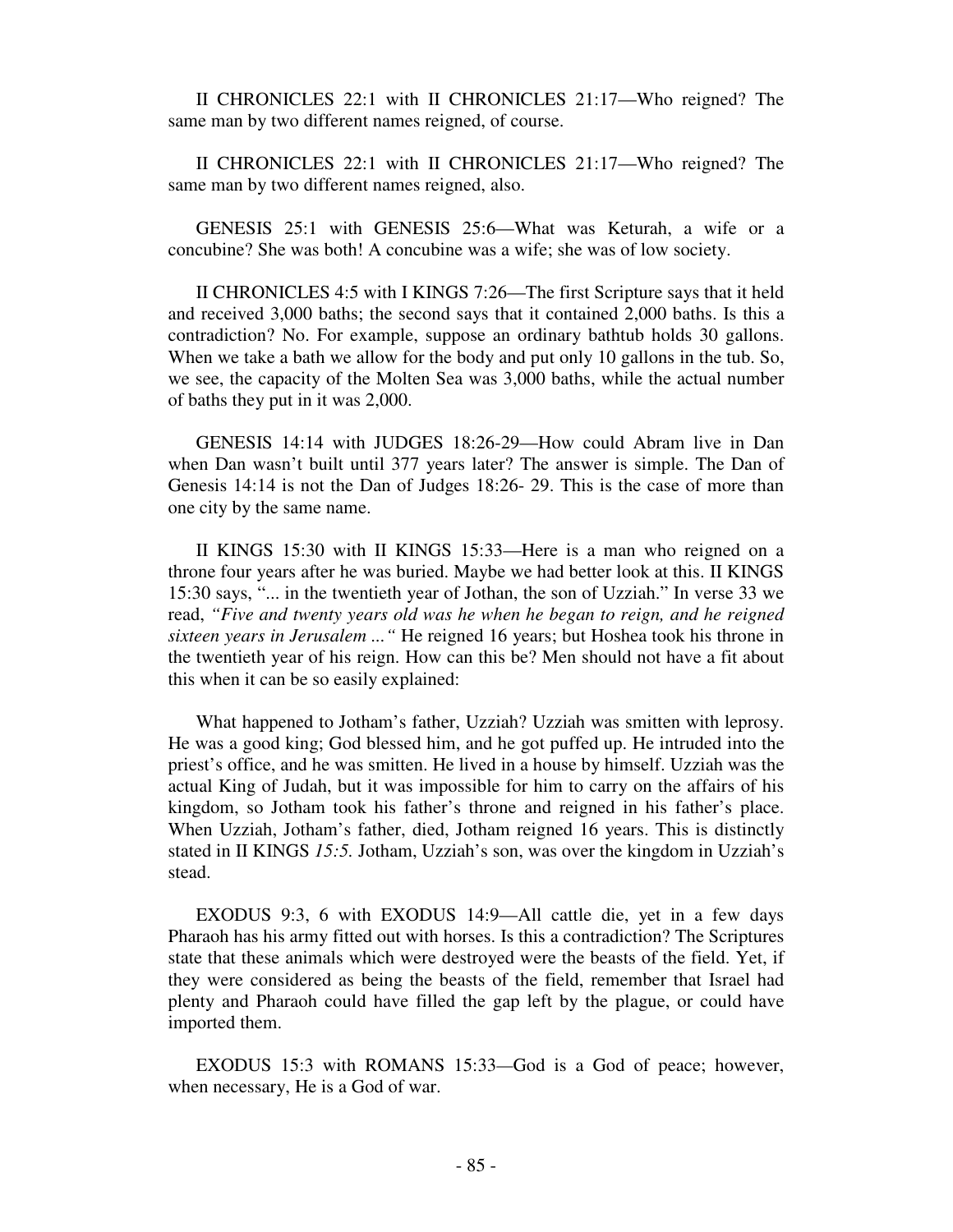Here is another good example of wrestling (twisting) the Scripture. This might be called a moral contradiction. A man by the name of Berkhead introduced this. It wasn't new with him. He said, "In certain parts of the Old Testament ethical standards vary, according as they are applied to a brother Israelite or a foreigner DEUTERONOMY 14:21 enacts, for example, that the flesh of an animal that has died a natural death (without being properly slaughtered) must, on no account be eaten by an Israelite, but *"thou mayest give it to the stranger that is within thy gates, or thou mayest sell to a foreigner."* 

 Later legislation, however, puts the stranger or proselyte practically on the same footing as the Israelite, when we read EXODUS 12:49.

 Mr. Berkhead quotes from Deuteronomy and says that it has to do with the repetition of the law and that it is given forty years after Sinai; and God says an animal that dies must be eaten by the stranger but not by my people, but that it may be sold to a foreigner. Mr. Berkhead says a later law abrogates that law and puts the foreigner on the same ground as the Israelite. Just as we said.

 EXODUS 12:49 has to do with the day when Israel came out of the wilderness, and DEUTERONOMY 14:21 has to do with Israel 40 years later. HOW CAN LAW, WHICH WAS GIVEN FIRST, BE LATER CONTRADICTED BY A LAW GIVEN AFTERWARDS? EXODUS 12:49 does not have a thing to do with the beast that dies, but it does have to do with the Passover and with participation in the Passover.

 Let us think about this one law. It has to do with circumcision and the eating of the Passover; only the circumcised may eat.

 DEUTERONOMY 14:21 is a dietary law. Some foods were forbidden to the Israelites. They could not eat of an animal given to one nation, and God put that nation on a diet. Some time ago the Health Commissioner of New York City stated, concerning this law, that the law God gave to Israel is proof of the Inspiration of the Bible, for it is perfect. We know there was some food which was forbidden to the Israelites—that food which died without being properly slain. The beast might be strangled. Now, the Israelites would not be permitted to eat the flesh of the beast, because God prohibited them from eating blood. It all had to be specially slain, and the blood had to be taken away so that the animal, as much as possible, might be bloodless. They ate that kind of meat. It was customary to eat that meat; then, there was nothing wrong with selling that meat to the Gentiles, was there?

 God restricted the Jew from eating pork; but other nations ate pork. Nations of other days are like nations of this day. If I eat pork and the Jew doesn't, is that wrong? Was it wrong for the Jew who ran a butcher shop over there to sell a slab of bacon if someone wanted it? It wasn't any more wrong in that day than it would be for a Jew to sell pork today.

ANOTHER GOOD EXAMPLE: One fellow wrote a book of criticisms, and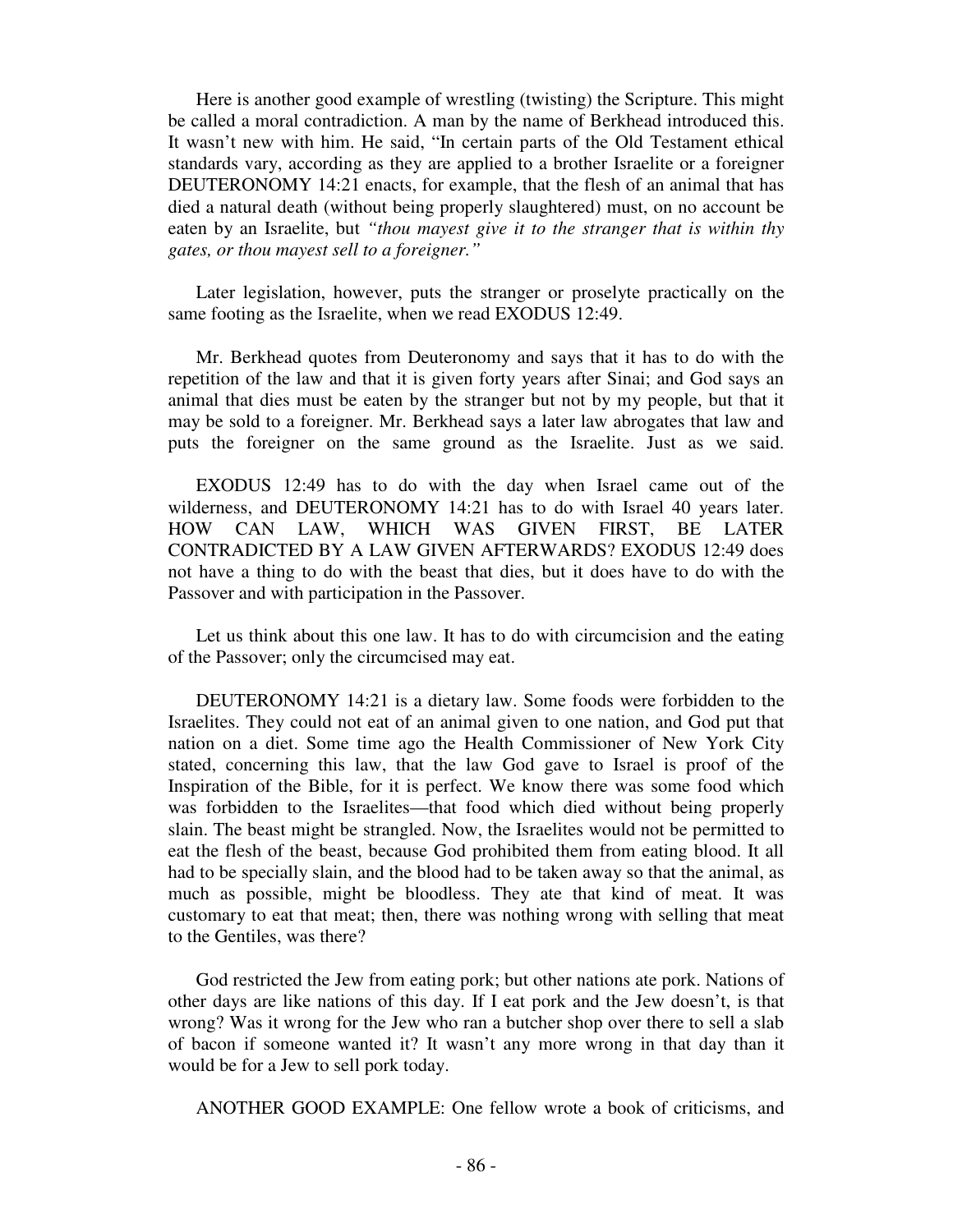he closed with a great contradiction. It had to do with the fact that *Moses wrote;*  then, the Scripture says that *"God gave* the Scripture." This fellow says that it is a contradiction. It says in one place that Moses wrote, and it says in another place that the Scriptures were given by God. Isn't that marvelous?

 HERE IS ANOTHER ONE: In EXODUS 20 we are told not to covet, and in II CORINTHIANS 12:1 it says "Covet earnestly the best gifts."

 AND ANOTHER: In LUKE 9:35*,* the voice of the Father from heaven, *"This is my Beloved Son, hear ye Him,"* and in II PETER, *"This is My Beloved Son in whom I am well pleased."* In this reference, it doesn't say, *"Hear ye him."* There must be some mistake! Turn to MATTHEW 17:5 and the Father says, *"This is my Beloved Son in whom I am well pleased, hear ye Him."* 

 When the Holy Spirit wrote the Book of Luke, He left out part of that saying, and when He came to II PETER, He left out another part. He had a right to do that. We do this same thing time and again. He had a right to do it. He had a right to write like He wanted to. The Word doesn't say in II PETER that this was all He said, but only a part.

### COMPARE:

| <b>PROVERBS 26:5</b>                                                               |
|------------------------------------------------------------------------------------|
| "Answer a fool according to his"<br>folly, lest he be wise in his own<br>conceit." |
| with                                                                               |

 Some people say that this is certainly a contradiction, but it is not! These statements seem antagonistic, but they aren't. "*Answer not"—*do not lower yourself to the level and become like him. Do not answer him as though he were a sensible man. Our Savior never responded to foolish and captious questions like the questioner hoped or desired. He passed them by, or He gave them an unexpected return, which silenced them. *"Answer him according to his folly*..." which means, as his folly deserves in such a plain way as to expose it and shame him. Bring him to a better mind, *"Lest he be wise in his own conceits..."* , or lest he think he said something to bring you to shame or show his superiority or superior knowledge. Answer him in such a way as to reprove him. There is no contradiction at all!

| GALATIANS 6:2                      | with | GALATIANS 6:5                 |
|------------------------------------|------|-------------------------------|
| "Bear ye one another's burdens,    |      | "For every man shall bear his |
| and so fulfill the law of Christ." |      | own burden."                  |

 We are to bear one another's burden; this doesn't mean to "share" but to take them and make them our own, if possible. Yet, there is a task, a set responsibility, for each child of God to do!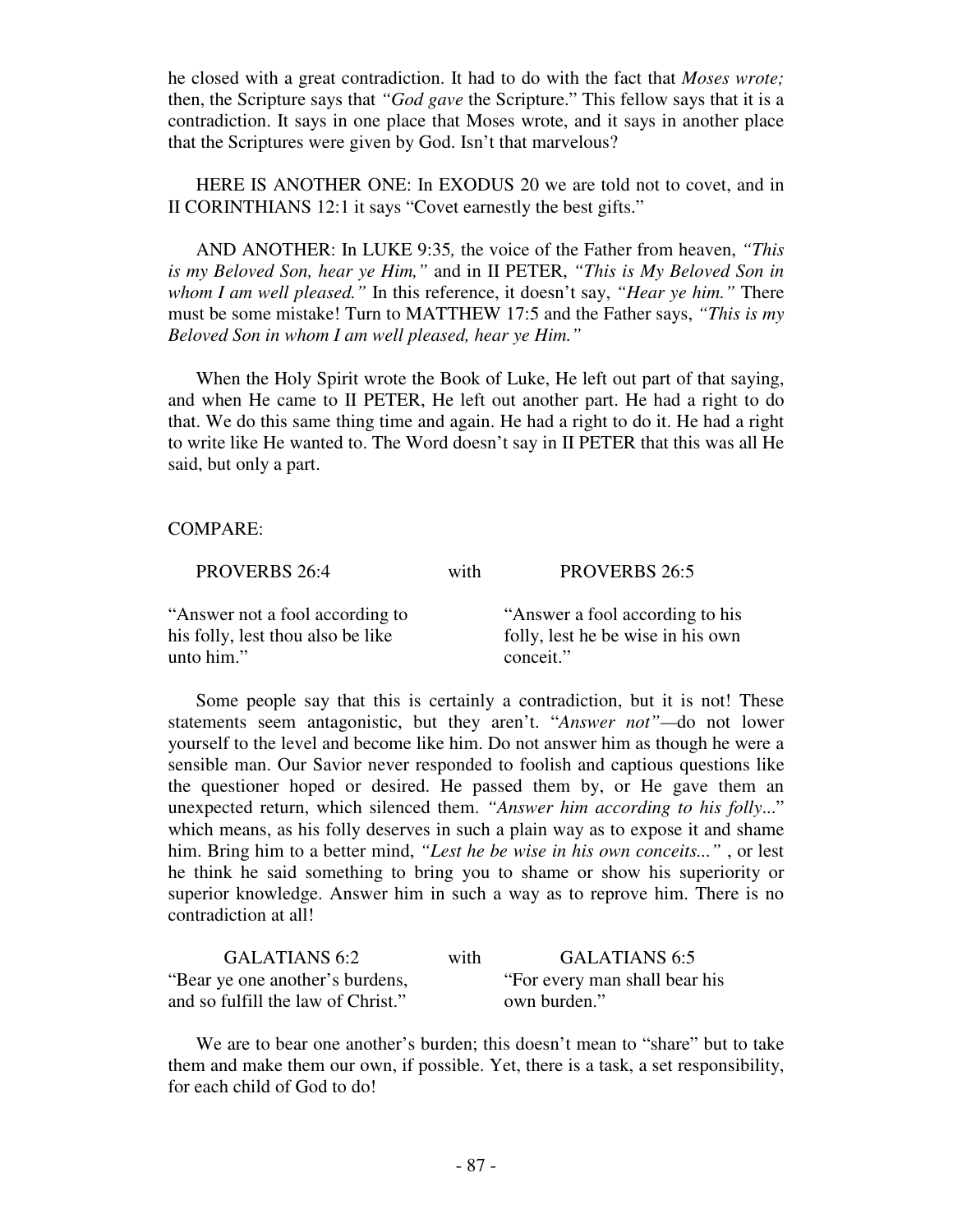METHUSELAH'S LONG SWIM: This came out in a paper some years ago, and it was nothing but an attack upon God and His Word:" Methuselah was 968 years and 47 days old when the flood began. Read GENESIS 5:26-28 and GENESIS 7:11—Therefore, it was necessary for him to swim until he died the following year. According to this he had to swim for 9 months and 3 days." The only thing wrong with this theory is that it is a lie. I can prove to you from the genealogy of Scripture that the flood did not come until Methuselah died, and it couldn't have come until he died. His name was prophetic. He was named "Methuselah", and that means, "When he is dead it shall descend." Methuselah died in 1656 (after Adam's beginning), and the flood came in the year he died. (Genealogy: GENESIS 5).

 Now, here is this voice at which we might look: ACTS 9:7 with ACTS 22:9— This is another cause for great excitement. It has to do with the conversion of Saul of Tarsus. In the first reference it says, *"They stood speechless, but seeing no man."* In the second it says, *"They heard not the voice."* Well, in this case, a knowledge of the language will help to understand. The same word is used in both cases, "Phone". It means 'attend', or 'to hear'. It is the same in both places, in both occurrences.

 There is such a thing as a case governing the meaning of the word, such as the genitive case and the accusative case. In Acts 9:7, the genitive case is used where it has to do with a sound that is heard, and in Acts 22:9 we have the accusative case, and the voice was not heard. They heard the voice, but not the words. That is, they heard the sound, but they did not get the message. You will find that this word is translated in different ways in the Word of God. It is exactly the same word translated in Acts 2:6 (Revised Version) as "sound". It means they heard the sound but could not understand the words which were spoken.

 Here is another case similar to the above: JOHN 12:28, 29—The people thought it thundered, or it was the voice of angels. They did not hear the message, but they heard the sound. There is no contradiction.

 NUMBERS 4:3 with NUMBERS 8:24, 25—You will notice this difference; in NUMBERS 4 we have the numbering of the Levites, and in Numbers 8 we have the servants of the Levites; and these Levites who began to serve at 25 years of age were on probation until they reached 30 years of age. This man might have discovered *another* discrepancy if he had been wise, for in I CHRONICLES 23:24, *25* we read, *"These were the Sons of Levi after the house of their fathers; even the chief of the fathers, as they were counted by number of names by their polls, that did the work for the service of the House of the LORD, from the age of twenty years and upward. For David said, the LORD God of Israel hath given rest unto his people, that they dwell in Jerusalem for ever."* There is no discrepancy there at all. The matter is simply changed by divine direction. II CHRONICLES 31:17*—"Both to the genealogy of the priest by the house of their fathers, and the Levites from twenty years old and upward, in their charges by their courses."* It is the same in some States; the voting age has been lowered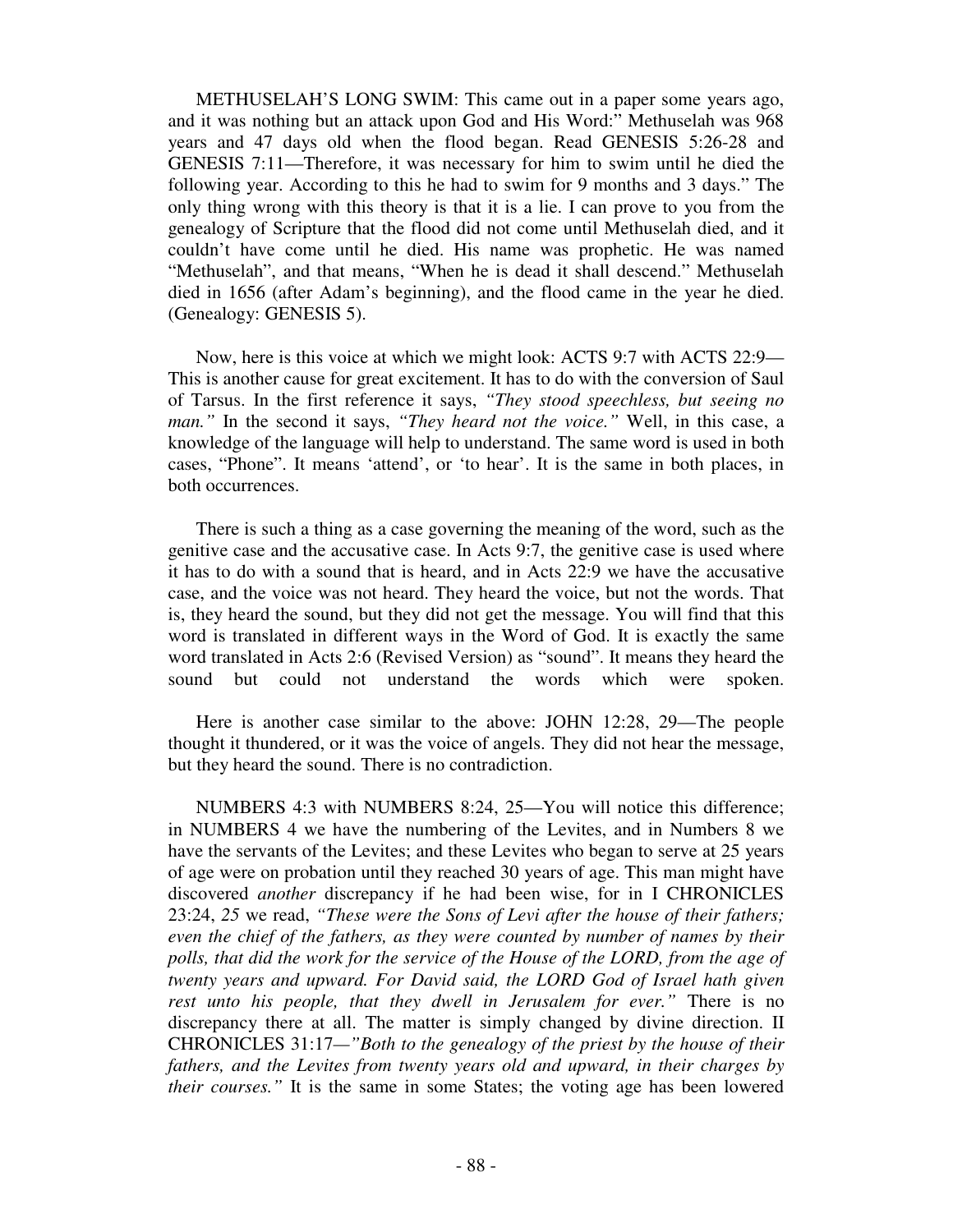from 21 to 18 by legal decree of the State it governs. Consequently, God could change His requirement, and this He did!

 WE NEED TO BE CAREFUL ABOUT THE TIME MARKS IN SCRIP-TURE. EZEKIEL 36:35, 36—*"Then"—*In I THESSALONIANS 4:17. We have these time marks—MATTHEW 24:29, *"Immediately."* Men wouldn't get so mixed up in prophecy if they would mark these time statements.

 ERRORS IN TRANSLATION MAY SOMETIMES CAUSE TROUBLE, BUT DO NOT BLAME GOD FOR THE ERRORS IN TRANSLATION. He inspired the Book, not the translations.

 REVELATION 5:8-10—*"redeemed us"—*This is a passage which has caused grief, but this should read, "redeemed *men".* The error in translation is what has caused the grief.

 I SAMUEL 6:19 points out that *"he smote of the people fifty thousand and three score and ten men* (50,070)." Someone has said that there couldn't have been that many people living in Bethshemesh because it was only a small city. I can't understand that, except as a mistranslation! I could ask, "Who said that many men lived there?" If God said it, then it is true, but this is the way it is translated in the Hebrew! *"He smote seventy men, two fifties, and a thousand."* That would mean that 1,170 men was the correct number, and that would be more like the correct figure.

 ONE MORE: JUDGES 12:6—Somebody is all excited because the tribe only numbered 32,000, and how could 42,000 be slain when there were 10,000 less in the tribe? What does it say?—*"Forty and two thousand."* Did you ever hear the expression, "one and twenty years of age"? This means 21 years of age! "Forty and two thousand" means 2,040. Undoubtedly that is correct.

### \* \* \* \* \* \* \* \*

#### *The Direct Statement Principle*

This is the principle by which God says what He means, and means what He says.

 The Direct Statement Principle is very important because of the attempts to spiritualize Scriptures, or to make them mean something they don't mean. How easy it is to do just that.

 Sometimes we get books that have in them some peculiar interpretations, and they make you stand back in awe and wonder, and you wonder what kind of a mind the writer has. Here is an interesting one:

 A man explained what the Scriptures said when God made man in His image. He said that God made a white man. I think a red man was the first man made. Adam means "red man of the earth". He was made from the dust of the earth. I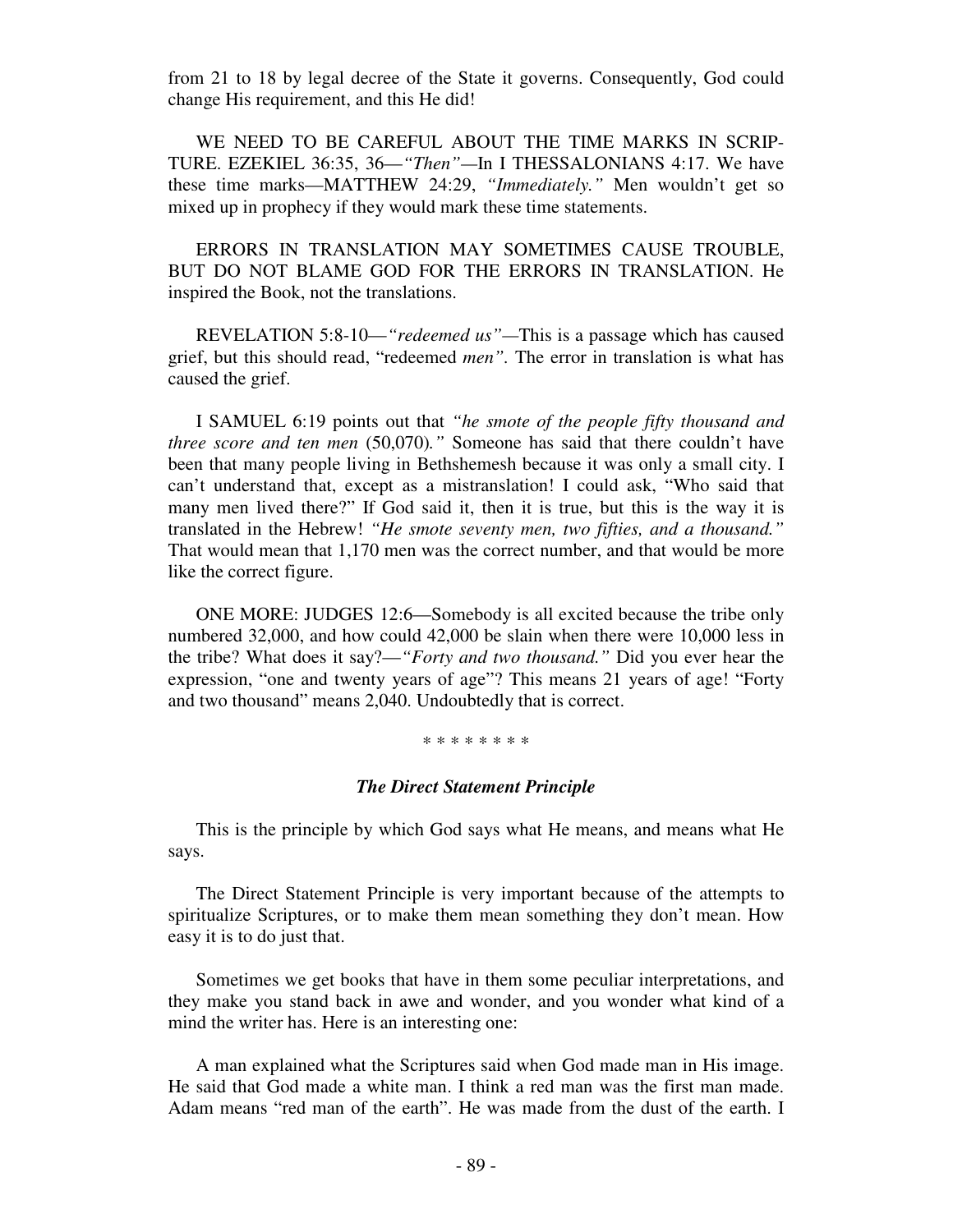have known some people who looked like the earth, but they didn't look white. Here is another way of making the Bible say what it does not say: Philo did not desire to believe that Cain killed Abel. By a magic and marvelous change, he changed "him" to "himself", and he made it read that Cain committed suicide; thus, the man gave his message:

 ALL SIN IS SELF-DESTRUCTIVE. So when you read GENESIS 4, remember that God is trying to say that sin is self-destruction!" Do you not see the need, therefore, for a principle of interpretation?

 Another one is about the four rivers in Genesis in connection with Eden. These four rivers are not rivers, but they are Prudence, Self- Control, Courage, and Justice. That is what they mean. Don't let anyone tell you that rivers are rivers!!!!

 Then we have Jerome's wisdom in giving us the explanation of the parable of the sower. It says, *"... Some thirty-fold, some sixty-fold, and some hundred-fold*." He has a marvelous meaning. He says thirty-fold has reference to marriage; sixtyfold has reference to widows, and the hundred-fold expresses the crown of virginity. That is why we have a law of direct statement. God says what He means, and He means what He says. When He says rivers, He means rivers.

 Now, we will take a few from Mary Patterson Smith Baker Eddy. She says ANGELS are God's thoughts passing to men; spiritual intuitions, pure and perfect. If you have ever had a spiritual intuition, you have had an angel. Here is something interesting for the ladies. The term "bridegroom" means spiritual understanding (she had enough to know). She says that children are life, truth, and love's spiritual thoughts and representatives. She says that death is an illusion; for there is no death; it is the unreal and untrue, the opposite of good, God, or life. That is death. It even is a beginning, mortality, that which does not last forever. The River Gihon means the rights of women acknowledged, morally, civilly, and socially.

 Then we have one brother who is a little worried about the floating axe-head of Elisha. He made it to mean Christian baptism. Can you figure that out? That is the way he explains it. It is because of such interpretation that we need the law of direct statement. God says what He means and means what He says. ZION is a hill on which Jerusalem was built, and that is what Zion means; it doesn't mean heaven. It means this hill on which Jerusalem was built. "We're marching to Zion"—I love to sing it, but the truth is that this hymn is for the Jews who came back from Babylon to sing. Jerusalem is a city, not heaven. The New Jerusalem is not Heaven; it is a city that comes down out of Heaven from God to be placed on this earth. It is literally a city. MATTHEW 5:35*—* Jerusalem means the city, as such.

 The Christian Scientists say that a child is just a thought. Your mother had a thought and named it Bill, Mary, Jane or John, and that is all you are. One has to admit that Mary Baker Eddy is a thought, and oh, what a thought! A woman really bore a Son, and His Name was called Jesus, *"He shall be great and shall be*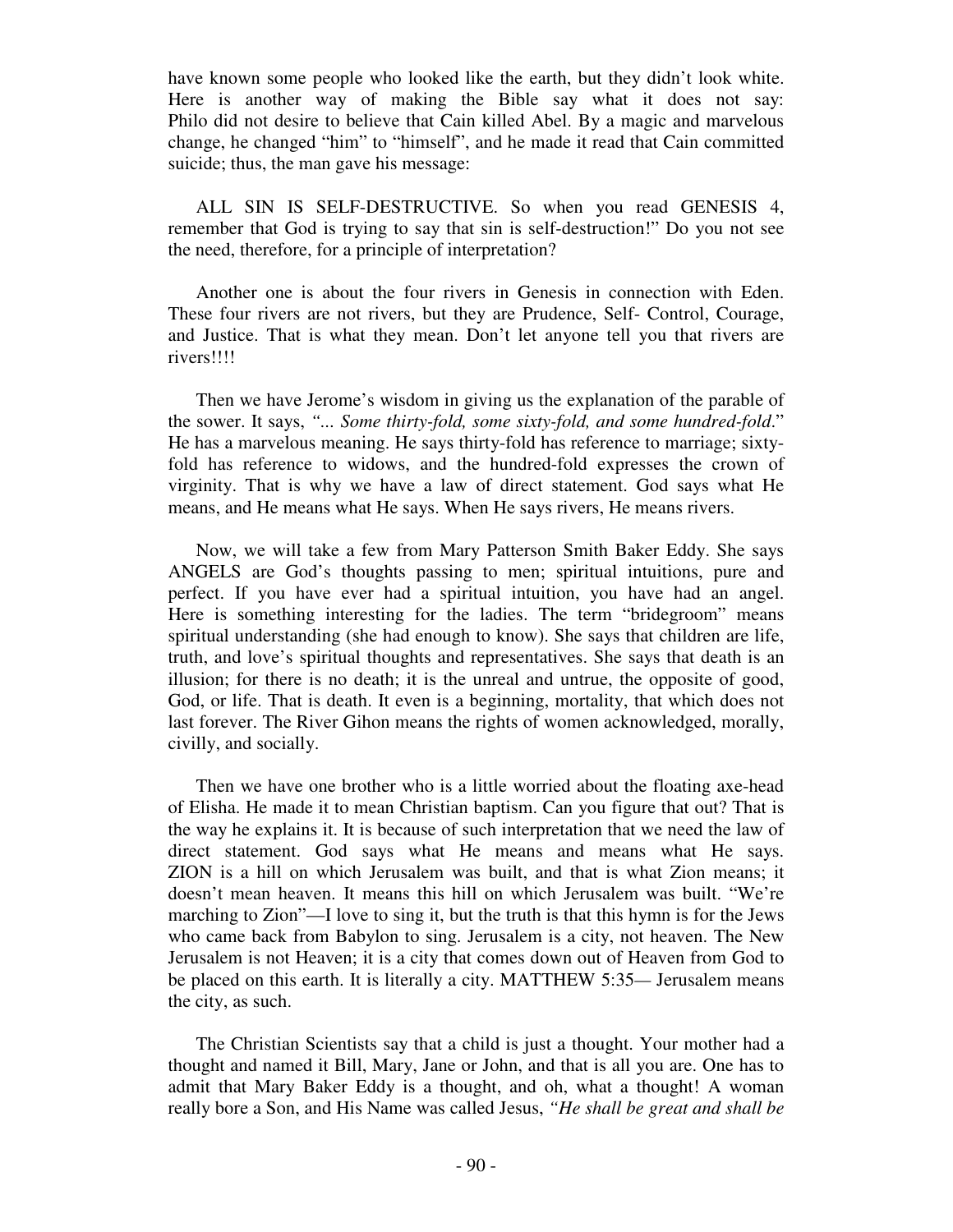*called the Son of the Highest, and the Lord shall give Him the throne of His Father David, and He shall rule over the house of Jacob."* A great number of people say that when Christ is ruling on the throne, He is ruling in the heart of man. Thank you! I didn't know that the throne of David is in my heart, and if He is in my heart, then He isn't in yours, for He has only *one* throne. It means the throne of David, and that was in the city of Jerusalem; so, that is what it means. These people who say that the throne of David is spiritual don't say anything about the house of Jacob. That is too much for them. God says what He means, and He means what He says.

 I CORINTHIANS 15:3 says that *"Christ died".* Mrs. Eddy says that Christ did not die, but He *did* die! Mrs. Eddy says that actual death didn't take place, but that Christ fainted, and they took Him down from the cross, and when He was placed in the tomb it was cool; and, thus, He revived. The Word of God means what it says, when it says that Christ actually died. It was a judicial and sacrificial death.

 I CORINTHIANS 15:4 says *"that he arose again*". Some say that He had a spiritual resurrection. What is meant by a spiritual resurrection? I do not know; they don't know either. What kind of a resurrection is a spiritual resurrection? Do they mean that the spirit of Christ was dead and in the tomb, and that they put those soldiers around the tomb to prevent the coming forth of His spirit? What they mean we do not know, and we care less, even if they could tell us. God didn't come into the world to save my soul only, but He came to save all of me: body, soul-and spirit.

 JOEL 2:23—This Scripture means RAIN. It doesn't mean the outpouring of the Holy Spirit in the latter days. God says what He means and means what He says. The latter rains are now falling in Israel.

 Some people think the Bible is a box of wonders. They think all you can get out of it are peculiar things. Our Authorized Bible was translated in 1611. This was the 46th year of Shakespeare's life. What does that have to do with the Bible? Does it mean that the Bible was written as a source from which to get peculiar things?

 A very good Bible student turned to the 46th Psalm and ascertained that the 46th word is "shake", and the 46th word from the end is "spear", so he says that this is proof that the inspiration of the Bible is evident.

 You know the abdication of Kaiser Wilhelm took place. The World War I Armistice was signed! It was signed on the 11th day of the 11th month, at the 11th hour; and it was not extraordinary for the Bible student to turn to the 11th Book of the Bible, the 11th chapter, and the 11th verse and read how the Kaiser would be captivated— I KINGS 11:11.

 We realize there may be errors in translation, or errors in printing. Many Bibles were written by hand, and the hand was not always complete and perfect. You may make a mistake in writing. We have today a precise proofreading that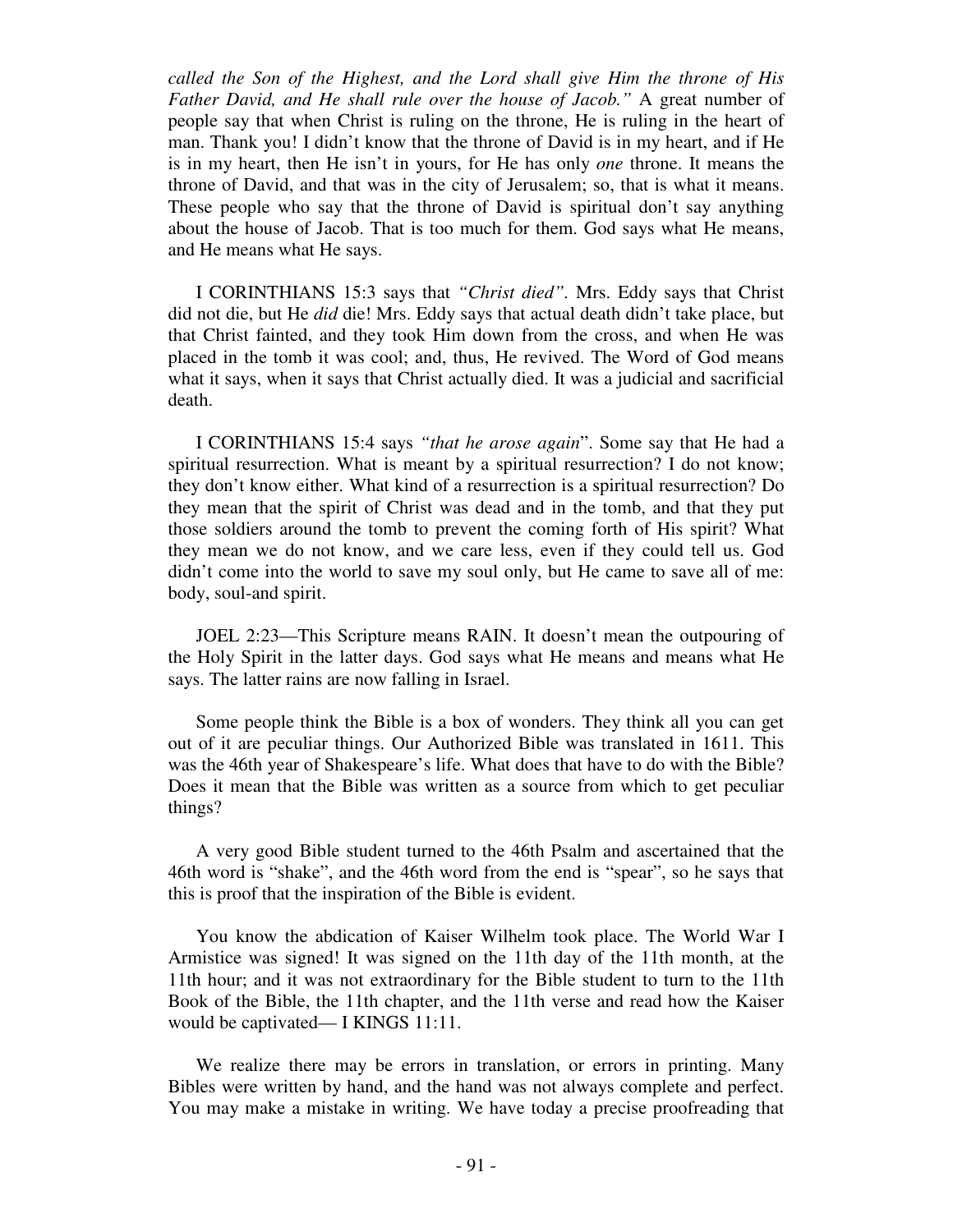hardly detects all the errors of the printer. You have never had a Bible in your hands that doesn't have an error in printing. You have heard of the country where they wanted to produce a Bible without an error, and in order to do that they put pages in public places and asked the people to report if they found any errors. They left those pages on exhibition for a long time, and when they concluded that every error was omitted, they found when they opened the first page, the error, "Holy Bible".

 If you are interested in old books or Bibles, you will find a lot of peculiar Bibles. We have what is called the "Bug Bible", where "bug" was printed for the word "terror" in Psalm 91:5. We have the "placemakers Bible", where the word "placemakers" was printed for "peacemakers" in Matthew 5:9. We have the "Adulterous Bible", where in the seventh commandment, the word "not" is omitted. There is the "He Bible", for "He" was printed instead of "she" in Ruth 3: 15. The word "idle" was printed for the "idol" in Zechariah 11:17; therefore, we have the "Idle Bible." The word "murderers" was printed for "murmurers", causing us to have the "Murderers Bible". "Princes" was changed to "printers" in Psalm 119:161, giving us the "Printers Bible". In Luke 14:26 we have the word "wife" used instead of "life", thus we have the "Wife-Hater Bible". We have the "Vinegar Bible", because "vinegar" was printed instead of "vineyard" in Luke 20. There are these mistakes in printing. No one can blame God for that. God says what He means, and means what He says.

We need to remember what words have changed their meaning in the last 300 years since the King James Version has been printed.

| Genesis 1: 11           | Grass means all growing plants.                          |
|-------------------------|----------------------------------------------------------|
| Ruth $4:4$              | Advertise meant notified.                                |
| <b>Esther 4: 14</b>     | Enlargment use to mean set free.                         |
| I Samuel 17:22          | Let meant to <i>hold back—now</i> it means the opposite: |
|                         | to let go.                                               |
| Psalm 4: 1              | <i>Enlarge</i> used to mean <i>set free.</i>             |
| Matthew 6:25            | Thought meant anxious care or worry.                     |
| Luke 1:63               | <i>Table</i> then means <i>tablet</i> now.               |
| Luke 3:23               | Means Jesus began His ministry.                          |
| Luke 11:48              | Allow use to mean <i>praise</i> .                        |
| Acts 21:15              | Took up our carriages meant when they prepared to        |
|                         | travel; in the year 1611 carriages meant packages        |
|                         | or baggage.                                              |
| Philippians 3:20        | Conversation meant citizenship.                          |
| I Thessalonians 4:15    | Prevent, at one time, meant go before.                   |
| II Thessalonians $1:10$ | Admire meant to wonder.                                  |
| II Thessalonians 4:15   | Prevent-to go before.                                    |
| Revelation 17:6         | Admiration meant to wonder.                              |

The word "nephew" 300 years ago meant any distant relative.

 PUNCTUATIONS: We must know that the translators made many mistakes in punctuation. Punctuation in the Bible is man-made; for example: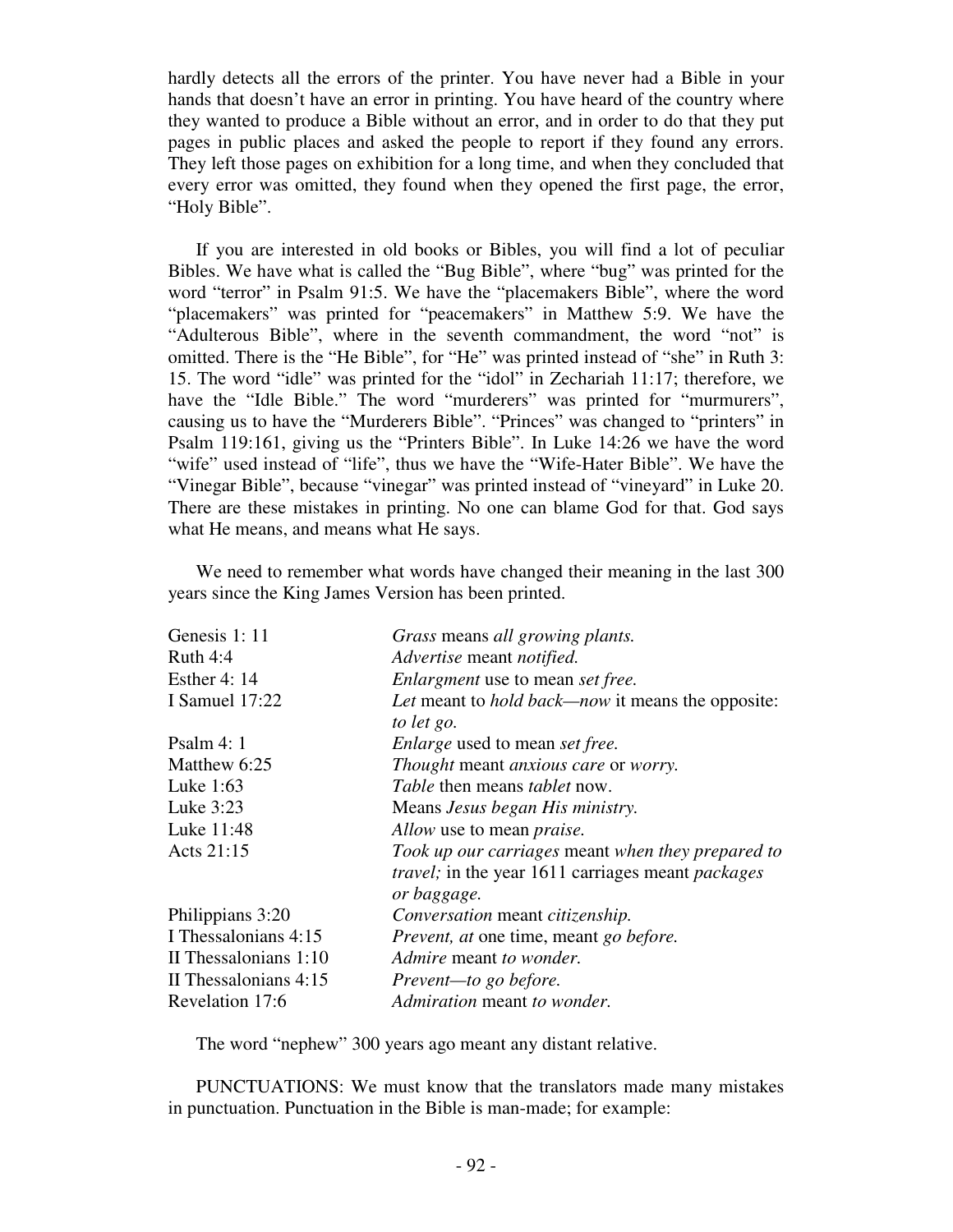Luke 13:24—this, of course, led to the uncertainty of salvation.

 ITALICS: The portions of the Bible which are in italics are supplied by man; these are not found in the original. Psalm 22 is nearly ruined by italics, as is Psalm 27:9, 13. The same can be said of Galatians 3:24. In I John 2:2, leave the words, "the sin of" out.

 INFERENCE IN THE WORD: While God says what He means and means what He says, there is an exception to this principle. There is such a thing as truth taught by the inference in the Word.

 For instance, Matthew 5:13—The Lord is speaking concerning the disciples, telling them that they are the *"salt of the earth*". He is telling His disciples that they should be the means of stopping corruption in the world. We learn from this very verse, by inference, that in Palestine it was possible to secure salt without savor.

 John 1:46—This gives us, by inference, that the Nazarenes were not held in very high esteem.

 II Timothy 3:8—While nothing was said in Exodus about the names of the magicians who withstood Moses, by inference we understand they were named Jannes and Jambres.

 It does not say in Genesis 12 that Lot went with Abraham into Egypt, but in Chapter 13, although the statement is not made, it is inferred that Lot went down to Egypt.

 When the blind man was healed by the Lord at Bethsaida, he said, *"I see men as trees, walking"* (Mark 8:24). This infers that he had not been born blind, for he had seen trees before.

 Matthew 9:6—The Lord tells the sick of the palsy, *"Arise, take up thy bed, and go into thine house."* This leads us to believe that the oriental bed was not a great four-poster bed like we have today.

 With these necessary explanations we come back to the PRINCIPLE OF DIRECT STATEMENT and say that God says what He means and means what He says. Let us remember, too, that when we come to the Word of God, we must consider the fact that the Bible is an Eastern or Oriental Book, not written by an Occidental, but by an Oriental. There are many differences between this Book and others we may possess. Hebrew poetry is unlike American poetry. The Book of Job is poetry, but you won't find any rhyme at the end of the lines. In Hebrew the thoughts ebb and flow. So remember, now, when you come to the Word of God, that God says what He means and means what He says. STUDY YOUR TEXT AND NEVER SPIRITUALIZE SCRIPTURE UNLESS YOU TELL PEOPLE PLAINLY WHAT YOU ARE DOING. BE FAIR AND HONEST.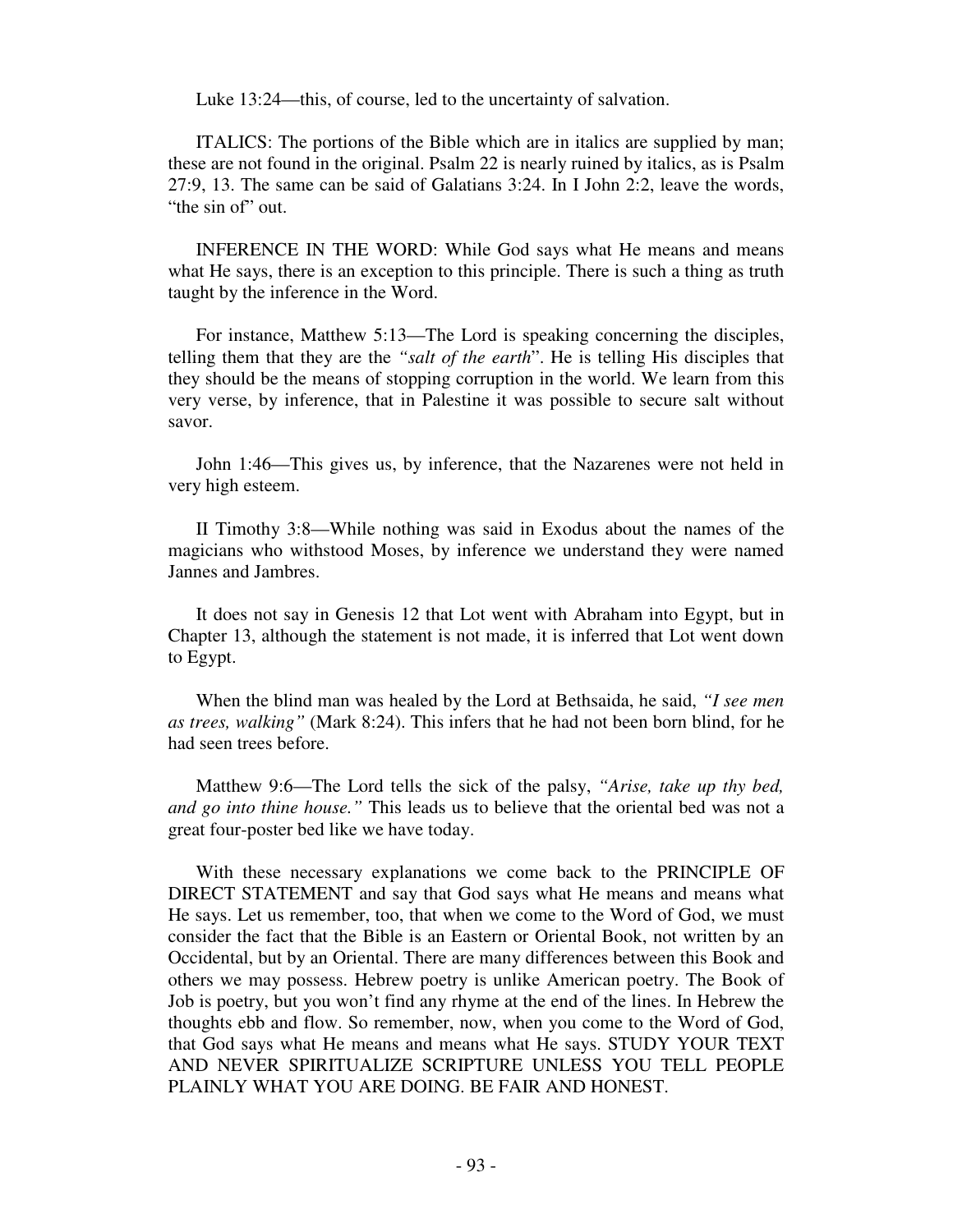FIGURES OF SPEECH: While we do not believe in spiritualizing the Scriptures to too great an extent, we must know, however, those passages that have to do with figures of speech. We use them unknowingly. We use them every day and do not recognize them. If someone said to you that such and such is a hyperbole, or a metaphor, you would wonder what you had said to cause him to ask you such a question. A figure of speech relates to the form in which the words are used. Did you ever hear of a person "cutting a figure"? This means one is dressed "unusually" or "out of fashion."

What is a figure of speech? A figure of speech is a word, or group of words, used out of the ordinary sense, or put out of usual order in a sentence; or a sentence thrown into a peculiar form; or expressing a thing in an unusual manner. A figure of speech is a departure from the natural and fixed laws of grammar, a legitimate departure from law, not arising from ignorance or accident, but arising from design. It is for the purpose of emphasis. Therefore, figures of speech in the Bible cannot be ignored. We must study them for correct interpretation, distinguishing between the thought of the writer and the form in which it is clothed.

 A figure of speech may not be true to fact, but it is true to feeling, and truer to truth. We may say, "The ground needs rain." That is a plain, cold statement of fact. But if we say, "The ground is thirsty", we at once use a figure of speech, not so true to fact, but truer to reality and to feeling. We say, "The crop suffers", "a hard heart", "an iron will" ... these are all figures of speech. "Put the kettle on and get it boiling"—did you ever say that? We don't mean that the kettle boils, but that what is in the kettle boils. Did you ever light the fire? You light the kindling and fire the fuel. Did you ever split the kindling? You split the wood into kindling.

 We use figures of speech over and over again. We do it unconsciously. When we come to the Word of God, we can't see them at all. We are deaf, dumb, and blind when it comes to the Book. We need to know figures of speech. There are more than 200 (approximately 218) figures of speech in the English language. We must recognize these figures of speech in Scripture with prayerful interpretation.

 When should we take a passage of Scripture literally, or figuratively? One person has said that the only rule we have to lay down for determining when words are used literally, or figuratively, is the old oft-repeated principle that words should be understood in their literal sense unless such literal interpretation involves a manifest contradiction or absurdity. Take JEREMIAH 1:18, *"For, behold, I have made thee this day a defenced city, and an iron pillar, and brasen walls against the whole land, against the kings of Judah, against the princes thereof, against the priests thereof, and against the people of the land."* This couldn't be literal, could it? MATTHEW 8:22: *"Follow me; and let the dead bury their dead.*" This cannot be taken literally, either; they are both figures of speech.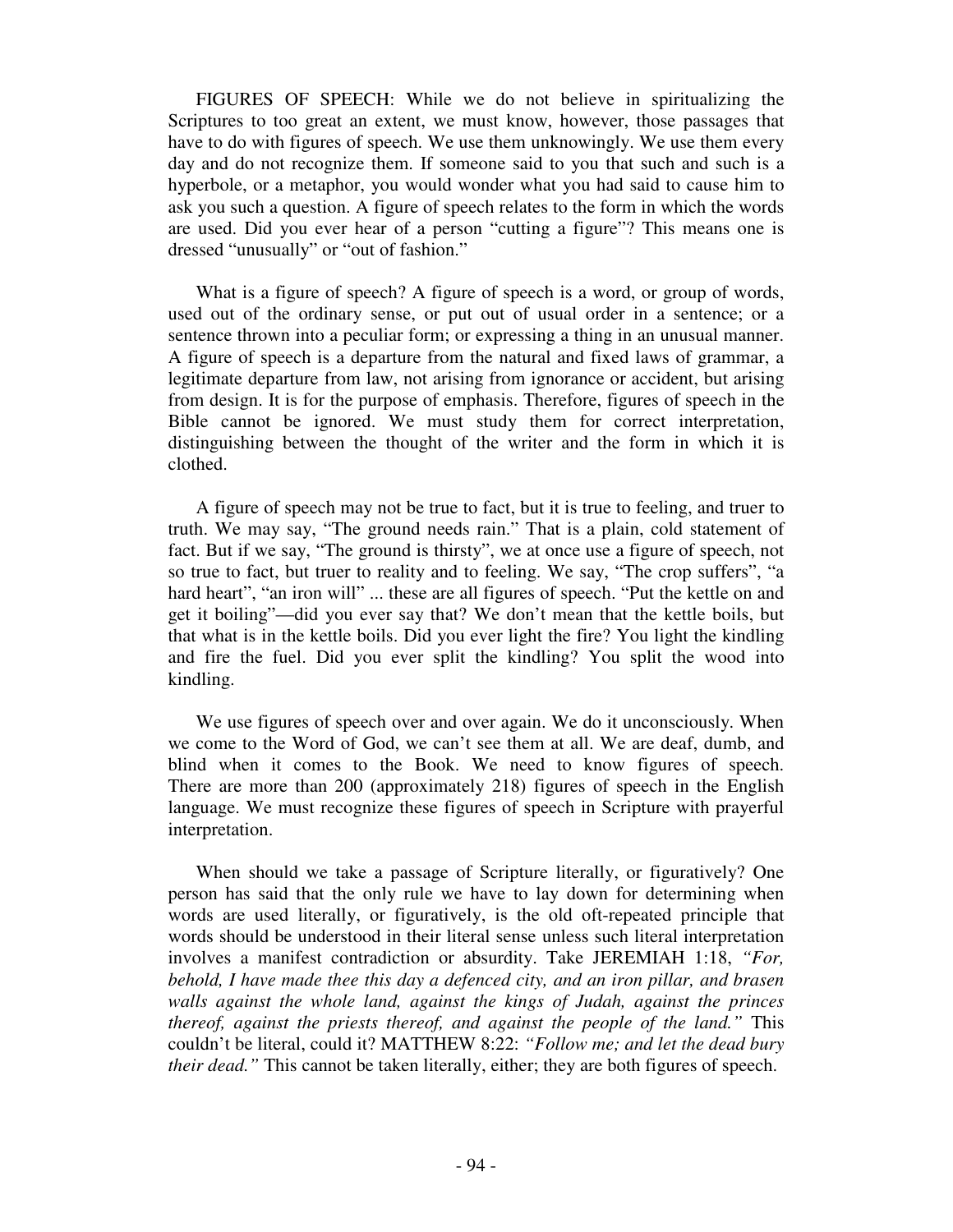*THE METAPHOR:* Stating one thing and meaning another is called a metaphor. Look at the Scriptures noted below:

| Matthew 5: 13 and $8:22$ | Psalm $18:2$    |
|--------------------------|-----------------|
| John $2:18-22$           | Isaiah 40:6     |
| Galatians 2:9            | Jeremiah $2:13$ |

 *THE SIMILE:* That part of speech which resembles or likens one thing to another is known as the simile. Look at

| Isaiah 1:8 and 55:10, 11 | Romans 12:4, 5      |
|--------------------------|---------------------|
| Jeremiah 23:29           | I Corinthians 12:12 |
| Matthew 7:24-27          | II Timothy $2:3$    |

 *THE METONYMY:* When one noun is substituted for another noun; when cause is substituted for effect; or, when something is substituted for attributes or attainments, we have a metonymy. *"This cup is my blood;" "This is my body".* 

 In this noun substitution you find that sometimes God, or Christ, or the Holy Spirit will be put in for the work they do. Look at the following:

 Ephesians 4:20*—"ye have not so learned Christ"* ... Christ is put for the thing taught.

Luke 2:27*—"And he came by the Spirit into the temple."* 

Sometimes children are replaced by their parents, or off-springs:

Genesis 49: 7—"Simeon and Levi*"—"I will divide them in Jacob and scatter them in Israel."* The same man; and God's Message here is to divide them in Jacob, or among the descendants of Jacob.

*"Jacob have I loved, but Esau have I hated"*—This is not concerning these men, hut it is concerning the offsprings of Jacob and Esau.

*"I will enlarge Jacob"—*This does not mean physical enlargement, but it means that God will give Jacob offspring, in the sense that his children shall outnumber the other sons of Noah.

Have you ever read Shakespeare or Moses? What have we here?— Metonymy, of course, for it means, "Have you read what Shakespeare and Moses have written?"

| Matthew 3 :5, 6 | This is speaking of the people of Jerusalem and Judea. |
|-----------------|--------------------------------------------------------|
|-----------------|--------------------------------------------------------|

Matthew 20:25 This does not mean Christ, but it means the brethren.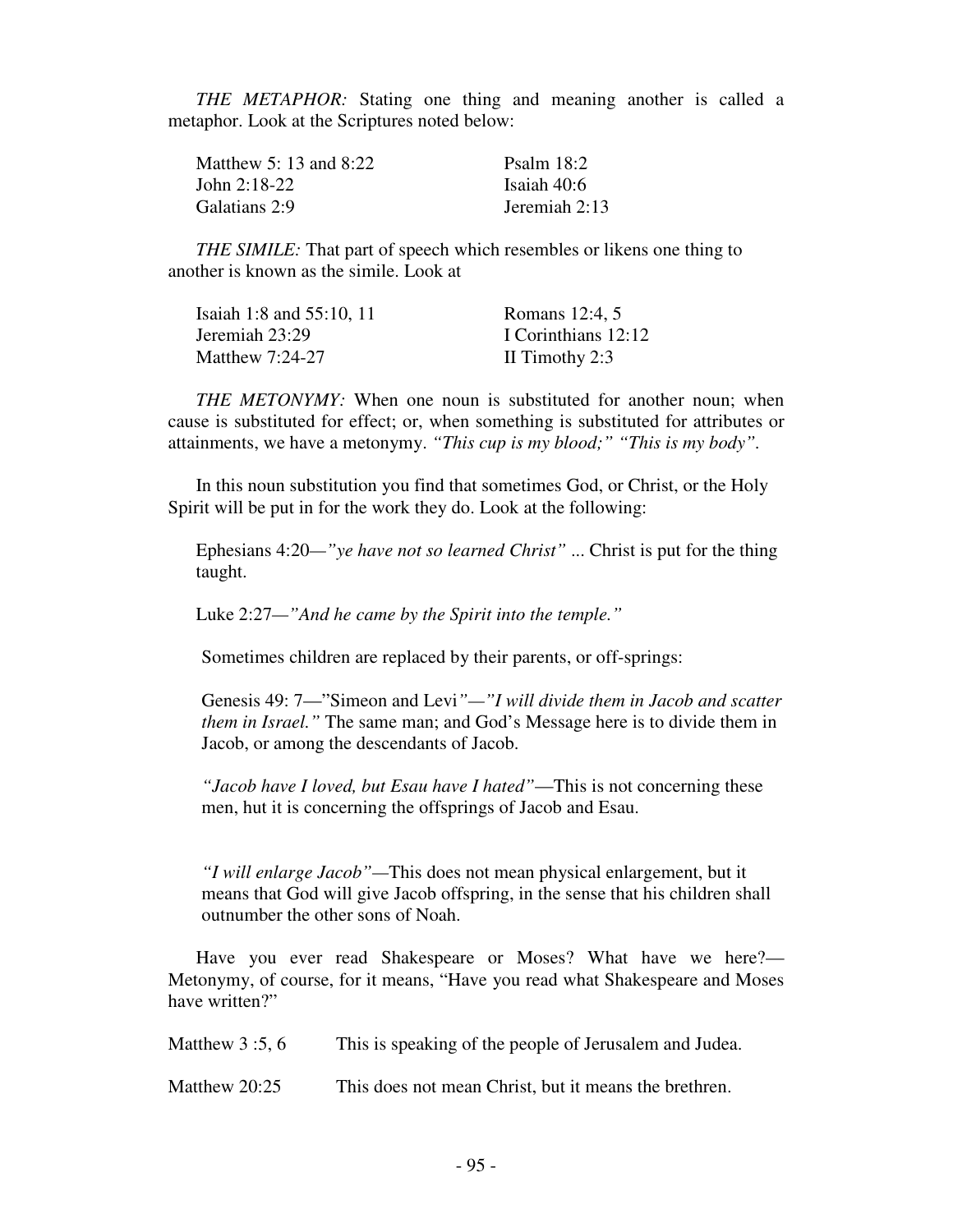| Luke 24:27                                                        | This means that the Lord began to write by Moses.                                                                                                                                                                                         |
|-------------------------------------------------------------------|-------------------------------------------------------------------------------------------------------------------------------------------------------------------------------------------------------------------------------------------|
| John 3:16                                                         | This means that God loves the people of the world.                                                                                                                                                                                        |
| Acts 15:21                                                        | This is not speaking of Moses, but of the law given to<br>Moses.                                                                                                                                                                          |
| Acts 16:31                                                        | The word "house" means household.                                                                                                                                                                                                         |
| Exodus 7:19                                                       | God merely uses a figure of speech.                                                                                                                                                                                                       |
| Exodus 21:20, 21                                                  | "He is his money"—If his servant should die, the master<br>would lose the servant's time.                                                                                                                                                 |
| Deuteronomy 6:5                                                   | This means that we should love the Lord with our entire<br>being.                                                                                                                                                                         |
| Deuteronomy 10:9                                                  | Moses meant that the sacrifices given by the other tribes<br>would become Levi's; and thus, Levi would have no other<br>possession.                                                                                                       |
| Ezekiel 7:27                                                      | We sometimes have the things signified used for the sign.                                                                                                                                                                                 |
| Jeremiah 1:10<br>$\mathcal{L}$<br>Matthew 16:15-19)<br>John 20:23 | Many times actions are said to be performed when they<br>have only been permitted, or even foretold.                                                                                                                                      |
| Romans 14:5                                                       | An action is sometimes said to have been accomplished<br>when all that is meant by it is that an occasion was given;<br>spoken of many kings of Israel who followed in the ways<br>of Jeroboam, the son of Nebat, who made Israel to sin. |
| Luke 14:26<br>Genesis 5:24                                        | Sometimes a statement is made as complete, when the<br>thought is only comparative.                                                                                                                                                       |
| Genesis 42:38)<br>Romans $3:30$ )<br>Galatians 2:9 )              | Sometimes that which is in addition to the subject is<br>mentioned, but the subject is meant.                                                                                                                                             |
| Matthew $2:11$ )<br>Matthew $25:10$ )                             | Sometimes the thing contained is used for the container.<br>This means the place where the marriage was to be.                                                                                                                            |
| I Chronicles 7:32                                                 | Sometimes time is put for the things which are done, or<br>have happened. This shows they knew the things which<br>were occurring.                                                                                                        |
| Esther 1:13<br>$\lambda$<br>II Timothy $3:1$ )                    | Means evil day.                                                                                                                                                                                                                           |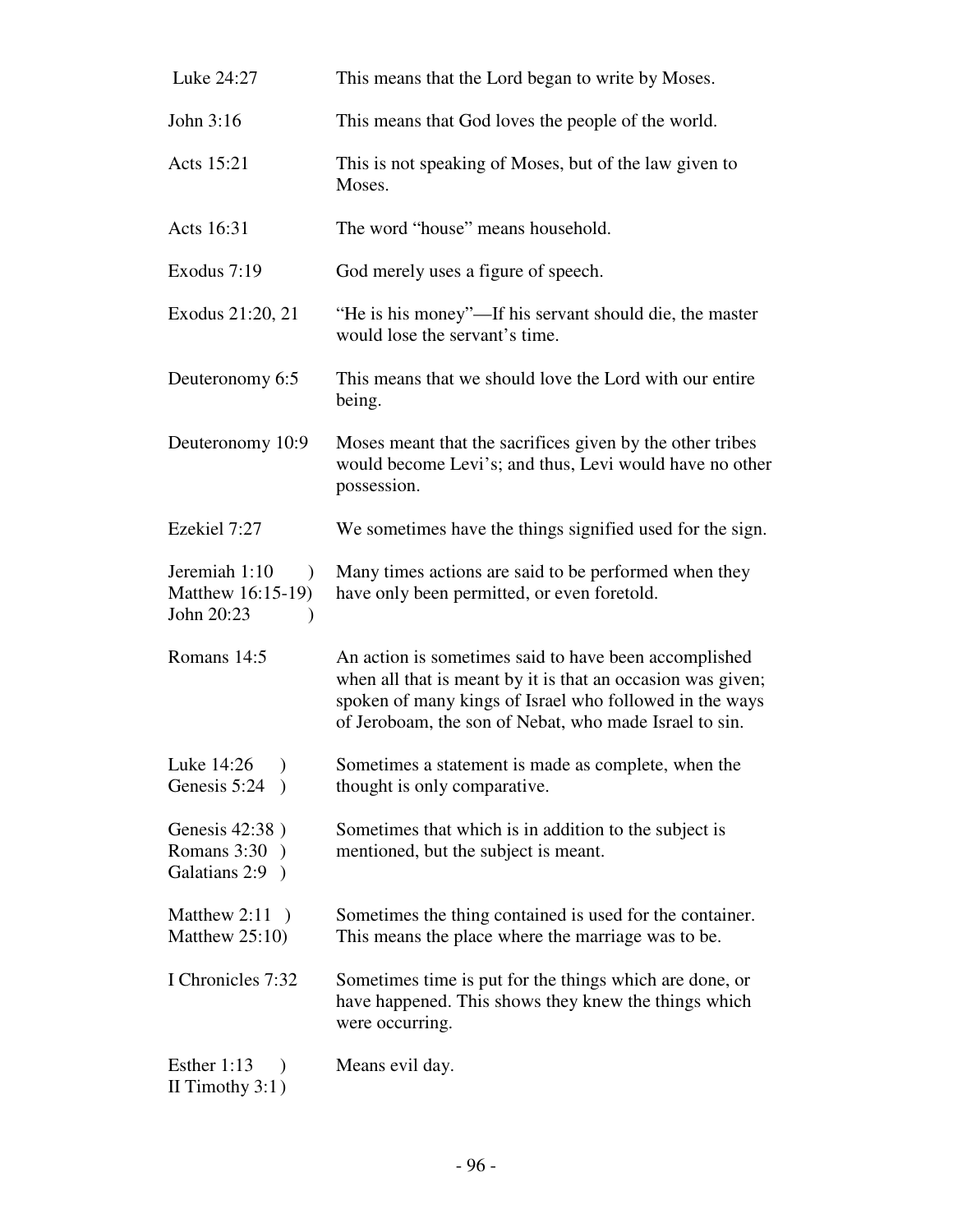| I Corinthians 1:21)<br>Genesis 18:16<br>Genesis 20:10<br>Luke 24:4 | Sometimes things are spoken of according to appearance;<br>opinions which are formed respect them, or the claim is<br>made for them. With all of our scientific knowledge, we<br>continue to say that the sun rises and sets. Angels are<br>spoken of as men, because they were in the form of men; it<br>was the appearance, not the fact. |
|--------------------------------------------------------------------|---------------------------------------------------------------------------------------------------------------------------------------------------------------------------------------------------------------------------------------------------------------------------------------------------------------------------------------------|
| Romans 10:17)<br>Jeremiah 2:33)                                    | Sometimes the action, faith, or feeling stimulated or caused<br>by anything may be employed instead of the thing which<br>causes such action, faith, or feeling. This shows us it is<br>apparent that the hearing is used when the Gospel is heard.                                                                                         |
| Zechariah $10:11$ )<br>Genesis 14:22,23)<br>Psalm 46:9             | Sometimes a sign is used for the things signified. "Until"<br>Shiloh come"—"The sceptre shall not depart from<br><i>Judah</i> "—This means until the power to rule passes away.                                                                                                                                                             |

 *THE SYNECDOCHE:* This is similar to the metonymy in character. It is a figure of speech by which a part is used for the whole, or a whole is used for a part. Under this figure, Lazarus is used for the spirit of Lazarus. The angels carried him to Abraham's bosom, and yet the body of the poor man was lying at the gate of the rich man. JOHN 19:42—*"There laid they Jesus".* They laid the body there. Mary came and told the apostles that they had taken away her Lord. She really thought they had taken away the body—that is all.

 Sometimes you will find that time is used for a part of time. The word "forever" is sometimes used for a limited time. LEVITICUS 25:46—Whatever construction may be used on this passage, they have long ceased to take bondsmen from the strangers round about them.

| Genesis 19:29       | Sometimes the plural is used for the singular.                                                                                                           |
|---------------------|----------------------------------------------------------------------------------------------------------------------------------------------------------|
| Judges $12:7$       | Lot only dwelt in one city, city of Sodom.                                                                                                               |
| Isaiah 1:3          | Sometimes the singular is used for the plural.                                                                                                           |
| Deuteronomy 7:20    | All oxen and asses are meant—not just one. God<br>didn't mean He would send only one hornet (that<br>would have been all right; one was all God needed.) |
| I Corinthians 14:19 | Sometimes a definite number is used for an<br>indefinite number.                                                                                         |

 *THE PERSONIFICATION:* This is a figure of speech whereby inanimate things, objects of nature, and even abstract ideas are personified, viewed as if endowed with life, and spoken of as masculine or feminine. Numbers 16:32; Psalm 114:3, 4; Habakkuk 3:10.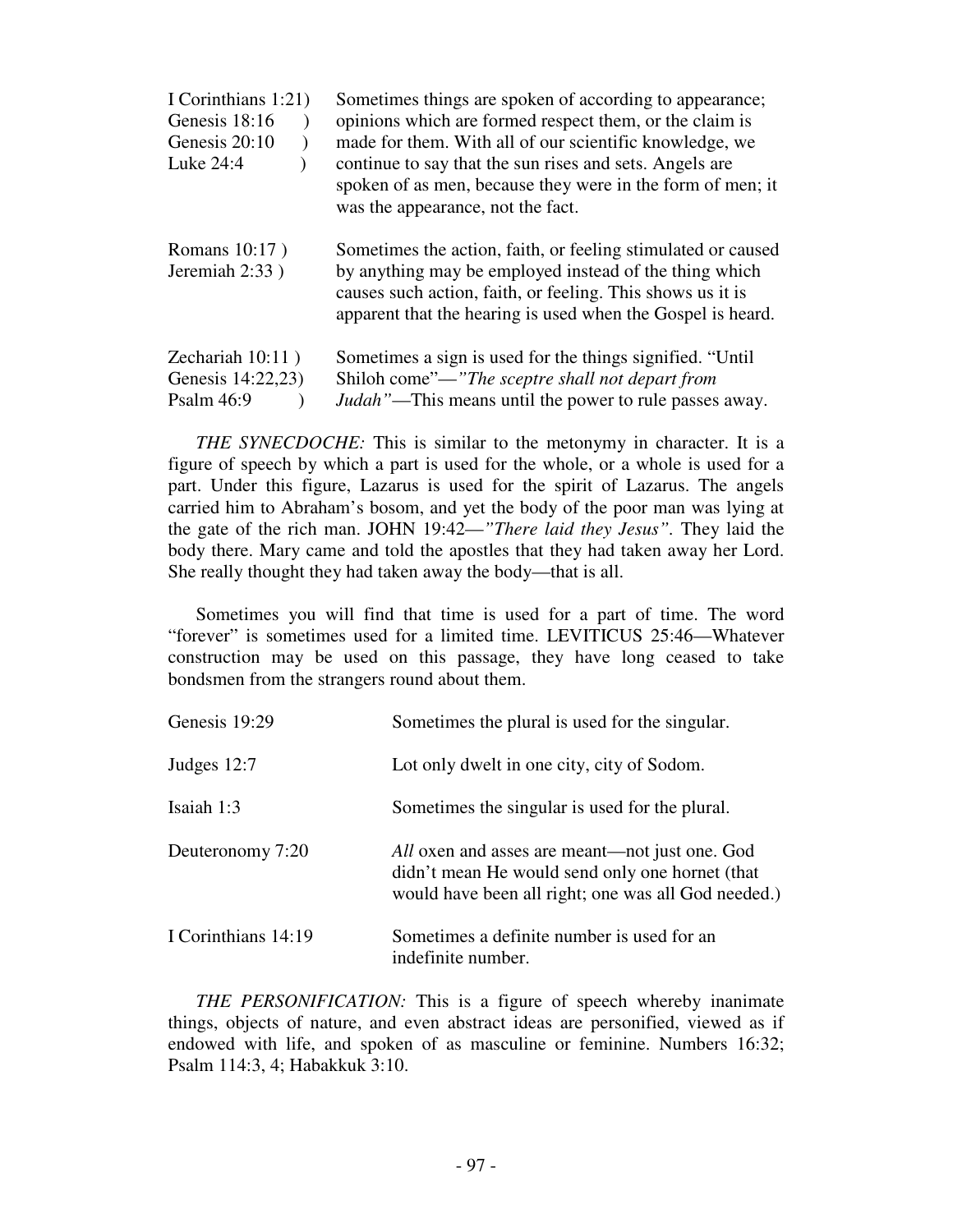*THE ANTI-PERSONIFICATION:* This is a figure of speech whereby persons are represented by inanimate things. II Samuel 16:9.

 *THE APOSTROPHE:* This comes from a Greek word which means "to turn" and denotes the turning, or a speaking away from his immediate hearers and addressing an absent or imaginary person or thing. Psalm 114:57; Isaiah 51:6; 54:1-5; II Samuel 18:33; I Corinthians 15:55 = *"O Death".*

 *THE HYPERBOLE:* This is a rhetorical figure which consists of exaggeration or magnifying an object beyond reality It is an over statement, or the use of exaggerated terms for the purpose of emphasis. Psalm 6:6; John 21:25; Judges 7:12; II Samuel 1:23; Joel 2:18; Amos 9:14; Psalm 22:6.

 Some of the figures of speech are found in the Word of God. Some are not so important, and others are very important. We need to study the figures of speech commonly used.

 *Comparison* is where one thing is compared to another. Psalm 84:10 shows where a day in God's court is compared to a thousand elsewhere.

 *Contrast* is where two things are designedly set in opposition, where false balances are compared to just weights. Proverbs 11:1.

*There are other peculiar methods of conveying truth, such as fables, which are* brief stories or tales introducing individuals of the brute creation, of animate and inanimate nature, as if possessed with reason and speech. The oldest fable in the world is that of Jotham in Judges 9:7-20. Another one similar to it is the fable of Jehoash in II Kings 14:9.

 A further method of conveying truth is by the *riddle,* which is designed to puzzle and perplex the hearer. The most celebrated riddle is Samson's in Judges 14:14.

 The *parable* is another method. This is the idea of placing one thing beside another for the purpose of comparison. A parable is an earthly story with a heavenly meaning. It is essentially a comparison or simile.

 *THE ALLEGORY* is usually defined as an extended metaphor. Look at Galatians 4:24.

Another prominent thing (part of speech) is the type, or symbol. We will study these later. There is a difference between the two. Adam is a type of Christ. The offering of Isaac is a type of Christ. The Rainbow is the symbol of a covenant, and circumcision is the symbol of the Abrahamic Covenant. Bread and wine symbolize the Body and Blood of our Savior. You can never study English enough. Study all the English you can, along with other languages.

\* \* \* \* \* \* \* \*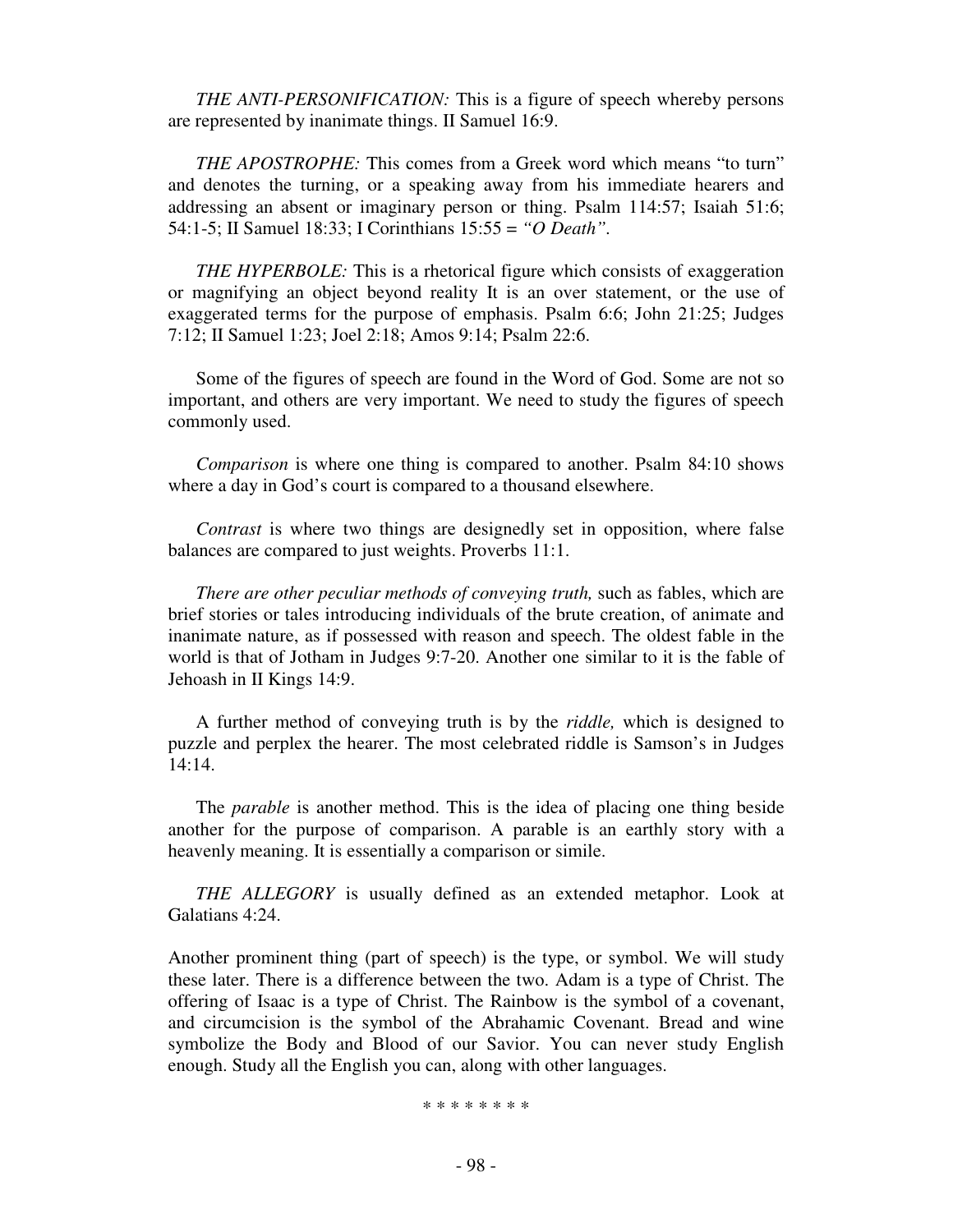#### *The Recurrence In the Law of Repetition Principle*

That principle by which God repeats some truth or subject already given, generally with the addition of details not before given, is known as the Recurrence Principle, or the Law of Repetition.

 We might say that there is a alliance between this principle and the Progressive Principle. We have a clear example of this in Genesis 1 and 2. This is in the creation of man. In Genesis 1 we have the fact of creation mentioned, and in Genesis 2 it is mentioned again, and the details are added. There is a moral aspect added in chapter 2 that is not given in chapter 1. In the first chapter we have the name "Elohim", and in the second we have the name "Jehovah". "Elohim" is God as man's Creator, but "Jehovah" is a covenant-keeping God.

 There is in the Word of God a simple repetition. Sometimes it is merely a word or phrase, but whenever we have that repetition we have it for the purpose of emphasis. When we find this, God is saying to us, "Take notice". Or, as Dr. Clifton Fowler said, "If you went into a home and picked up a book and found words and sentences underscored, you would think that these words were all of particular importance or interest." The word "verily": *"Verily, verily, I say unto you"*—This is for emphasis. Look at John 5:24, 6:26, 32, 47, 53; 8:34. The mind of the natural man has always rebelled against hell. The natural man hates the idea of hell, and he tried to abolish it. This rebellion is met by simple repetition and is striking and important. He doesn't let it go with a single statement, but He mentions it thrice in the same identical words, and most men had better face it.

 In Mark 9:44-48—*"Worm dieth not, and the fire is not quenched."* Repetition is for emphasis. These words repeated by the Lord need to be faced by lost men. They had better take heed!

 The passage of Isaiah 6:9, 10 is that which describes the rejection of God's Son. Repetition of this Scripture can be found in Mark 4:12; Matthew 13:14; John 12:40; Romans 11:8; Luke 8:10; Acts 28: 25-27.

 There are times when you have repetition for the purpose of explanation. Here, for example, is Psalm 16:7-11. This is a Psalm of David, and there is no indication that he is not writing concerning himself. Turn to Acts 2:31 and you will find the explanation. That is the Bible explaining itself. We need to learn that the Bible is self-explanatory. Repetition is for the purpose of emphasis or explanation.

 There is the account of the Apostle Paul's ministry found in the Book of Acts, and from it we learn of the Jewish emphasis it gives. Yet, from the Epistles of Paul written during this same period, we learn by these added facts that Paul's ministry was not wholly Jewish. Yes, added light is thrown upon the Church, showing that it was neither Jewish nor Gentile, but one body consisting of both.

Here are some longer examples of repetition. Let us deal with First and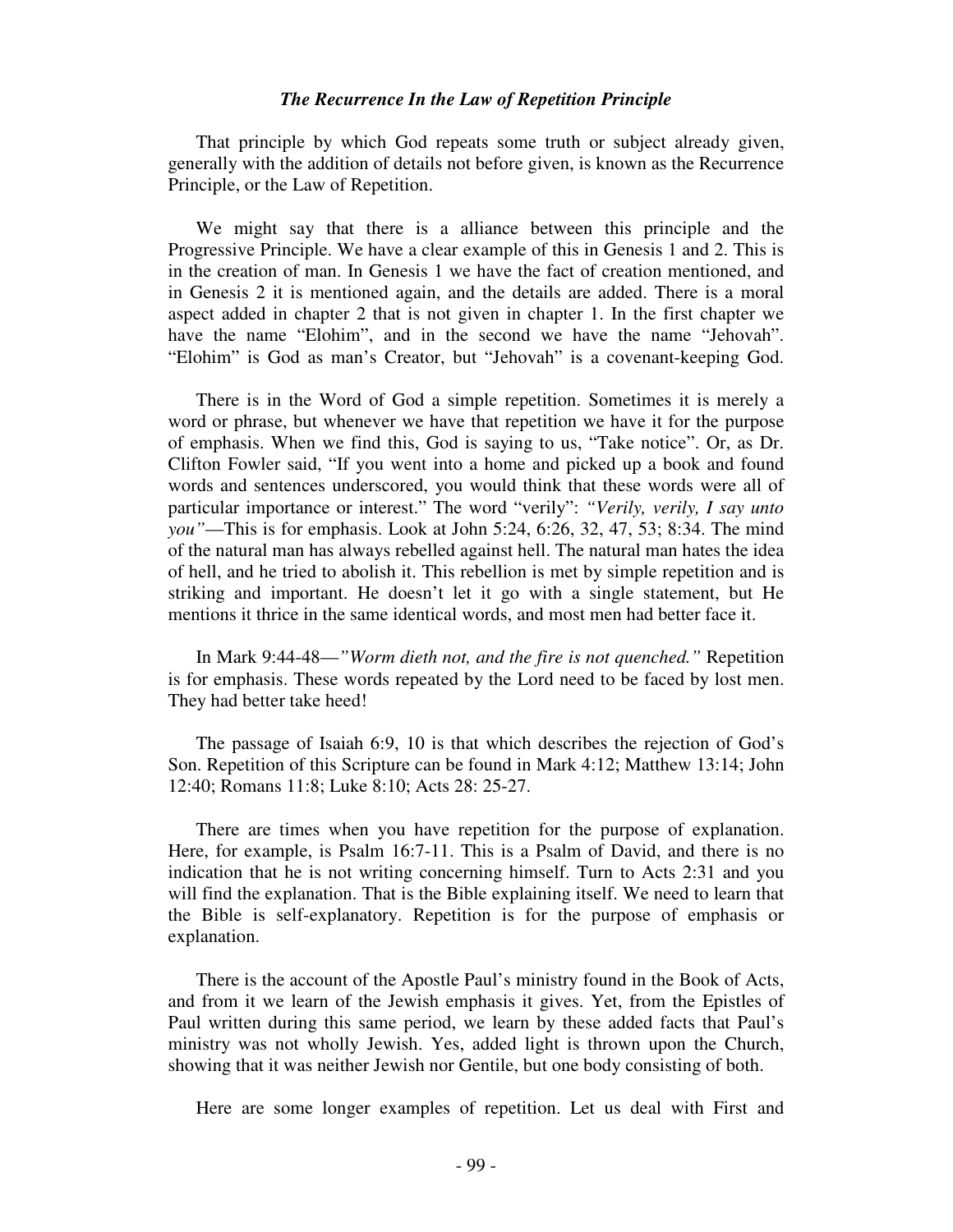Second Chronicles. You have no doubt noticed that the Chronicles are a repetition of Samuel and Kings, if you have ever read these books. There is a difference. In Samuel and Kings we have a record of the Kingdom of Israel, and there is a split in the kingdom. Then the books carry on the history of the Northern and Southern kingdoms. We find that God deals with the kings in the Judean kingdom; then, he deals with kings in the Israelitish kingdom. He goes back and deals with them again until Israel is carried away. Then He carries Judah on to the end. In Chronicles we find that God does not deal with the Northern kingdom, except as they come in contact with the Southern kingdom. Some people think that all you have here is repetition and that God put in Chronicles to fill up space and to make a good-sized Bible. That is not true. They say this book is unnecessary because the history of Samuel and Kings is repeated, but we cannot believe that God ever does anything unnecessary; and I believe there is a reason for repetition.

| <b>SAMUEL AND KINGS</b>                                                                                                                                | <b>CHRONICLES</b>                                                                                                           |
|--------------------------------------------------------------------------------------------------------------------------------------------------------|-----------------------------------------------------------------------------------------------------------------------------|
| History is written from man's<br>standpoint.                                                                                                           | History is written from God's standpoint.                                                                                   |
| The facts of history.                                                                                                                                  | It is God's thought and words.                                                                                              |
| Course of events.                                                                                                                                      | The reason for and the meaning of those<br>events given.                                                                    |
| We see how man rules.                                                                                                                                  | We see how God overrules.                                                                                                   |
| Chronological and governmental.<br>History from the natural aspects.                                                                                   | Ecclesiastical and moral.<br>History from the Divine aspects.                                                               |
| Three chapters are given to<br>Hezekiah's wars and secular events,<br>and three verses are given to the<br>great revival that took place under<br>him/ | Three chapters are given to the revival;<br>one chapter is given to all the wars and<br>secular events of Hezekiah's reign. |
| Kingly aspect.                                                                                                                                         | Priestly aspect.                                                                                                            |
| In II Samuel 6 we have this one<br>chapter devoted to the removal<br>of the ark to Jerusalem.                                                          | In II Chronicles three chapters $(13, 15, 16)$<br>are given over to this event.                                             |
| (Missing)                                                                                                                                              | Emphasis to the Levites, the temple, and the<br>religious life in the Kingdom.                                              |
| Record of Solomon's apostasy<br>is recorded. He had a thousand<br>wives and he was wooed away<br>from his God, Jehovah, by these<br>pagan women.       | Not recorded here.                                                                                                          |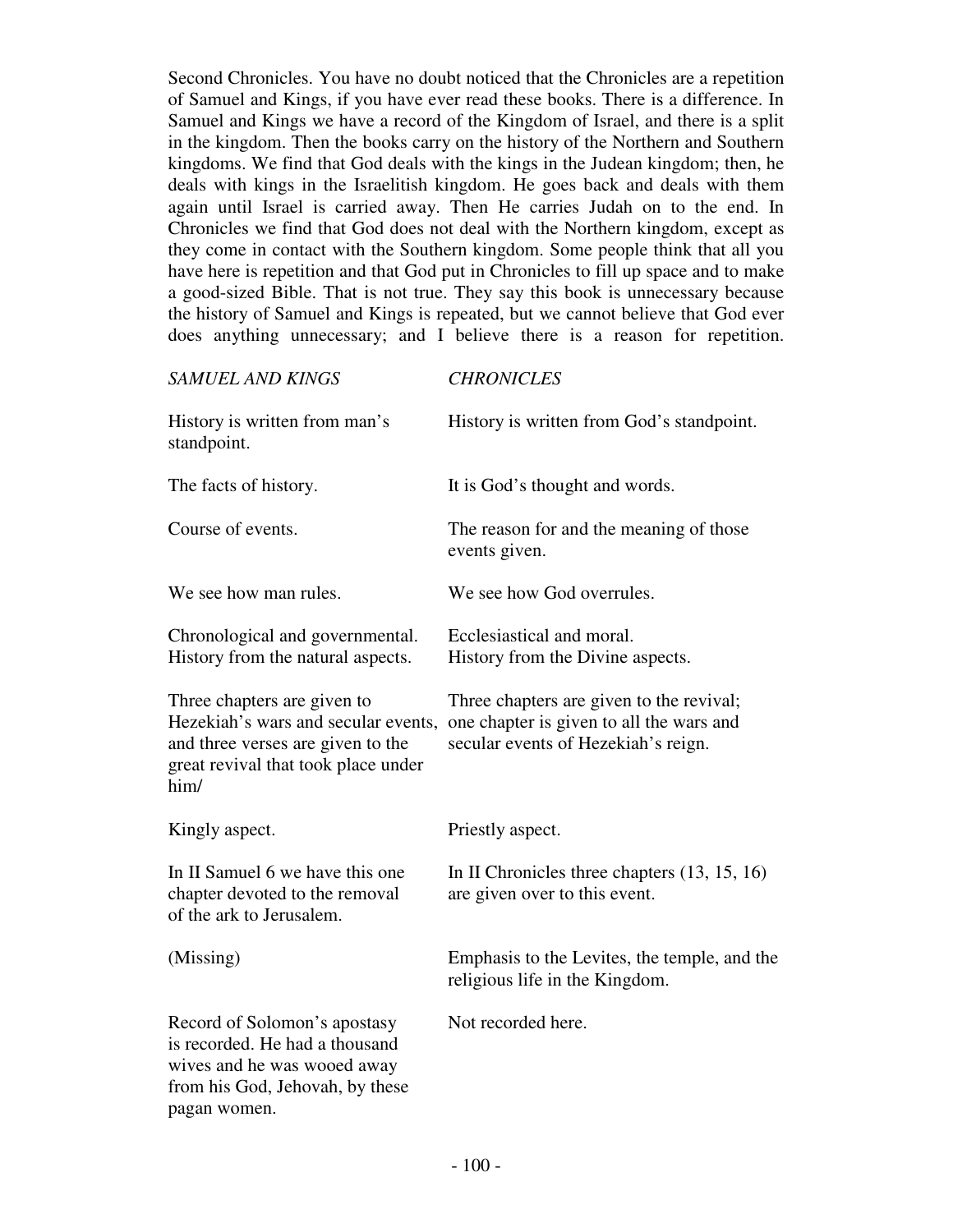which tell of David's great sin.

We have two chapters in II Samuel There is not a breath of it in Chronicles.

chapters given to the reign of Saul. given to Saul's reign.

In I Samuel we have twenty In Chronicles there is only one chapter

Chronicles I & II give the reasons for certain things that are mentioned in Samuel and Kings:

| I Samuel 31:6                                                | I Chronicles 10:13, 14 reason why                                                                                                                                    |
|--------------------------------------------------------------|----------------------------------------------------------------------------------------------------------------------------------------------------------------------|
| II Samuel - Two chapters are<br>given to record David's sin. | Not mentioned here.                                                                                                                                                  |
| Sin of numbering the people<br>found here.                   | The reason why (Satanic) is given here:<br>II Chronicles 13: 18—Because<br>II Chronicles $14:1, 12$ —So<br>II Chronicles 16:9—To show<br>II Chronicles 12:14—Because |

# *So-Called Contradictions*

I Kings 15:32, 33—Baasha. He reigned 24 years. This is an illustration of a man who is fighting a great big war nine years after he is dead.

II Chronicles 16:1—He began to reign in the third year of Asa; he reigned 24 years; he died in the 27th year of Asa, but 9 years later he took up the fight with Asa. There hasn't been a resurrection! It is just a matter of interpretation. It should read like this: "In the thirty-sixth year of the kingdom of Asa." It takes you back to the beginning of this kingdom.

II KINGS 8:26 and II CHRONICLES 22:2: Here is something very, very interesting. This should make the enemies of the Scriptures clap their hands in glee. II Chronicles says, "Forty and two years old was Ahaziah when he began to reign, and he reigned one year in Jerusalem." But now if he had begun to reign when he was forty-two years old, it would have made that man two years older than his father. You can say this is a mistake of copyist, and remember, mistakes can be made by the copyists, but there are no contradictions—NONE here!!!

 God meant what He said in both references; don't forget the character of Kings and Chronicles. Kings is from the human standpoint and Chronicles is from the Divine standpoint. Mark Nansty says in his book, "The Romance of Bible Chronology", that a plain contradiction is given here, and yet, one is put there *intentionally,* on purpose, to prove a Divine truth. The solution is to look to the original Hebrew, and you can do that if you look at a concordance. You can look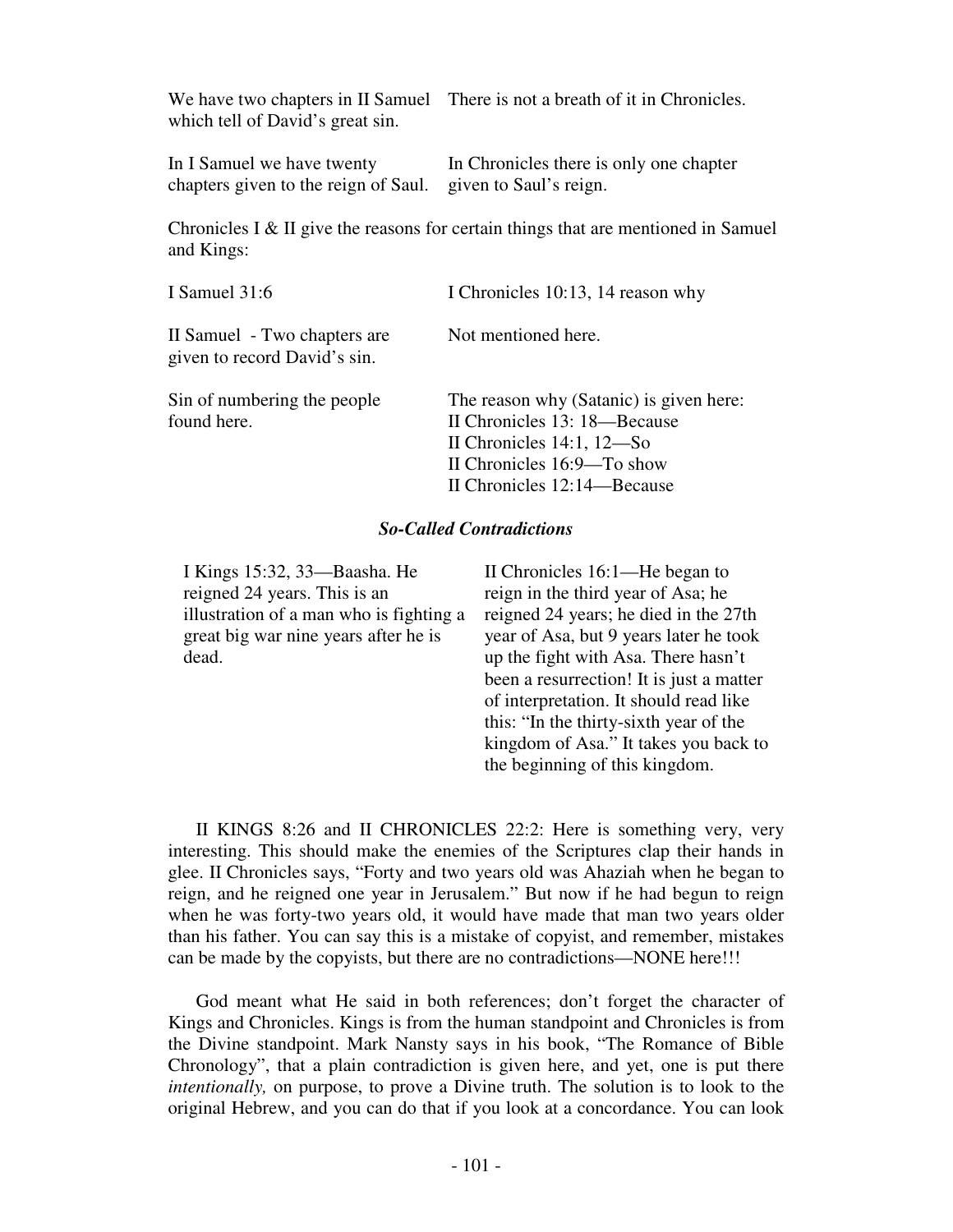at the original Hebrew and trace it. Read carefully the context. Then Mr. Nansty goes on to give the proper translation of II Chronicles 22:2: *"A son of forty-two years was Ahaziah when he began to reign."* If he were a son,of forty-two years, you will have to go back forty-two years to his father, Omri, King of Israel, the founder of a new dynasty and the beginning of a new family on the throne; the beginning of a new empire. *"A son of forty-two years"—*Listen, here is the trouble:

 Here we have Omri, King of Israel, a wicked king. While Omri was reigning in Israel, there was a fellow named Ethbaal, a priest of Baal (that religion damned Israel, and a little later Judah entered into it). Omri had a son named Ahab. This priest of Baal, Ethbaal, had a daughter named Jezebel. She was one of the worst women who had ever lived. When Ahab was reigning in Israel, Jehoshaphat was reigning in Judah.

 Ahab, the son of Omri, married Jezebel, the daughter of Ethbaal. They had three children (Ahaziah, Jehoram, and one daughter, Athaliah). Athaliah was almost worse than Jezebel. Jehoshaphat had a number of children, and he was a good king. He went wrong because he got too friendly with this other family. He was so friendly that when he had a son he gave him the name of Jehoram. He also entered into a business alliance. He brought about a matrimonial alliance, and Jehoram (his son, who would follow him on the throne) was married to Athaliah. The paganism that damned the Northern Kingdom was introduced by Jezebel, and Athaliah did the same thing in Judah.

 Jehoram and Athaliah had a son whom they named Ahaziah. Now we have something interesting, and it is *very* interesting. The Book of Kings says Ahaziah was twenty-two years old when he began to reign. Chronicles, giving God's view, says Ahaziah was a son of forty-two years, and that will take us back to the first year of Omri. Because of this alliance, God is going to disown this man as a son of David, and that is what He did.

 We are told that Ahaziah walked in the ways of Ahab, and Ahab was the husband of Jezebel, who introduced Baal worship into the Northern Kingdom. Ahaziah (in the line of Judah) is living like the ungodly line of Israel. He was a descendant of David, but God disowned him and said that he was a son of Omri, and a son of forty-two years. He is a "son" of the house of Omri, not of David in God's recording. That is the way God wrote history, and when you study the Word of God you will have to take it from the viewpoint of the Old Testament History. This is confirmed by Matthew in the genealogy; and there you will find that Solomon begat Reboam, and Reboam begat Abia, and Abia begat Asa, and Asa begat Jehoshaphat, etc. Ahaziah is disowned. It does not say he begat Ahaziah, but it takes us down to the fourth generation, Uzziah. That means that the Holy Spirit is repudiating that wicked branch in the house of David.

 Psalm 10:13-15——This is what took place. There are only fourteen generations in this line, not seventeen. Here are the facts. Modern critics say that the Bible must be interpreted like any other book, but the Word of God is *not* like any other book!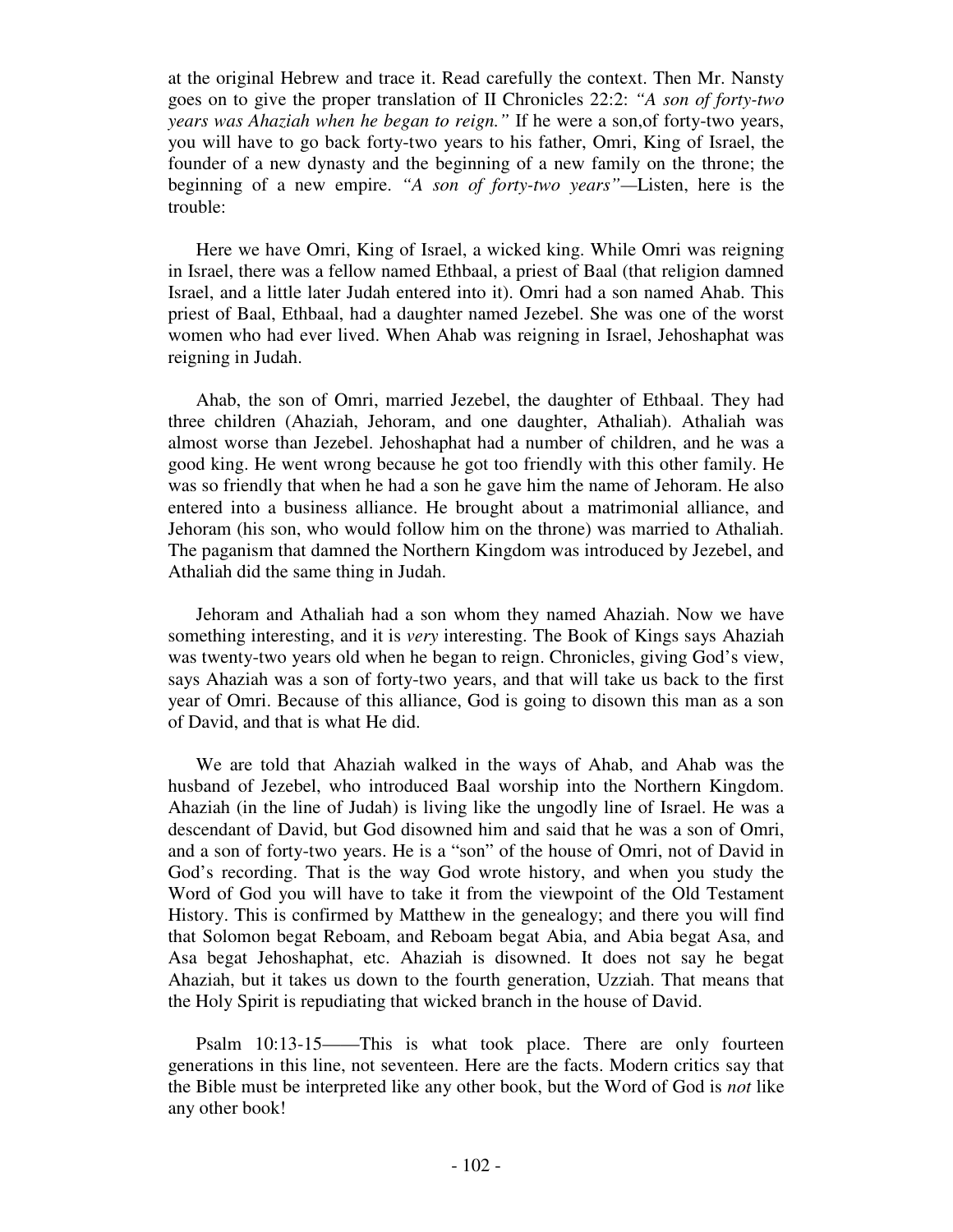| <b>KINGDOM OF ISRAEL</b>   |         |  |
|----------------------------|---------|--|
| Omri                       | Ethbaal |  |
| Ahab                       | Jezebel |  |
| Ahaziah, Jehoram, Athaliah |         |  |

KINGDOM OF JUDAH

Jehoshaphat Ahaziah, Jehoram, Athaliah Jehoram

### Ahaziah

 When Jehoram (who married Athaliah) came to be king, he slew all his brethren, and all that was left was his son, Ahaziah. Then Ahaziah became king, died, and his mother went out and slew all of Ahaziah's children (her own grandchildren) so that *she* could reign. She thought she had killed them all, but there was one little baby saved. The Lord would never have permitted her to kill them all, for He had covenanted with David that he would always have a son to sit upon his throne. A princess married a priest, and when the grandmother went on the warpath, she took this child to the temple and hid the baby in the temple for six years. How could they hide a child that long? Why, because of the idolatry the temple was deserted and was the safest place to hide the child.

### *THE FOUR GOSPELS*

John 20:30, 31.

 Why did God write four Gospels? Why didn't He make just one Gospel, for there *is* only ONE Gospel. If more than one Book, then why not twelve, as there were twelve apostles (I'm glad Judas didn't write one, aren't you?). The New Testament is the outgrowth of the Old Testament. The Old Testament is the ROOT, and the New Testament is the BRANCHES. Paul (in Timothy) states that he had known the Scriptures from his youth. Paul was speaking about the Old Testament Scriptures that Timothy had been taught, for there was no New Testament then.

# *The Lord Presented Four Ways In the Old Testament*

| 1. King of Israel     | Isaiah 32:1; Zechariah 9:9 | Sovereign |
|-----------------------|----------------------------|-----------|
| 2. Servant of Jehovah | Isaiah $52:13$             | Servant   |
| 3. Son of Man         | Isaiah 7:14; 9:6, 7        | Seed      |
| 4. Son of God         | Isaiah 9:6; 40:3-9         | Son       |

 The Lord is called the "Branch"—Jeremiah 23:5; Zechariah 3:8; 6:12; Isaiah  $4:2.$ 

 The first thing we come to in the New Testament is the four Gospels: King, Servant, Son of Man, and Son of God. The Old Testament fathers saw Him in the cherubims; Ezekiel 1—Lion (King of Judah); Ox (Servant); Man (Man); Eagle (Son of God).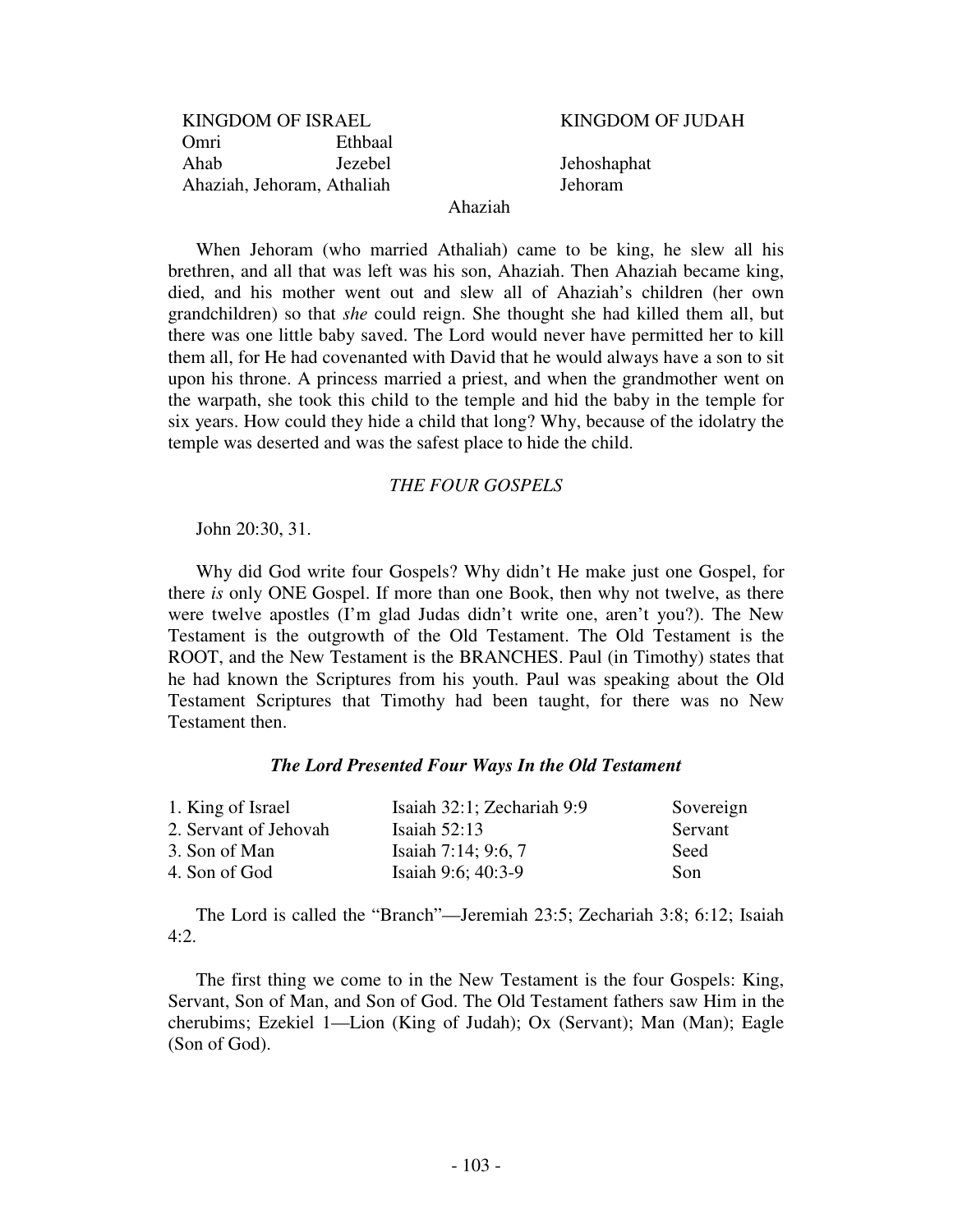Matthew —As King Mark —As Servant Luke —As the Son of Man John —As the Son of God—this shows divine inspiration.

 The four Gospels are said to be written to four classes of people. There were three languages written over the Lord upon the Cross: Latin, Hebrew and Greek; all were there. Matthew was written to the Jews (Hebrew); Mark was written to the Romans (Latin); Luke was written to the Greeks (Greek)—the lovers of art. The Gospel of Luke is a work of art itself; John was written to the Church. This last Gospel makes more appeal to the Christian than the other three combined.

 *Matthew* is introduced by genealogy. When the King takes His throne, it is by birth.

 *Mark—we* find the recommendations of the servant*—"This is my Son in whom I am well pleased"*. No genealogy here, as servants need none.

 Luke—genealogy shows that Christ was a man, because He came from the first man, Adam; everyone born comes "from", not evoluted "to."

*John—*had no genealogy—Why? Answer: Who was God's father?

*MATTHEW LUKE* 

*MATTHEW*— "Kingdom of Heaven" is found only in this Gospel, and it is found 32 times.

| He was born King of the Jews.    | He was born a Saviour.          |
|----------------------------------|---------------------------------|
| He was crucified because He said | He was crucified because He was |
| He was king of the Jews.         | the Son of Man.                 |

 Christ was acquitted three times of the same charge in the Roman courts, but after He was acquitted, He was stripped, beaten, slapped, kicked, knocked—hurt, wounded, and crucified—THAT'S HUMAN JUSTICE?

 MARK—Servant of God (Philippians 2). No genealogy; no record of birth (Birth was taken for granted); no boyhood or youth recorded—just a servant going around serving. Look at the word *"And"* 

LUKE—Humanity emphasized. Tells of His praying and His perfect human sympathy. Where else do you find Him sweating drops, as if they were drops of blood, other than in Luke's gospel?

 JOHN—He was presented as the great "I AM"—"He that hath seen me bath seen the Father." There is no Bethlehem, no Egypt, no Baptism, but there is the ministry of the Son of God. He claimed equality with God.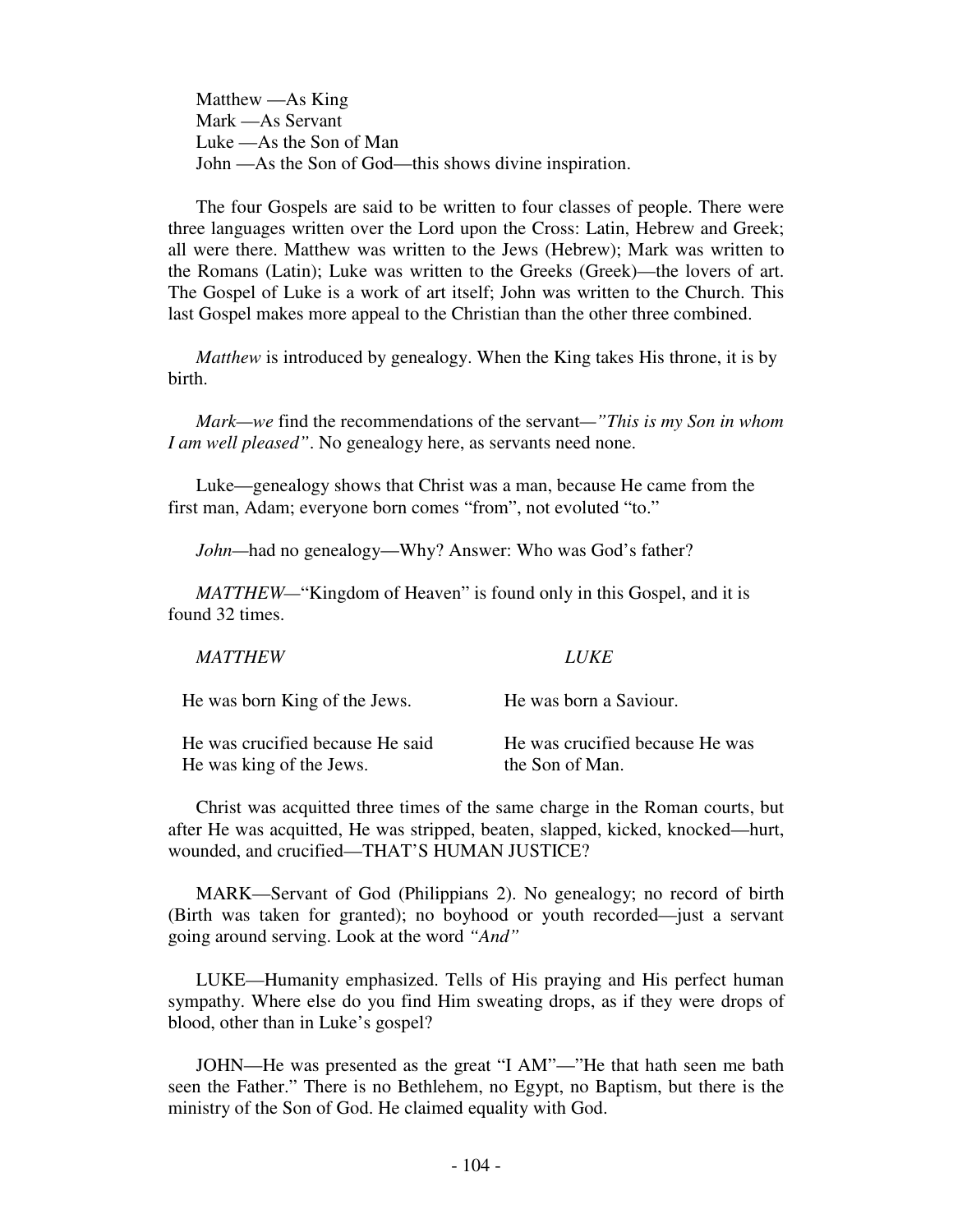# *THE TWO GENEALOGIES:*

| LUKE'S:      |
|--------------|
| Adam         |
| Abraham      |
|              |
| David        |
|              |
| Nathan       |
| Heli         |
| Mary         |
| <b>JESUS</b> |
|              |

 In II Samuel and Psalm 89 we have the Davidic Covenant presented, but something has happened. Jeremiah 22:28-30 does not mean he will have no children, but rather that his seed would not sit upon the throne.

 Joseph, Mary's husband, known as a carpenter, was in reality a prince of Judah He had a right to the throne of Judah but having a title to it didn t do him any good No doubt the Devil was glad when the Lord made this curse, because if God did not set up David's throne forever then He has broken the covenant and if so His Word is not true ad the Devil will have defeated God.

 Nathan was as much David s son as Solomon If you study the Bible carefully you will notice that Nathan was born before Solomon and should have been king—I Chronicles 3:5. However Nathan's mouth was shut. Why? Tell me why the lions shut their mouths before Daniel and I will tell you the reason why Nathan shut his mouth. Why? God did it.

 Joseph and Mary were espoused, meaning that they were engaged, and that engagement lasted for one year which was as sacred as marriage When Joseph found out that his espoused Mary was with child, He was afraid; he knew how a young Woman came to be With child. Don't blame Joseph! Would you believe a woman who came with such a story? Deuteronomy 22:23, 24 24:1-4. There were three things Joseph could have done He thought only of two:

- 1. He could show her shame and have her stoned to death
- 2. He could put her away privately and divorce her.

 The circumstance was so great that God sent His angel to tell Joseph to do the third thing: consummate the marriage. He should marry her and legally claim the child as his own. It would have to take a visit from an angel to make us believe it, wouldn't it?

 In the sight of the law, Jesus was a son of Joseph; Jesus has two fathers! Jesus had legal (through Joseph) rights to the throne of David—legal rights, yes, but an heir through Mary! He did not have rights of blood kin upon which the curse stood, but legal rights through that line and blood right through the other line of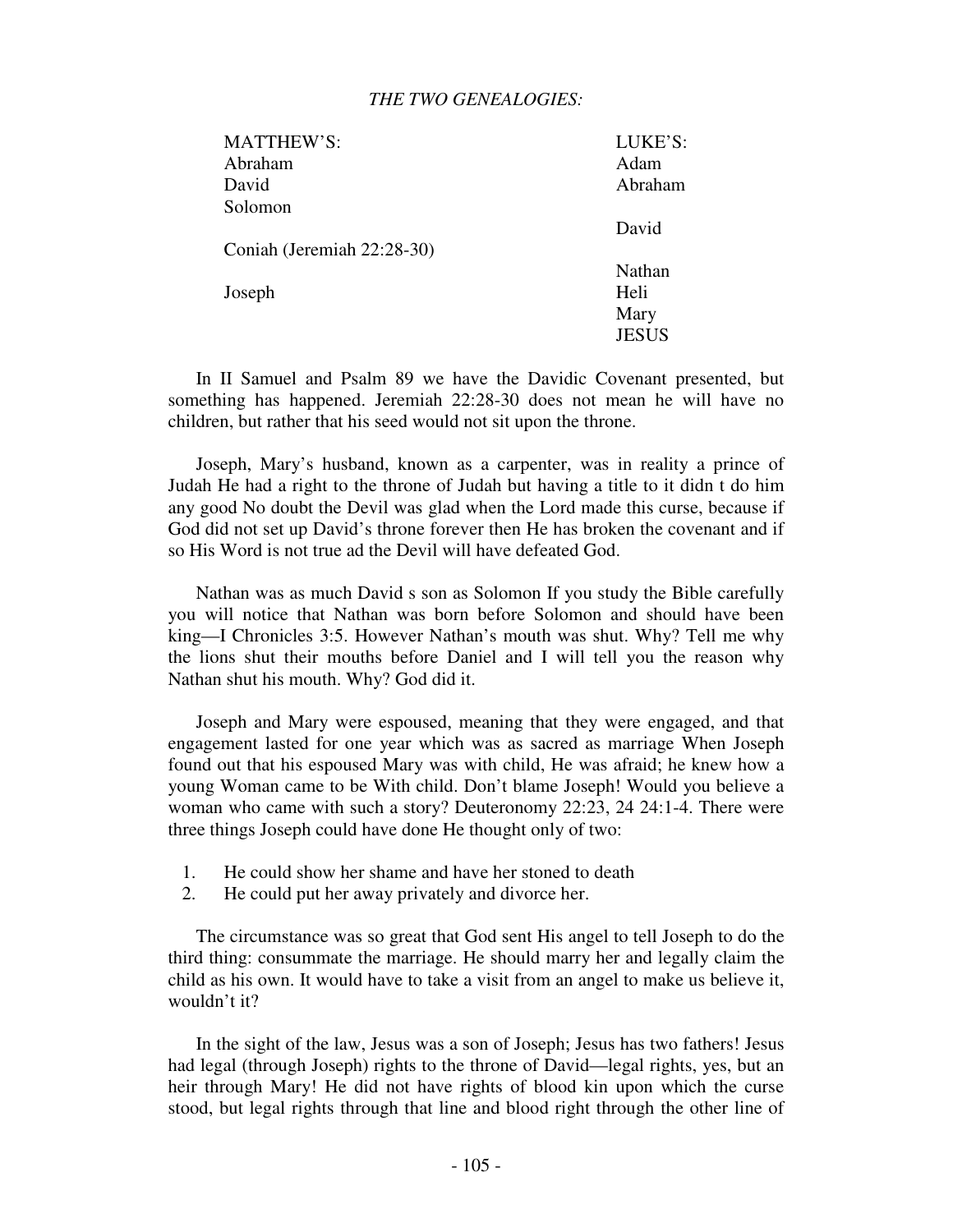Mary, to Nathan, to David. Jesus was the only One that could be of the family of Solomon, legally, and yet not be of the same by blood.

 Jesus didn't have any children. Joseph and Mary did have more children after Jesus, but the crown of David only went to the firstborn. Now, if Jesus did not rise from the dead, the throne of David is still empty; there is no one to fill it, and it never will be filled! Then, throw out the Bible and the Davidic Covenant. But Hallelujah; Christ is risen! He is still living! He is the King to sit upon the throne! The genealogy of Solomon had to be kept up in order to protect the line from whence the Lord would come. The Devil is not omniscient. He would not know a lot of things if we didn't tell him. The Devil forgot all about Nathan's line and fought Solomon's line all the time.

# \* \* \* \* \* \* \* \* *The Gap Principle*

That principle by which God, in the Jewish Scriptures, ignores certain periods of time, leaping over centuries without comment, is known as the Gap Principle.

 A good example of the Gap Principle is found in Luke 4:17-20. Here we have recorded the incident of Christ going into the synagogue. Isaiah 61:1, 2— Compare these Scriptures and you will find that the Lord didn't finish the sentence. He stopped in the middle of it and said This day is this Scripture fulfilled in your ears The next words speak of the vengeance of the Lord, that period which is still in the future. It will not take place until He comes again. The Acceptable Year has been 1900 years plus already, so the Day of Vengeance is still future. I Peter 1: 10, 11. When the prophets of old wrote of the sufferings and glory of the Lord, they recorded the events as though they occurred at the same time. They did not understand the Gap Principle.

# LIFE OF CHRIST His suffering (Gap) His Glorification

 The Gap Principle is illustrated by the mountain peaks one may see in the distance; between them is the valley or valleys that one does not see.

 Daniel 8 records the Ram and the He Goat. The two have a fight, and the Ram with two horns is defeated. Then the He Goat with the one horn waxed very great until that one horn was broken off, and in its place four horns grew. And then out of them comes the "little horn". We are not left in the dark as to what the Ram and the He Goat are. The Ram is the Medo-Persian Empire. The He Goat is the Grecian Empire, with Alexander the Great, as the Great Horn. He died and the kingdom was divided between his four generals. Then comes the GAP PRINCIPLE. Between the four horns and the little horn there have been around 2300 years. The "Little Horn" is none other than the Antichrist.

In Daniel 9, Daniel is praying and is given a vision: (Daniel *9:25)* "Seventy weeks are determined upon thy people ..." God says to Daniel that "Seventy weeks are determined upon *his* people"; "weeks" is really seventy *sevens.* We ask the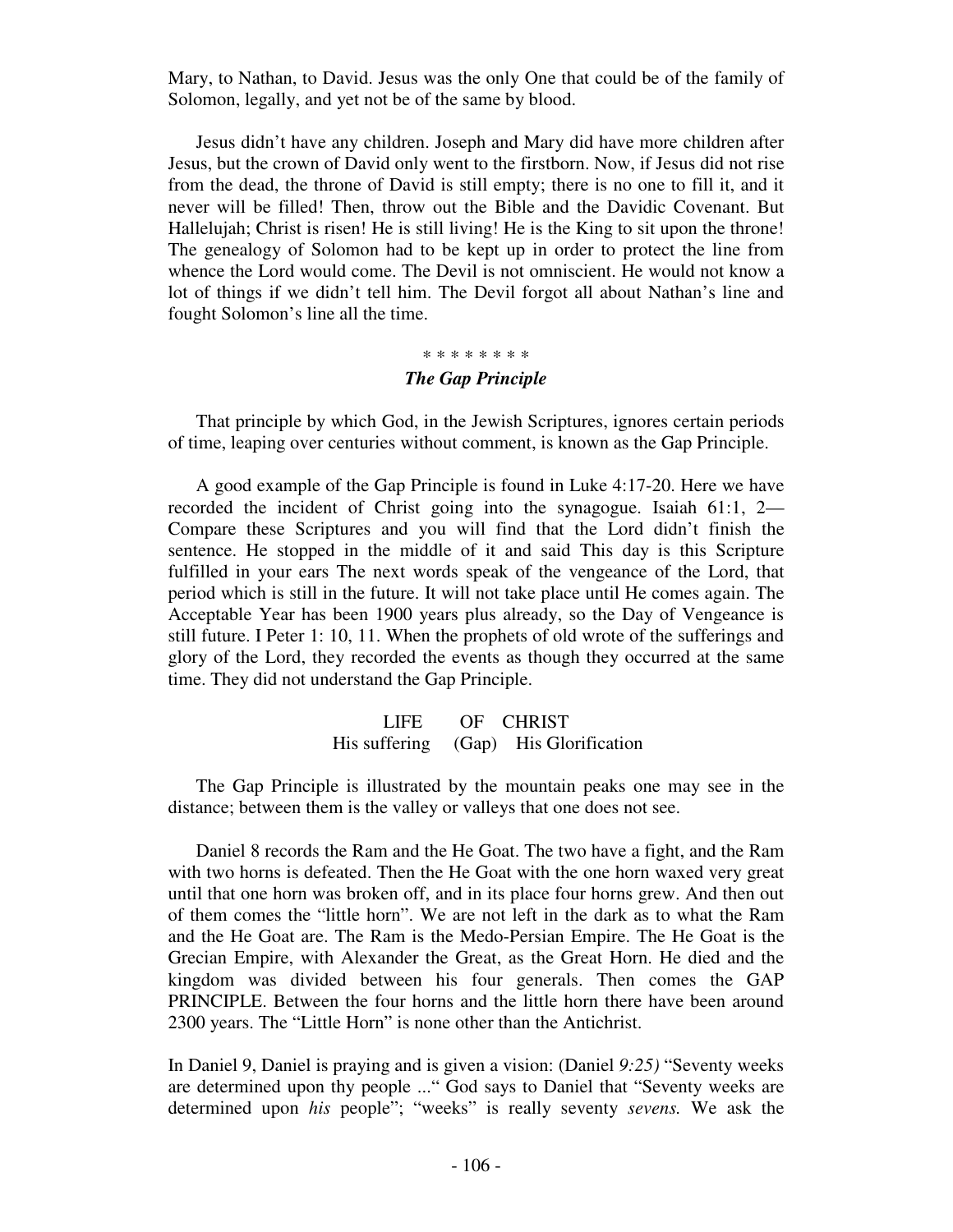question, "Of what?" Daniel didn't know, and it isn't stated. In Daniel 10:2 we read, "In those days, I, Daniel, was mourning three full weeks. This is three *sevens;* he was in mourning for three full weeks. Whether these seventies are days, weeks, months, or years is not said, and the only way we know that these weeks are weeks made up of years instead of days is because the passing of time has brought to us a fulfillment of prophecy. The angelic visitor said there would be seventy weeks determined on the people of Israel, and he spoke of them in three divisions. The first division was seven weeks; the second was sixty-two weeks, and the last division was one week, These seven weeks have to do with the edict of Cyrus and the rebuilding of the streets and walls, which can be found in Nehemiah. From that time on to the Messiah, it is sixty-two weeks; this is from the time when he rode into the city of Jerusalem on a colt, the foal of an ass. These run right on, but when you come to the end of the sixty-ninth week, there is a GAP and you run right on to the time which is the end. When the end comes, that week will be fulfilled, and the end will come when the Anti-Christ comes, for that one last week has to do with, him. The Gap Principle is absolutely necessary for the understanding of that Scripture, and you will find many places in the Word of God in which the GAP PRINCIPLE is worked out.

 HOSEA 1:4—It seems like all this happened at once, but there is a gap there of many years.

 REVELATION 12:5,6—There is a long gap between verses 5 and 6. Verse *5*  is the Ascension of Christ, and verse 6 is the tribulation. There are many years in that gap.

 ISAIAH 9:6, 7—The Child has come, but the government is not on His shoulders; this shall come to pass. There is a long stretch of time between the two.

\* \* \* \* \* \* \* \*

# *The Election Principle*

That Principle by which God, in working out His purpose, sets aside all FIRSTS and establishes all SECONDS is known as the ELECTION PRINCIPLE.

 ROMANS 9:10-12—-This is the election of God and not the creation of man. God has a purpose, and it will stand! God's purposes never fail. The SECOND is always based upon the Cross.

 The FIRSTS are connected with sin and Satan (Hebrews 10:7-9), while the SECONDS are connected with the Spirit.

 As long as Adam continued in righteousness he walked with God. However, when Adam sinned, God slew animals for clothing; a new way was opened for Adam. A new way (SECOND) was opened; the FIRST was done away with by the shedding of the blood of a substitutionary sacrifice. For example: Cain's (FIRST) rejected— Abel's (SECOND) was accepted.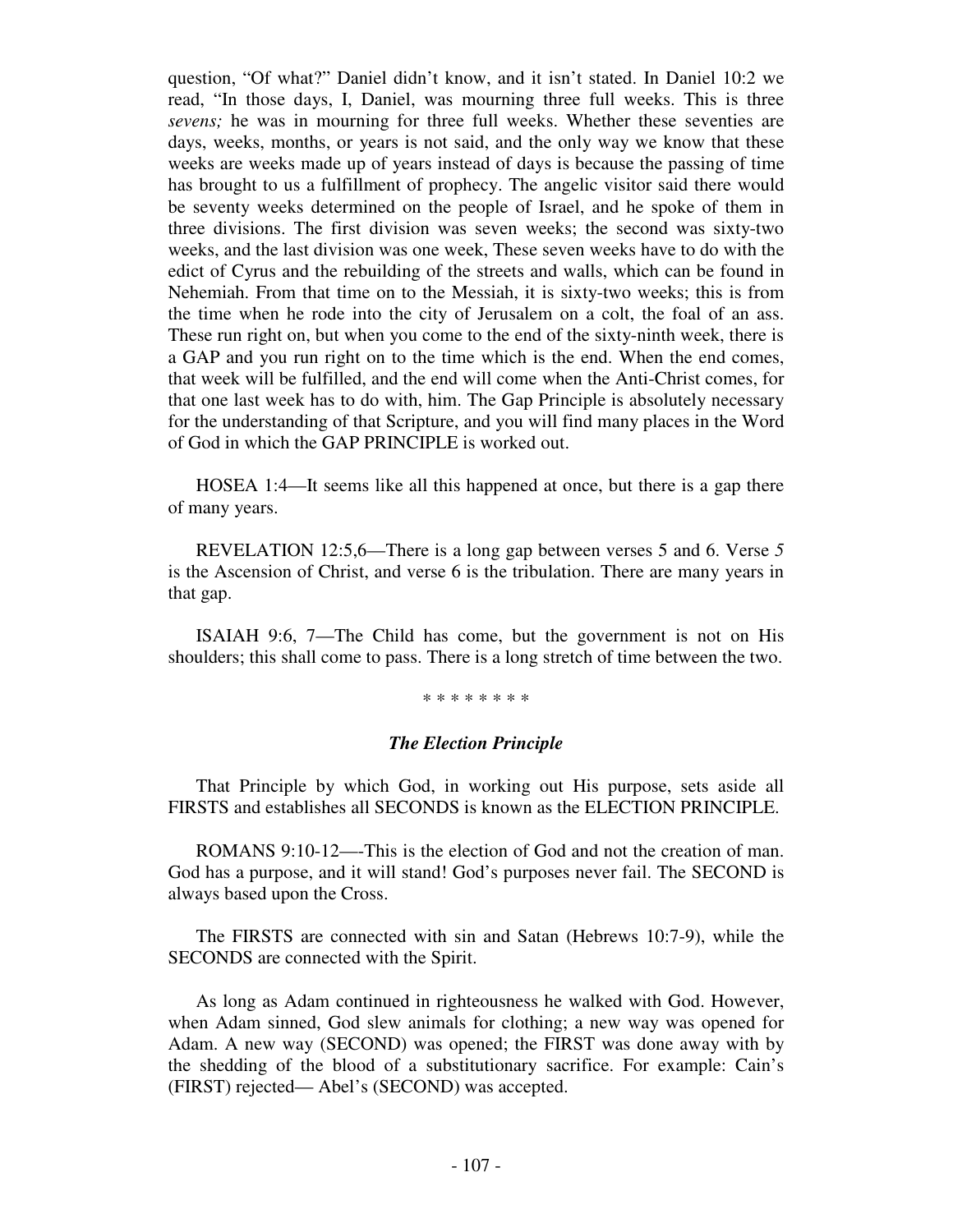GENESIS 48:8-19---—Here is a true picture of the Election Principle. The Cross is a good example, too.

 I CORINTHIANS 15:45-49—God shifted from the FIRST and put on the SECOND (Christ), and the SECOND became the Burden hanging on the Cross.

Another good example is II Peter 3:13.

 Every man is born a lost man (FIRST), but "By grace are ye saved" becomes the SECOND; the FIRST is done away with and the SECOND is established by the Cross.

\* \* \* \* \* \* \* \*

# *The Three-fold Principle*

The Three-Fold Principle is that principle by which God sets forth the truths of salvation in a three-fold way:

1. Past Justification.

- 2. Present-Transformation.
	- 3. Future-Glorification.

Man has three great needs:

- 1. Salvation from the wrath of God.
- 2. Salvation from the bondage of sin.
- 3. Salvation from physical distress, disease, death and decay.

All the troubles of man are three-fold:

- 1. Separation of the soul from God.
- 2. Slavery to the flesh.
- 3. Decay of the body.

In Salvation God has provided deliverance by three things:

 1. PAST—(Justification)—a man is given a clear standing in the sight of God and delivered from the wrath of God. Justification is the basis of a penalty paid.

 2. PRESENT—(Transformation)—the manifestation of the Christian life in the daily walk of the believer is transformation.

 3. FUTURE—( Glorification) —Death and doomed bodies are going to be raised and glorified after His glorious body.

1. He was wounded.

- 2. He was bruised.
- 3. He was separated from God for us.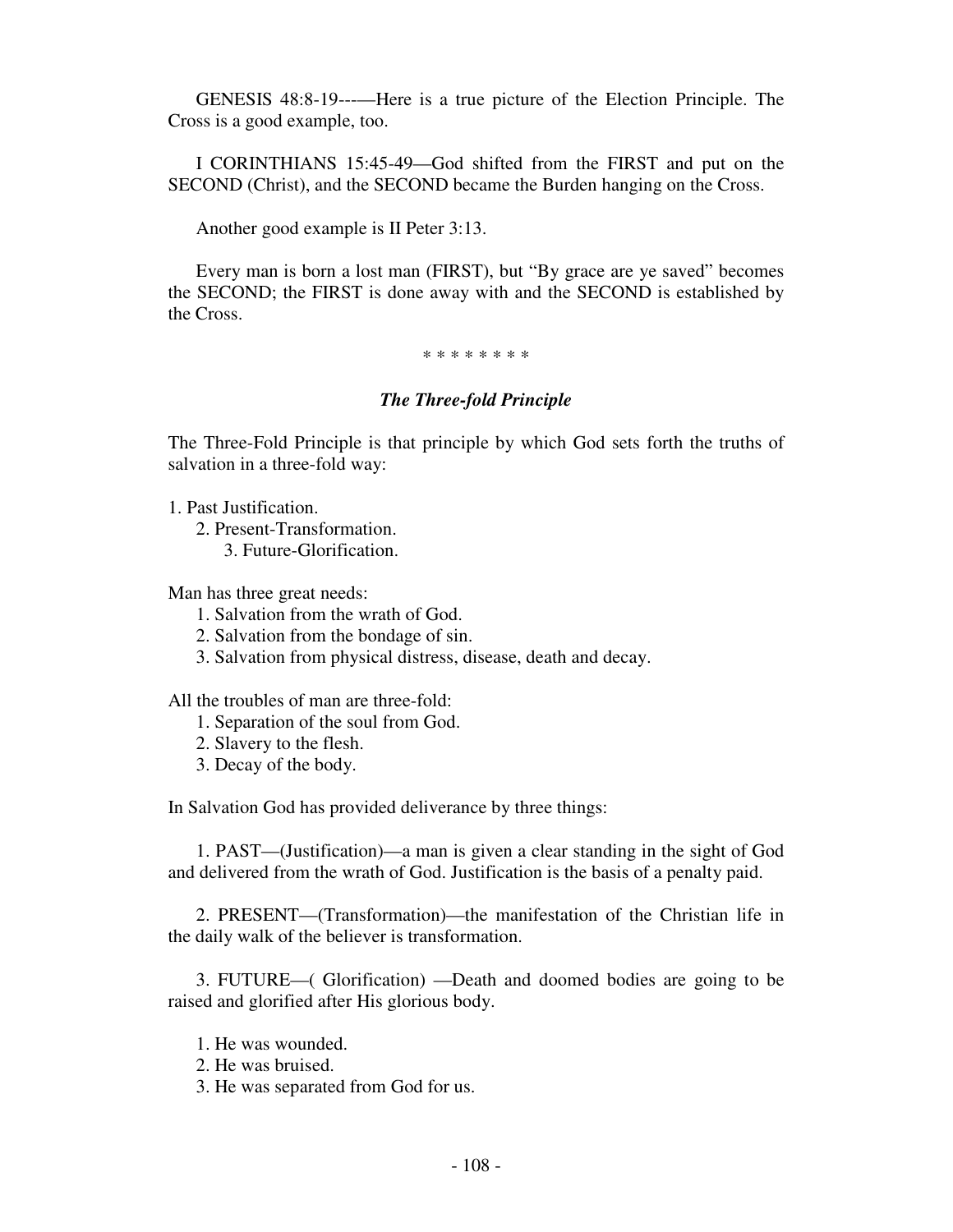## II CORINTHIANS 1:10 and TITUS 2:11-13—In these Scriptures we find the PAST, PRESENT, and FUTURE.

 We have the three-fold principle as it applies to Christ on the cross, His justification at the throne for our transformation, and His coming to take us that we might be like Him.

We have the three-fold principle in the Old Testament as well as in the New:

 PSALM 34:22 PSALM 103:4 HOSEA 13:14

 This is illustrated in a wonderful way in connection with the history of the children of Israel. Let me suggest this, that through the New Testament you have, *"Christ hath redeemed us"*—Ephesians 1 & 7— Past; TITUS 2:14—PRESENT; ROMANS 8:23—FUTURE. We have salvation from the penalty and power of sin and from the grip of death.

 I THESSALONIANS 1:2, 3—Here we have WORK OF FAITH, LABOR OF LOVE, and PATIENCE OF HOPE. In the 9th and 10th verses of that same chapter, we find very plainly what is meant by, *"Ye turned to God from idols"*— WORK OF FAITH; *"To serve the living and true God"*—LABOR OF LOVE; *"To wait for God from heaven"—*PATIENCE OF HOPE. Here again are PAST, PRESENT and FUTURE.

Three offices of Christ are set forth:

- 1. Prophet—He was a Prophet like Moses.
- 2. Priest —He was a Priest after the order of Melchisedek.
- 3. King —He was a king to sit on the throne of His Father David.

## PAST — PRESENT — FUTURE.

 HEBREWS 9:24-28—Here are the three appearings*—"Now to appear to us"; "He hath appeared"; "He shall appear when He is come again".*

The three mountains associated with His work:

 Mount Calvary, where He died for our justification. Mount of Olives, from which He ascended. Mount Hermon, which is a pictorial preview of the Kingdom.

Then we have I CORINTHIANS 13—"FAITH, HOPE AND LOVE."

 FAITH looks back to the cross. HOPE looks on for glorification. LOVE looks up for transformation.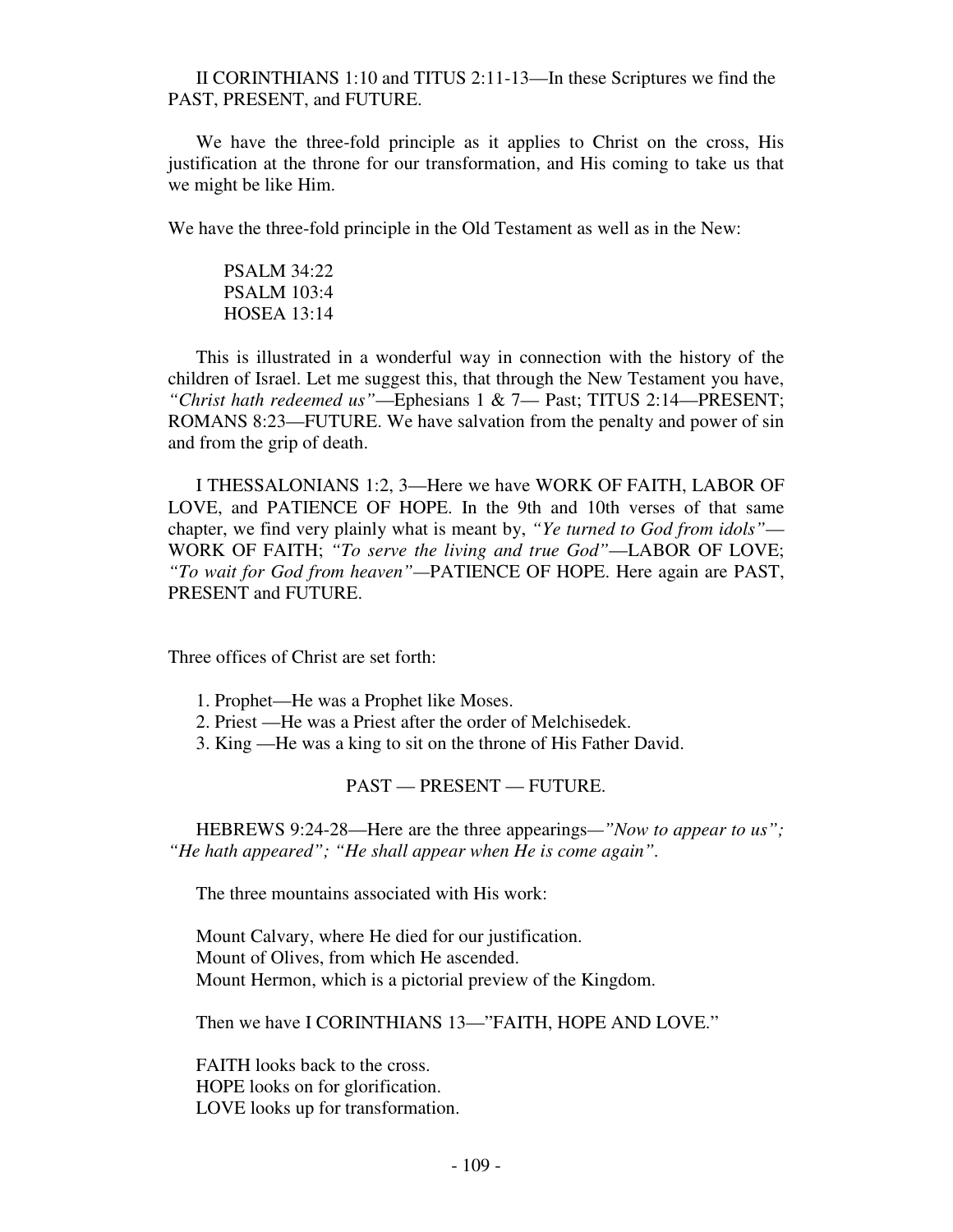#### \* \* \* \*. \* \* \* \*

#### *The Principle of Synthesis or Literary Structure*

The Principle of Synthesis or Literary Structure is that principle under which God superintends the literary structure of the Bible so that it is constructed in introversions, or alternations, or combinations of both.

 Everything God does is perfect!! God is not the Creator of imperfect things, either in His Word or in His World. That is why Genesis 1:2 is interpreted to come after some period. Every snowflake is perfect, a thing of beauty. Each one is six-pointed. A blade of grass is perfect; it is even and smooth; but, look at a manmade razor blade and compare it with a blade of grass and you will see a great difference! God made the grass, and man made the razor blade. As far as the snowflake is concerned, we learn that no two are alike. Mr. Wilson Bently of Jericho, Vermont photographed over 10,000 snowflakes, and in all of the 10,000, none of them were alike. They are all built on the same plan and have the same structure, but none of them are alike. They are beautiful. That is God in nature. Everything God does is perfect. There is PERFECTION in the dewdrop, and there is PERFECTION in the snowflake.

#### *TO A SNOWFLAKE*

"What heart could have thought you! Past our devisal (O, filigree petal!) Fashioned so purely, Fragilely, surely, From what Paradisal Imagineless metal Too costly for cost. Who hammered you, wrought you From argentine vapor?"

 "God is my shaper! Passing surmisal He hammered, He wrought me From curled silver vapor, To lust of His Mind. Thou couldst not have thought me So purely, so palely, Tinily, surely, Mightily, frailly, Insculped and embossed With His hammer of wind, and His graver of frost."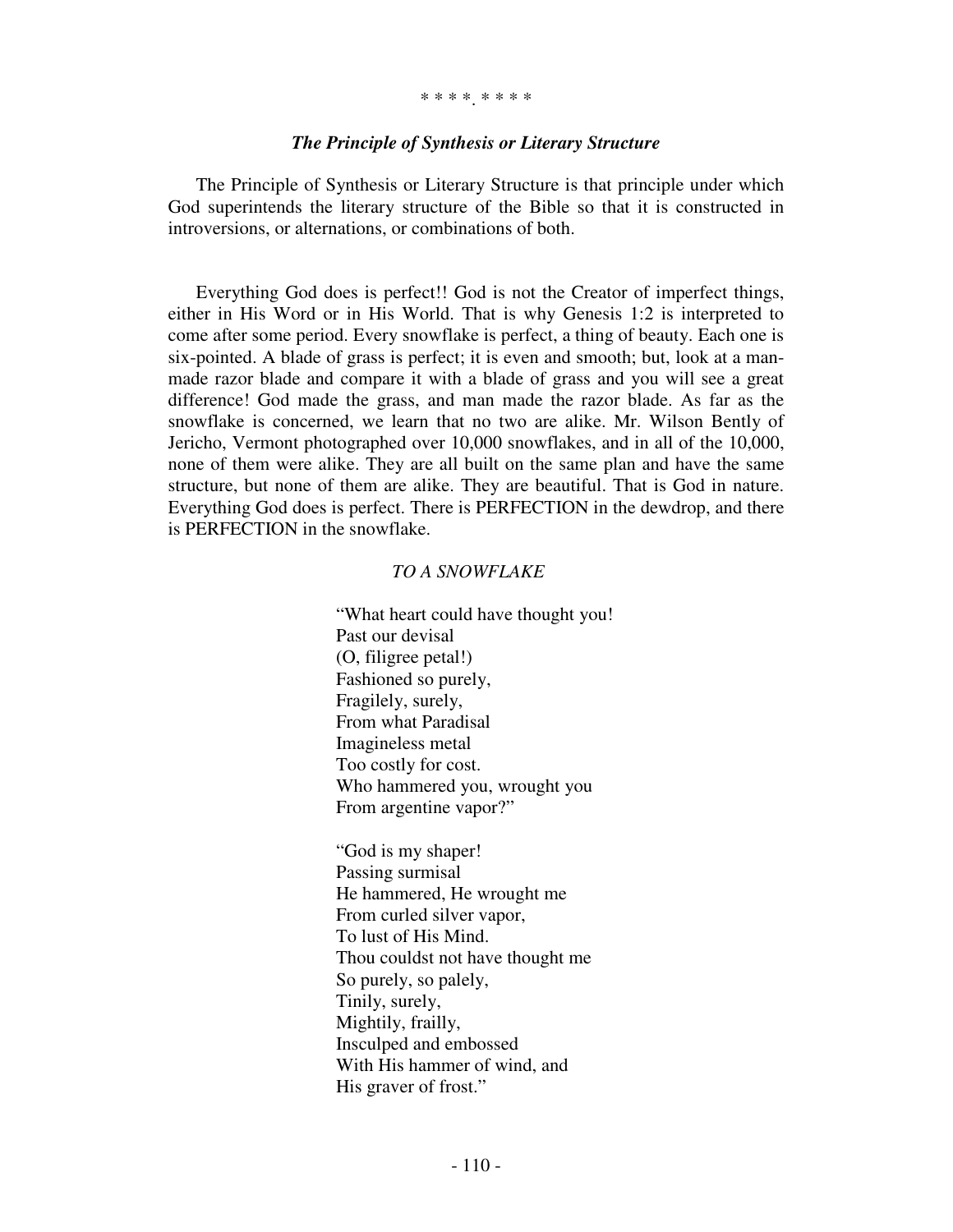Whenever you are out in a snowstorm you are being pelted by loveliness, by frail, fragile snowflakes; and you never looked upon anything more beautiful than a snowflake, perfectly wrought by God.

 Did you ever step upon a dandelion? You stepped upon a masterpiece! Every insect is a work of perfection. The stinger of a bee is perfect. A tree is perfect. The shooting forth of its leaves is perfect. Every tree that grows has a perfect numerical structure. A leaf doesn't come out just any place, but there is a perfection. He is a God of harmony and beauty.

 Now we will look at ALTERNATION. When a group of subjects is presented in a specific order and is followed by the same, or related group of subjects presented in the same order, this literary formation is called an ALTERNATION. More than two subjects are sometimes repeated more than once.

HERE are examples of the outline:



An example from the Scriptures to show the beauty of the structure of the Bible is:

I CORINTHIANS 3:6, 7: A. I have planted. B. Apollos watered.

C. God giveth the increase.

A. Neither is he that planteth anything.

B. Neither he that watereth.

C. But God that giveth the increase.

Another example: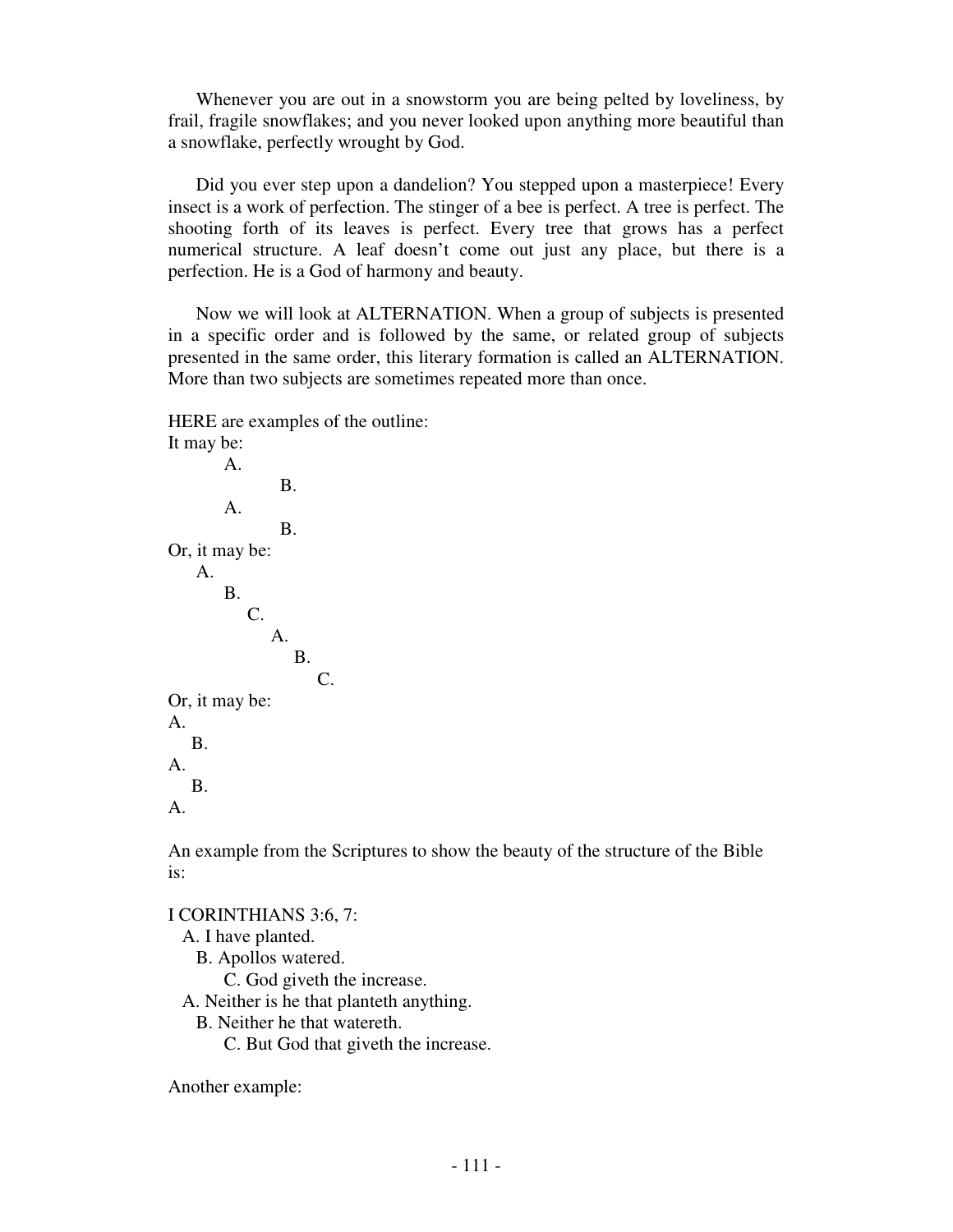JOHN 3:20, 21: A. Doeth evil. B. Cometh to light. C. Deeds reproved. A. Doeth truth. B. Cometh to light. C. Deeds manifest.

You can take Books and outline them like that.

Take EZEKIEL 36:26, 27: A. A new heart also will I give you. B. And a new spirit will I put within you. A. And I will take away the stony heart out of you. B. And I will put my Spirit within you.

Take JEREMIAH 17:5-8*:* 

A. Cursed is the man that trusteth in man. B. For he shall be like the heart in the desert. A. Blessed is the man that trusteth in the Lord. B. For he shall be as a tree planted by the waters.

PSALM 1:

 A. The Godly (Verses 13). B. The ungodly (Verses 4-5). A. The Godly (Verse 6). B. The ungodly (Verse 6).

The good woman and wife in PROVERBS 31:10-31: A. Her husband (Verses 10-12). B. Her occupation (Verses 13-19). C. Her character (Verse 20). D. Her household (Verse 21). E. Herself (Verse 22). A. Her husband (Verse 23). B. Her occupation <Verses 24, *25).*  C. Her character (Verse 26). D. Her household (Verses 27, 28). E. Herself (Verses 28-31). MATTHEW 23:16, 17:

 A. Woe unto you, ye blind guides. B. Temple—Gold. A. Ye fools and blind. B. Temple—Gold.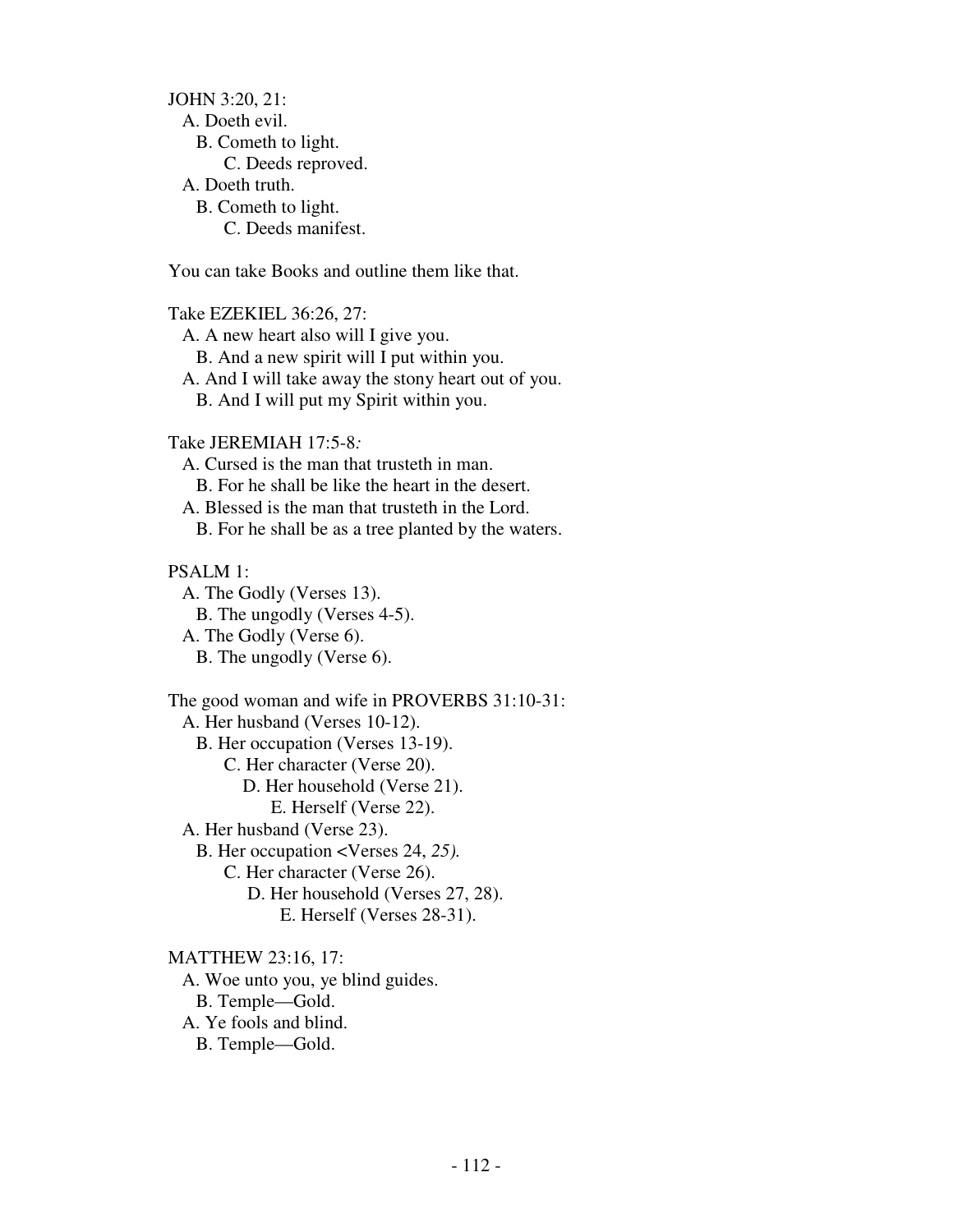Look at Peter's great sermon on the great day of Pentecost in ACTS 2:

ACTS 2:14-36: A. Appeal—Man of Judea—14, 15. **B.** Reference to Joel—16-21. A. Appeal—Men of Israel—22-24. B. Reference to Psalm 16—25-28. A. Appeal—Men and Brethren—29-33. B. Reference to Psalm 110—34-36. A brief outline of the Book of JONAH: A. Commission—Chapter 1:1, 2. B. Disobedience—Chapter 1:3. C. Consequences—Chapter 1:4-17. D. 2:1-9. E. Deliverance—Chapter 2:10. A. Commission—Chapter 3:1, 2. B. Obedience—Chapter 3:3, 4. C. Consequences—Chapter 3:5-10. D. Prayer—Chapter 4:1-3. E. Correction—Chapter 4:4-11. JOSHUA 4:1-9: A. Twelve men—Chapter 4:1, 2. B. Twelve stones—Chapter 4:3. C The place—Chapter 4 4 A. Twelve men—Chapter 4:4. B. Twelve stones—Chapter 4:5. C. The Memorial—Chapter 4:6,7. A. Twelve men (Children of Israel—Figure of Speech). B. Twelve stones—Chapter 4:8. C. The place—Chapter 4:8, 9.

Here are a few examples of INTROVERSIONS:

An introversion works this way:

 A. B. B. A. Or this way, etc.: A. B. C. C. B. A.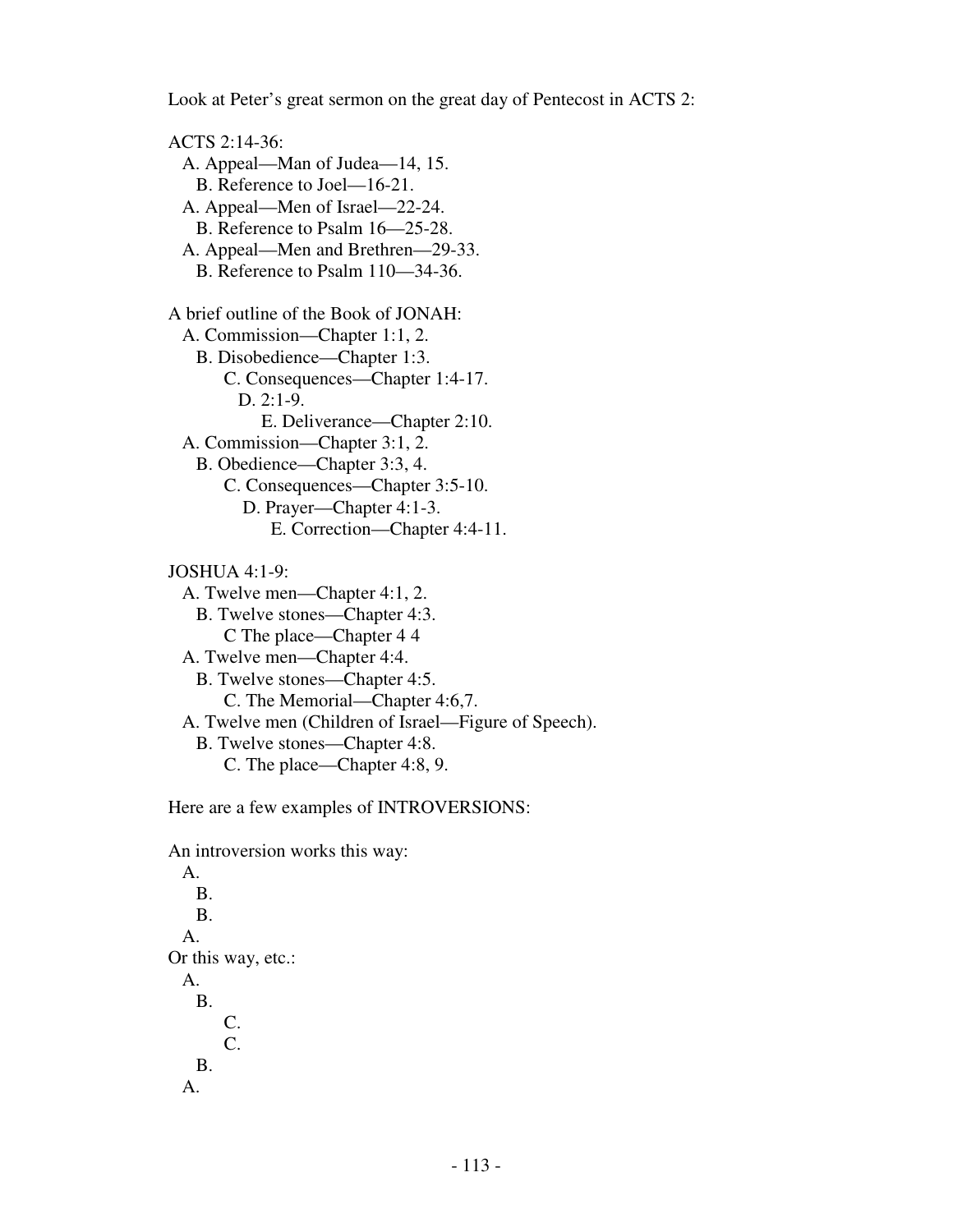ISAIAH 6:10: A. Hearts B. Ears C. Eyes C. Eyes B. Ears A. Hearts

#### GALATIANS 5:17: (Do this one yourself)

LUKE 1:68-78: A. Visitation B. Salvation C. Prophets D. Enemies E. Covenant E. Oath D. Enemies C. Prophets B. Salvation A. Visitation

PSALM 117:

A. Praise

 B. Reason B. Reason A. Praise

# BOOK OF DANIEL:

 A. Israel in Bondage—Chapter 1 (Tribulation in Type). B. Nebuchadnezzar's Vision—Chapter 2 (Times of Gentiles). C. The Fiery Furnace—Chapter 3 (Tribulation in Type). D. The Fall of Nebuchadnezzar—Chapter 4. D. The Fall of Babylon—Chapter *5.* C. The Lion's Den—Chapter 6 (Tribulation in Type). B. Daniel's Vision—Chapter 7-11 (Times of the Gentiles). A. Israel in Trouble—Chapter 12.

# I CORINTHIANS 1:24, 25:

# A. Power

B. Wisdom

B. Wisdom

A. Power

## PSALM 23:

A. Jehovah—Supply—Verses 1-3—Spoken of "He".

B. Danger—Death—Verse 4—"Rod and Staff"—Spoken to "Thou".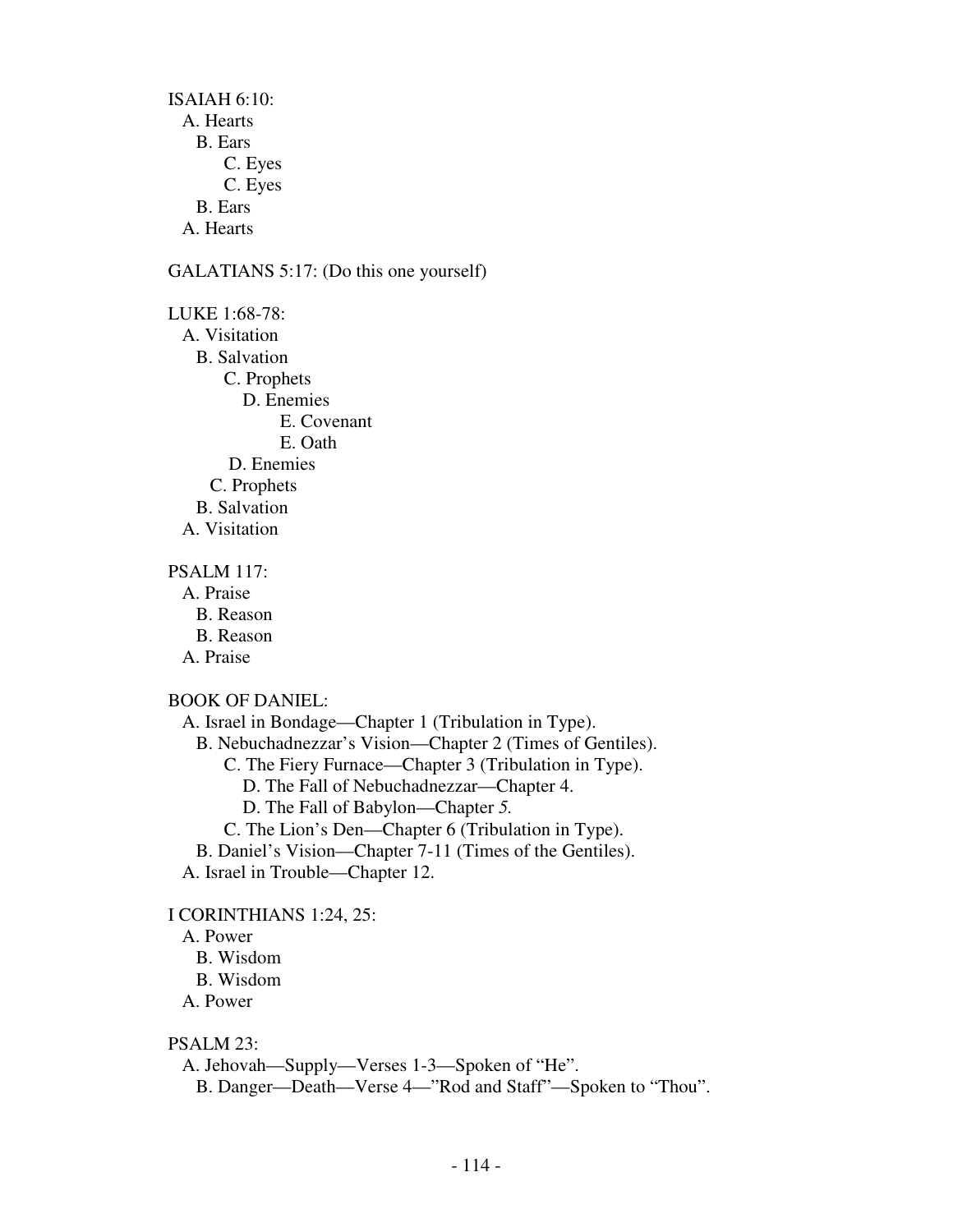B. Danger—Verse 5—"Table and Cup"—Spoken to "Thou". A. Jehovah—Supply—Verse 6—"Goodness and Mercy"— Spoken of "His."

ROMANS 2:6-11: A. By God B. Good a. character b. pursuit c. award C. Evil a. character b. pursuit c. award C. Evil a. character b. pursuit c. award B. Good a. character b. pursuit c. award

A. No respecter of persons "with God."

#### \* \* \* \* \* \* \* \*

#### *The Numerical Principle*

The Numerical Principle is that principle by which God places a certain definite meaning on numbers employed by the Holy Spirit in the Scriptures and continues that significance with unbroken uniformity throughout the Inspired Book.

We believe that God is a God of numbers. We believe that the Word of God is perfect in holiness and righteousness, design, execution, object and end, and perfect in number.

 We have two books, the Book of God's Word and the Book of God's World. Both of these are the work of God. Both of these are beyond man. Man could never make the world, and man could never write a book such as the Bible. In all of God's works and words we find the right way, the right time, the right order, and the right number.

 Now, as you see a remarkable numerical structure in nature, you see the same remarkable numerical structure in the Bible, and you have proved that the Creator of the universe is the Author of the Bible. No one can honestly dispute that the numbers are there. God is perfect, and therefore, His works and His words must be perfect. When we see numbers used, (not by chance, but by design; not haphazardly, but with significance), we do not merely see so many words and works, but we see the Living God speaking and working.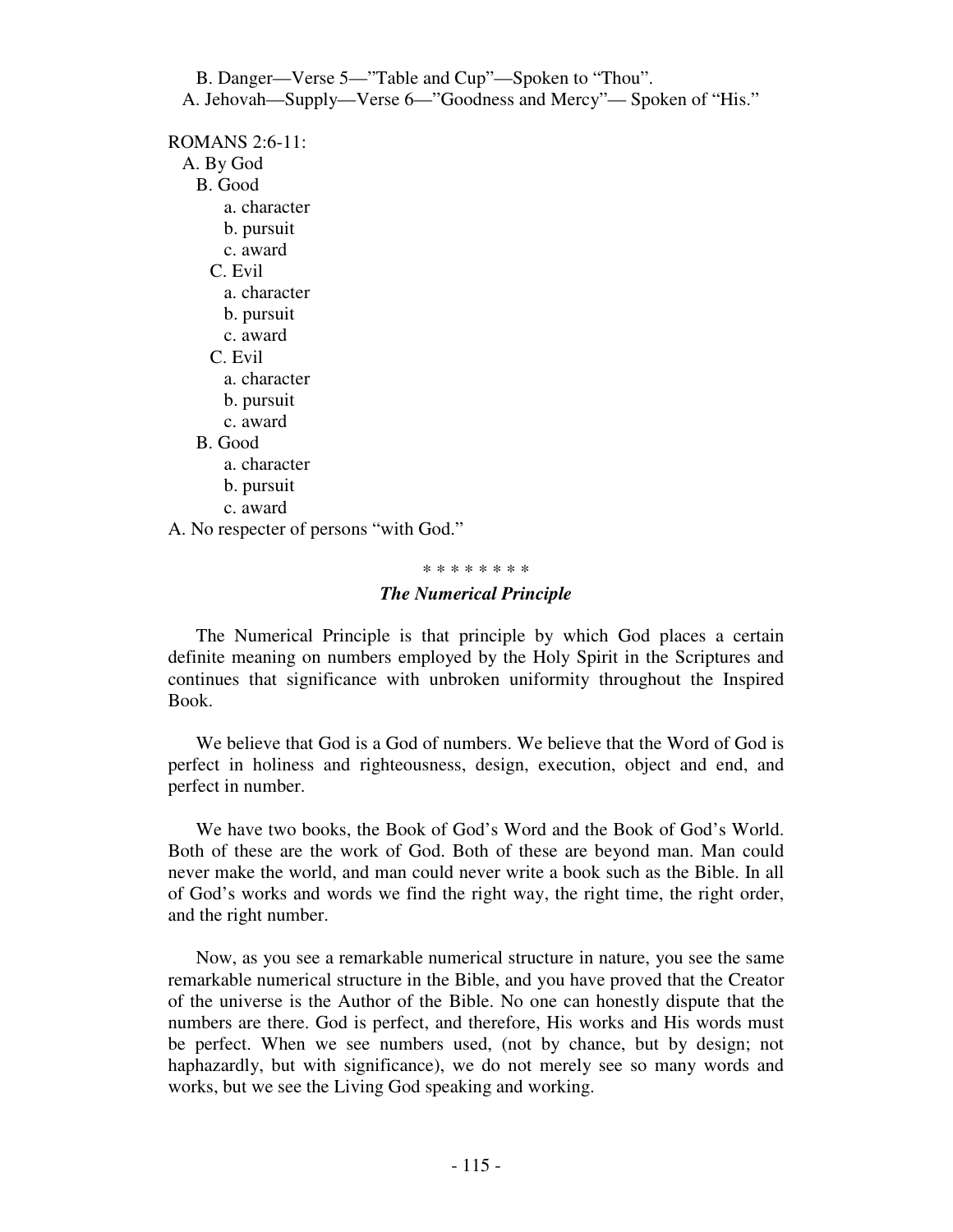That is what we have here. God has a mathematical mind. Look at Psalm 147:4; Job 14:16; 28:25; and Luke 12:7.

 We want to look for a little while at the design in numbers; then later, we will look at the significance of numbers.

 When we see the same design in each of the words and works of God, the same mysterious principle being carried out in each, the conviction is overwhelming that we have the same Designer, the same Author.

 There is a certain numerical significance in relation to time. When God created the earth in the beginning, He declared the sun and the moon and the stars were for time. You get your time from heaven, not from the Western Union, Railroad or Television Station. You get your time in your city today from a clock in Washington that isn't on time. Time, as it is today, has been abused by man just as he abuses every gift. Today no man can tell what year we are in. The first natural division of time was stamped with number seven. On the seventh day God rested. All recognize that rest on the seventh day will prolong life and usefulness. If we recognized a seventh day rest we would be much better off physically. A doctor declared that the pulse beats slower one day out of seven. We have in the very make-up of our being the fact of a seventh day rest. They tried to change it in France to a ten-day week, and when they found that it didn't work, they changed it back to a seven-day week. When God gave the ritual to Israel, He gave them the seventh day. The seventh day was a holy day; the seventh month was a hallowed month by its number of sacred festivals. The seventh year was the Sabbatic year— rest for the land. Seven times seven marked the Year of Jubilee. God deals with Israel in periods of 490 years (seven times seventy).

 In heaven the great number is twelve. The number twelve is seen in the twelve signs of the Zodiac. The woman of Revelation 12 had on her head a crown of twelve stars. Each sign has three constellations, making thirty-six in all, which with the twelve signs, make a total of forty-eight (four times twelve). It is this division of the Zodiac which gives us the twelve months of the year. Twelve is the number of governmental perfection, and it is associated with the rule of heaven. God said the sun was given to rule the day and the moon was given to rule the night. These two rule by their passage through the twelve signs of the Zodiac, which completes the great circle of the heavens of 360 degrees or divisions.

 When you get into the vegetable kingdom you have a numerical arrangement. Most people have the idea that a leaf makes up its mind to come out in the Spring and comes out just any old place.

 Leaves on a tree are in perfect numerical arrangement. A leaf doesn't come out where it wants to, but rather, where God tells it to come out. Every tree has a perfect structure, and every bush has a perfect structure. Here is a leaf, and it twines around the branch. In due season there will be another leaf directly above that leaf. It may be every third leaf, fourth or fifth, but it is always the same. On a raspberry you will find it is every fourth leaf. On an apple or cherry it is every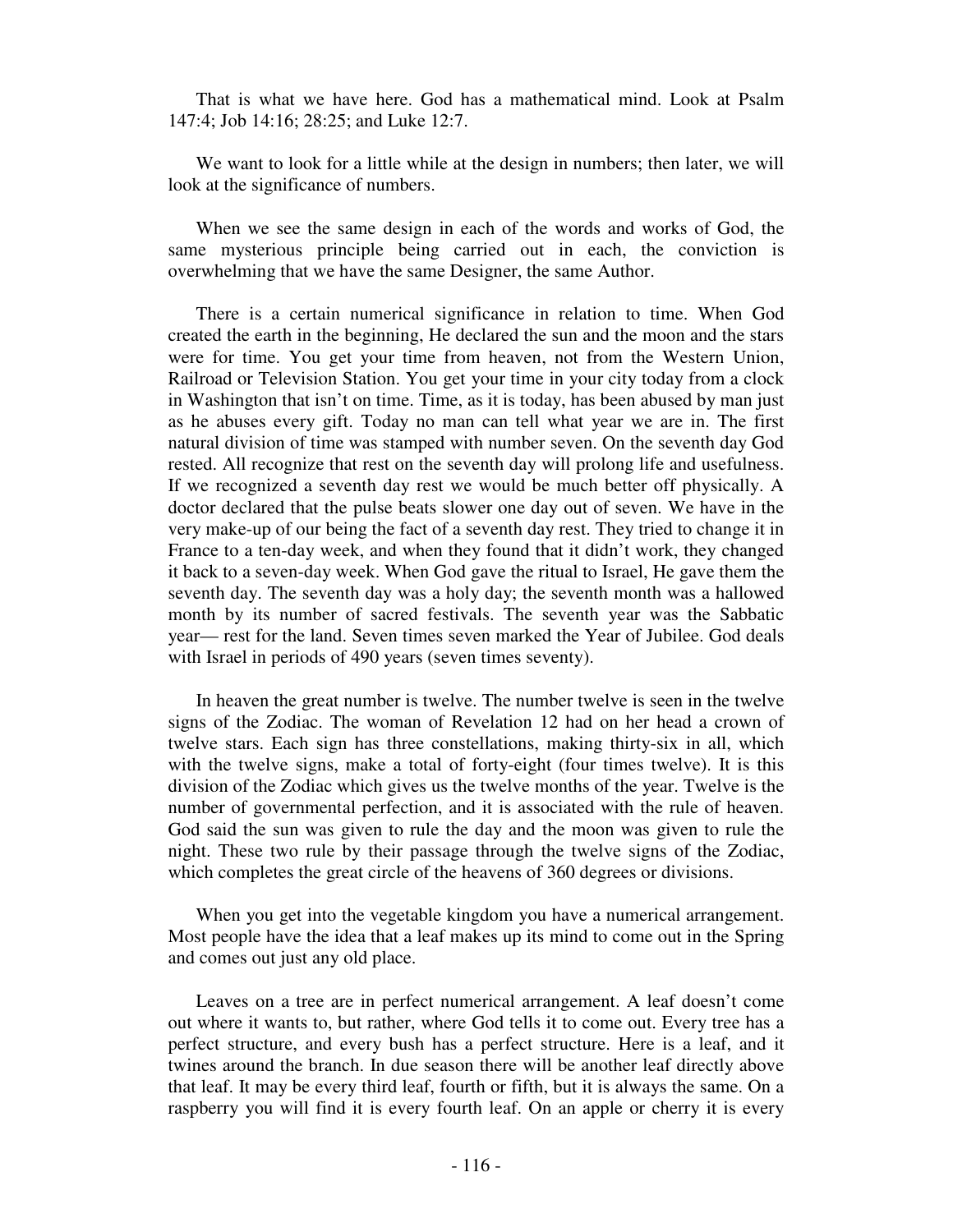fifth, and on a peach and pear every sixth; on holly every eighth—twice around; and on the cones of white pine, thirteenth. On the castor bean it is every sixth, and on the asparagus bush it is every fourth.

 Every ear of Indian corn has an even number of rows on it— 8, 10, 12, or 14; never 9, 7, 11, or 13. The rows on an ear of corn will run from 8 to 24; always even. The leaf of the rambler rose is always 7-pronged.

 In most cases you will find that the leaf on the tree is the shape of the tree. The shape of the tree above the earth gives you the shape of the tree below the earth.

In the Encyclopedia Britannica you will find:

 Botany is divided into 7 parts. There are .7 stages in the life of a fruit-bearing plant: root, stem, leaves, flower-stalk, flower, fruit, and seed. The most useful plants to man are the cereals, and there are 7: wheat, oats, barley, maize, rice, rye and millet.

 We find the numbers four and seven in nature about us. Mr. Malcolm White says, "When we look forth on the rainbow, that worldwide sign of God's covenant of grace, we discern there are seven colors, and when we listen to the human voice, we catch the same strange number of seven."

When you reach the eighth note, you are on the beginning of a new one. There are seven colors in the sunlight, and there are seven notes in music. A musician divides the compass of the human voice into seven ranges: bass baritone, tenor, counter-tenor or alto, contralto, mezzo-soprano, and soprano. You will find something else in music. All the terms used to denote the volume of sound are seven: ff, f, mf, m, mp, p, pp.

 When you look at yourself you don't know how wonderful you are. The Lord built you with a lot of sevens in you. You are composed of brain, nerve, muscle, blood, hair, bone, and flesh. To enable these seven parts to perform, you have seen other parts: four limbs, heads, neck and trunk. There isn't much outwardly to remind you of seven, but there are a lot of sevens. You have seven holes in your head:

 2 ears, 2 eyes, 2 nostrils and a mouth. You have fourteen bones in your face (two sevens). You have seven real ribs on each side; the others are ten in number (three false, and two floating on each side). There are seven bones in your ankle. That is interesting, isn't it? Do you know how many accessory muscles you have in your tongue? ... Seven. There are seven muscles of the eye and seven bones in the socket of the eye. The colors of the eye may be divided into seven classes. The fibers of the heart are arranged in sevens. Your throat has seven openings. You have seven bones in your neck. A child gets teeth when it is seven months old, and gets its permanent teeth when it is seven years old; and when you are twentyeight, you have your permanent teeth. The Psalmist tells us there are seven mountains, or swellings, on the hand, and the days of man's years are seven times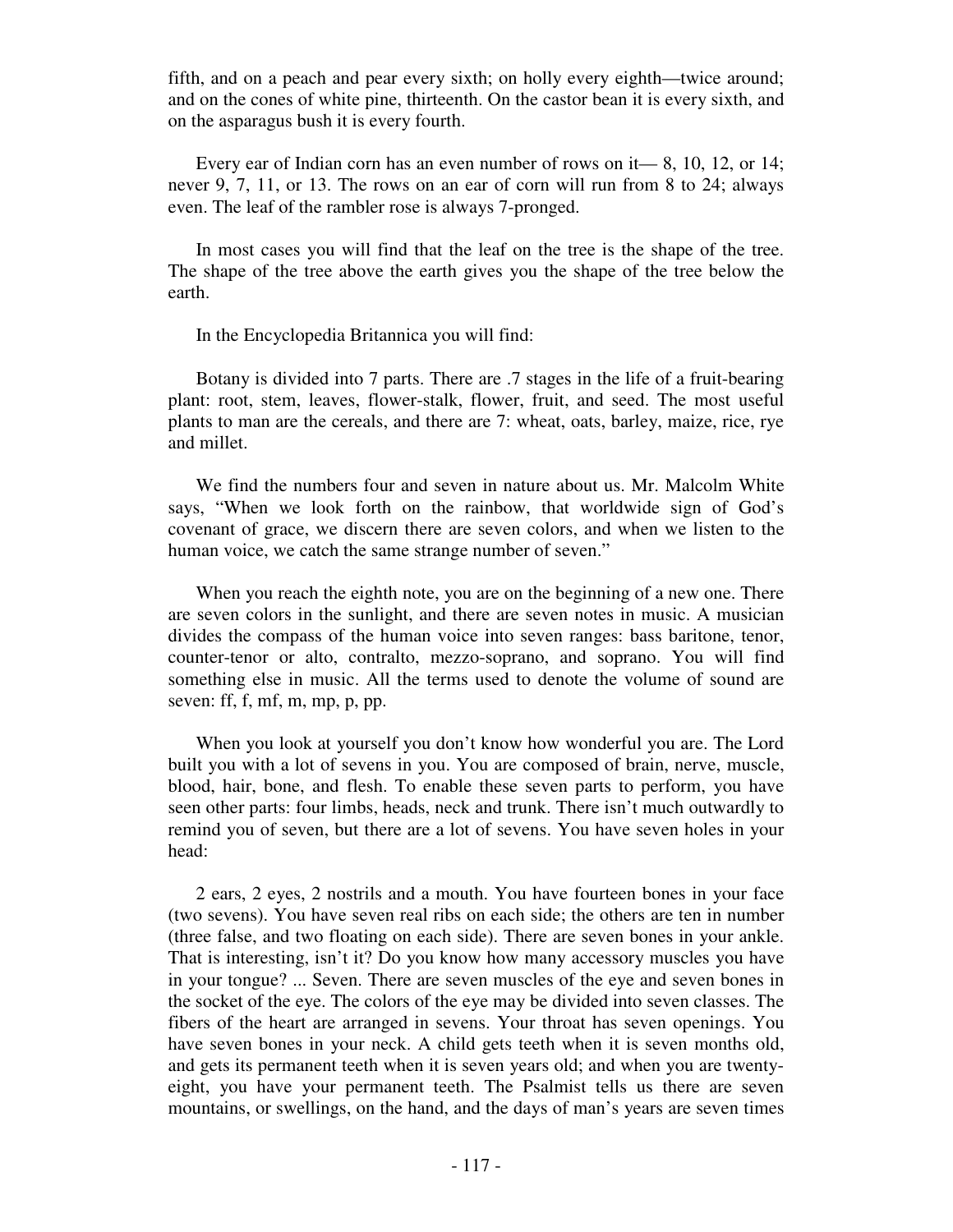ten. According to Carpenter, there are seven ages of man: infancy, childhood, youth, adolescence, man- hood, decline, and senility.

 A man can have seven relations, or classes of relations of the first degree: father, mother, brother, sister, wife, son and daughter. All the circumstances that govern the actions of man are seven in number: who, what, where, with what assistance, why, how, and when. Many of the diseases common to man run in seven days, fourteen days, and twenty-one days.

 The fact has been mentioned before of a seven-day pulse beat. Dr. Stratton is the authority for that. The pulse beats on a seven- day principle. He says that for six days out of seven the pulse beats faster in the morning and slower in the evening. On the seventh day it beats slower in the morning. Man cannot violate that law. He needs rest; he must abide by that law or suffer the consequences.

 Seven isn't the only number with which you are marked. You have some fives in you: five fingers and five toes. Why not four on one hand and five on the other? God is a God of symmetry. Whatever He makes will be symmetric. We find the same thing in nature. Nature is never overbalanced. You have five senses: seeing, hearing, smelling, tasting and feeling. You have five bones in your instep.

 One of the most interesting things in connection with man and animals is to note how number seven enters into the various periods of time it takes to produce the young. There is nothing more remarkable in nature than the way in which seven enters into the period of gestation. There are some common examples in incubation. How long does a hen brood over eggs? ... Three times seven. A duck broods over eggs twenty-eight days (four times seven), while the ostrich and swan brood forty-two days. The majority of insects take from fourteen to forty-two days to reproduce. With animals the period of gestation differs. In the mouse it is twenty-one days; the rabbit and squirrel take twenty-eight days; the cat fifty-six days. The lion takes ninety-eight days; the sheep, 147 days, hedge-hog, 49 days. The weasel takes *35* days; the pig, 119 days; the cow, 280 days. The elephant takes 630 days. In the human species it takes 280 days, or 40 times 7.

Make a study of the common bee. Its number is three.

 When you come to the Word of God you have the same thing. "In the beginning God created the heavens and the earth." This is composed of seven Hebrew words ... 28 Greek letters. It has to do with the creation of that nature about which we have been talking (7 and 4). The first object (the heavens) has 7 letters; the second (the earth) has 7 letters.

 Man pats himself on the back and says he is a good sort of fellow. Read what this Book says about man----Seven all the way through; we never see them, but we trample them under foot just as the shepherd did the heather. Deuteronomy 4:34, Revelation 5:12 and 7:12 reveal this.

We have 7 walks in Ephesians, 7 comings in Thessalonians; and 7 precious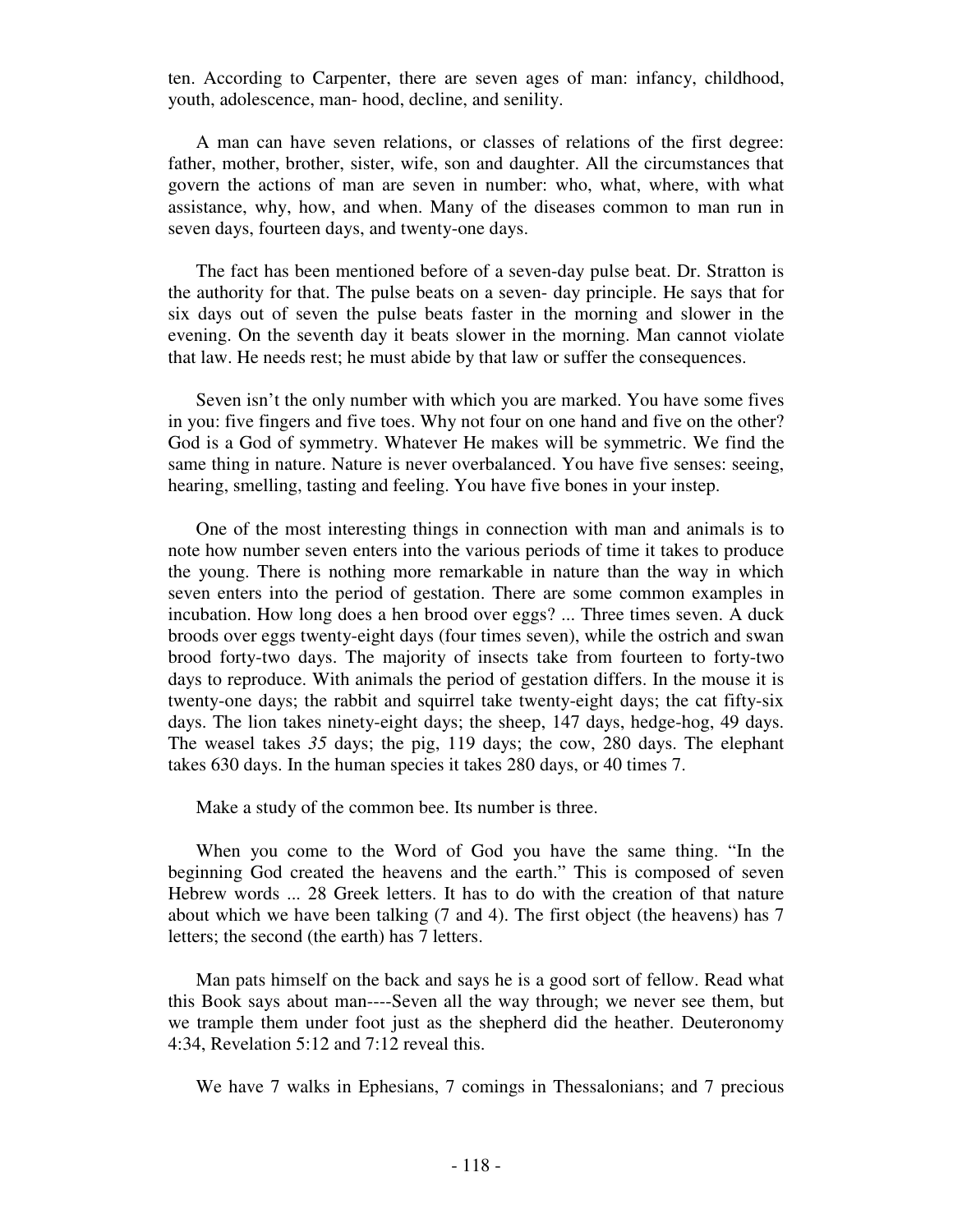things in Peter. "Mine hour" is found seven times in John. There are 7 Beatitudes, or, "blesseds" of Revelation. In Daniel 7 there are 7 decrees.

 Covenant is found 7 times in Genesis 9 and 14 times in Genesis 15 and 17. "Preacher" is found 7 times in Ecclesiastes. "Manna" is in the Old Testament 14 times. Satan is mentioned 14 times in Job. The same is true of the New Testament. In the Old Testament the expression "Jealous God" is found 7 times. "Daughter of Jerusalem" is found 7 times in the singular and 7 times in the plural. There are 7 promises to Jacob, 7 kinds of false gods . . seven all the way through.

 Seven things were done by the good Samaritan. In Romans 12:6-8, there are 7 gifts. There are 7 things desired by Paul as a Christian in Philippians 3:8-11. There are sevens where you wouldn't expect them. There are seven lists of furniture in the tabernacle, seven miracles of Elijah, fourteen miracles of Elisha, seven miracles by Christ on the Sabbath Day (7th Day), and so on. Seven is stamped on this Book.

#### *NUMBER ONE:*

There is no question as to the meaning of number one. In all languages it means the *same—unity.* As a cardinal number, it means unity; but as an ordinal number, it means primacy, or first. It is indivisible. It is made up of no other numbers. It is the source of all other numbers and independent of all others.

 ONE is a symbol in all languages of unity. ONE is God's number. ONE is ONE; there are no other numbers that make up ONE. Two is 2 ones. Three is 3 ones, or one 2 and one 1. ONE is independent of all other numbers. God is independent. ONE is the source of all other numbers. Same as God; He is the Source of all things. There is no conflict with ONE. ONE excludes all differences.

 DEUTERONOMY 6:4—The Lord is ONE; there is no other Lord. This does not do away with the doctrine of the Trinity. ONE marks the beginning; anything must begin with God. We cannot do glory to God without helping man. If we glorify God we'll help man. The trouble with man is that he glorifies himself and leaves God out; therefore, he is bound to be a failure as far as helping man is concerned.

 God says, "Seek ye first the Kingdom." Man says, "Look out for number ONE (himself), not God." He LEAVES GOD OUT.

ISAIAH  $44:6$  — "I am the first" 48:12,  $13$  — "I am the first and last" 43: 10, 11 —"I am the first"

 REVELATION 1:1 1—"Alpha and Omega" 1 :17—"First and the Last" 2:8 —"First and the Last"

Oh, if man could only see and learn that there *cannot* be two FIRSTS!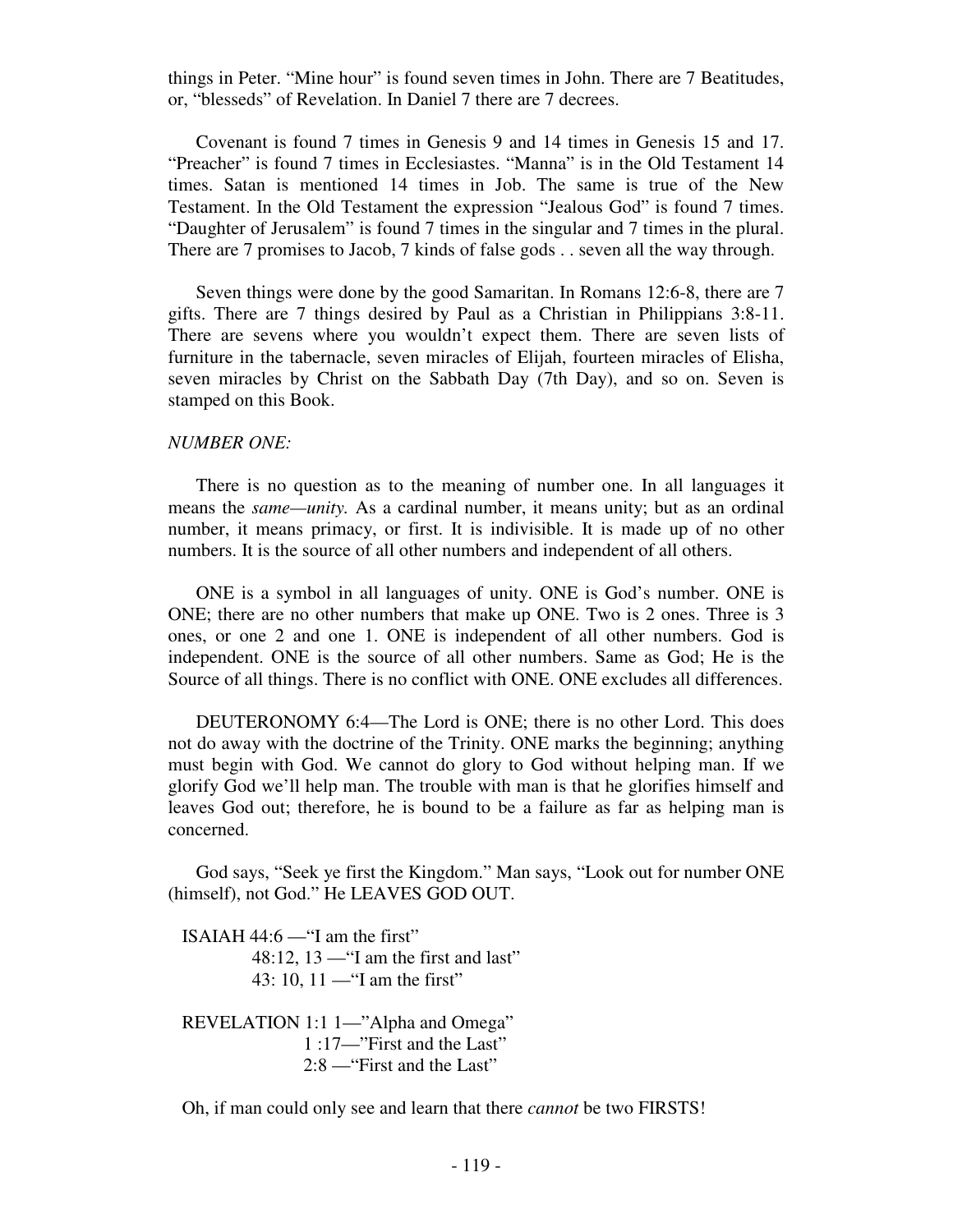Chin (China was named for him), the builder of the Great Wall of China, destroyed all previous histories so that the history of China might start with him. Chin also said that he was the only first.

 The First Book is a Book on the Sovereignty of God, the One Book, the foundation of forgiveness of sins by blood sacrifice, and not by works.

 DEUTERONOMY 6:4; ZECHARIAH 14:9—"ONE Lord, His name will be ONE"—speaks of the Millennial rule.

 More than ONE will is the secret of all confusion, trouble and no peace. The secret of heart unrest now is because of more than ONE will. As long as there are two wills in your life you will have no peace. If you do not have the Will of God, you do not have the Peace of God.

 Have you noticed the rest of our Lord in the midst of all the hatred, wrath, persecution and rejection that surrounded Him? In Matthew 11 His own forerunner was disturbed about Him, and he sent the disciples to see if He was really the Son of God. Matthew 11 also records the rejection of Him by His Own people. The very cities in which He did His greatest works were stout-hearted in their unbelief; and then we read, *"At that time Jesus answered and said, "Father, I thank Thee that Thou hast heard me."* In the midst of the rejection He had perfect peace. *"Thy will be done."* He turned to His Disciples and said, *"Come unto me, and I will give you rest."* Where did the Lord find rest? He found rest in the will of His Father. Rest is only to be found in subjection to the Father's will. That is the secret of present-day rest in the soul of man. *"Thy will be done*." That is the secret of Millennial peace. It is so simple, and yet, how strange it is to us. How restless we are. The Lord's servants are running around to find rest. We had better rush to the Father and say, *"Not my will, but Thine be done. Even so, for it is good in Thy sight."* If we were only occupied with the Blesser, instead of always seeking a blessing, how different it would be. Man in search of rest and peace begins with self, but he must begin with *HIM.* 

Another way to study ONE: Look up the words that occur only ONCE in the Scriptures. Look at Hebrews 4:12—"discerner" means "critic". II Timothy 3:16, 17—"inspiration" means "God-breathed".

## *NUMBER TWO:*

Number TWO is the number of division. One excludes a difference. Two recognizes another. Difference may be good or evil.

GENESIS 1: 2—Darkness, then Light—a vast difference—division.

- GENESIS 1:6—on the SECOND day the Lord divided. God made TWO great lights.
- GENESIS 4:19—Man had TWO wives. God never intended for man to have more than one wife.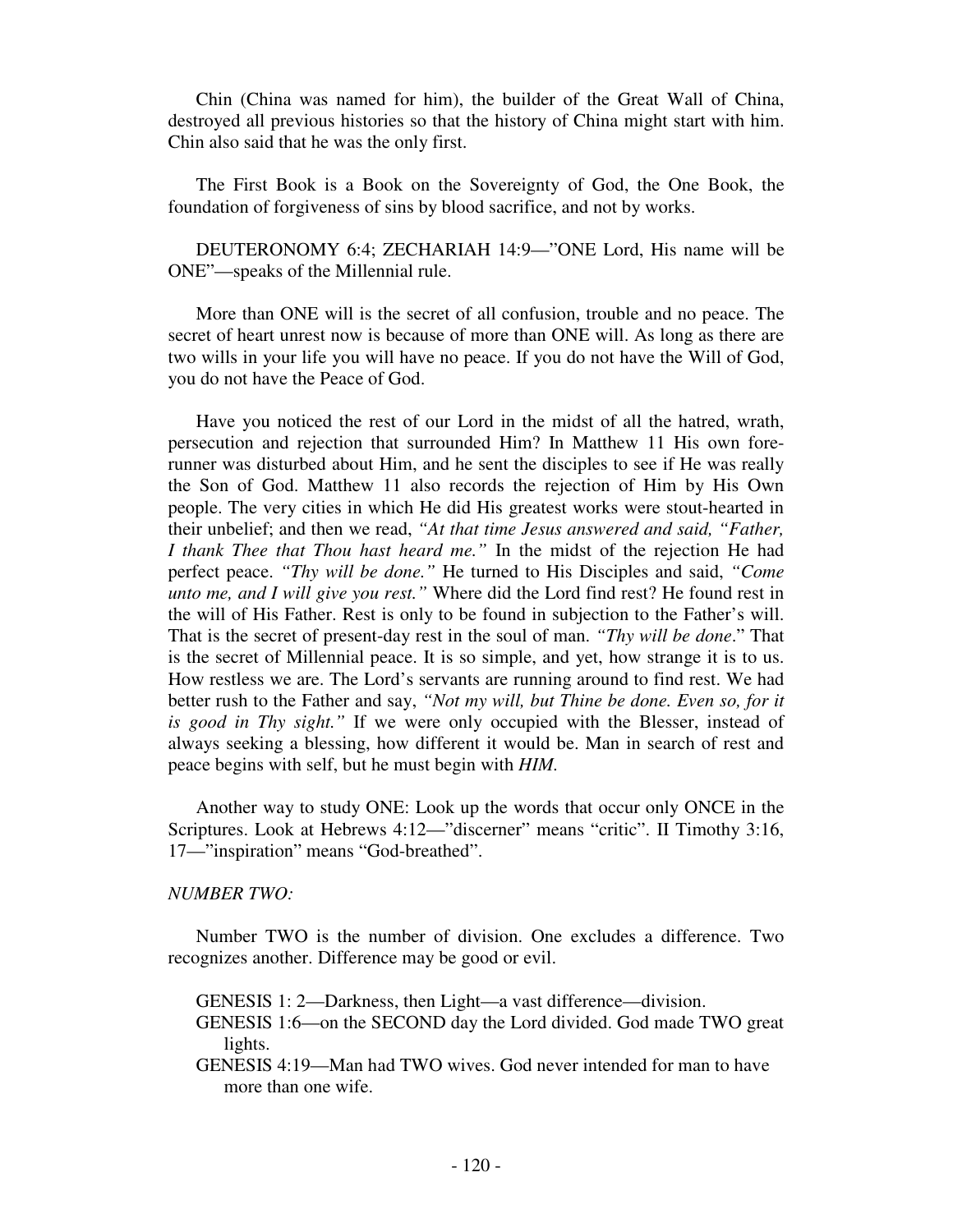GENESIS 3—there is the devil and the woman—opposite. The woman's seed and the serpent's seed.

LEVITICUS 10:10; 20:24; II CORINTHIANS 6:14.

 Eve was the SECOND human being. It was the SECOND person that brought about the fall. She (EVE) saw the First Spirit in God (walking through the Garden of Eden) and SECOND Spirit of Satan.

 NEW TESTAMENT—The SECOND Epistles are against the works of Satan and warn the saint of Satan's deception:

| II Timothy | The Church in its ruin |
|------------|------------------------|
| II Peter   | The Apostasy           |
| II John    | The Anti-Christ        |

 Cain and Abel—division is found here as it was with Abraham and Lot; Isaac and Ishmael; Jacob and Esau (Here's the Election Principle).

 JEREMIAH 18—we find the TWO Potter's vessels. How can TWO walk together except they be agreed? The SECOND Person of the Trinity became the one of TWO natures—perfect God and perfect man.

## *NUMBER THREE:*

Number THREE is the number of Divine Holiness. Three speaks of Coordination (a Trinity; Resurrection). THREE is the number of the Godhead ... Divine fullness, and Divine perfection. Three stands for substantial completeness.

 THREE dimensions —width, length and height. THREE tenses —past, present, and future. THREE parts of the universe—earth, sky and sea. THREE degrees —positive, comparative and superlative.

 The number THREE is stamped upon God and God's work. God is Light, God is Love, and God is Spirit; again we find THREE.

 THREE times it is recorded that the Lord Jesus was in the wilderness. He retorted to Satan THREE times with, *"It is written."* THREE times the Father spoke from Heaven approving His Son, as we find in Mark 1:11; Matthew 17:5; and John 12:28.

 There are recorded THREE people whom the Lord Jesus raised from the dead, showing His completeness in being able to raise anybody: a child, a youth, and an adult.

 The Lord Jesus is THREE: Prophet, Priest, and King. He has appeared; He now appears; He shall appear—HEBREWS 9:28.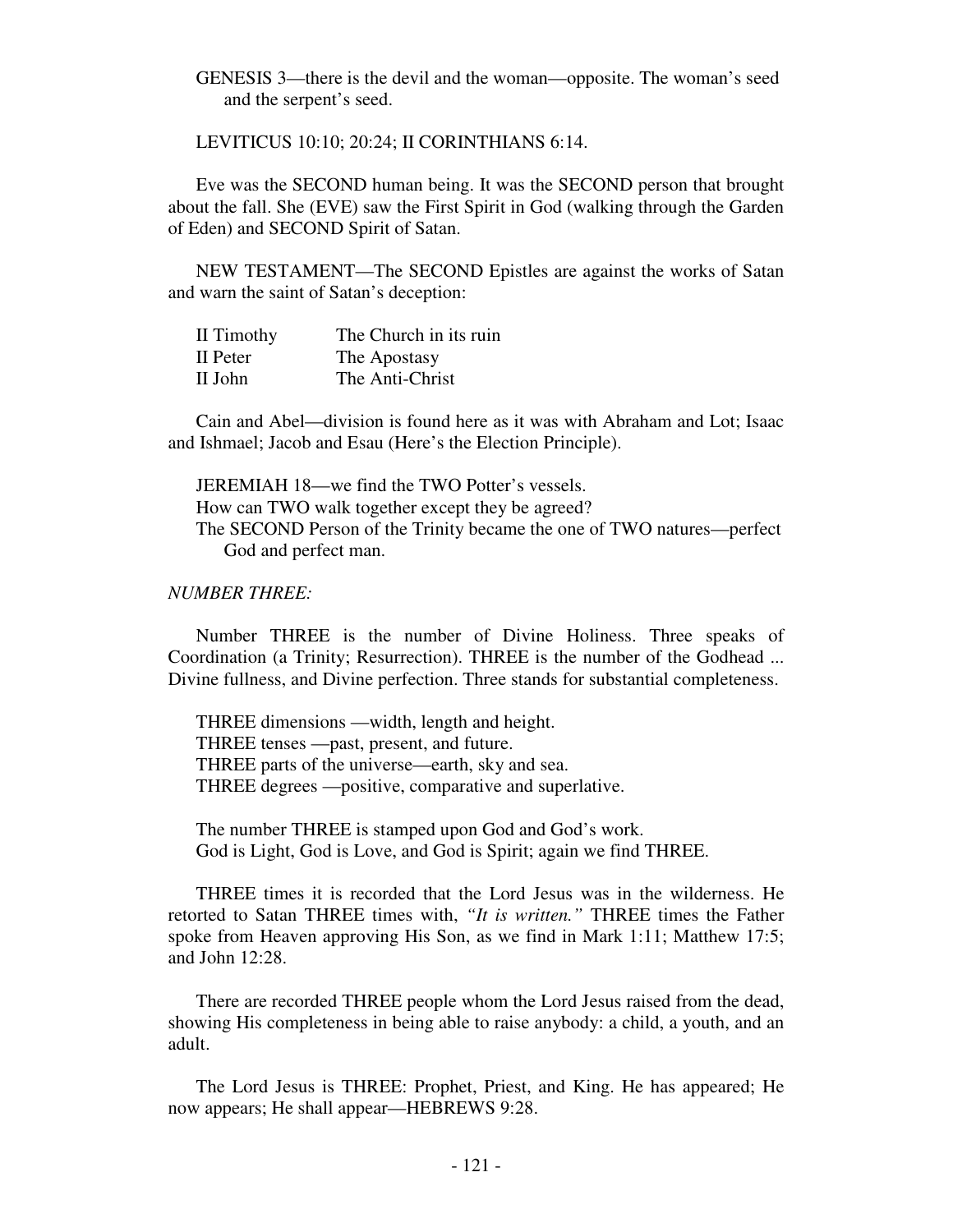Jordan was divided THREE times—JOSHUA 4; II KINGS. Spies brought THREE things back: grapes, pomegranates and figs. Christ was crucified the THIRD hour, and He was on the cross six hours (two times three equals six).

## *NUMBER FOUR:*

Number FOUR is the number of Creation. On the FOURTH day (Genesis 1:19), God finished the creation of material.

FOUR directions—North, South, East and West.

FOUR seasons —Summer, Winter, Fall and Spring.

FOUR elements —Earth, Water, Fire and Air.

 FOUR kings —Lion, king of wild beasts; Ox, king of the beasts of burden; Eagle, king of the birds; Man, king (headship) over all. FOUR men were in the furnace.

## *NUMBER FIVE:*

Number FIVE is the number of Grace—"unmerited favor"—favor to the unworthy.

 ROMANS 3:24—Grace is found here. Fulfilled in the Abrahamic Covenant sacrifice of Genesis 15:9, with the slaying of FIVE animals and birds.

The Lord filled the multitude with FIVE small fishes.

 David carried FIVE stones; one was enough, but he carried the Grace of God with him.

Grace of God can be seen in Christ's FIVE wounds.

 Children of Israel came out of Egypt defenseless—Five in a rank (Exodus 13:18).

God said, "FIVE of you shall chase a thousand." Again we have God's grace!

 When a man went inside the Tabernacle wall he was surrounded by FIVE cubits of height; the posts were FIVE cubits apart ... FIVE, FIVE, FIVE... GRACE OF GOD. The altar was *5* x 5—Romans 8:28-30—FIVE... GRACE OF GOD!!

### *NUMBER SIX:*

Number SIX is the number of man, the number of human incompleteness. Man was created on the SIXTH day. *"SIX days thou shalt labor*." Connect everything of man with everything of evil and the number will be SIX. Man is just marked by the number SIX. Goliath, the giant, was SIX cubits high; his armor was in SIX pieces, whose spearhead weighed SIX hundred shekels.

 Nebuchadnezzar's image was SIXTY cubits high, SIX cubits wide, and the signal to worship was to be sounded by SIX instruments. SIX times was our Lord accused by man of having a demon. There are SIX words in the Bible translated "man", 4 in the Old Testament, and 2 in the New Testament (four in the Hebrew, and two in the Greek).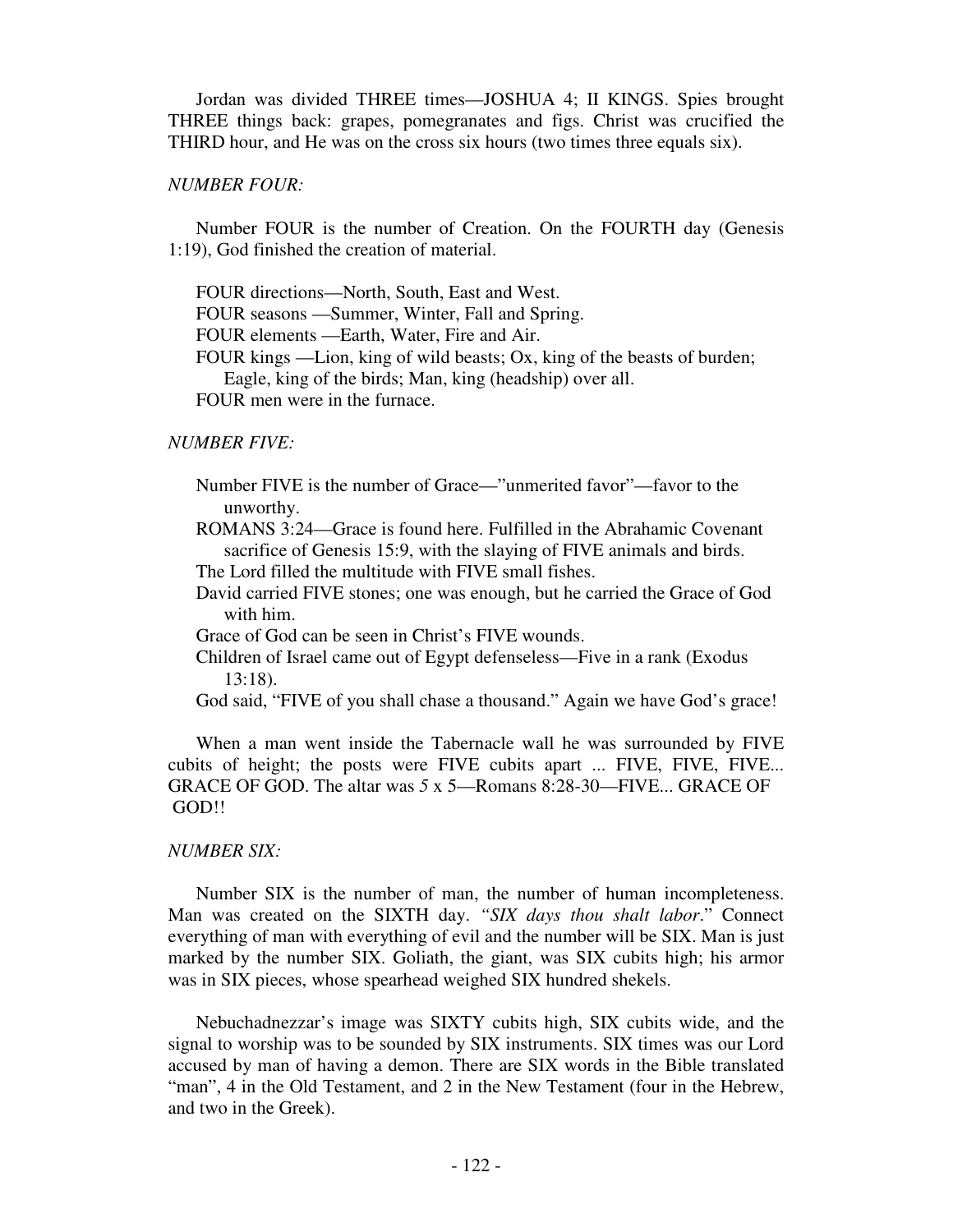REVELATION 13:18—SIX, SIX, SIX—the number of a man. Number SIX is the number of a man, but not of a beast; not God, but MAN.

# *NUMBER SEVEN:*

Number SEVEN is the number of completeness. The Divine number is SEVEN.

 GENESIS 2:2, 3—God rested on the SEVENTH day; He rested after a perfect creation.

 GENESIS 1:1 is composed of SEVEN words, the perfect number. His works are perfect.

REVELATION is built upon the number SEVEN.

REVELATION is made up of SEVEN visions, and it is two-fold:

1. Look to heaven; 2. Look to earth.

SEVEN beatitudes of Christ.

SEVEN authors of the Psalms.

SEVEN quotations of Psalm 69 in the New Testament.

*"Go and wash SEVEN times in the River Jordan."*

# *NUMBER EIGHT:*

Number EIGHT is the number of Resurrection—a new beginning. Number of Circumcision...the EIGHTH day the babies were circumcised.

 EIGHT people came out of Noah's Ark after the flood. The Ark was shaped like a coffin (300 x 50 x 30 cubits), like coming from the grave.

 Jesse had EIGHT sons: the EIGHTH son was a new beginning— David. Numerical number of Jesus is EIGHT, EIGHT, EIGHT.

 It took seven days to consecrate a priest, and on the EIGHTH day he entered into his work. The transfiguration took place on the EIGHTH day, making a new beginning.

There are EIGHT miracles in John.

 There are EIGHT quotations from the Old Testament in the first chapter of Revelation:

```
 A. Verse 5—Isaiah 55:4 
 B. Verse 7—Daniel 7:13 
     C. Verse 7—Zechariah 12:10 
       D. Verse 8—Isaiah 44:6 
       D. Verse 11—Isaiah 44:6 
     C. Verse 12—Zechariah 4:2 
 B. Verses 13 & 15—Daniel 7:9, 13, 22; 10:5, 6 
A. Verse 16—Isaiah 49:2
```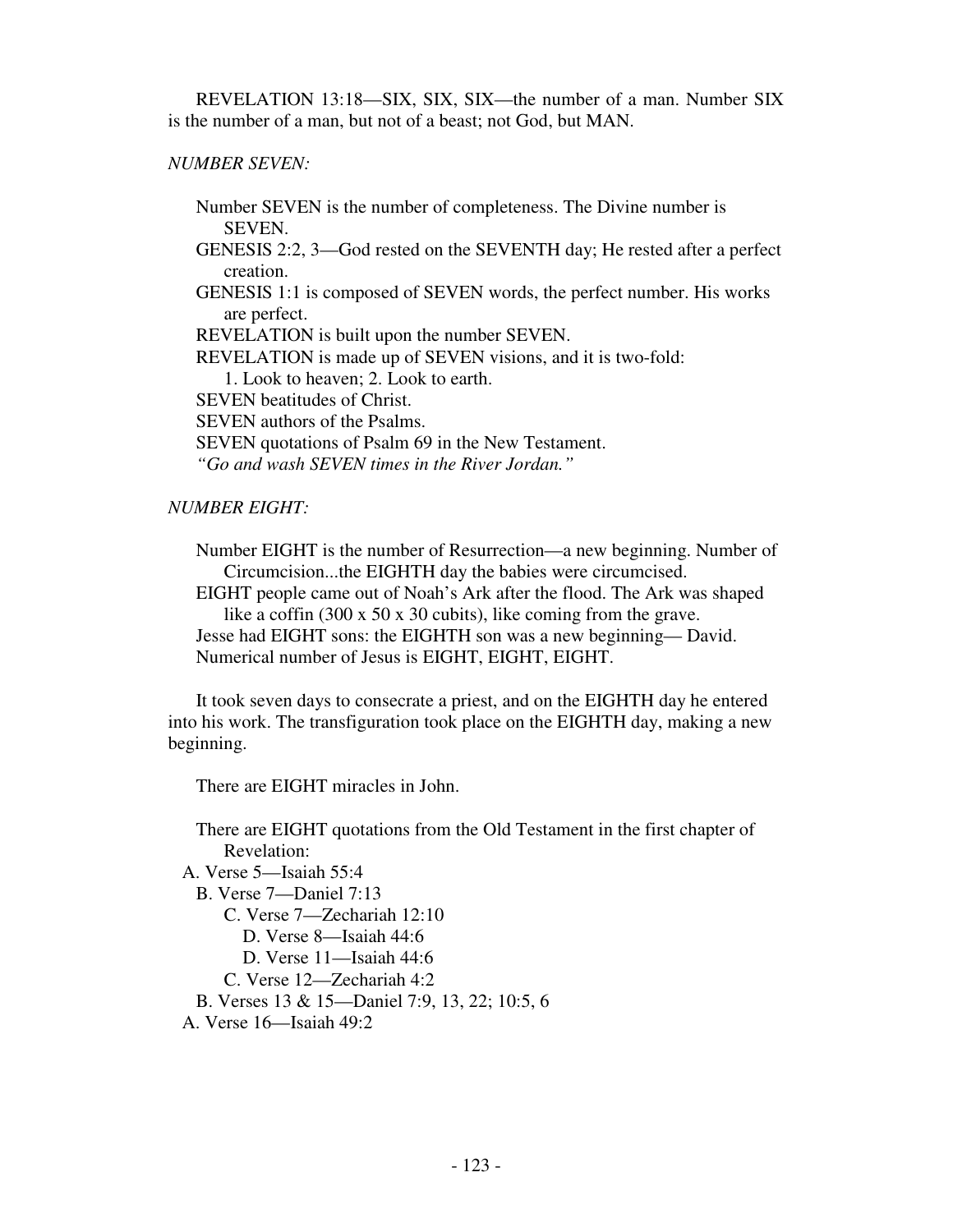Number NINE is the number of Judgment. Christ took our judgment; judgment started on the NINTH hour and lasted *six*  hours, the number of man. There are NINE recorded stonings in the Word of God. There are NINE instances of people afflicted with blindness. There are NINE instances of leprosy.

### *NUMBER TEN:*

Number TEN is the number of Divine completeness, ordinal perfection; human responsibility.

 Five fingers on each hand equals TEN; five toes on each foot equals TEN. The Christian is to work while walking in the Spirit. Redemption's number is TEN. Man is to set aside one-TENTH to the Lord. There were TEN plagues upon Egypt. In Daniel the Beast had TEN horns; the image had TEN toes, etc. There are TEN commandments. Numbers 12:22—the completeness of Israel's rebellion. Read it. TEN virgins represented whole Israel. Genesis 15:18-21—TEN nations were given to Abraham. Romans 8:38, 39—There are TEN things mentioned. Thus, the deliverance of the Lord is complete.

## *NUMBER ELEVEN:*

Number ELEVEN is the number of Incompleteness. It is beyond the perfect number TEN, and short of number TWELVE, (another perfect number), ELEVEN is not found frequently, but when it is found it is a number of disorder and imperfections. Kadesh-barnea to Sinai was ELEVEN days journey. Just one more day's journey would have put them in Canaan. Jacob had twelve sons; they sold one of them, and he was gone for years, and that left ELEVEN Sons in the household of Jacob. Those ELEVEN Sons speak of disorder and disintegration.

 In Acts 4 we have ELEVEN apostles ... incomplete. In the study of the tabernacle, we see that there were ELEVEN curtains of goat's hair.

### *NUMBER TWELVE:*

Number TWELVE is the number of Governmental perfection, rule, service,

power, and system of government.

There were TWELVE tribes of Israel.

There were TWELVE apostles in the New Testament.

When the new Jerusalem comes down, you will find that it is marked through and through with the number TWELVE.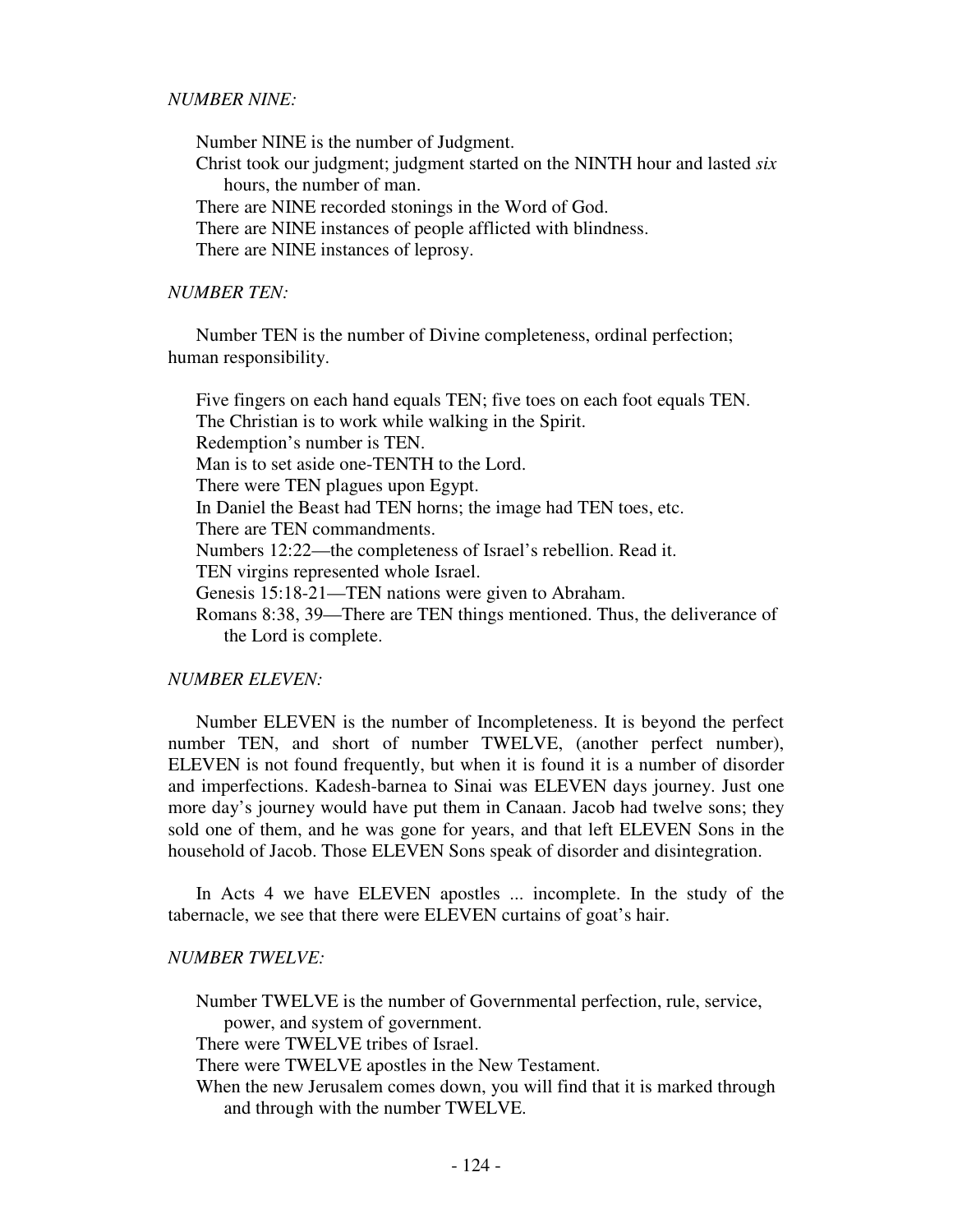God's power to rule is seen in Revelation 7*—"Hurt not the earth, neither the sea, nor the trees, till we have sealed the servants of our God in their foreheads."* It is stamped with the number TWELVE.

God seals 144,000—TWELVE times TWELVE THOUSAND.

 The LORD was TWELVE years old when He said, *"I must be about my Father's business."* 

 The LORD could have called TWELVE legions of angels to defend Him if He had so desired.

### *NUMBER THIRTEEN:*

Number THIRTEEN is the "unlucky number." The Dutch won't sit down to a table with 13 people at it. The night in which the Lord was betrayed there were 13 seated at the table. Twelve were together in heart, but the THIRTEENTH (Judas) was the betrayer.

 The first mention of the number THIRTEEN is in Genesis 14:4. The second mention of the number THIRTEEN is in Genesis 17:25*.* 

There were twelve tribes, but there became THIRTEEN; the THIRTEENTH became the apostasy. Only twelve tribes are ever mentioned.

 MARK 7:21, 22—We find the picture of an apostate heart— THIRTEEN sins out of the heart.

Unclean things to eat—Deuteronomy 14:7-19 (TWENTY-SIX =  $2 \times 13$ ). In Revelation Satan is pictured as a dragon THIRTEEN times. Solomon's apostasy is found in the fact that he was seven years in building the house of the Lord and THIRTEEN years in building his own. Leaven is found in the New Testament THIRTEEN times. Paul received 39 stripes (13 x 3).

## *NUMBER SEVENTEEN:*

This number is made up of two perfect numbers, 7 and 10. SEVENTEEN is called a prime number because it cannot be divided. It is the seventh in the list of prime numbers, which are 1, 3, *5,* 7, 11, 13, 17, etc. It speaks of ordinal perfection, spiritual perfection, or it might mean the perfection of spiritual perfection. Romans 8:35-39—Here we find seven in the question and ten in the answer—a total of SEVENTEEN.

 See if you can note the number SEVENTEEN in Hebrews 12:18-25, which contrasts Old and New Dispensations.

PSALM 83:6-11—We find we have a confederation of enemies for the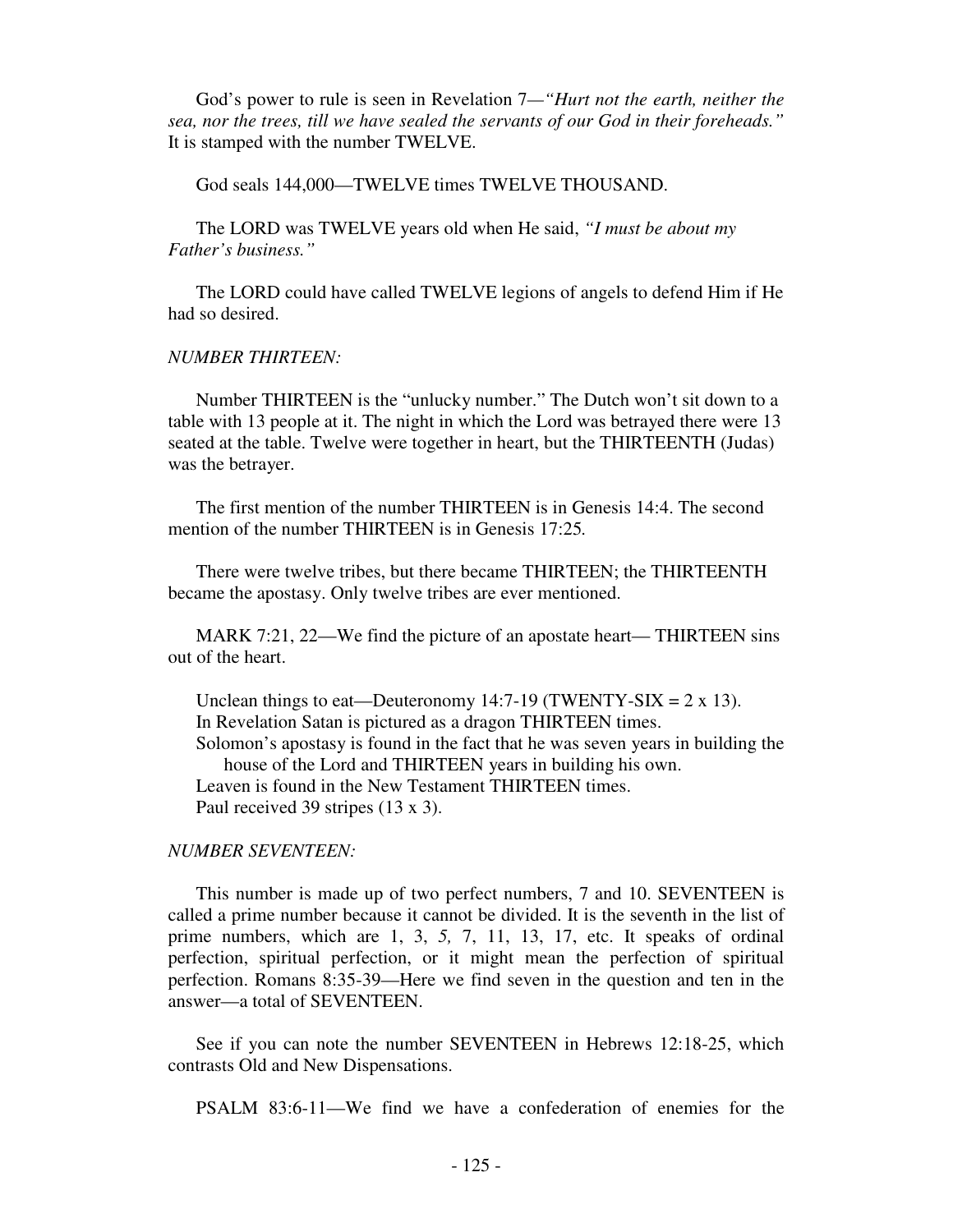purpose of making Israel extinct and "to cut them off from being a nation". In verses 10-12 we have an enumeration of seven enemies in the past who have been destroyed by God. The prayer is that He shall do with the seven what He has done with the ten, totaling 17.

## *NUMBER FORTY:*

Number FORTY is the number of probation, testing, trial. David reigned FORTY years. Solomon reigned FORTY years. FORTY days and nights it rained on the earth. FORTY days Moses was in the mount to receive the law. FORTY days Moses was in the mount after the sin of the people in the worship of the golden calf. FORTY days the spies spent in the land. FORTY days was the Lord in the wilderness, tempted of Satan, etc. FORTY days and Ninevah was to be overthrown. FORTY days the Lord spent with the Disciples after His resurrection. FORTY years after the crucifixion Jerusalem was destroyed.

## *NUMBER FIFTY:*

Number FIFTY is the number of SALVATION!

 EVERY FIFTIETH year was a year of Jubilee. All property went back to the original owner.

The ark, FIFTY cubits wide, the SAVIOUR of the Day.

 Genesis 18—prayer of Abram, "If FIFTY righteous people—you want to destroy." FIFTY less five; it didn't say forty-five, but FIFTY, less five. He pled salvation plus grace numbers.

 In the book of Esther we find that Haman determined to destroy all Israel, but the Lord had Haman hanged on his own construction gallows (FIFTY cubits high).

 Pentecost came FIFTY days after the Firstfruits and brought 3,000 souls to death at the first Pentecost; the last, recorded in a significant way FIFTY days after the resurrection, brought 3,000 souls to salvation.

### \* \* \* \* \* \* \* \*

# *The Double Reference Principle*

The Double Reference Principle is that peculiarity of the writings of the Holy Spirit, by which a passage applying to a person or to an event near at hand, is used by Him at a later time as applying to the Person of Jesus Christ or to the affairs of His Kingdom.

HOSEA 11: 1 refers to Israel, but also, later, to Jesus.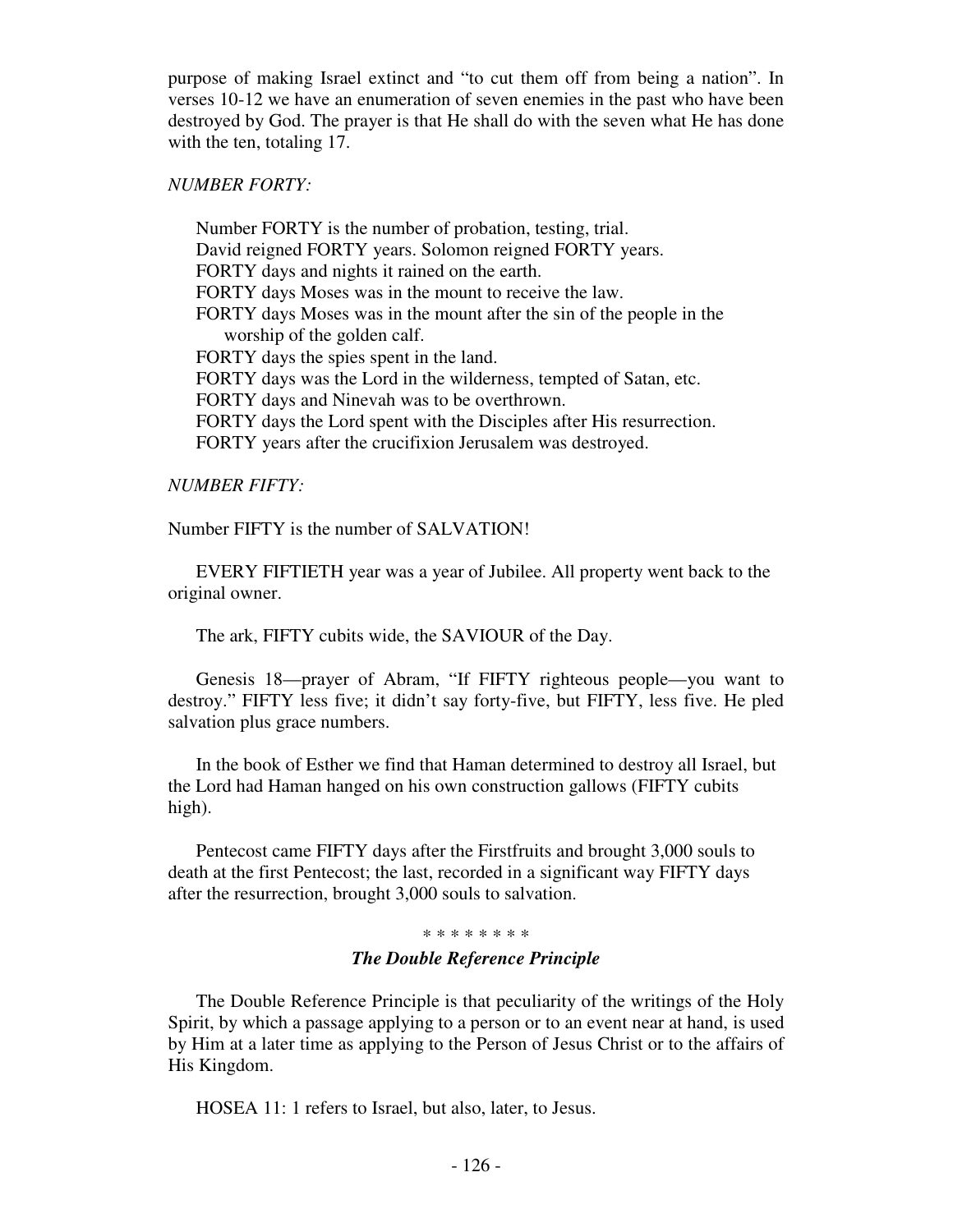II SAMUEL 7:12—Solomon; the next 2 verses (13, 14) refer to "he". HEBREWS 1:5—verse 14 refers to Christ.

 JEREMIAH 50 and 51—Judgment on Babylon; some things are mentioned that have never been fulfilled, but will be filled full at some later time.

 DEUTERONOMY 18:5—is first of all talking about Joshua; fulfilled in Joshua, but filled full in Christ.

#### \* \* \* \* \* \* \* \*

## *The Christo-Centric Principle*

The Christo-Centric Principle is that principle of Divine revelation whereby God shows:

- a. That the mind of Diety is eternally centered in Christ.
- b. That all angelic thought and ministry are centered in Christ.
- c. That all Satanic and demoniacal hatred and subtility are centered in Christ.
- d. That all human hopes and human occupations should be centered in Christ.
- e. That the whole material universe in creation and preservation is centered in Christ.
- f. That the entire written Word is centered in Christ.
- a. From eternity to all eternity is centered in Christ. (Philippians 2:4.) Jesus Christ was in the form of God and the fulness of God was in Him. Hebrews 1:3. He is the Brightness of His glory.

 The distant sun is seen through its rays. The image of the invisible God is seen in the visible Christ.

 He made food; He raised the dead; He forgave sin; then he could say, *"He that hath seen the Son hath seen the Father."* We know that all things were made by Him—Romans 11:36, but also of, to and for Him—Colossians 1:16, 17; II Corinthians 8:9. He is the Heir of all things. Ephesians 1:4; Romans 5:14—Adam was the figure of Christ.

 b. Isaiah saw the figure; turn to John 12:41. In the Book of the Revelation we find that the Scroll is sealed with seven seals. Who is worthy to open the seals? The Lion of Judah, a Lamb, at the right of the throne of God. Will this be the one? Read Matthew 25:3 1; II Thessalonians 1:7; I Peter 3:22; Ephesians 1:21 and Hebrews 1:6.

 c. Christ was worshipped by angels, but He was feared and hated by demons. Demons recognized Him. In Revelation 12 we find that *woman* is *Israel* and *Child*  is *Christ.* A dragon is in Heaven. There is a picture of Satan standing before the woman. In Genesis you'll find Satan standing before the woman. All through the ages Satan has been warring against this promised Seed, called by some the "Conflict of the Ages." Eve and Satan both thought the Seed was Abel.

d. Read John 1:29; Acts 4:12; and Hebrews 1:3. When Christ was upon the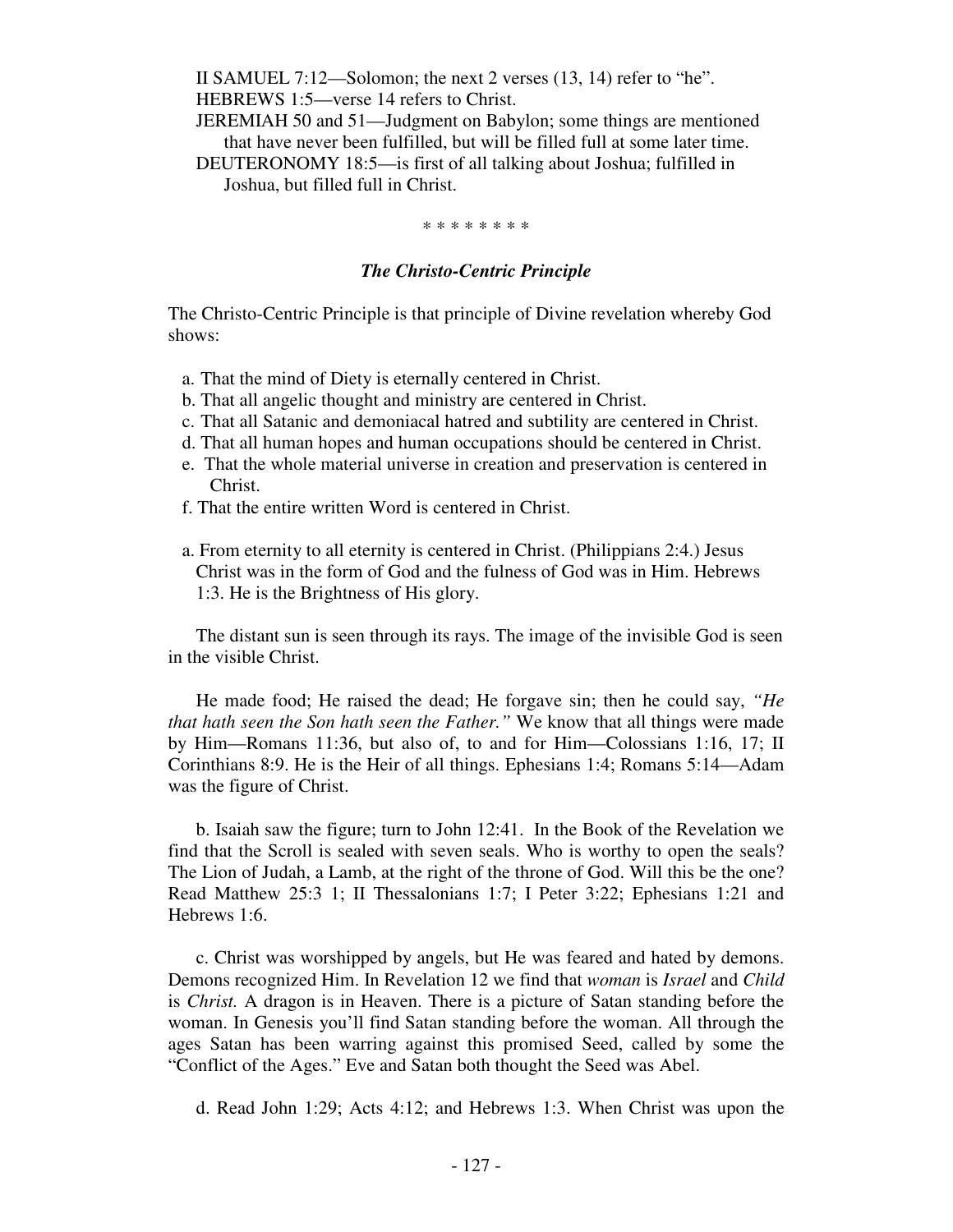Cross His mother could not take His place, because she was a sinner. His heavenly Father could not take His place, because He (Jehovah) was sinless.

 Atonement means "covering". There is NO HOPE save through Jesus Christ— I Corinthians 10:13; I Corinthians 6:20. Dr. Truett tells of the time he spoke at a cattlemen's convention in Texas. There were thousands of cattlemen present. After the noonday service on Sunday, one rancher asked Dr. Truett if he would take a walk with him. Dr. Truett did so. When they were away from the crowd the man turned to Dr. Truett and said, "I own thousands of head of cattle, but I didn't know that they were God's. I own great ranches and houses, but not until today did I know that they all belong to God. I want you to help me dedicate them to God right here." They knelt, and the rancher prayed and cried, "God, I have a boy that's unsaved; you can have him, too." That night before the invitation could be given a young man cried out from among the ranchers, "I can't stand it any longer; I want to be saved!" Yes, it was the son of this cattleman. He acknowledged Christ as his Saviour and gave all things to Him.

 e. The whole material universe in creation is centered in Christ— John 1:3; 1:10; Colossians 1:10; Hebrews 1:3; 3:4. He created all things. The world is just a "pinpoint" in God's universe. All creation is preserved by Him—Hebrews 1:3; Colossians 1:17. In Him things hang together. Why do we stick to the earth? They all hang together by the power of the Son of God.

 f. The Word is centered in Him. The Bible is the only Book in the world that tells the past, present and future of the world. It tells of man, Satan and Israel, but they are not the theme of this Book. Yes, the Word speaks of the Church and the nations, but they are not the Theme of the Book. The THEME of the BOOK is **CHRIST.** In Genesis we find He is Shiloh. In Revelation He is the Lion of the Tribe of Judah. The living embodiment of the Bible is Christ. The viewpoint of the Bible is Christ. The Bible gives the account of Adam (the first man) and Christ (the last Adam).

 The first man crucified the Second Man. "WHEN MAN SINNED, HE GOT HIMSELF IN A FIX"—James M. Gray. Rather—"HE GOT HIMSELF INTO A CASKET"—Meyer.

 The Life of the Bible is Christ. Where this Word is preached, it (Christ) will make Christians. You can preach Shakespeare and Hugo, but none will save; you can preach the Word and you'll make Christians!

There may be seven hundred dialects, but no matter where you go, the Word works the same.

#### \* \* \* \* \* \* \* \*

## *The Typical Principle*

The Typical Principle is that principle where a type is a Divinely appointed illustration of some Scriptural truth.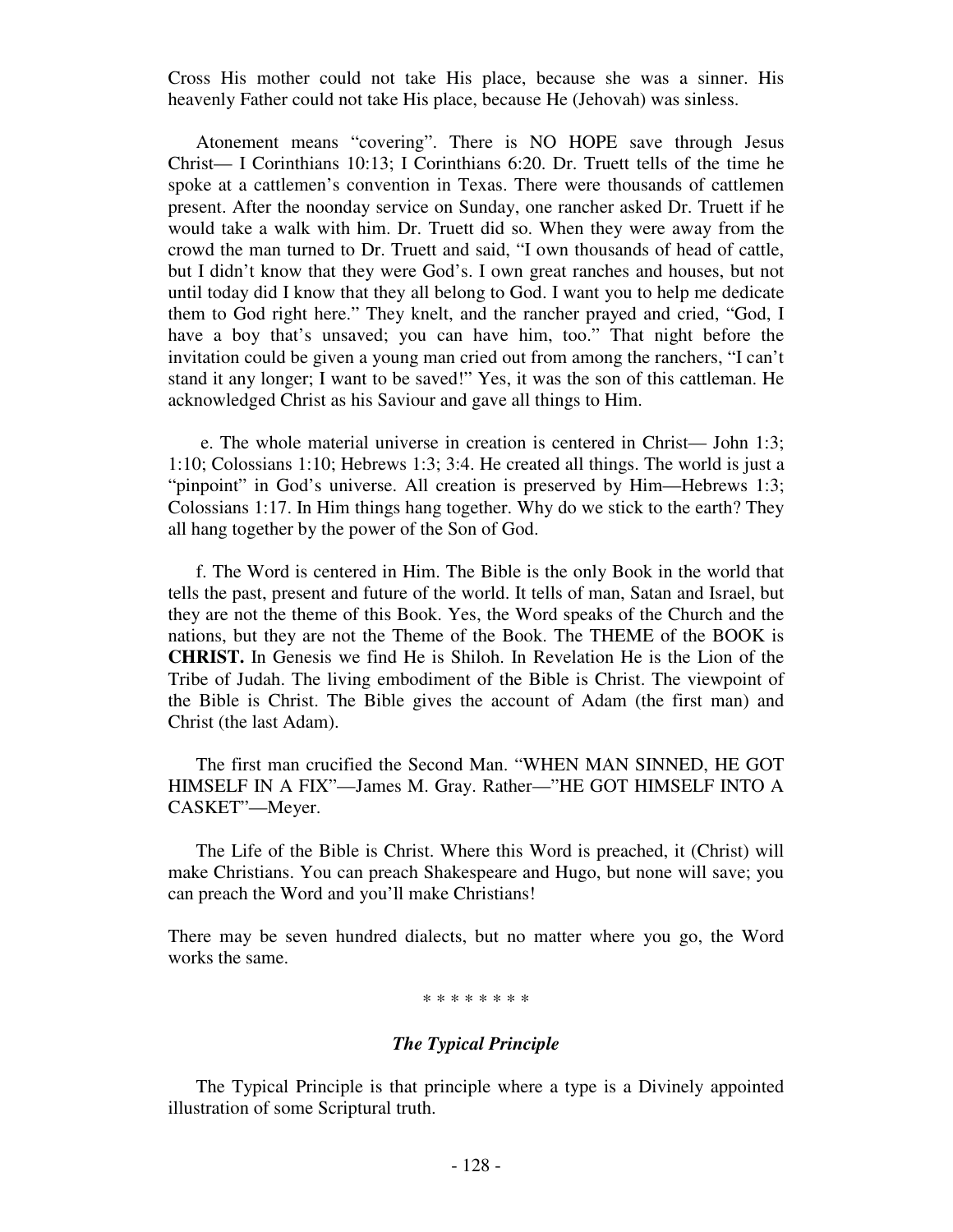A Type is a shadow—Colossians 2:16, 17.

 The Passover Lamb of Egypt was just a shadow of when John said, *"Behold the Lamb of God that taketh away the sin of the world."* 

 The serpent in the wilderness (John 3:14) is a shadow of that cross which was held high on a hill called Calvary.

| 1. John 20:25                 | type | $-$ Print                |
|-------------------------------|------|--------------------------|
| 2. Acts 7:43                  | type | — Figures                |
| 3. Acts 7:44                  | type | -Fashions                |
| 4. Acts 23:25                 | type | —Manner                  |
| 5. Romans 5:12-21             | type | — Figure                 |
| 6. I Corinthians 10:1-11 type |      | $-$ Verses 6-11-Examples |
| 7. Philippians 3:17           | type | — Examples               |

Some different kinds of types are:

| 1. Persons  | --- Adam to Moses                                                  | $-Romans 5:14$             |
|-------------|--------------------------------------------------------------------|----------------------------|
| 2. An event | --- The Exodus                                                     | $-$ I Corinthians 10:11    |
| 3. A thing  | --- The Veil                                                       | —Hebrews 10:20             |
|             | 4. An institution --- The Priesthood of Christ — Hebrew 9: 11. The |                            |
|             |                                                                    | Sacrifice of Passover (The |
|             |                                                                    | Sacrifice of Christ)       |
|             |                                                                    | $-$ I Corinthians 5:7.     |
|             |                                                                    |                            |

The types are usually found in the first five Books of the Bible.

RULES WHICH ALWAYS APPLY TO TYPES:

 1. A type must never be used to teach a doctrine; merely remember it is an illustration of doctrine.

 2. It cannot be positively affirmed that anything is a type unless somewhere in Scripture it is treated as such.

# THE BRAZEN SERPENT

 How is a man to be redeemed by a just God? Jesus answered and pointed out that fact in John 3:14.

 The Brazen Serpent is the clearest type of Christ found in the Old Testament—Numbers 21. Among the serpent-bitten people of Israel, a lonely brazen serpent is held high on a post. And among sin-bitten, serpent-bitten, Satanbitten sinners (you and me), there arises a lonely cross.

 The wages of Israel's sin was death. The same is true today— Romans 6:23. They died of the serpent's "sting".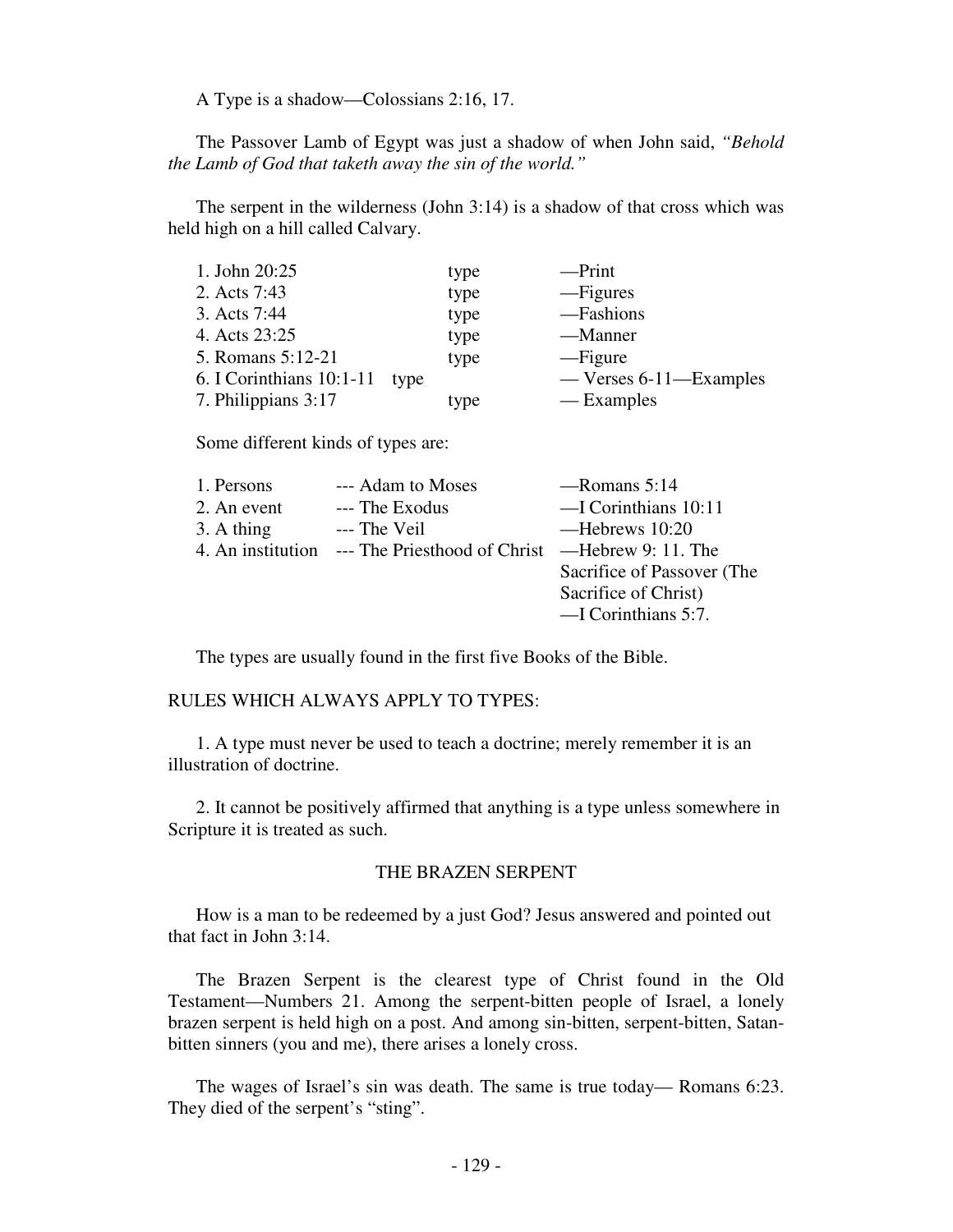The basis of Salvation is seen in God's instruction to Moses in making the brazen serpent. It was God's plan, not man's plan. They wanted Moses to pray to take away the serpents; if God had done so, they would still have died. The serpent, therefore, was cast of brass, which speaks of judgment.

 The Brazen Serpent was made in the likeness of that which brought death; Christ was made in the form of sinful man.

 The Brazen Serpent was made in the likeness of a poisonous serpent, but there was no poison in it. Christ was made of flesh, but not sinful flesh.

 The Brazen Serpent was lifted upon a pole; Christ had to be crucified, *lifted up!* The way of execution provided by Jewish Law was that of stoning, and this would not do. He must be hanged on a tree! Why? There are two curses in the New Testament—Galatians 3:10 and 3:13. This was a death which was reserved for the lowest, vilest, most shameful. *"Him that hangeth on a tree is cursed of God."* 

 When the Jews put Him on the tree, they literally said by crucifixion, "You are damned by God."

 The condition is the promise that those who looked upon the serpent would live. Look is equal to FAITH. You must not just look on Christ today (His picture),but believe (by faith) in Christ. The Brazen Serpent was able to save all serpent-bitten Israel; CALVARY is able to save all Serpent-bitten men and women.

 Men and women don't have to have money, position, or be a member of society; they just have to LOOK! Some people might have said, "Why, it is foolish to look upon a serpent on a post". Well, don't look—and DIE! Those who looked were immediately healed, cured; although the serpents remained, those who looked could not be hurt again by the serpents.

 There was only one class of people who could NOT be affected by the Brazen Serpent, and it was made up of those who were already dead!

### MANNA

 EXODUS 16—Every day for forty years God fed Israel manna. The Anti-type of Manna is Christ (John 6:30-58). The Manna came down from heaven. Read Exodus 16:4—Christ came down from heaven—John 6:33.

 PHILIPPIANS 2—Manna came by gravitation; Jesus came by incarnation. Manna came in a miraculous way; Christ was born in a miraculous way; He was born of a virgin.

 The meaning of the word "Manna" is "What is it?" When Christ came among men they asked, "Who is it?"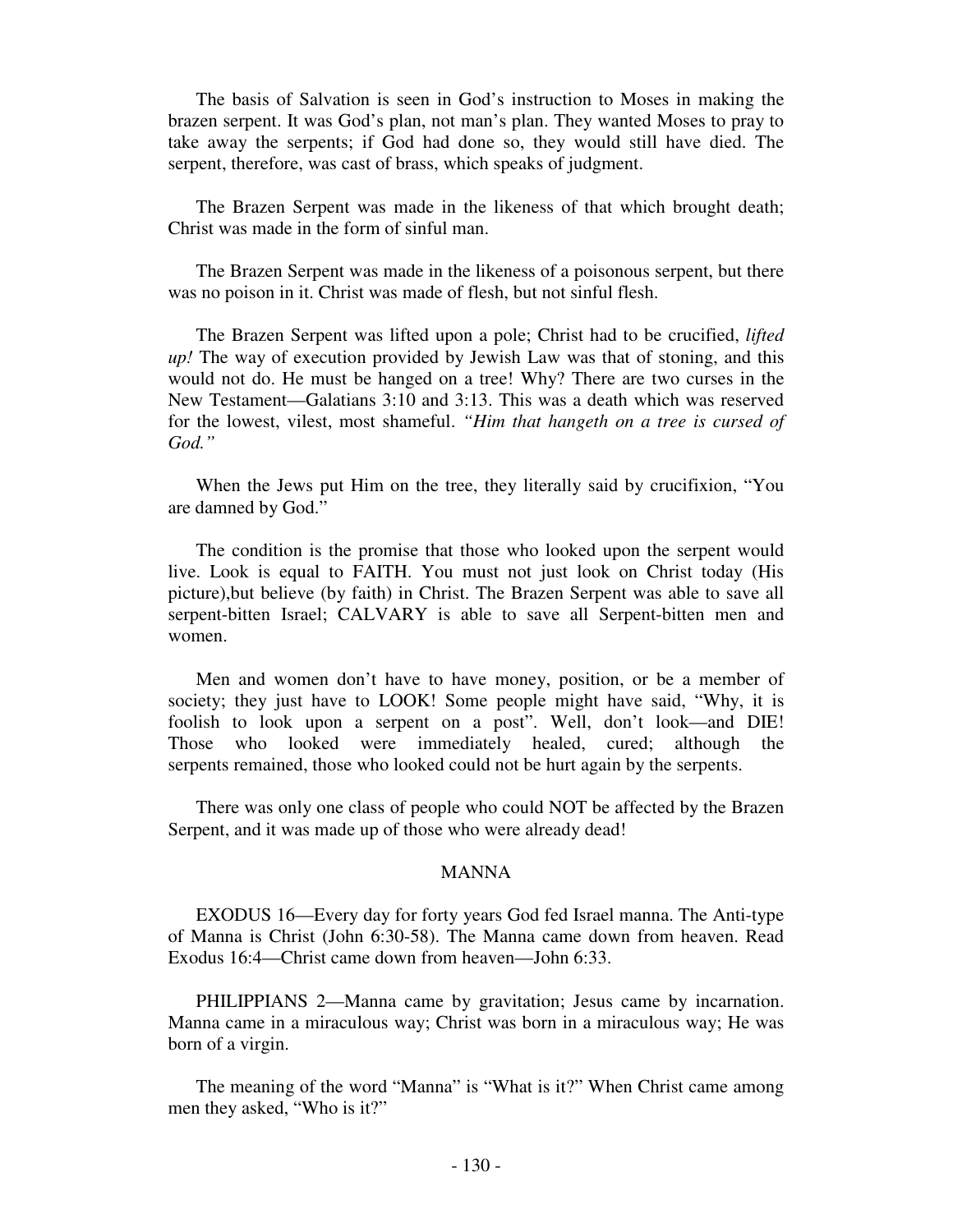The description of Him is small, round, white and sweet. Christ was small: He was born in a stable, as a carpenter's son, not as a King's son. Round: This denotes His deity. Round has no beginning or ending. WHITE: Christ was the Holy One Whose life was without sin. Sweetness: This is the joy and happiness that comes by Christ— *"O come and taste of the Lord for He is good."* 

 MANNA came with the dewdrops. Manna came in the nighttime. Christ came in the night, to a world of darkness that knew not God.

 MANNA was ground, beaten, and baked. All of these speak of suffering. CHRIST was ground between the wrath of God (John 6:51). He was beaten by men; the bread was mixed with water, leaven added, fire, and baked, exposed to the fire of God's wrath.

 That Manna which was once lying in the desert, but was taken into the presence of God, speaks of the resurrection of Christ. The Manna came to Israel for forty years. Never did it come before the journey, nor has it come since (John 6).

 Manna was not for the world, but it was for the people of God. Responsibility was given by God, but it had to be appropriated by man. "Go and gather." Manna could not be bought; it was God's gift. This is true of Jesus. Salvation cannot be bought; it is Christ's gift.

 Manna was mysterious, but they didn't have to understand; they just had to appropriate.

 They had to eat Manna or perish; today, we must believe or perish, believe and live; the same is true of Jesus as is true of Manna. The end of bread is labor; so it is with the Bread of Life—labor and serve.

### THE TWO BIRDS

 LEVITICUS 13, 14—Here we find what is typical of the - death and resurrection of Jesus.

 LEVITICUS 13 equals the discovery of leprosy; LEVITICUS 14 equals His cure.

Leprosy typifies sin.

 The leper is the sinner. Leprosy-begins in a small spot under the skin. One bright spot reveals leprosy as much as 1,000 bright spots. One sin reveals that a person is a sinner as much as 1,000 sins do (Romans 3:23). If a person commits one sin, that person needs a Saviour. Leprosy is contagious, dirty, repulsive; leprosy is corrupt. Leprosy is bad enough, but SIN is a million times worse.

The leper was condemned by the Law of God as unclean. If a man doesn't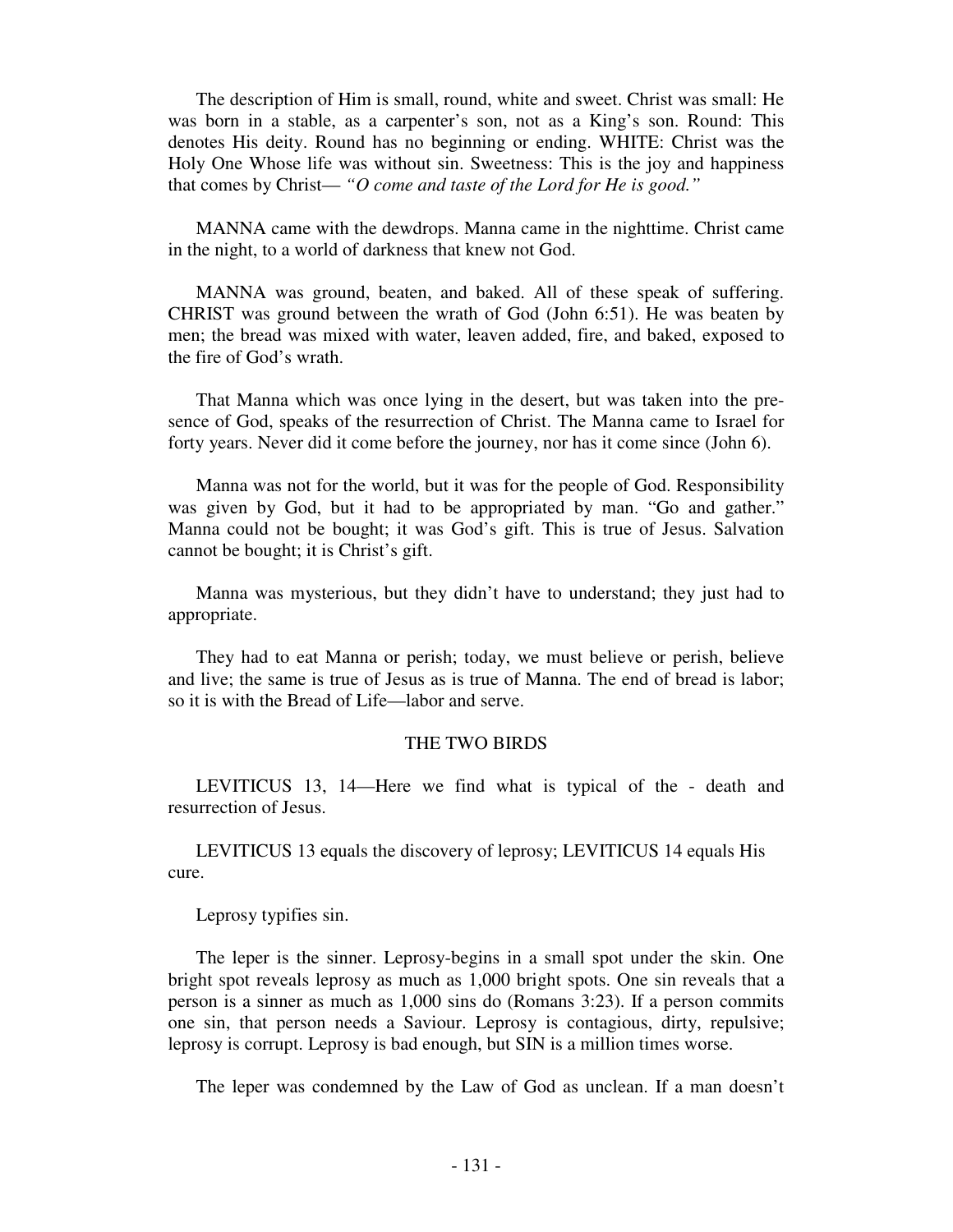think he's a sinner, just let him read the Law (Exodus 20) and the results (James  $2:10$ ).

 The Law was given to God's own people to condemn them; if that is so, then what is the condition of the rest of the world?

 The leper was separated, set off, put away from the camp; even his parents could not help; he was separated from the love of God, etc.

 "Unclean, unclean," was his cry, which was demanded by law. This was not an Arabian law, not a law of India; but it was the Law of Israel, which was given by God. In life and in death the leper was separated; he was alone. Leprosy can only be cured by God. There is no record that man ever cured a leper in the Scriptures. God alone can save a sinner.

There are two ways, though, in which the leper and sinner differ; they are:

- 1. The sinner will make light of his sin, while the leper will not make light of his leprosy.
- 2. The leper knows he's a leper, but a sinner does not know he's a sinner. There is only one way to show a sinner he is one, and that is through the Word of God. –

 There were two clean birds; one was killed; there must be death to cleanse from sin. There was slaying without the camp; Christ killed outside the gate. God commanded there must be slaying outside the camp; the same is true of Christ

.

 One was killed in an earthen vessel; he was killed over running (living) water—His Body. In the vessel was water. In this death two liquids met (blood and water). The same is true of Jesus. John saw blood and -water come gushing from the side of Jesus Christ.

 After the death of the first bird, the second bird was dipped in the blood of the first bird. The second bird bore the marks-of the first bird. The same is true of Christ's resurrection; He bore the marks of death.

 The second bird was set free in the field; it was the same with Christ, WHO was set free after His resurrection.

 The leper had a living witness of his cleansing by the bird flying; it is the same today. Our Witness is the Lord Jesus, sitting at the right hand of God.

 The cleansing—the Law cleansed -a leper. The Priest -(Leviticus 14:3) went to where the leper was. Christ came to where the sinner was. The leper was then brought to the Priest. This is true of the Saviour (John 6:37).

The blood was applied to the leper seven times; there was no result until the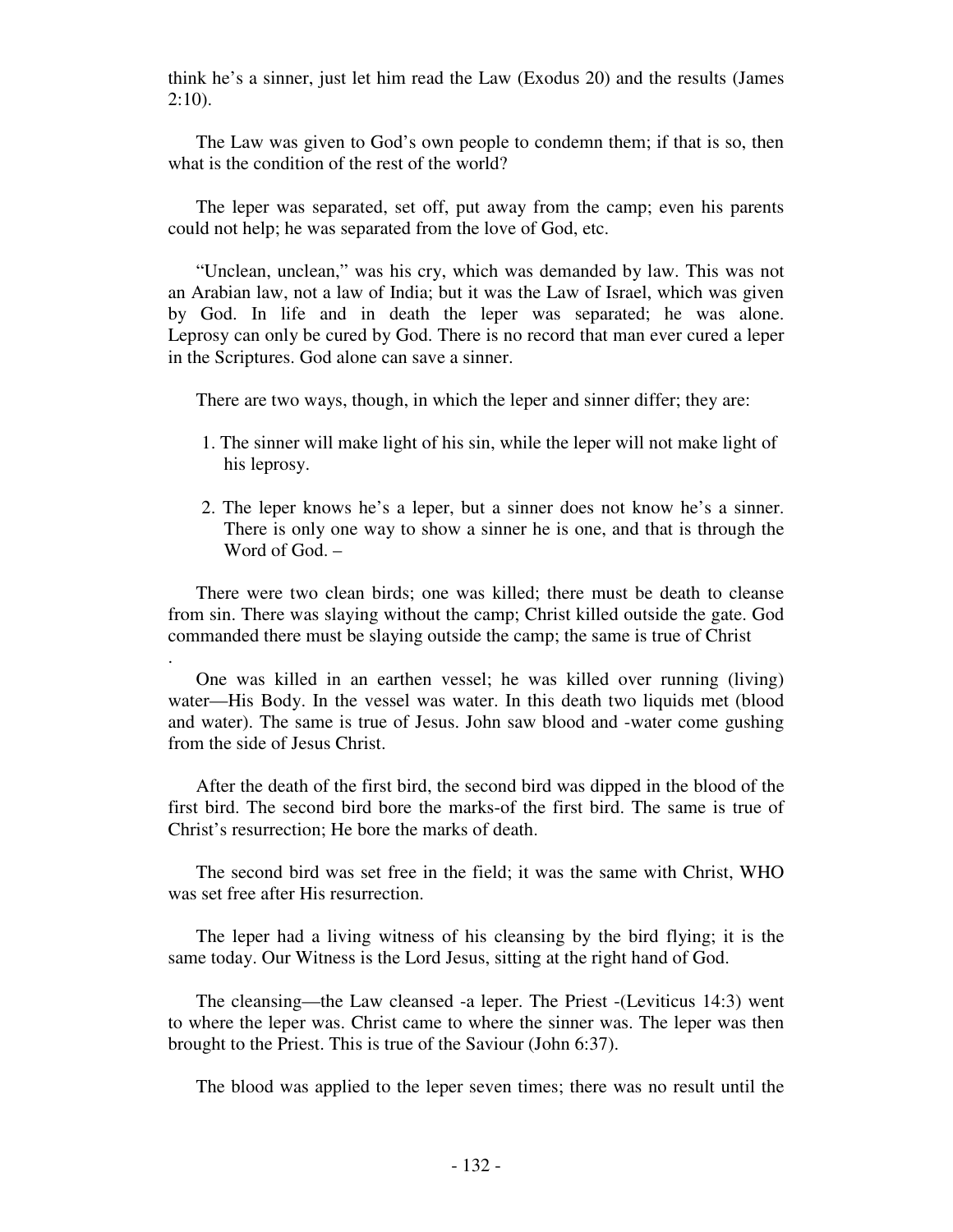blood was applied. Hyssop equals faith. When the blood was applied, he was then pronounced clean (John 1:9).

 A Jew that was judicially dead became alive again!!! After his cleansing, he was to wash himself and his clothes in water; this is the same as we are to do; we are to wash ourselves in the Word of God!

# AARON'S ROD THAT BUDDED

 An old dead stick budded, blossomed and bore (Numbers 17:8; Hebrews 9:4). Chapter 16 of Numbers is the darkest period in the history of Israel. There was a rebellion in the camp. Korah wanted to be high priest. Rebellion was against God's appointed and anointed,

 Moses carried twelve rods with him into the Tabernacle. Moses then went into his tent. The next day Moses came and found that one dead stick had come to life. Aaron's rod had buds, blossoms and almonds.

| <b>AARON'S ROD</b>                                               | THE LORD JESUS CHRIST                 |
|------------------------------------------------------------------|---------------------------------------|
| Preceded by death.                                               | Preceded by death.                    |
| That stick was dead.                                             | Jesus, the Branch, was cut off from   |
| The rod had been a branch,                                       | life. There was no life in the body   |
| but it was cut off from life; now                                | of Christ on the cross after he died. |
| there was no life in the rod.                                    |                                       |
| 1. At the back of each demonstration                             | Our sin made the death of Christ      |
| there was sin. This was the sin                                  | necessary.                            |
| of the people, rebellion. The sin of                             |                                       |
| the people made budding necessary.                               |                                       |
| 2. There was life out of death. Bud-                             | Christ's resurrection was an act      |
| ding of the rod was an act of God                                | of God. It was not natural for a      |
| by putting life in that dead stick.                              | dead body to have life.               |
| This was not natural; it was only                                |                                       |
| by the power of God.                                             |                                       |
| Not creation, but resurrection.                                  | Not creation, but resurrection        |
| 3. In each case confirmation of God's appointed one is made      |                                       |
|                                                                  |                                       |
| Aaron's rod that budded was                                      | Jesus' resurrection was the declar-   |
| the declaration of God that                                      | ration of God that Jesus was the      |
| Aaron was the appointed one.                                     | Appointed One (Romans 1:4).           |
| 4. There was not only a confirmation, but there was a damnation: |                                       |
| Against Korah and his followers.                                 | Against these false christs and their |

5. Both were seen by the people:

followers.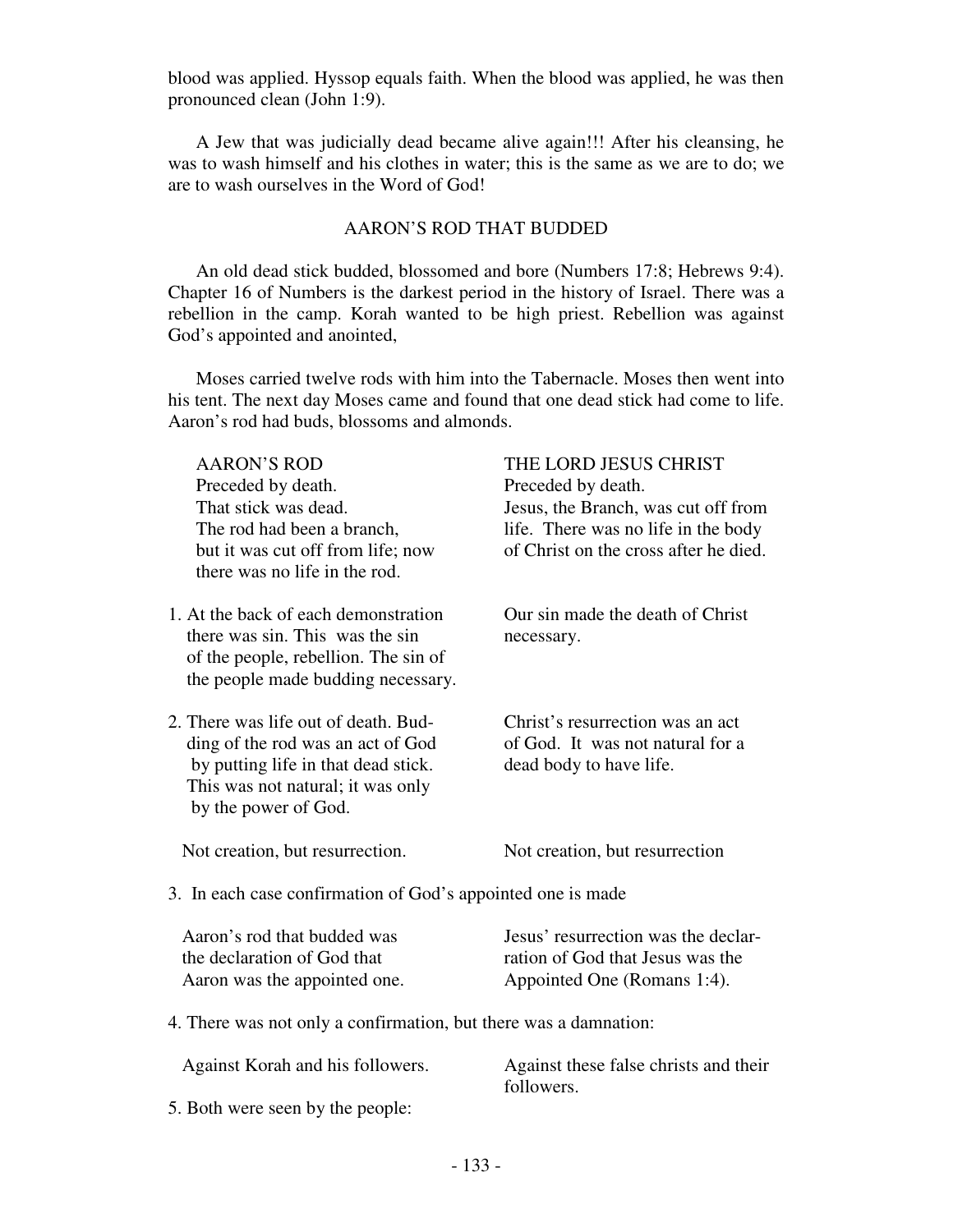| Tested by the witnessing by the<br>people. There was no question<br>concerning Aaron's rod.                              | Read Acts 1:3 and I Corinthians<br>$15:1-11.$                                              |  |  |
|--------------------------------------------------------------------------------------------------------------------------|--------------------------------------------------------------------------------------------|--|--|
| 6. Has to do with many people:                                                                                           |                                                                                            |  |  |
| Aaron's rod was the rod of one<br>for the many (for the tribe of<br>brought Levi). It brought assurance<br>and blessing. | The resurrection of One was for<br>the many. Resurrection<br>assurance and blessings.      |  |  |
| 7. Both were laid up before the presence of the Lord:                                                                    |                                                                                            |  |  |
| After being witnessed by the people,<br>the rod was taken into the presence<br>of the Lord in the Tabernacle.            | Christ, after being witnessed by<br>the people, has gone into the<br>presence of the Lord. |  |  |
| 8. Both are tokens against Rebels:                                                                                       |                                                                                            |  |  |
| Judgment came.                                                                                                           | Judgment Day of God shall come<br>(Acts 17:31).                                            |  |  |
| 9. The miracles established faith:                                                                                       |                                                                                            |  |  |
| Aaron's rod budded; they knew<br>that Aaron was the appointed one.                                                       | We know by the resurrection of<br>Jesus Christ that He is the Appointed<br>One.            |  |  |

## JACOB'S LADDER

 Jacob was the slickest, most deceitful man in the Scriptures. This man was a crook.

 A wanderer was Jacob, because of trickery, etc. He was tired; he went to sleep, and a vision was revealed to him. God did not make any IFS to Jacob, but Jacob made IFS to God.

 The Ladder speaks of One (God) Who is to bring the earth and heaven under one Headship of Jesus Christ.

Personal Application:

1. Separation—the Ladder shows that there is a gulf between God and man.

2. Mediation—I Timothy 2:5—A mediator is one who goes between.

 A mediator must know both sides. He must be a partaker of man and a partaker of God. Christ is that Go-Between between man and God. The Go-Between—Salvation is accepting Christ, the Only Way (Acts 4:12) from man's